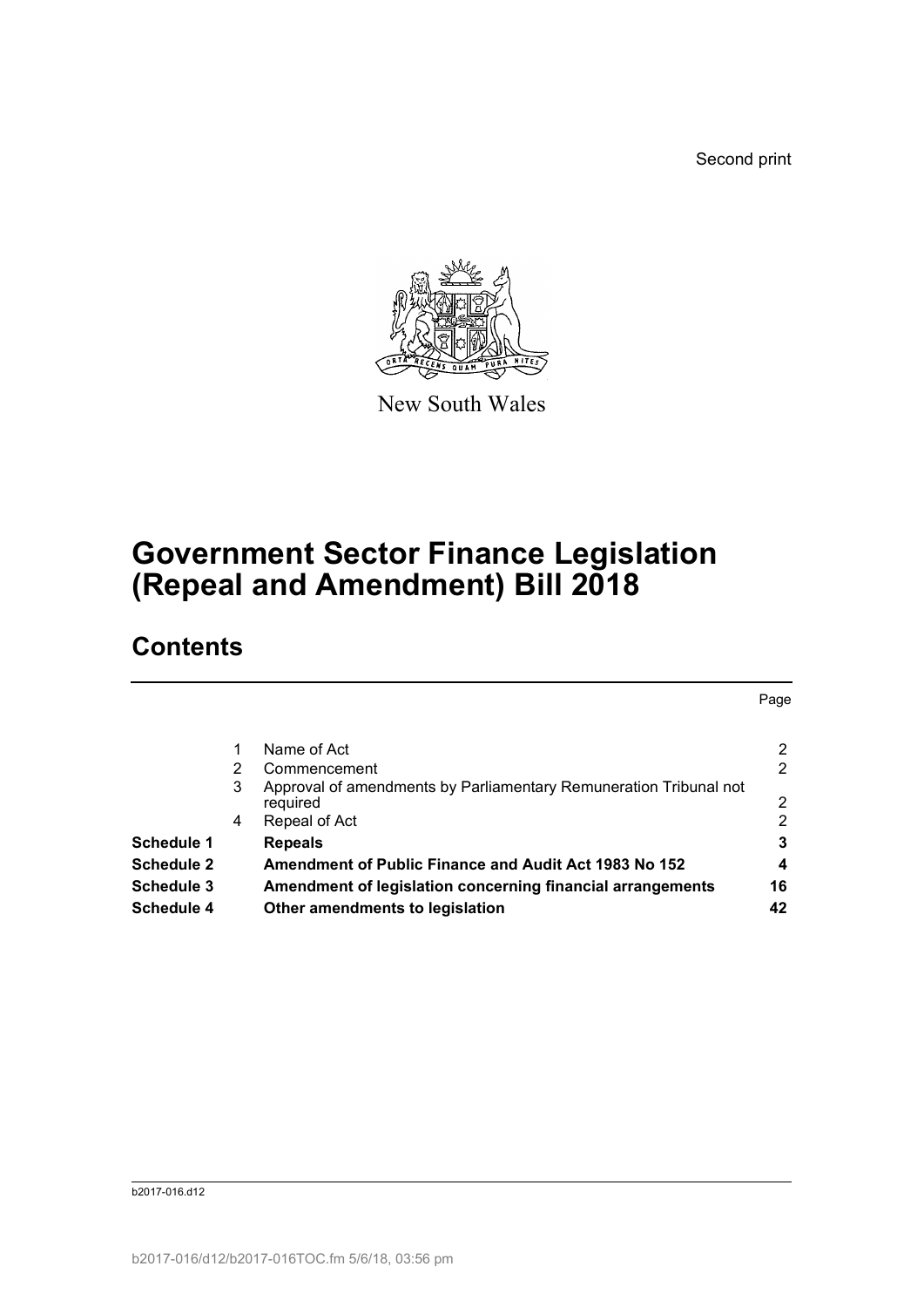*This public bill which originated in the Legislative Assembly, has passed and is now ready for presentation to the Legislative Council for its concurrence.*

> *Clerk of the Legislative Assembly. Legislative Assembly, Sydney, , 2018*



New South Wales

# **Government Sector Finance Legislation (Repeal and Amendment) Bill 2018**

Act No , 2018

An Act to repeal, rename and amend certain legislation consequent on the enactment of the *Government Sector Finance Act 2018*.

*EXAMINED*

*Assistant Speaker*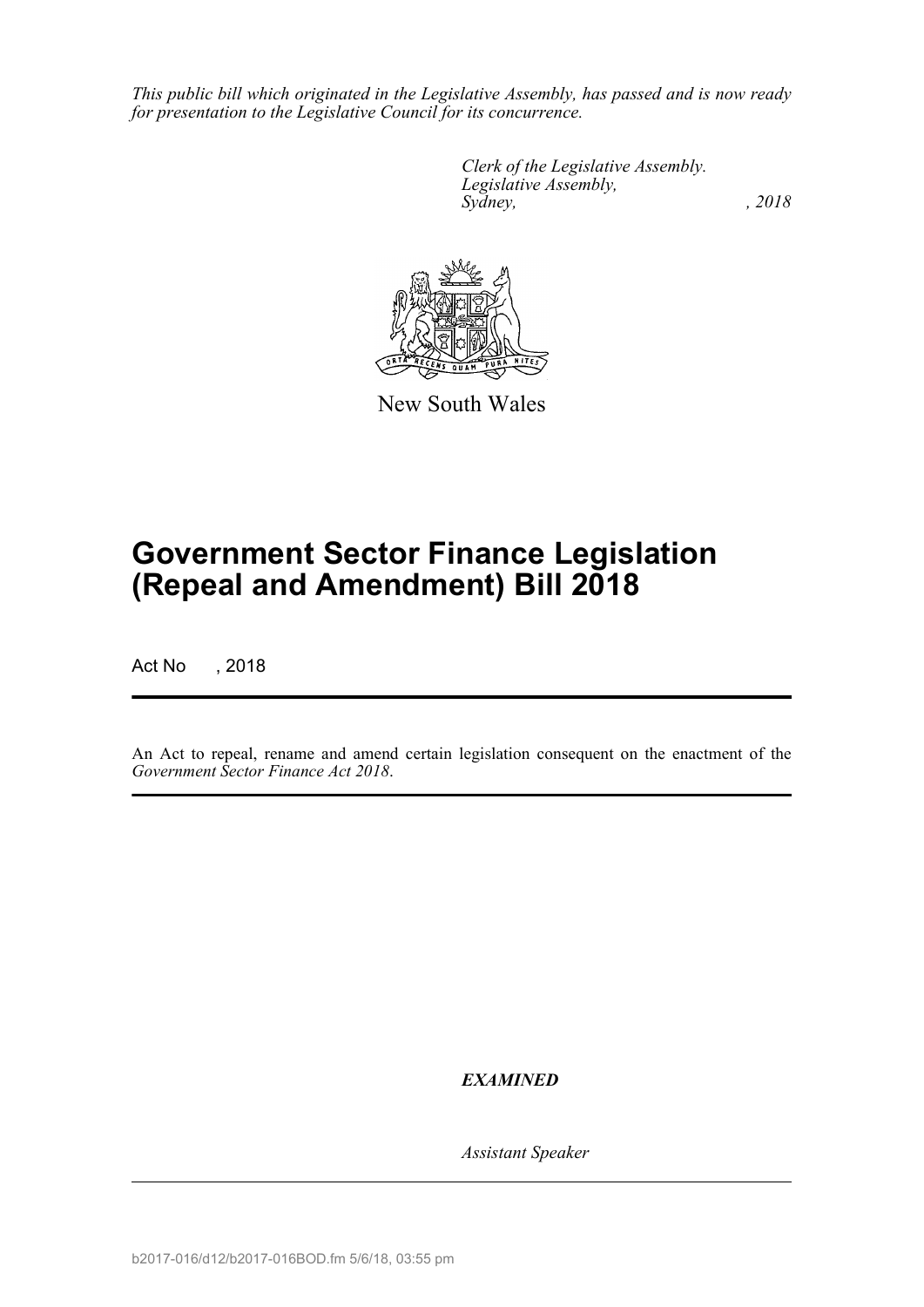Government Sector Finance Legislation (Repeal and Amendment) Bill 2018 [NSW]

<span id="page-2-3"></span><span id="page-2-2"></span><span id="page-2-1"></span><span id="page-2-0"></span>

|              |     | The Legislature of New South Wales enacts:                                                                                                                                                                                                                    | 1           |  |  |  |  |
|--------------|-----|---------------------------------------------------------------------------------------------------------------------------------------------------------------------------------------------------------------------------------------------------------------|-------------|--|--|--|--|
| 1            |     | Name of Act                                                                                                                                                                                                                                                   |             |  |  |  |  |
|              |     | This Act is the Government Sector Finance Legislation (Repeal and Amendment)<br>Act 2018.                                                                                                                                                                     | 3<br>4      |  |  |  |  |
| $\mathbf{2}$ |     | <b>Commencement</b>                                                                                                                                                                                                                                           | 5           |  |  |  |  |
|              | (1) | This Act commences on a day or days to be appointed by proclamation.                                                                                                                                                                                          | 6           |  |  |  |  |
|              | (2) | Without limiting subsection (1), an amendment made by Schedule 2 that omits a<br>portion of the <i>Public Finance and Audit Act 1983</i> may be commenced on different<br>days so as to enable different provisions of that portion to be omitted separately. | 7<br>8<br>9 |  |  |  |  |
| 3            |     | Approval of amendments by Parliamentary Remuneration Tribunal not required                                                                                                                                                                                    | 10          |  |  |  |  |
|              |     | Section 4 of the <i>Parliamentary Contributory Superannuation Act 1971</i> does not<br>apply to or in respect of this Act.                                                                                                                                    | 11<br>12    |  |  |  |  |
| 4            |     | <b>Repeal of Act</b>                                                                                                                                                                                                                                          | 13          |  |  |  |  |
|              | (1) | This Act is repealed on the day following the day on which all the provisions of this<br>Act have commenced.                                                                                                                                                  | 14<br>15    |  |  |  |  |
|              | (2) | The repeal of this Act does not, because of the operation of section 30 of the<br>Interpretation Act 1987, affect any amendment or repeal made by this Act.                                                                                                   | 16<br>17    |  |  |  |  |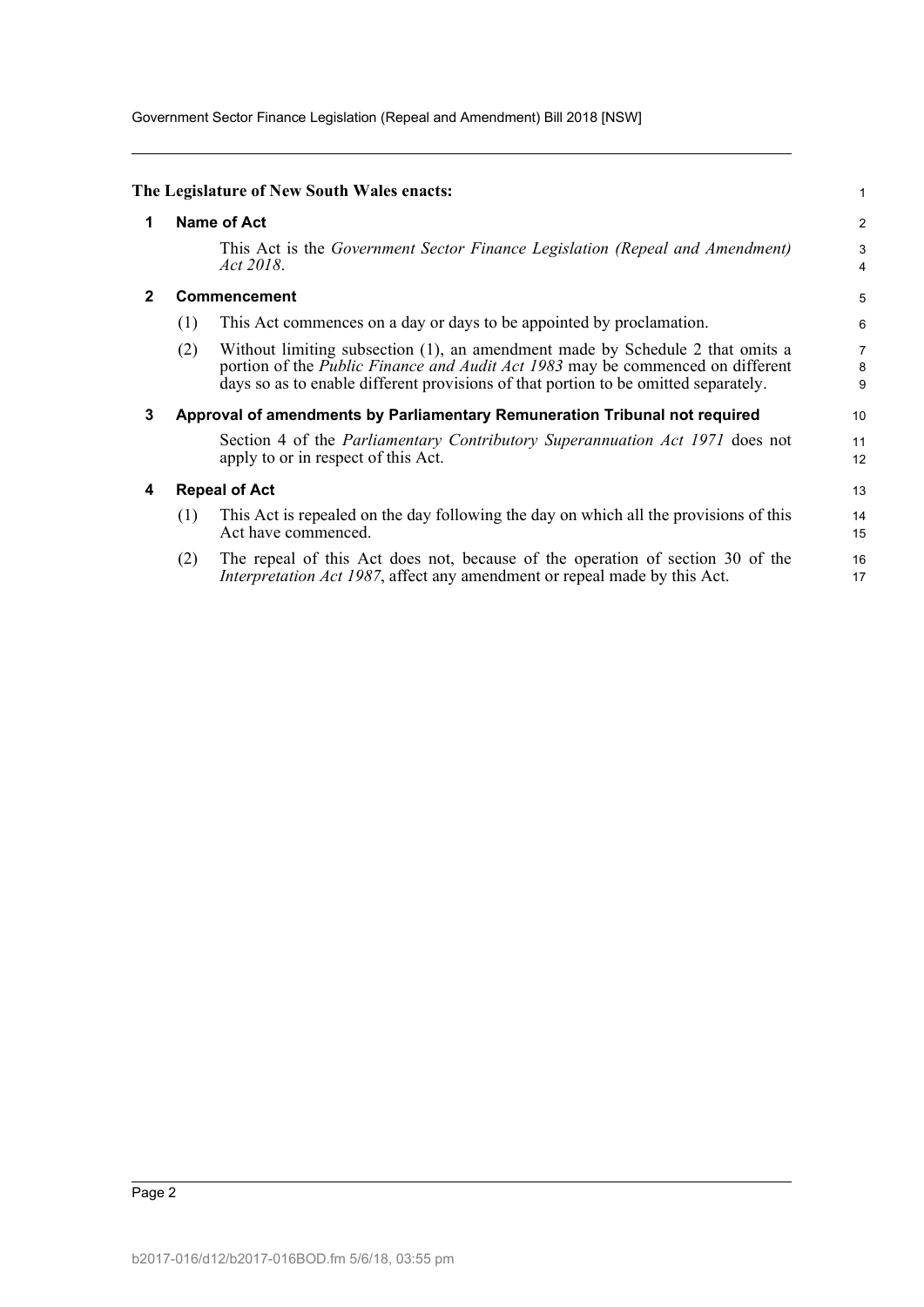### <span id="page-3-0"></span>**Schedule 1 Repeals**

|     | Each of the following is repealed:                              | $\mathcal{P}$  |
|-----|-----------------------------------------------------------------|----------------|
| (a) | the Annual Reports (Departments) Act 1985 No 156,               | 3              |
| (b) | the Annual Reports (Statutory Bodies) Act 1984 No 87,           | $\overline{4}$ |
| (c) | the Public Authorities (Financial Arrangements) Act 1987 No 33, | 5              |
| (d) | the regulations under each of those Acts.                       | 6              |

1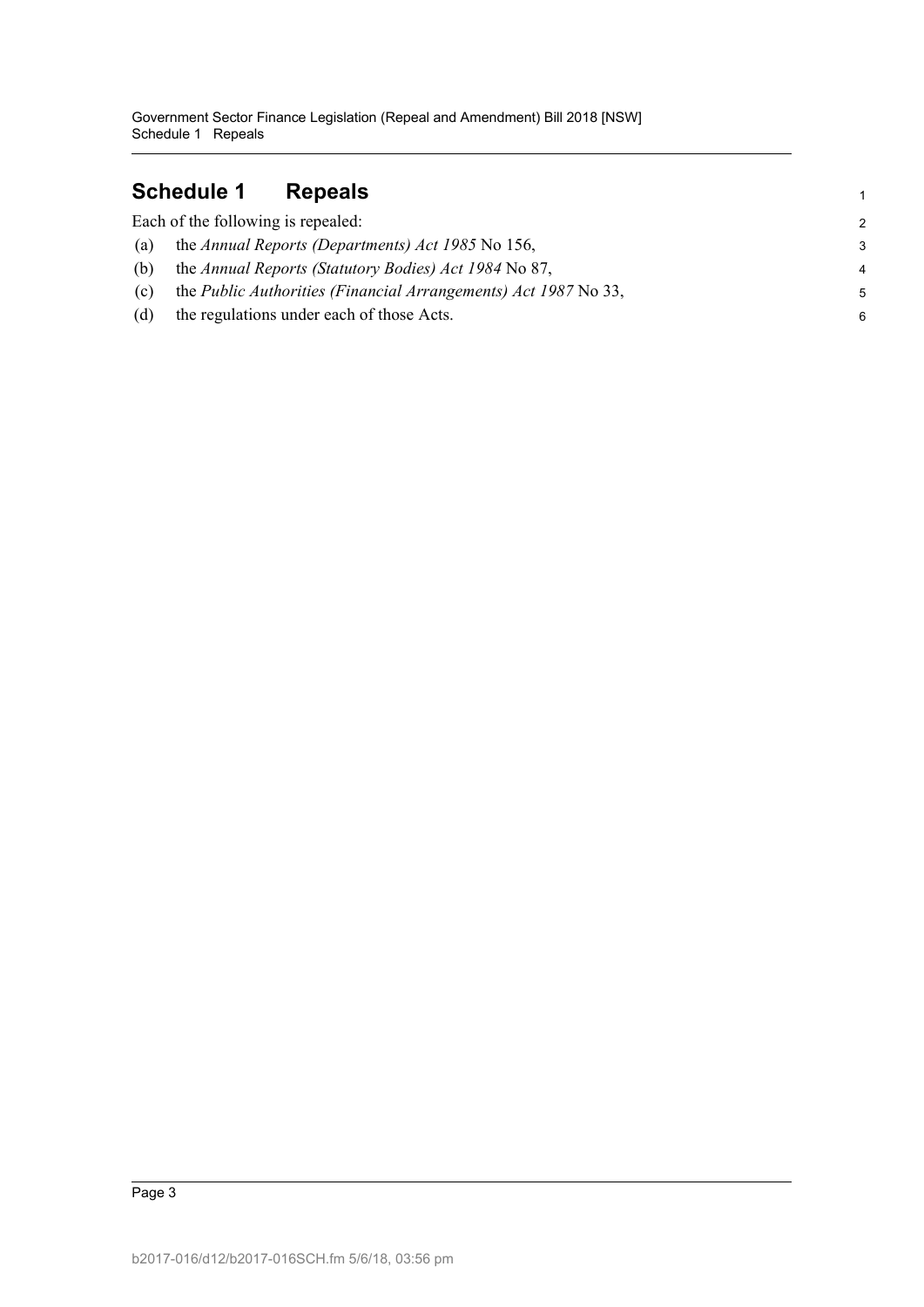# <span id="page-4-0"></span>**Schedule 2 Amendment of Public Finance and Audit Act 1983 No 152 [1] Long title**

1 2

3

|       |                                   |                         |                    | Omit "administration and audit of public finances".                                                                                                                                                                              | 4                    |  |
|-------|-----------------------------------|-------------------------|--------------------|----------------------------------------------------------------------------------------------------------------------------------------------------------------------------------------------------------------------------------|----------------------|--|
|       |                                   |                         |                    | Insert instead "audit of government sector finances and the establishment and functions of<br>the Public Accounts Committee;".                                                                                                   | 5<br>6               |  |
| $[2]$ |                                   |                         |                    | <b>Section 1 Name of Act</b>                                                                                                                                                                                                     | 7                    |  |
|       |                                   |                         |                    | Omit "Public Finance and Audit Act 1983".                                                                                                                                                                                        | 8                    |  |
|       |                                   |                         |                    | Insert instead "Government Sector Audit Act 1983".                                                                                                                                                                               | 9                    |  |
| $[3]$ |                                   | <b>Section 3</b>        |                    |                                                                                                                                                                                                                                  | 10                   |  |
|       |                                   | Insert after section 2: |                    |                                                                                                                                                                                                                                  | 11                   |  |
|       | 3                                 |                         |                    | <b>Principal objects of Act</b>                                                                                                                                                                                                  | 12                   |  |
|       |                                   |                         |                    | The principal objects of this Act are:                                                                                                                                                                                           | 13                   |  |
|       |                                   |                         | (a)                | to recognise that the Auditor-General is an independent and accountable<br>statutory officer responsible for providing independent audit and<br>audit-related services, and                                                      | 14<br>15<br>16       |  |
|       |                                   |                         | (b)                | to establish the Audit Office of New South Wales to assist the<br>Auditor-General in the exercise of the Auditor-General's functions.                                                                                            | 17<br>18             |  |
| [4]   | <b>Section 4</b>                  |                         |                    |                                                                                                                                                                                                                                  |                      |  |
|       | Omit the section. Insert instead: |                         |                    |                                                                                                                                                                                                                                  |                      |  |
|       | 4                                 |                         | <b>Definitions</b> |                                                                                                                                                                                                                                  | 21                   |  |
|       |                                   | (1)                     |                    | In this Act:                                                                                                                                                                                                                     | 22                   |  |
|       |                                   |                         |                    | <i>accountable authority</i> , in relation to an auditable entity, means:                                                                                                                                                        | 23                   |  |
|       |                                   |                         | (a)                | for a GSF agency—the accountable authority for the GSF agency within<br>the meaning of the <i>Government Sector Finance Act 2018</i> , or                                                                                        | 24<br>25             |  |
|       |                                   |                         | (b)                | for a university or any of its controlled entities—the accountable<br>authority for the university or its controlled entities within the meaning<br>of the Government Sector Finance Act 2018, or                                | 26<br>27<br>28       |  |
|       |                                   |                         | (c)                | for any other entity-the person who is the chief executive officer<br>(however described) of the entity or otherwise responsible for the<br>entity's day to day management or any other person prescribed by the<br>regulations. | 29<br>30<br>31<br>32 |  |
|       |                                   |                         |                    | <b>annual GSF financial statements</b> for a reporting GSF agency has the same<br>meaning as in the Government Sector Finance Act 2018.                                                                                          | 33<br>34             |  |
|       |                                   |                         | Act.               | <b>Audit Office</b> means the Audit Office of New South Wales established by this                                                                                                                                                | 35<br>36             |  |
|       |                                   |                         |                    | <i>auditable entity</i> means each of the following:                                                                                                                                                                             | 37                   |  |
|       |                                   |                         | (a)                | a GSF agency (whether or not a reporting GSF agency),                                                                                                                                                                            | 38                   |  |
|       |                                   |                         | (b)                | a university or any of its controlled entities (within the meaning of the<br>Government Sector Finance Act 2018),                                                                                                                | 39<br>40             |  |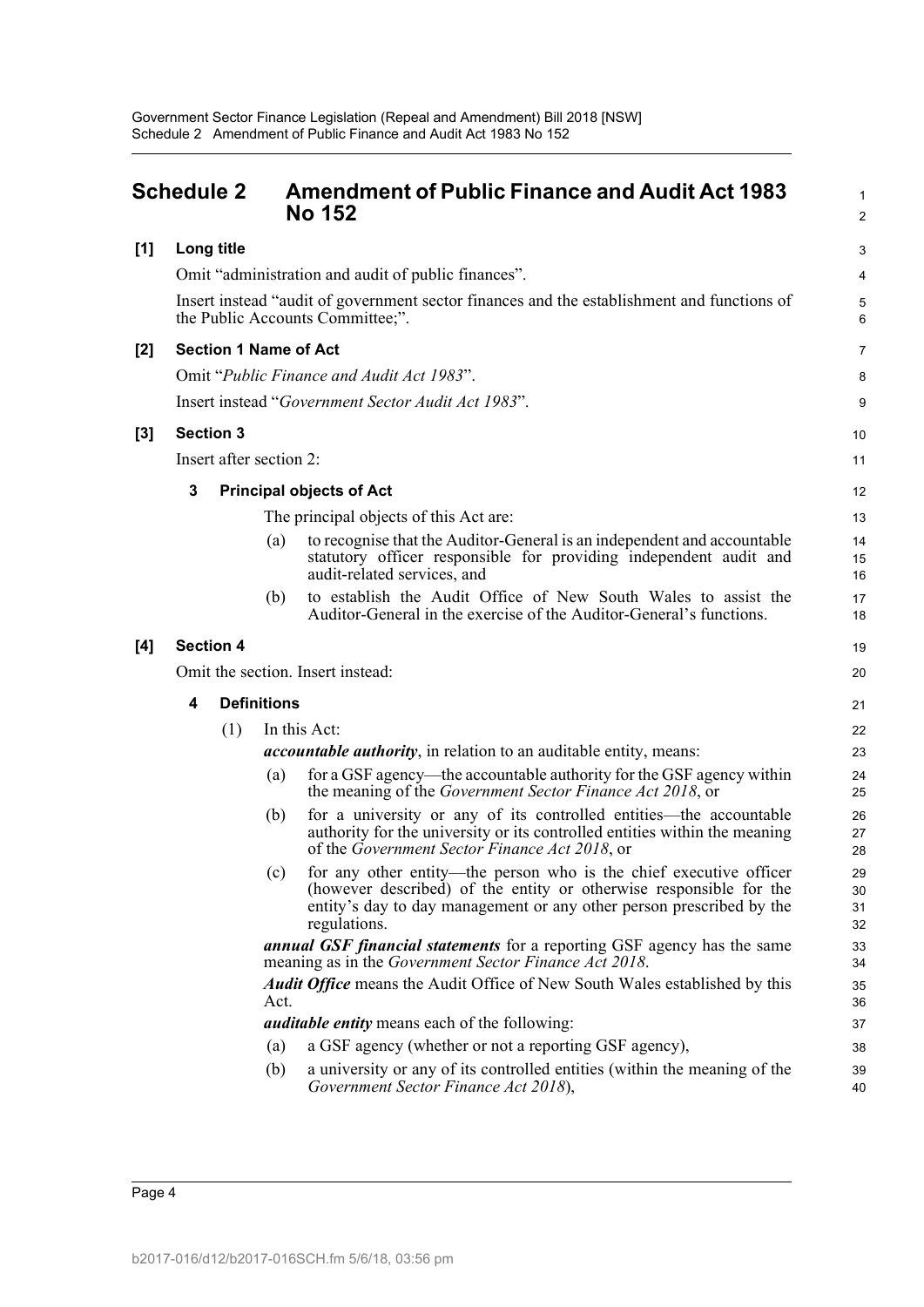| (c) |  |  | any other entity: |
|-----|--|--|-------------------|
|-----|--|--|-------------------|

(i) the financial reports or statements of which are subject to audit by the Auditor-General under this Act, the *Government Sector Finance Act 2018* or any other Act, or

(ii) that is prescribed by the regulations to be an auditable entity.

*auditor* means a person appointed to be an auditor pursuant to section 35.

*Australian Auditing Standards* means the standards issued by the Auditing and Assurance Standards Board, as in force from time to time.

*banking account* and *banking service* have the same meanings as in the *Government Sector Finance Act 2018*.

*Consolidated State Financial Statements* has the same meaning as in the *Government Sector Finance Act 2018*.

*controlled entity* has the same meaning as in the *Government Sector Finance Act 2018*.

*entity* has the same meaning as in the *Government Sector Finance Act 2018*.

*function* includes a power, authority or duty, and *exercise* a function includes perform a duty.

*General Government Sector Financial Statements* means the statements referred to in section 7.17 (1) (b) of the *Government Sector Finance Act 2018*.

*GSF agency* has the same meaning as in the *Government Sector Finance Act 2018*.

*government money* has the same meaning as in the *Government Sector Finance Act 2018*, and includes anything that was public money within the meaning of this Act immediately before the definition of *public money* was omitted by the substitution of this section by the *Government Sector Finance Legislation (Repeal and Amendment) Act 2018*.

*government officer* has the same meaning as in the *Government Sector Finance Act 2018*.

*government property* has the same meaning as in the *Government Sector Finance Act 2018*.

*government resources* has the same meaning as in the *Government Sector Finance Act 2018*.

*money* includes:

- (a) any instrument ordering or authorising the payment of money if it is an instrument of a kind that may be lodged with an authorised deposit-taking institution for the purpose of enabling it to collect money so payable and credit that money to a banking account with it, and
- (b) a bill of exchange, postal order, money order and promissory note.

*prescribed requirements*, in relation to a GSF agency, means:

- (a) requirements prescribed by or under this Act, the *Government Sector Finance Act 2018* or any other law applying to the agency, and
- (b) any Treasurer's directions applying to the agency.

*related money* has the same meaning as in the *Government Sector Finance Act 2018*.

*reporting GSF agency* has the same meaning as in the *Government Sector Finance Act 2018*.

*responsible Minister*, in relation to auditable entity, means:

(a) for a GSF agency—the responsible Minister for the GSF agency within the meaning of the *Government Sector Finance Act 2018*, or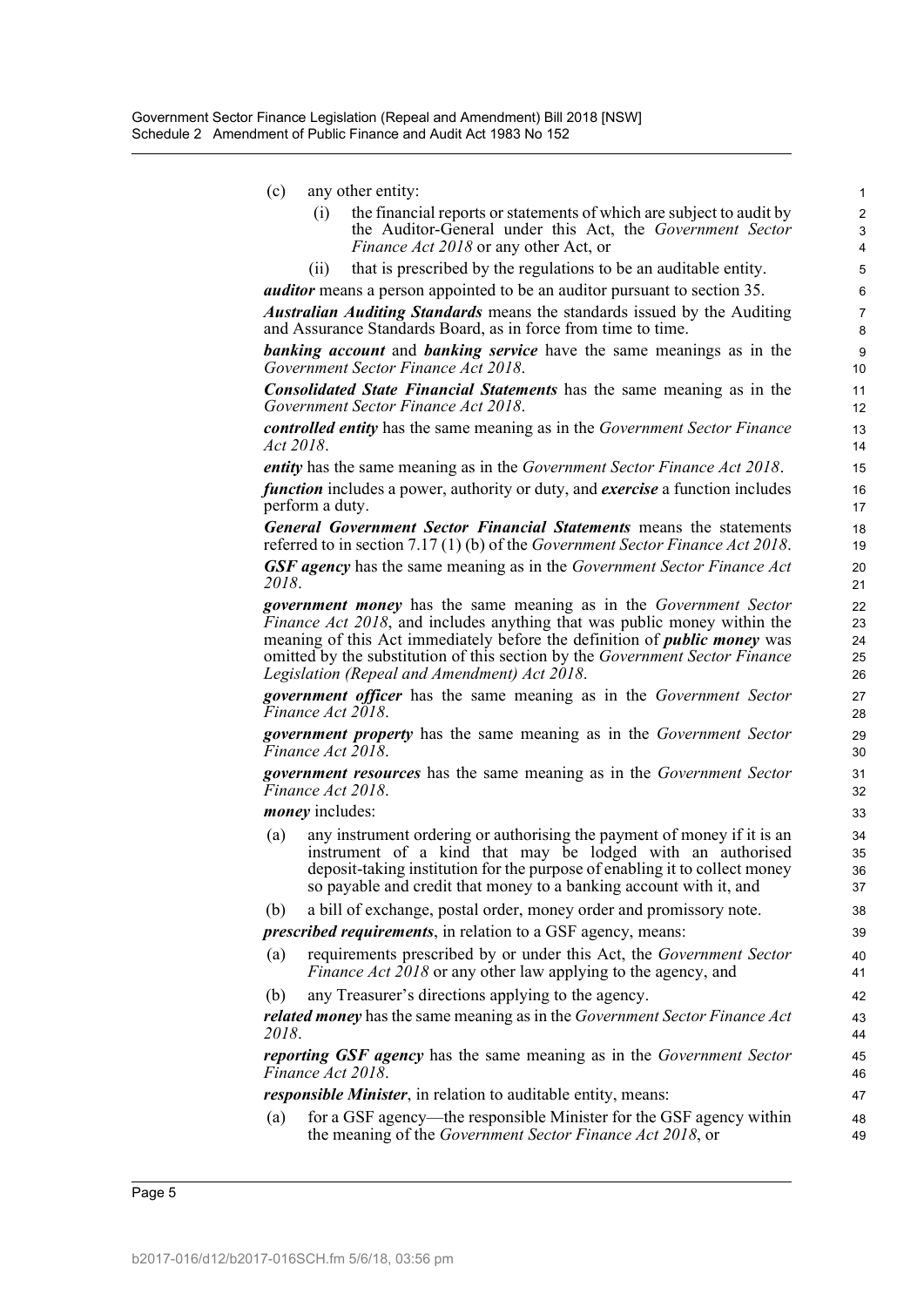|     |     |                      | (b)                | for a university or any of its controlled entities (within the meaning of<br>the Government Sector Finance Act 2018)—the Minister administering<br>the Act under which the university is established, or      | 1<br>$\overline{\mathbf{c}}$<br>3 |
|-----|-----|----------------------|--------------------|---------------------------------------------------------------------------------------------------------------------------------------------------------------------------------------------------------------|-----------------------------------|
|     |     |                      | (c)                | for any other entity—the Minister having the administration of the Act<br>by or under which the entity is appointed, constituted or regulated or<br>any other Minister that is prescribed by the regulations. | 4<br>5<br>6                       |
|     |     |                      |                    | Special Deposits Account has the same meaning as in the Government Sector<br>Finance Act 2018.                                                                                                                | 7<br>8                            |
|     |     |                      |                    | <b>Treasurer's directions</b> has the same meaning as in the Government Sector<br>Finance Act 2018.                                                                                                           | 9<br>10                           |
|     |     |                      |                    | Note. The Interpretation Act 1987 contains definitions and other provisions that affect<br>the interpretation and application of this Act.                                                                    | 11<br>12                          |
|     |     | (2)                  |                    | Notes included in this Act do not form part of this Act.                                                                                                                                                      | 13                                |
| [5] |     |                      |                    | Part 2 Public finance administration                                                                                                                                                                          | 14                                |
|     |     | Omit the Part.       |                    |                                                                                                                                                                                                               | 15                                |
| [6] |     |                      |                    | <b>Section 27B The Auditor-General</b>                                                                                                                                                                        | 16                                |
|     |     |                      |                    | Omit section 27B (3) (a). Insert instead:                                                                                                                                                                     | 17                                |
|     |     |                      | (a)                | to audit the Consolidated State Financial Statements, the General                                                                                                                                             | 18                                |
|     |     |                      |                    | Government Sector Financial Statements and any other financial                                                                                                                                                | 19                                |
|     |     |                      |                    | reports that the Auditor-General is required or authorised to audit by<br>law,                                                                                                                                | 20<br>21                          |
| [7] |     | Section 27B (3) (c1) |                    |                                                                                                                                                                                                               | 22                                |
|     |     |                      |                    | Insert after section $27B(3)(c)$ :                                                                                                                                                                            | 23                                |
|     |     |                      | (c1)               | to provide any other auditing, audit-related or reporting services that the<br>Auditor-General is required or authorised to provide by law,                                                                   | 24<br>25                          |
| [8] |     | Sections 33H-37      |                    |                                                                                                                                                                                                               | 26                                |
|     |     |                      |                    | Omit sections 35–37. Insert instead:                                                                                                                                                                          | 27                                |
|     | 33H |                      | <b>Definitions</b> |                                                                                                                                                                                                               | 28                                |
|     |     |                      |                    | In this Division:                                                                                                                                                                                             | 29                                |
|     |     |                      |                    | <i>auditable entity</i> does not include a local council.                                                                                                                                                     | 30                                |
|     |     |                      |                    | <i>authorised person</i> means:                                                                                                                                                                               | 31                                |
|     |     |                      | (a)                | the Auditor-General, or                                                                                                                                                                                       | 32                                |
|     |     |                      | (b)                | an auditor, or                                                                                                                                                                                                | 33                                |
|     |     |                      | (c)                | any other person authorised by the Auditor-General.                                                                                                                                                           | 34                                |
|     | 34  |                      |                    | Reports on audits and audit-related functions for purposes of Government<br><b>Sector Finance Act 2018</b>                                                                                                    | 35<br>36                          |
|     |     | (1)                  |                    | This section applies to any of the following statements and reports given to the<br>Auditor-General under the Government Sector Finance Act 2018 for auditing<br>or audit-related services:                   | 37<br>38<br>39                    |
|     |     |                      | (a)                | any annual GSF financial statements for a reporting GSF agency under<br>section 7.6 of that Act,                                                                                                              | 40<br>41                          |
|     |     |                      | (b)                | any final annual GSF financial statements for a former reporting GSF<br>agency under section 7.7 of that Act,                                                                                                 | 42<br>43                          |
|     |     |                      |                    |                                                                                                                                                                                                               |                                   |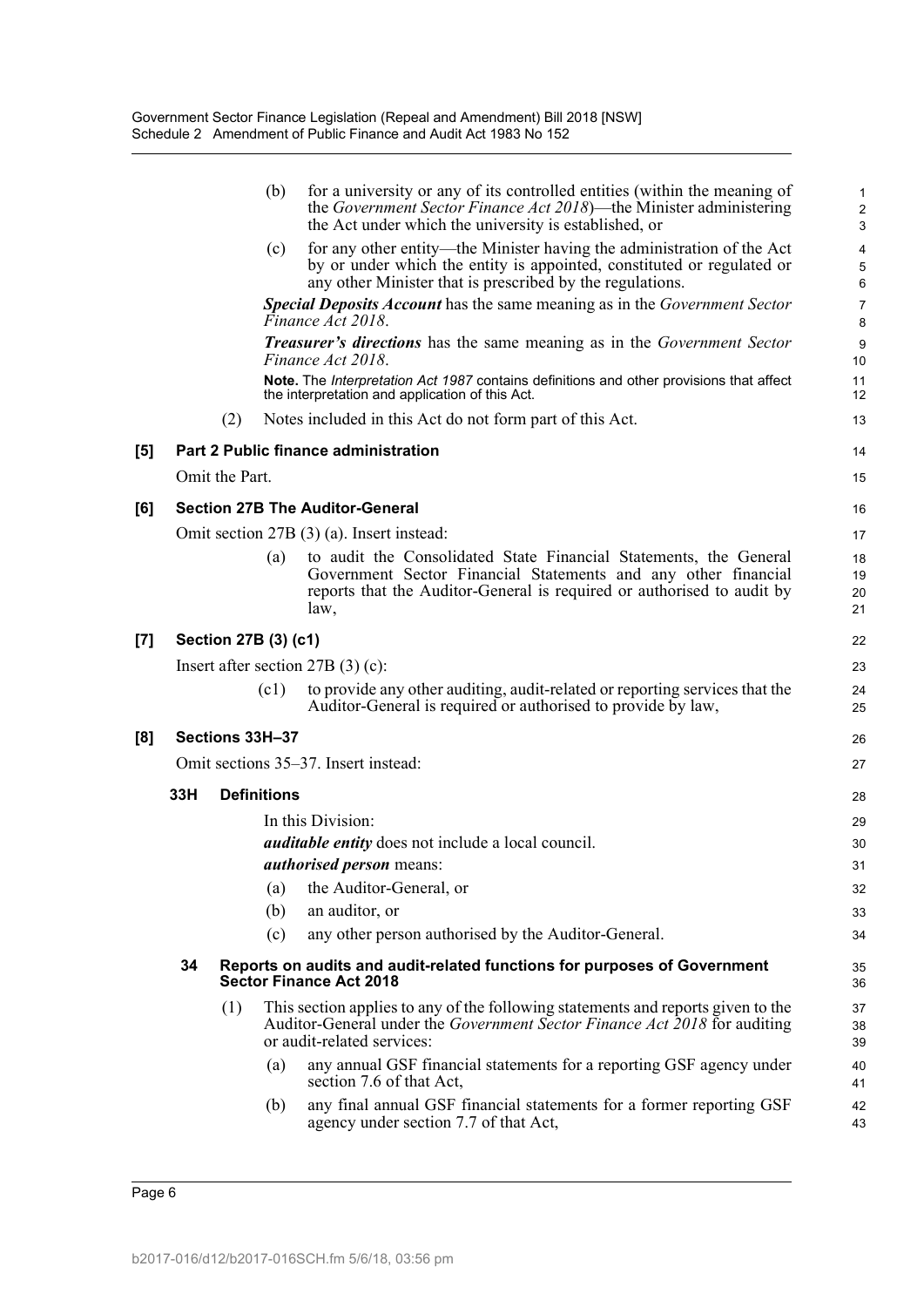|    |          | (c) | an SDA account financial report for an account in the Special Deposits<br>Account under section 7.8 of that Act,                                                                                                                                                                                                                                                                                                                                                                           | $\mathbf{1}$<br>$\overline{2}$   |
|----|----------|-----|--------------------------------------------------------------------------------------------------------------------------------------------------------------------------------------------------------------------------------------------------------------------------------------------------------------------------------------------------------------------------------------------------------------------------------------------------------------------------------------------|----------------------------------|
|    |          | (d) | a special purpose financial report for a GSF agency under section 7.9 of<br>that Act,                                                                                                                                                                                                                                                                                                                                                                                                      | 3<br>$\overline{4}$              |
|    |          | (e) | Consolidated State Financial Statements under section 7.17 of that Act.                                                                                                                                                                                                                                                                                                                                                                                                                    | 5                                |
|    | (2)      |     | The Auditor-General (or, if authorised by the Auditor-General, the Deputy<br>Auditor-General or an auditor) must prepare within the relevant auditing<br>period after the statements or reports are given to the Auditor-General:                                                                                                                                                                                                                                                          | 6<br>$\overline{7}$<br>8         |
|    |          | (a) | for statements or reports provided for auditing—an audit report, or                                                                                                                                                                                                                                                                                                                                                                                                                        | 9                                |
|    |          | (b) | for statements or reports provided for audit-related services-a report<br>on the results from performing those services.                                                                                                                                                                                                                                                                                                                                                                   | 10<br>11                         |
|    | (3)      |     | The <i>relevant auditing period</i> is:                                                                                                                                                                                                                                                                                                                                                                                                                                                    | 12                               |
|    |          | (a) | in the case of Consolidated State Financial Statements—as soon as<br>practicable after the Auditor-General is given the statements, or                                                                                                                                                                                                                                                                                                                                                     | 13<br>14                         |
|    |          | (b) | in any other case—the period specified by the Government Sector<br><i>Finance Act 2018</i> or the Treasurer's directions for the statement or<br>report concerned.                                                                                                                                                                                                                                                                                                                         | 15<br>16<br>17                   |
|    | (4)      |     | An audit report must state:                                                                                                                                                                                                                                                                                                                                                                                                                                                                | 18                               |
|    |          | (a) | for annual GSF financial statements or final annual GSF financial<br>statements—whether in the Auditor-General's opinion they comply<br>with section 7.6 (3) of the Government Sector Finance Act 2018, or                                                                                                                                                                                                                                                                                 | 19<br>20<br>21                   |
|    |          | (b) | for Consolidated State Financial Statements—whether in the<br>Auditor-General's opinion they comply with section 7.17 (3) of the<br>Government Sector Finance Act 2018.                                                                                                                                                                                                                                                                                                                    | 22<br>23<br>24                   |
|    | (5)      |     | An audit report may include such information as is required or permitted by<br>the Australian Auditing Standards.                                                                                                                                                                                                                                                                                                                                                                          | 25<br>26                         |
|    | (6)      |     | The Auditor-General (or, if authorised by the Auditor-General, the Deputy<br>Auditor-General or an auditor) must report to the accountable authority for the<br>GSF agency concerned, the responsible Minister for the agency and the<br>Treasurer as to the result of any audit or audit-related service for the purposes<br>of this section and as to any irregularities or other matters that, in the judgment<br>of the Auditor-General or authorised person, call for special notice. | 27<br>28<br>29<br>30<br>31<br>32 |
| 35 | entities |     | Inspection, examination and audit of accounts and records of auditable                                                                                                                                                                                                                                                                                                                                                                                                                     | 33<br>34                         |
|    | (1)      |     | The Auditor-General may appoint, in writing, a person (whether or not a<br>government officer) or a firm to be an auditor for the purposes of this Act.                                                                                                                                                                                                                                                                                                                                    | 35<br>36                         |
|    | (2)      |     | The Auditor-General may inspect, examine and audit (or cause an auditor to<br>inspect, examine and audit) the accounts and records of an auditable entity for<br>the purpose of:                                                                                                                                                                                                                                                                                                           | 37<br>38<br>39                   |
|    |          | (a) | determining whether they properly record and explain the entity's<br>transactions, cash flows, financial position and financial performance,<br>or                                                                                                                                                                                                                                                                                                                                         | 40<br>41<br>42                   |
|    |          | (b) | auditing or providing audit-related services in connection with the<br>entity's financial statements or financial reports.                                                                                                                                                                                                                                                                                                                                                                 | 43<br>44                         |
|    | (3)      |     | The Auditor-General may exercise functions under subsection (2) whenever<br>the Auditor-General thinks fit, but must do so if required by the Treasurer.                                                                                                                                                                                                                                                                                                                                   | 45<br>46                         |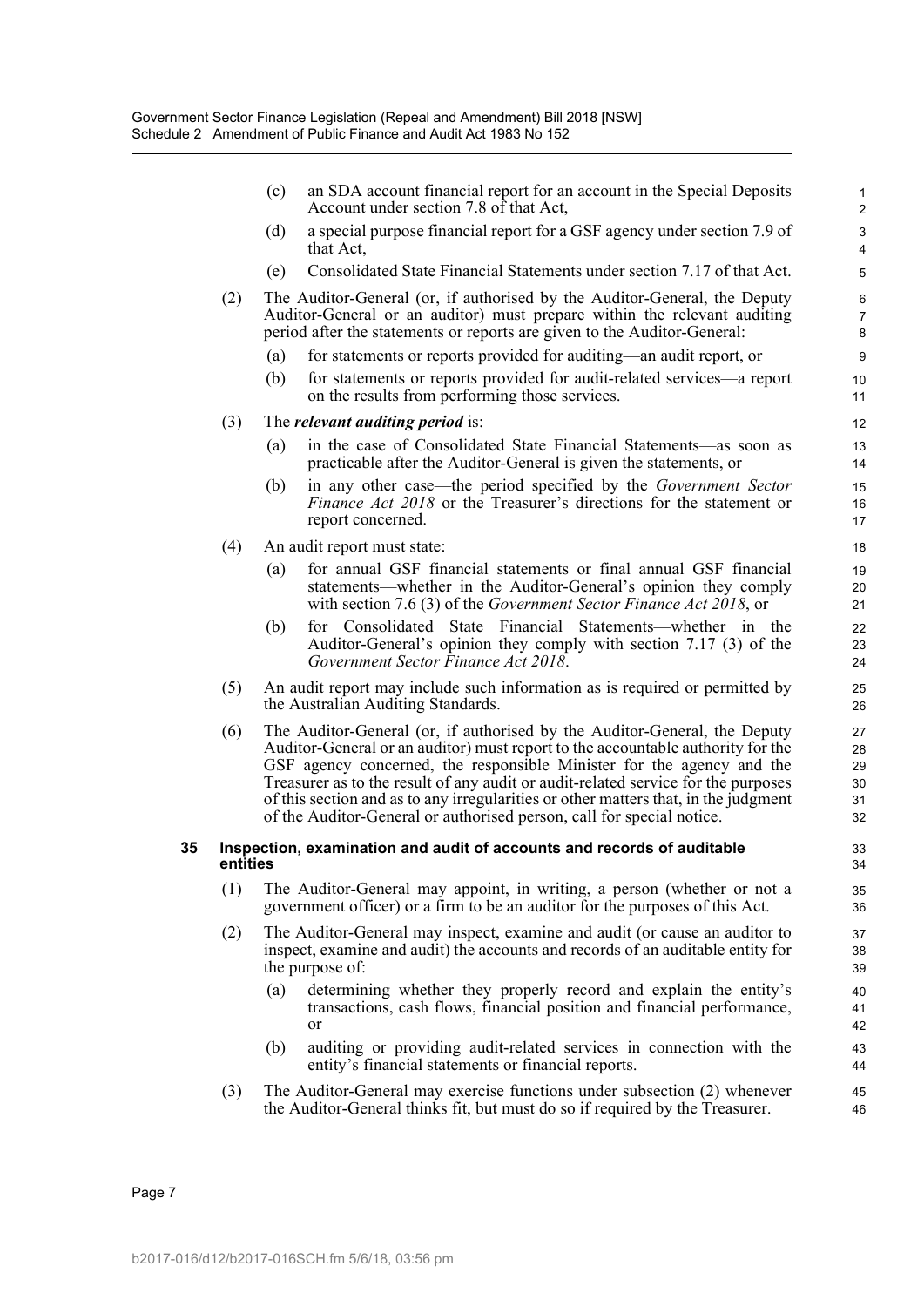| (5)<br>(6) | The Auditor-General (or, if authorised by the Auditor-General, the Deputy<br>Auditor-General or an auditor) must, as soon as practicable after an inspection,<br>examination and audit is conducted under this section, forward a report of the<br>results of it:<br>for a report on a GSF agency or on a university or its controlled entity:<br>(a)<br>to the accountable authority for the agency, and<br>(i)<br>to the Treasurer, and<br>(ii)<br>to the responsible Minister for the agency, or<br>(iii)<br>for a report on any other auditable entity—to the accountable authority<br>(b)<br>for the agency and the Treasurer.<br>The Auditor-General may require an auditable entity to pay to the<br>Auditor-General (and the auditable entity must pay) such amounts, at such<br>times, as the Treasurer decides towards defraying the costs and expenses of<br>any inspection, examination or audit and report under this section. | 4<br>5<br>6<br>7<br>8<br>9<br>10<br>11<br>12<br>13<br>14<br>15                                                                                                                                                                                                                                                 |
|------------|---------------------------------------------------------------------------------------------------------------------------------------------------------------------------------------------------------------------------------------------------------------------------------------------------------------------------------------------------------------------------------------------------------------------------------------------------------------------------------------------------------------------------------------------------------------------------------------------------------------------------------------------------------------------------------------------------------------------------------------------------------------------------------------------------------------------------------------------------------------------------------------------------------------------------------------------|----------------------------------------------------------------------------------------------------------------------------------------------------------------------------------------------------------------------------------------------------------------------------------------------------------------|
|            |                                                                                                                                                                                                                                                                                                                                                                                                                                                                                                                                                                                                                                                                                                                                                                                                                                                                                                                                             |                                                                                                                                                                                                                                                                                                                |
|            |                                                                                                                                                                                                                                                                                                                                                                                                                                                                                                                                                                                                                                                                                                                                                                                                                                                                                                                                             |                                                                                                                                                                                                                                                                                                                |
|            |                                                                                                                                                                                                                                                                                                                                                                                                                                                                                                                                                                                                                                                                                                                                                                                                                                                                                                                                             |                                                                                                                                                                                                                                                                                                                |
|            |                                                                                                                                                                                                                                                                                                                                                                                                                                                                                                                                                                                                                                                                                                                                                                                                                                                                                                                                             |                                                                                                                                                                                                                                                                                                                |
|            |                                                                                                                                                                                                                                                                                                                                                                                                                                                                                                                                                                                                                                                                                                                                                                                                                                                                                                                                             |                                                                                                                                                                                                                                                                                                                |
|            |                                                                                                                                                                                                                                                                                                                                                                                                                                                                                                                                                                                                                                                                                                                                                                                                                                                                                                                                             |                                                                                                                                                                                                                                                                                                                |
|            |                                                                                                                                                                                                                                                                                                                                                                                                                                                                                                                                                                                                                                                                                                                                                                                                                                                                                                                                             | 16<br>17                                                                                                                                                                                                                                                                                                       |
|            |                                                                                                                                                                                                                                                                                                                                                                                                                                                                                                                                                                                                                                                                                                                                                                                                                                                                                                                                             |                                                                                                                                                                                                                                                                                                                |
|            |                                                                                                                                                                                                                                                                                                                                                                                                                                                                                                                                                                                                                                                                                                                                                                                                                                                                                                                                             | 18                                                                                                                                                                                                                                                                                                             |
|            |                                                                                                                                                                                                                                                                                                                                                                                                                                                                                                                                                                                                                                                                                                                                                                                                                                                                                                                                             | 19                                                                                                                                                                                                                                                                                                             |
|            |                                                                                                                                                                                                                                                                                                                                                                                                                                                                                                                                                                                                                                                                                                                                                                                                                                                                                                                                             | 20<br>21                                                                                                                                                                                                                                                                                                       |
|            | any inspection, examination, audit or audit-related services that the<br>(a)<br>Auditor-General is authorised or required to perform by or under this                                                                                                                                                                                                                                                                                                                                                                                                                                                                                                                                                                                                                                                                                                                                                                                       | 22<br>23<br>24                                                                                                                                                                                                                                                                                                 |
|            | exercising any other function conferred or imposed on the<br>(b)<br>Auditor-General by or under this Act or any other law.                                                                                                                                                                                                                                                                                                                                                                                                                                                                                                                                                                                                                                                                                                                                                                                                                  | 25<br>26                                                                                                                                                                                                                                                                                                       |
| (2)        | An authorised person is also entitled to make copies of, or take extracts from,<br>any books, records or other documents to which the authorised person is<br>entitled to access under subsection (1).                                                                                                                                                                                                                                                                                                                                                                                                                                                                                                                                                                                                                                                                                                                                      | 27<br>28<br>29                                                                                                                                                                                                                                                                                                 |
| (3)        | An authorised person may require a relevant person in relation to the entity,<br>fund or account or government resources or related money concerned to<br>provide to the authorised person, within 14 days, such information in the<br>relevant person's possession, or to which the relevant person has access, as the<br>authorised person considers necessary for any of the purposes referred to in<br>subsection $(1)$ (a) or (b).                                                                                                                                                                                                                                                                                                                                                                                                                                                                                                     | 30<br>31<br>32<br>33<br>34<br>35                                                                                                                                                                                                                                                                               |
| (4)        | The Auditor-General may, by notice in writing signed by the Auditor-General,<br>require a person named in the notice:                                                                                                                                                                                                                                                                                                                                                                                                                                                                                                                                                                                                                                                                                                                                                                                                                       | 36<br>37                                                                                                                                                                                                                                                                                                       |
|            | to appear personally before the Auditor-General at a time and place<br>(a)<br>specified in the notice, and                                                                                                                                                                                                                                                                                                                                                                                                                                                                                                                                                                                                                                                                                                                                                                                                                                  | 38<br>39                                                                                                                                                                                                                                                                                                       |
|            | to produce to the Auditor-General such books, records or other<br>(b)<br>documents in the person's possession or under the person's control as<br>appear to the Auditor-General to be necessary for the purposes of an<br>audit that the Auditor-General is authorised or required to perform by or<br>under this Act or any other law.                                                                                                                                                                                                                                                                                                                                                                                                                                                                                                                                                                                                     | 40<br>41<br>42<br>43<br>44                                                                                                                                                                                                                                                                                     |
|            | A person must comply with a requirement made of the person under<br>subsection $(3)$ or $(4)$ .<br>Maximum penalty: 20 penalty units.                                                                                                                                                                                                                                                                                                                                                                                                                                                                                                                                                                                                                                                                                                                                                                                                       | 45<br>46<br>47                                                                                                                                                                                                                                                                                                 |
|            | (1)<br>(5)                                                                                                                                                                                                                                                                                                                                                                                                                                                                                                                                                                                                                                                                                                                                                                                                                                                                                                                                  | Access to documents and information<br>An authorised person is entitled at all reasonable times to full and free access<br>to the books, records or other documents of or relating to any entity, fund or<br>account or government resources or related money for the purposes of:<br>Act or any other law, or |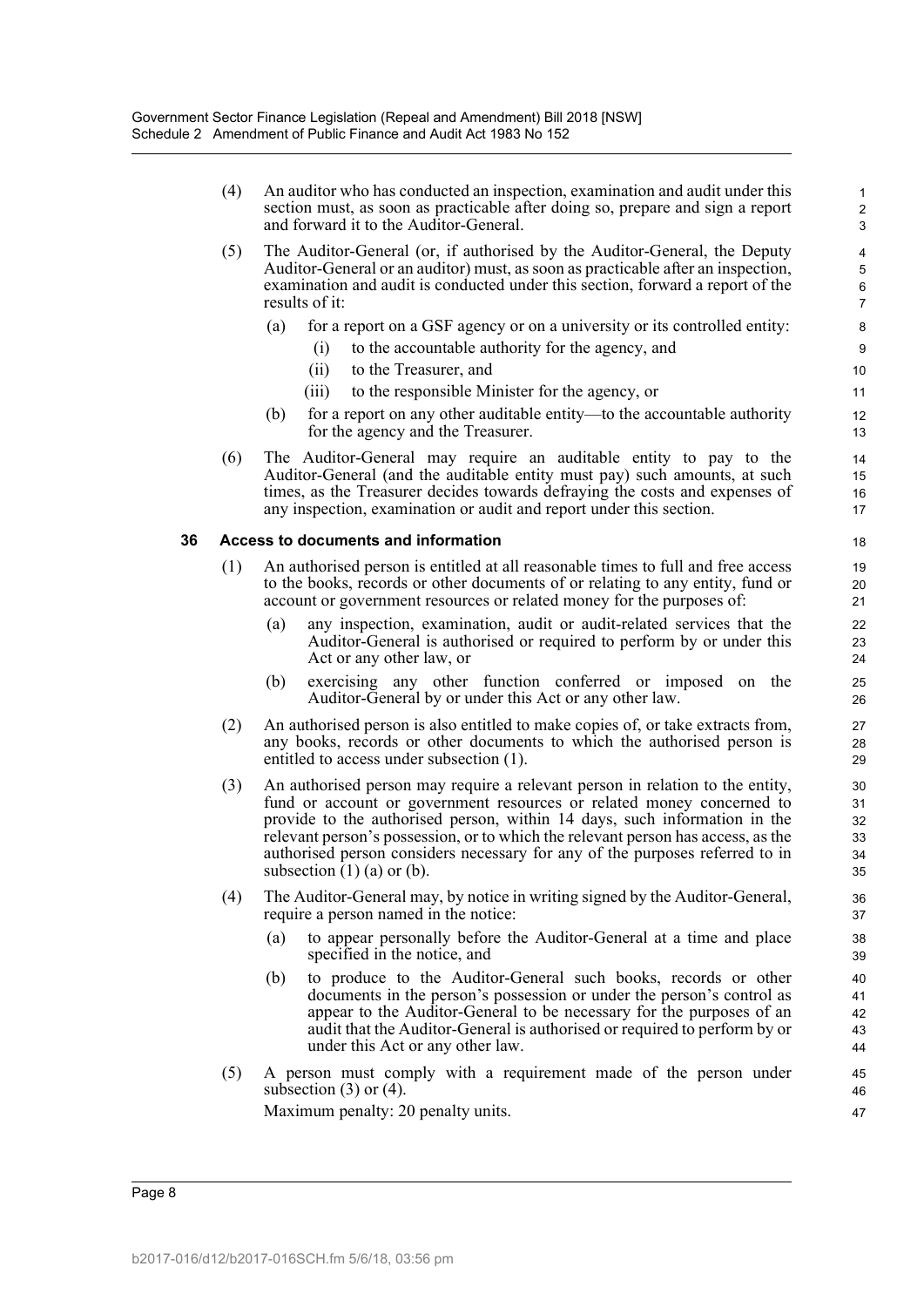- (6) An authorised person is entitled to exercise functions under this section despite:
	- (a) any rule of law which, in proceedings in a court of law, might justify an objection to access to books, records, documents or information on grounds of public interest, or

- (b) any privilege of an entity that the entity might claim in a court of law, other than a claim based on legal professional privilege, or
- (c) any duty of secrecy or other restriction on disclosure applying to an auditable entity or an officer or employee of an auditable entity (including a government officer).
- (7) A person who complies with a requirement made of the person under subsection (3) or (4) does not incur civil or criminal liability under any other law because of that compliance.
- (8) Nothing in this section entitles an authorised person to have access to information that is Cabinet information under the *Government Information (Public Access) Act 2009*.
- (9) In this section:

*relevant person*, in relation to an entity, fund or account or government resources or related money, means an officer, employee or other person exercising functions in relation to that entity, fund, account, resources or money.

#### **37 Access to banking information about auditable entities**

- (1) An authorised person may require the provider of a banking service (including a banking account) to an auditable entity to do any of the following:
	- (a) provide the authorised person with banking information, in accordance with the requirement, about the entity,
	- (b) without limiting paragraph (a), produce to the authorised person any book, account, record or document relating to the entity and under the custody or control of the provider.
- (2) A provider of a banking service must comply with a requirement made of the provider under subsection (1).

Maximum penalty: 20 penalty units.

(3) In this section:

*banking information* about an auditable entity means:

- (a) any information about banking services the entity receives (including information about the entity's banking accounts), and
- (b) any statements or reports about banking services the entity receives.

*provider* of a banking service means the authorised deposit-taking institution or other entity that provides the service to the auditable entity concerned (whether under a State financial service agreement within the meaning of the *Government Sector Finance Act 2018* or otherwise).

#### **[9] Section 38 Secrecy**

Omit section 38 (2) (b). Insert instead:

(b) proceedings for an offence relating to government resources or related money or for the recovery of such resources or money, or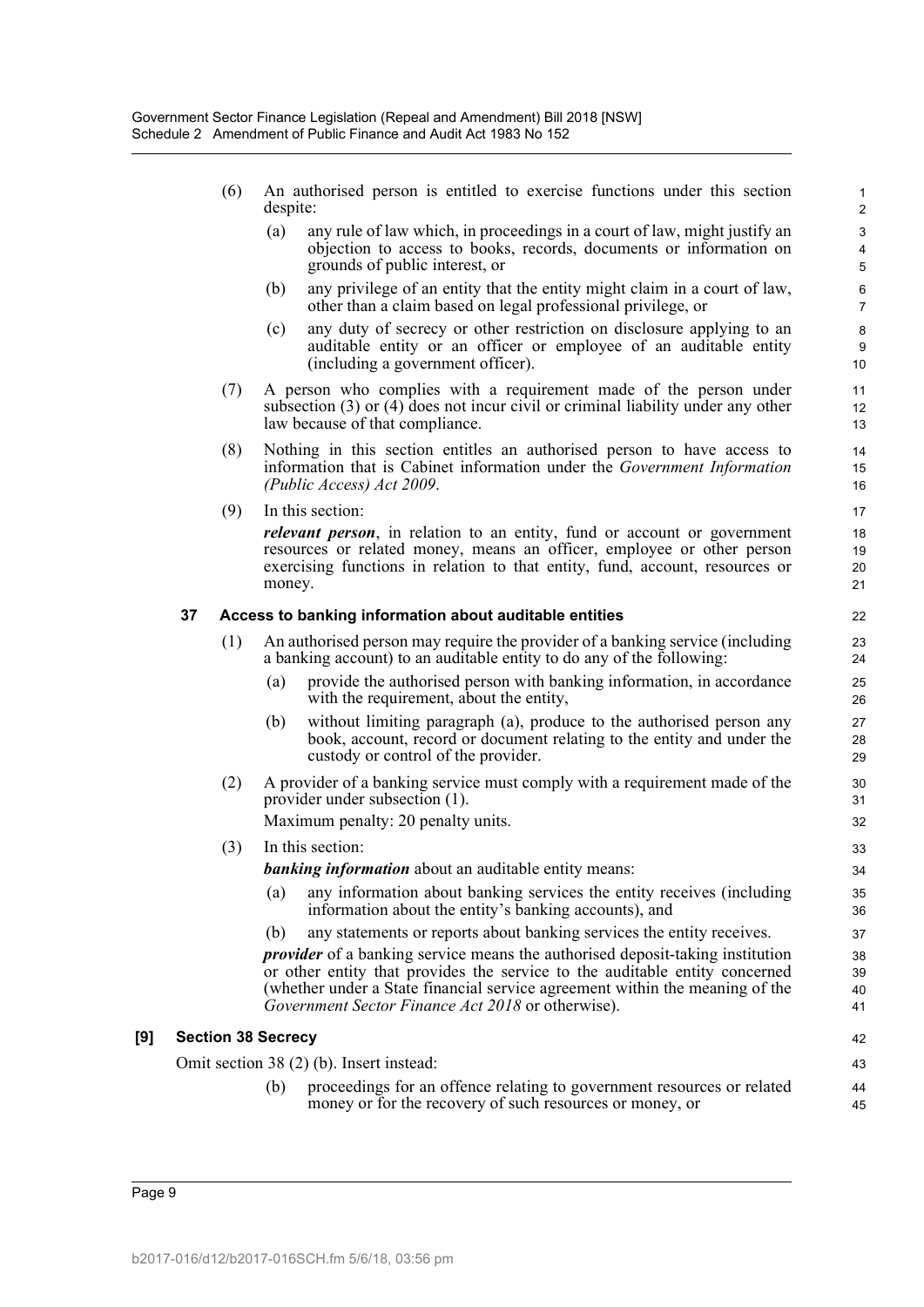Government Sector Finance Legislation (Repeal and Amendment) Bill 2018 [NSW] Schedule 2 Amendment of Public Finance and Audit Act 1983 No 152

| $[10]$ | Section 38 (2) (c)                  |                                                                                                                                                                                                                       | $\mathbf{1}$                       |
|--------|-------------------------------------|-----------------------------------------------------------------------------------------------------------------------------------------------------------------------------------------------------------------------|------------------------------------|
|        | Omit "an officer of an authority".  |                                                                                                                                                                                                                       | $\overline{c}$                     |
|        |                                     | Insert instead "a government officer or accountable authority for a GSF agency".                                                                                                                                      | $\ensuremath{\mathsf{3}}$          |
| $[11]$ | Section 38 (2) (e)                  |                                                                                                                                                                                                                       | 4                                  |
|        | Omit the paragraph. Insert instead: |                                                                                                                                                                                                                       | $\overline{5}$                     |
|        | (e)                                 | a report or communication that the Treasurer authorises the                                                                                                                                                           | $\,6\,$                            |
|        |                                     | Auditor-General to make to a person for the purposes of a due diligence<br>or similar process relating to the sale, lease or disposal of any<br>government undertaking (or following such a sale, lease or disposal). | $\overline{7}$<br>$\bf 8$<br>$9\,$ |
| $[12]$ | <b>Section 38A Definitions</b>      |                                                                                                                                                                                                                       | 10                                 |
|        |                                     | Omit the definitions of <i>authority</i> and <i>responsible Minister</i> .                                                                                                                                            | 11                                 |
|        | Insert in alphabetical order:       |                                                                                                                                                                                                                       | 12                                 |
|        |                                     | <i>auditable entity</i> does not include a local council.                                                                                                                                                             | 13                                 |
| $[13]$ |                                     | Sections 38B (1) and 38C (1), (2), (2A), (3) and (6)                                                                                                                                                                  | 14                                 |
|        |                                     | Omit "an authority" and "the authority" wherever occurring.                                                                                                                                                           | 15                                 |
|        |                                     | Insert instead "an auditable entity" and "the auditable entity", respectively.                                                                                                                                        | 16                                 |
| $[14]$ | Sections 38B (3) and 38C (6)        |                                                                                                                                                                                                                       | 17                                 |
|        |                                     | Omit "one authority" wherever occurring. Insert instead "one auditable entity".                                                                                                                                       | 18                                 |
| $[15]$ |                                     | <b>Section 38C Report of performance audit</b>                                                                                                                                                                        | 19                                 |
|        |                                     | Omit "Head of" wherever occurring. Insert instead "accountable authority for".                                                                                                                                        | 20                                 |
| $[16]$ | <b>Section 38C (6)</b>              |                                                                                                                                                                                                                       | 21                                 |
|        |                                     | Omit "appropriate authority". Insert instead "appropriate auditable entity".                                                                                                                                          | 22                                 |
| $[17]$ |                                     | Part 3, Division 3 General audit of statutory bodies                                                                                                                                                                  | 23                                 |
|        | Omit the Division.                  |                                                                                                                                                                                                                       | 24                                 |
| $[18]$ | Part 3, Division 4                  |                                                                                                                                                                                                                       | 25                                 |
|        | Omit the Division. Insert instead:  |                                                                                                                                                                                                                       | 26                                 |
|        | <b>Division 4</b>                   | <b>Particular audits of prescribed entities</b>                                                                                                                                                                       | 27                                 |
|        | 44                                  | Application and interpretation                                                                                                                                                                                        | 28                                 |
|        | (1)                                 | In this Division:                                                                                                                                                                                                     | 29                                 |
|        |                                     | <i>authorised person</i> means:                                                                                                                                                                                       | 30                                 |
|        | (a)                                 | the Auditor-General, or                                                                                                                                                                                               | 31                                 |
|        | (b)                                 | the Deputy Auditor-General, or an auditor, authorised by the<br>Auditor-General.                                                                                                                                      | 32<br>33                           |
|        |                                     | <i>prescribed entity means:</i>                                                                                                                                                                                       | 34                                 |
|        | (a)                                 | an entity (or entity of a kind) prescribed by the regulations as an entity<br>to which this Division applies, or                                                                                                      | 35<br>36                           |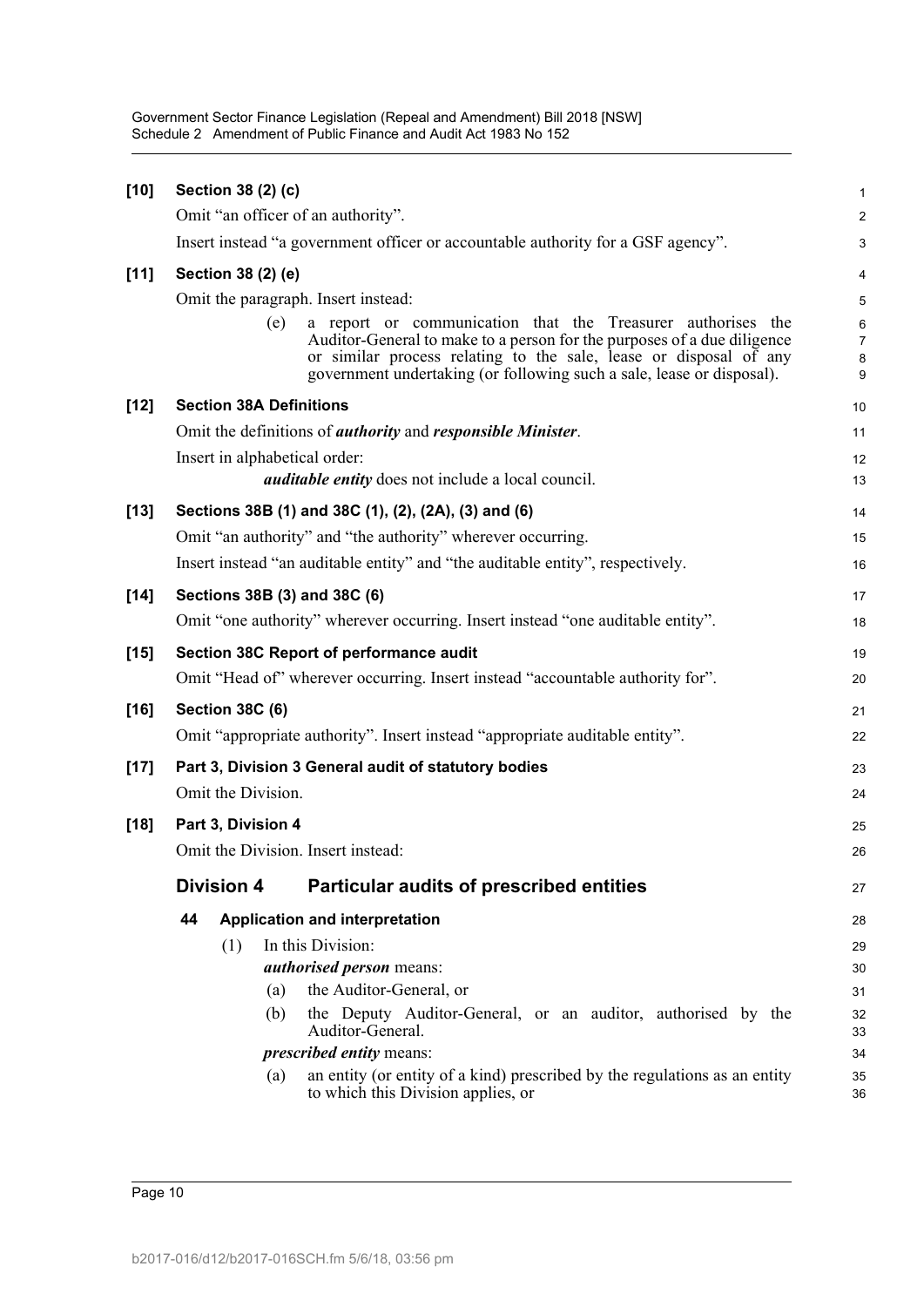|        |    |                    | (b)                     | an entity having the control or management of a fund or account (or<br>fund or account of a kind) prescribed by the regulations as a fund or<br>account to which this Division applies.                                                                                                                                                                                      | $\mathbf{1}$<br>$\sqrt{2}$<br>$\mathsf 3$       |
|--------|----|--------------------|-------------------------|------------------------------------------------------------------------------------------------------------------------------------------------------------------------------------------------------------------------------------------------------------------------------------------------------------------------------------------------------------------------------|-------------------------------------------------|
|        |    |                    |                         | <i>prescribed requester</i> , in relation to a prescribed entity, means a person<br>prescribed by the regulations as a person who can make a request under<br>section 45 in relation to the entity.                                                                                                                                                                          | 4<br>$\mathbf 5$<br>$\,6\,$                     |
|        |    |                    |                         | <i>responsible Minister</i> , in relation to a prescribed entity, means the Minister<br>who administers the Act under which the entity is appointed, constituted or<br>regulated.                                                                                                                                                                                            | $\boldsymbol{7}$<br>$\bf 8$<br>$\boldsymbol{9}$ |
|        |    | (2)                |                         | Nothing in this Division limits the operation of Division 2.                                                                                                                                                                                                                                                                                                                 | 10                                              |
|        | 45 |                    | <b>Particular audit</b> |                                                                                                                                                                                                                                                                                                                                                                              | 11                                              |
|        |    | (1)                |                         | In accordance with a request of the Treasurer or a responsible Minister or<br>prescribed requester in relation to a prescribed entity, the Auditor-General is<br>to inspect and audit:                                                                                                                                                                                       | 12<br>13<br>14                                  |
|        |    |                    | (a)                     | for an entity (or entity of a kind) prescribed by the regulations as an<br>entity to which this Division applies—the financial report of the entity<br>and the books and records of financial transactions of or relating to:                                                                                                                                                | 15<br>16<br>17                                  |
|        |    |                    |                         | the entity, and<br>(i)                                                                                                                                                                                                                                                                                                                                                       | 18                                              |
|        |    |                    |                         | assets of or in the custody of the entity, or<br>(i)                                                                                                                                                                                                                                                                                                                         | 19                                              |
|        |    |                    | (b)                     | for an entity having the control or management of a fund or account (or<br>fund or account of a kind) prescribed by the regulations as a fund or<br>account to which this Division applies—the financial report of the entity<br>and the books and records of financial transactions of or relating to the<br>fund or account under the control or management of the entity. | 20<br>21<br>22<br>23<br>24                      |
|        |    | (2)                |                         | An authorised person must report to the prescribed entity, the Treasurer and<br>the responsible Minister and any prescribed requester in relation to the entity<br>as to the result of the inspection and audit and as to any irregularities or other<br>matters that, in the judgment of the authorised person, call for special notice.                                    | 25<br>26<br>27<br>28                            |
|        |    | (3)                |                         | The Auditor-General is to include a reference to any audit conducted under<br>this section in the report referred to in section $52$ (1).                                                                                                                                                                                                                                    | 29<br>30                                        |
|        |    | (4)                |                         | The prescribed entity must pay to the Auditor-General such amounts, at such<br>times, as the Treasurer decides towards defraying the costs and expenses of<br>any such inspection and audit.                                                                                                                                                                                 | 31<br>32<br>33                                  |
| $[19]$ |    |                    |                         | Part 3, Division 4A General audit of Departments                                                                                                                                                                                                                                                                                                                             | 34                                              |
|        |    | Omit the Division. |                         |                                                                                                                                                                                                                                                                                                                                                                              | 35                                              |
| $[20]$ |    | <b>Section 46</b>  |                         |                                                                                                                                                                                                                                                                                                                                                                              | 36                                              |
|        |    |                    |                         | Omit the section. Insert instead:                                                                                                                                                                                                                                                                                                                                            | 37                                              |
|        | 46 |                    | <b>Definitions</b>      |                                                                                                                                                                                                                                                                                                                                                                              | 38                                              |
|        |    |                    |                         | In this Division:                                                                                                                                                                                                                                                                                                                                                            | 39                                              |
|        |    |                    |                         | <b>annual reporting period</b> for the Audit Office means its annual reporting<br>period for the purposes of the Government Sector Finance Act 2018.                                                                                                                                                                                                                         | 40<br>41                                        |
|        |    |                    |                         | <i>auditor</i> means the auditor appointed for the time being by the Governor under<br>section 47 $(1)$ .                                                                                                                                                                                                                                                                    | 42<br>43                                        |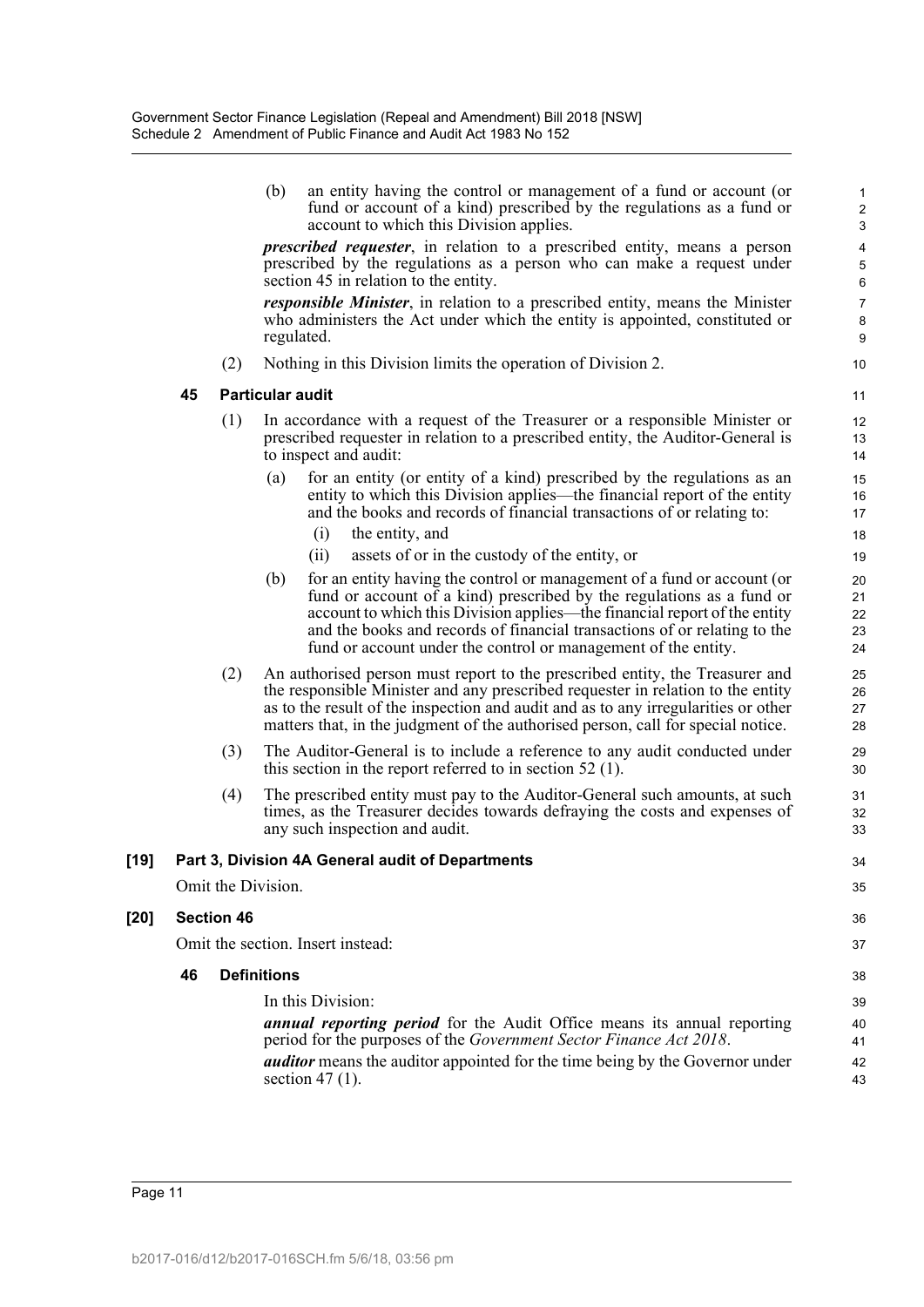| $[21]$ | Section 47 Appointment and functions of auditor                                                                                                                                  | 1              |
|--------|----------------------------------------------------------------------------------------------------------------------------------------------------------------------------------|----------------|
|        | Omit "a financial year", "the financial year" and "public money".                                                                                                                | $\overline{a}$ |
|        | Insert instead "an annual reporting period for the Audit Office", "the annual reporting<br>period" and "government money", respectively.                                         | 3<br>4         |
| $[22]$ | Section 48 Auditing of financial report and records                                                                                                                              | 5              |
|        | Omit "financial year" from section 48 (1).                                                                                                                                       | 6              |
|        | Insert instead "annual reporting period for the Audit Office".                                                                                                                   | 7              |
| $[23]$ | <b>Sections 49, 51 and 52</b>                                                                                                                                                    | 8              |
|        | Omit "consolidated financial statements" and "general government sector financial<br>statements" wherever occurring.                                                             | 9<br>10        |
|        | Insert instead "Consolidated State Financial Statements" and "General Government Sector<br>Financial Statements", respectively.                                                  | 11<br>12       |
| $[24]$ | Sections 49 (1) (a) and 52 (1)                                                                                                                                                   | 13             |
|        | Omit "transmitted to the Auditor-General by the Treasurer in accordance with section 6 (4)"<br>wherever occurring.                                                               | 14<br>15       |
|        | Insert instead "given to the Auditor-General by the Treasurer in accordance with<br>section 7.17 of the Government Sector Finance Act 2018".                                     | 16<br>17       |
| $[25]$ | <b>Section 52 (2)</b>                                                                                                                                                            | 18             |
|        | Omit the subsection.                                                                                                                                                             | 19             |
| $[26]$ | <b>Section 52 (3)</b>                                                                                                                                                            | 20             |
|        | Omit "public money". Insert instead "government money".                                                                                                                          | 21             |
| $[27]$ | <b>Section 52 (3)</b>                                                                                                                                                            | 22             |
|        | Omit "statutory bodies to which Division 3 or 4 applies".                                                                                                                        | 23             |
|        | Insert instead "auditable entities".                                                                                                                                             | 24             |
| $[28]$ | <b>Section 52 (4)</b>                                                                                                                                                            | 25             |
|        | Omit "Head of each authority" and "Head of an authority".                                                                                                                        | 26             |
|        | Insert instead "accountable authority for each auditable entity" and "accountable authority<br>for an auditable entity", respectively.                                           | 27<br>28       |
| $[29]$ | Section 52A Auditor-General's report to be presented to Parliament                                                                                                               | 29             |
|        | Omit ", accompanied by copies of such opinions, if any, as are directed to be annexed or<br>appended to the Auditor-General's report under section 52 (2)" from section 52A (1). | 30<br>31       |
| [30]   | Section 52A (2)                                                                                                                                                                  | 32             |
|        | Omit "and any copies of such opinions".                                                                                                                                          | 33             |
| $[31]$ | <b>Section 52C Definition</b>                                                                                                                                                    | 34             |
|        | Omit the definitions of <i>authority</i> and <i>responsible Minister</i> .                                                                                                       | 35             |
|        |                                                                                                                                                                                  |                |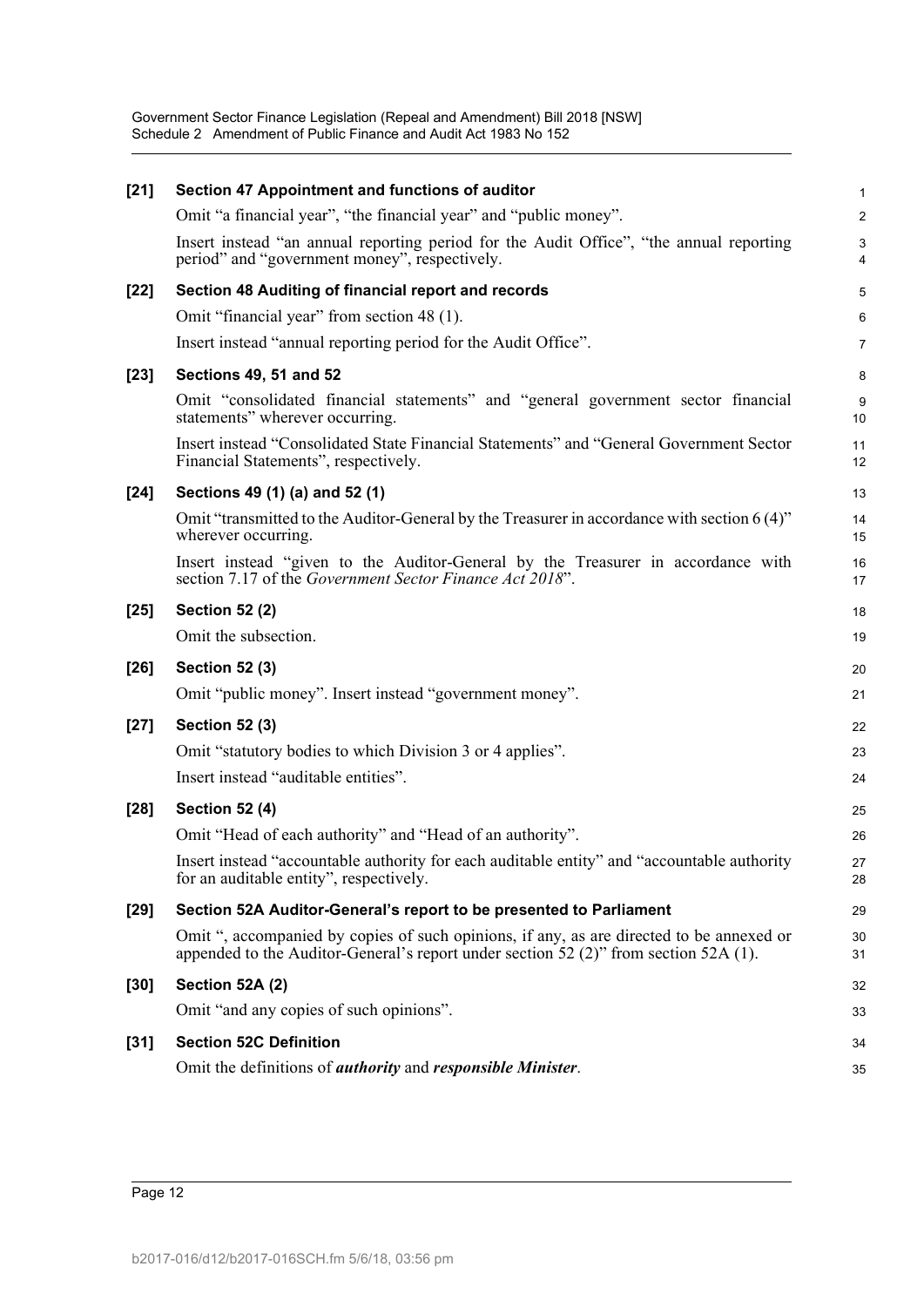Government Sector Finance Legislation (Repeal and Amendment) Bill 2018 [NSW] Schedule 2 Amendment of Public Finance and Audit Act 1983 No 152

| $[32]$ |                                 | Section 52D Complaints about waste of government money                                                                                                                                                                  | 1              |
|--------|---------------------------------|-------------------------------------------------------------------------------------------------------------------------------------------------------------------------------------------------------------------------|----------------|
|        |                                 | Omit "public money by an authority or an officer of an authority" from section 52D (1).                                                                                                                                 | $\overline{2}$ |
|        |                                 | Insert instead "government money by an auditable entity or an officer or employee of an<br>auditable entity (including a government officer)".                                                                          | 3<br>4         |
| $[33]$ | <b>Section 52D (4)</b>          |                                                                                                                                                                                                                         | 5              |
|        | Insert after section $52D(3)$ : |                                                                                                                                                                                                                         | 6              |
|        | (4)                             | To avoid doubt, for the purposes of this section waste of government money<br>in relation to an auditable entity that is not a GSF agency includes waste of<br>money of that entity even if it is not government money. | 7<br>8<br>9    |
| $[34]$ |                                 | <b>Section 52E Reports by Auditor-General</b>                                                                                                                                                                           | 10             |
|        |                                 | Omit "head of the authority" wherever occurring in section 52E (1).                                                                                                                                                     | 11             |
|        |                                 | Insert instead "accountable authority for the auditable entity".                                                                                                                                                        | 12             |
| $[35]$ | <b>Section 53 Definitions</b>   |                                                                                                                                                                                                                         | 13             |
|        |                                 | Omit paragraph (b) of the definition of <i>authority of the State</i> . Insert instead:                                                                                                                                 | 14             |
|        | (b)                             | any entity appointed, constituted or regulated by or under an Act the<br>financial report of which is, pursuant to this Act, the <i>Government Sector</i>                                                               | 15<br>16       |
|        |                                 | <i>Finance Act 2018</i> or any other law, required or authorised to be audited<br>by the Auditor-General or an auditor appointed under section $47(1)$ or<br>to be laid before the Legislative Assembly.                | 17<br>18<br>19 |
| $[36]$ |                                 | <b>Section 57 Functions of Committee</b>                                                                                                                                                                                | 20             |
|        |                                 | Omit "consolidated financial statements and general government sector financial<br>statements" wherever occurring in section 57 $(1)$ (a) and (c).                                                                      | 21<br>22       |
|        | Financial Statements".          | Insert instead "Consolidated State Financial Statements and General Government Sector                                                                                                                                   | 23<br>24       |
| $[37]$ |                                 | Part 4A Payment of tax-equivalents                                                                                                                                                                                      | 25             |
|        | Omit the Part.                  |                                                                                                                                                                                                                         | 26             |
| $[38]$ |                                 | Section 59 Form of books, records etc                                                                                                                                                                                   | 27             |
|        |                                 | Omit "An authority" and "the authority" from section 59 (3).                                                                                                                                                            | 28             |
|        | respectively.                   | Insert instead "The accountable authority for an auditable entity" and "the auditable entity",                                                                                                                          | 29<br>30       |
| $[39]$ | <b>Section 59 (4)</b>           |                                                                                                                                                                                                                         | 31             |
|        | Omit the subsection.            |                                                                                                                                                                                                                         | 32             |
| $[40]$ |                                 | <b>Section 59A Treasury Fire Risks Account</b>                                                                                                                                                                          | 33             |
|        | Omit the section.               |                                                                                                                                                                                                                         | 34             |
| $[41]$ | Fund                            | Section 59B Payment of certain amounts by statutory authority to Consolidated                                                                                                                                           | 35<br>36       |
|        | Omit the section.               |                                                                                                                                                                                                                         | 37             |
| $[42]$ |                                 | Section 60 Recovery of money and value of property                                                                                                                                                                      | 38             |
|        | Omit the section.               |                                                                                                                                                                                                                         | 39             |
|        |                                 |                                                                                                                                                                                                                         |                |

Page 13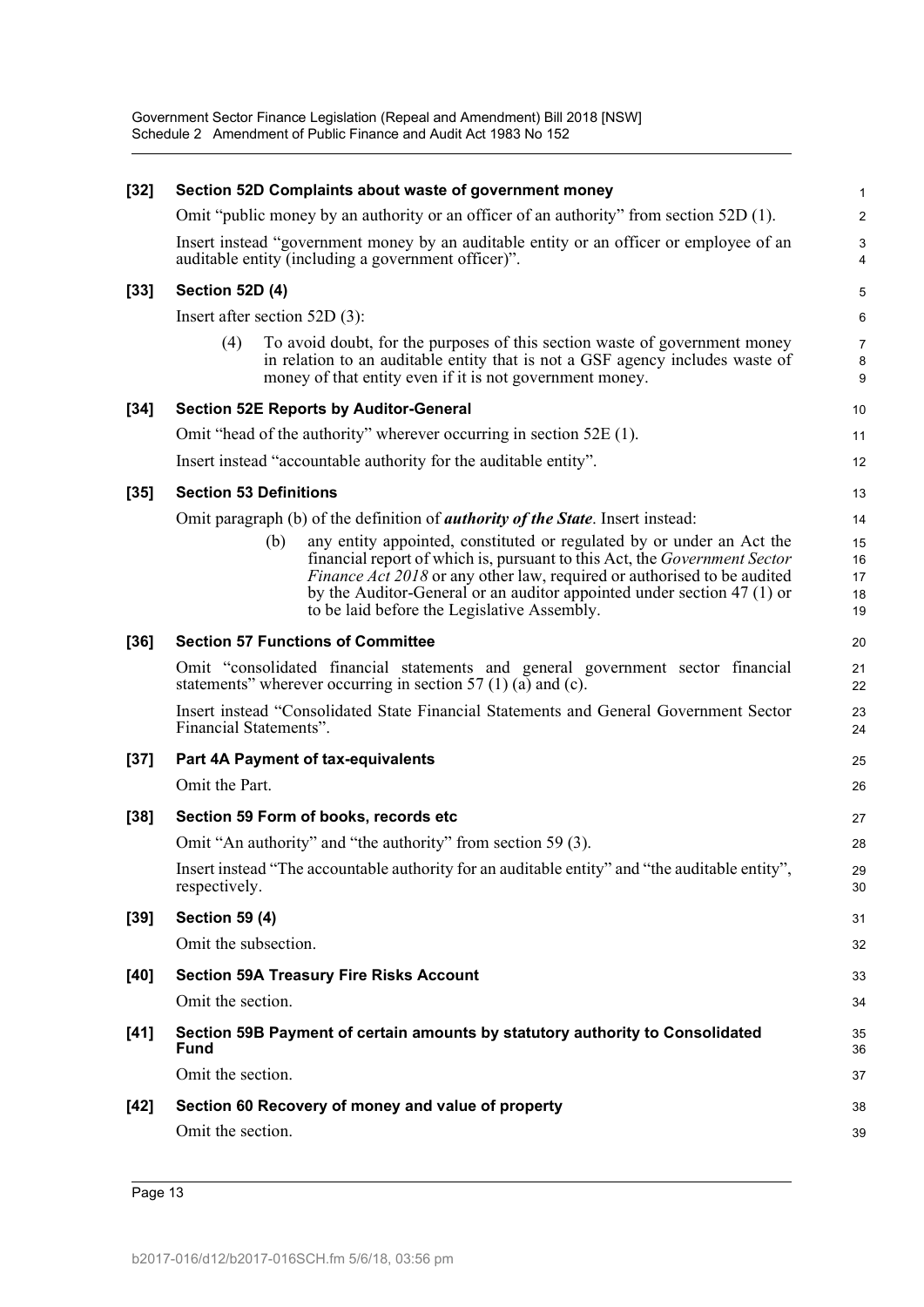| $[43]$ |                                                       | Section 61 Misappropriation of money or property                                                                                                                      | $\mathbf{1}$   |  |  |  |
|--------|-------------------------------------------------------|-----------------------------------------------------------------------------------------------------------------------------------------------------------------------|----------------|--|--|--|
|        | Omit the section.                                     |                                                                                                                                                                       | 2              |  |  |  |
| [44]   |                                                       | Section 62 Offences-generally                                                                                                                                         | 3              |  |  |  |
|        | Omit the section.                                     |                                                                                                                                                                       | 4              |  |  |  |
| $[45]$ | <b>Section 63</b>                                     |                                                                                                                                                                       | 5              |  |  |  |
|        |                                                       | Omit the section. Insert instead:                                                                                                                                     | 6              |  |  |  |
|        | 63                                                    | Nature of proceedings for offences                                                                                                                                    | $\overline{7}$ |  |  |  |
|        |                                                       | Proceedings for an offence under this Act may be dealt with summarily before<br>the Local Court.                                                                      | 8<br>9         |  |  |  |
| [46]   |                                                       | Section 63A Reference of matters to Public Accounts Committee                                                                                                         | 10             |  |  |  |
|        | Omit the section.                                     |                                                                                                                                                                       | 11             |  |  |  |
| $[47]$ |                                                       | <b>Section 63B Notification of controlled entities</b>                                                                                                                | 12             |  |  |  |
|        | Omit the section.                                     |                                                                                                                                                                       | 13             |  |  |  |
| $[48]$ |                                                       | Section 63F Status of Workers Compensation Insurance Fund                                                                                                             | 14             |  |  |  |
|        | Omit the section.                                     |                                                                                                                                                                       | 15             |  |  |  |
| $[49]$ |                                                       | <b>Section 64 Regulations</b>                                                                                                                                         | 16             |  |  |  |
|        |                                                       | Omit section 64 (1A). Insert instead:                                                                                                                                 | 17             |  |  |  |
|        | (1A)                                                  | Without limiting subsection (1), a regulation may shorten the time for<br>compliance with a provision of section 49 (2), 51 (1) or 52A (1), despite the<br>provision. | 18<br>19<br>20 |  |  |  |
| [50]   | <b>Section 64 (2)</b>                                 |                                                                                                                                                                       | 21             |  |  |  |
|        |                                                       | Omit the subsection.                                                                                                                                                  | 22             |  |  |  |
| $[51]$ | <b>Schedule 2 Statutory bodies</b>                    |                                                                                                                                                                       |                |  |  |  |
|        | Omit the Schedule.                                    |                                                                                                                                                                       | 24             |  |  |  |
| [52]   |                                                       | <b>Schedule 3 Departments</b>                                                                                                                                         | 25             |  |  |  |
|        | Omit the Schedule.                                    |                                                                                                                                                                       | 26             |  |  |  |
| $[53]$ | Schedule 4 Savings, transitional and other provisions |                                                                                                                                                                       |                |  |  |  |
|        |                                                       | Insert at the end of the Schedule, with appropriate Part and clause numbering:                                                                                        | 28             |  |  |  |
|        | <b>Part</b>                                           | Provisions consequent on enactment of<br><b>Government Sector Finance Legislation (Repeal</b><br>and Amendment) Act 2018                                              | 29<br>30<br>31 |  |  |  |
|        | <b>Definition</b>                                     |                                                                                                                                                                       |                |  |  |  |
|        |                                                       | In this Part:                                                                                                                                                         | 33             |  |  |  |
|        |                                                       | <b>amending Act</b> means the Government Sector Finance Legislation (Repeal and<br>Amendment) Act 2018.                                                               | 34<br>35       |  |  |  |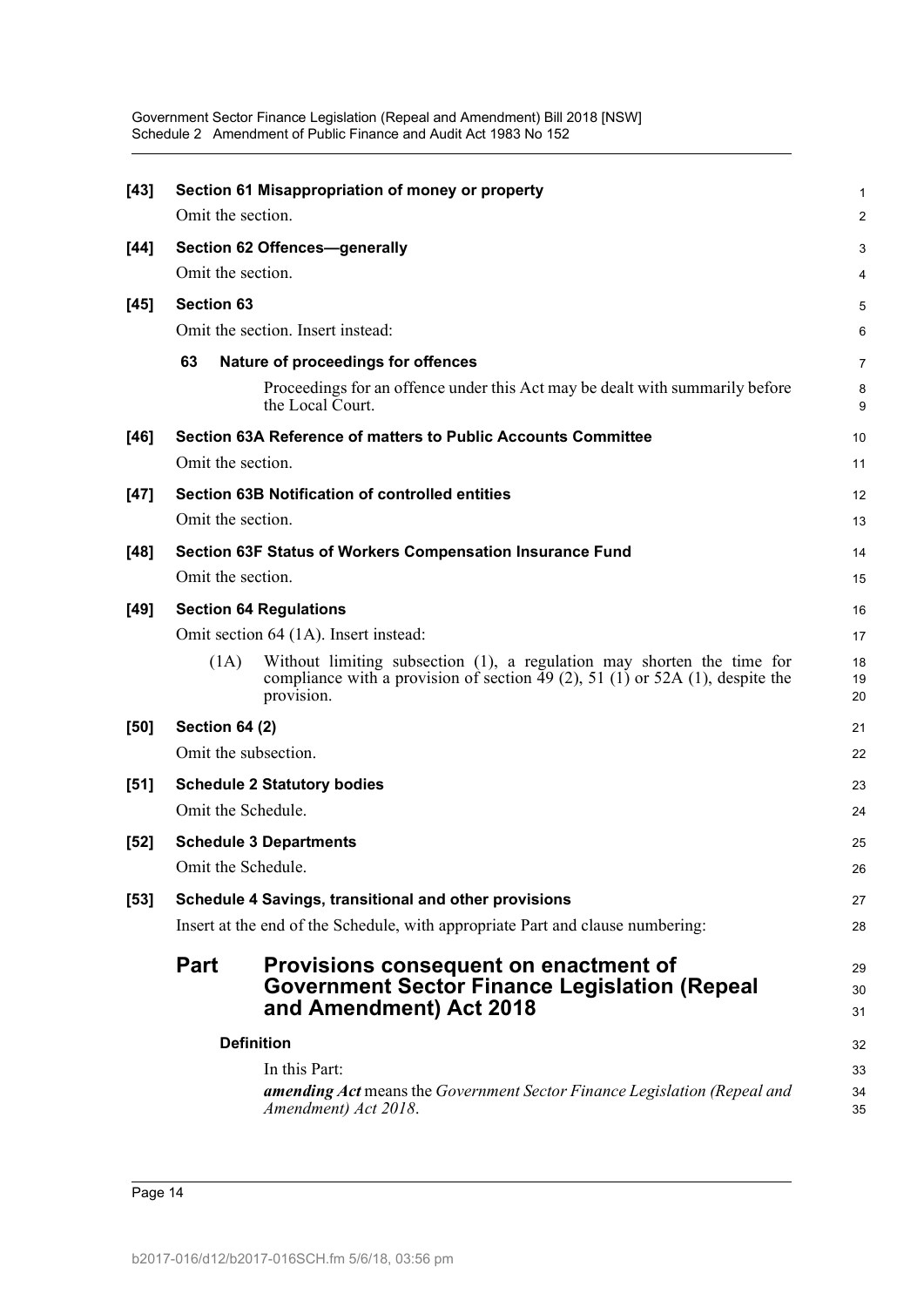#### **Completion of pending audits or audit-related services**

(1) The Auditor-General may, despite the commencement of the amending Act, complete any audit or audit-related service that the Auditor-General was requested or required to undertake before that commencement.

(2) Subject to the regulations, the provisions of this Act and the regulations, as in force immediately before the commencement of the amending Act, continue to apply in relation to any such audit or audit-related service.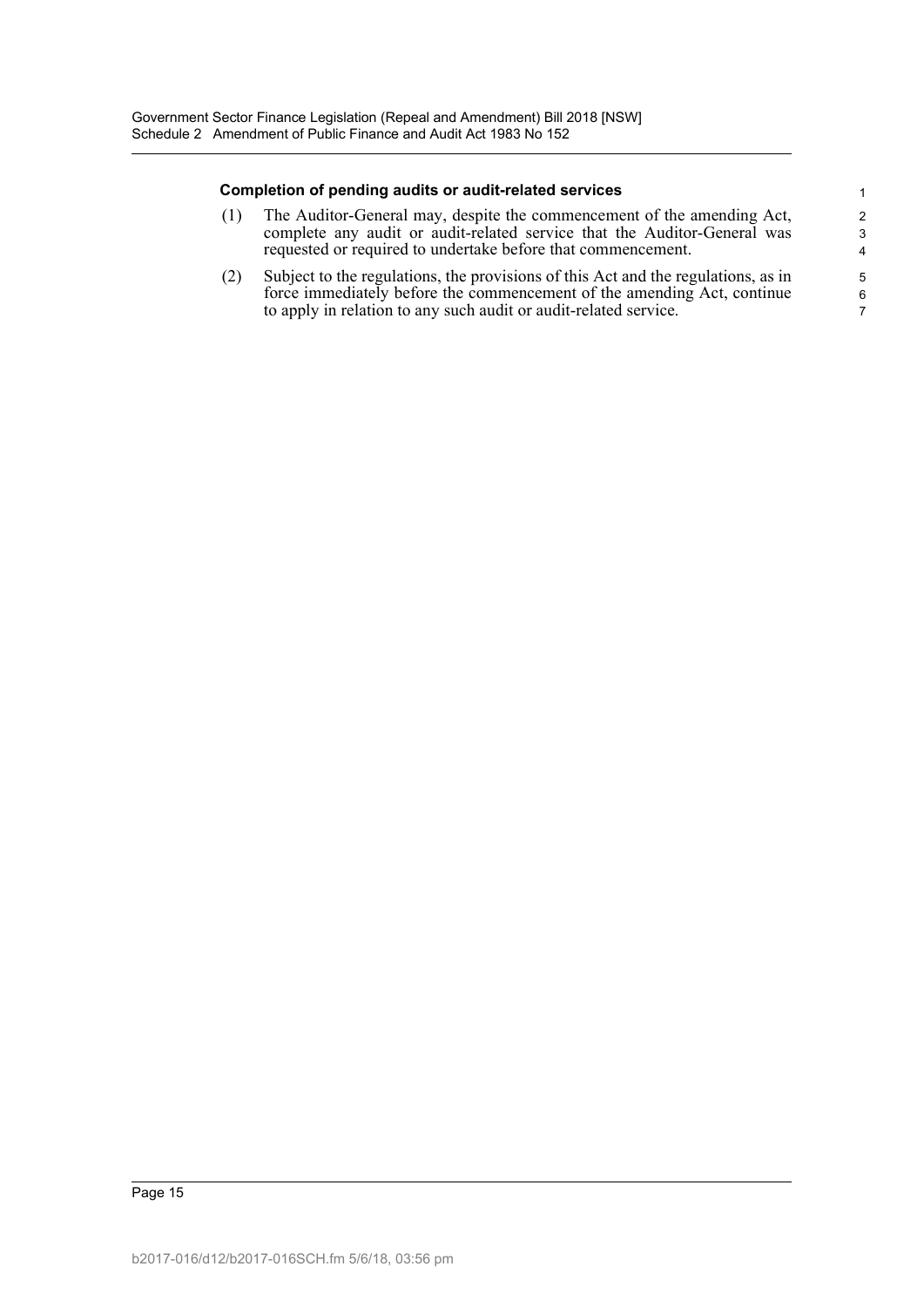<span id="page-16-0"></span>

| <b>Schedule 3</b> |                   |     | Amendment of legislation concerning financial<br>arrangements                                                                                                                                                                                         |                      |  |
|-------------------|-------------------|-----|-------------------------------------------------------------------------------------------------------------------------------------------------------------------------------------------------------------------------------------------------------|----------------------|--|
| 3.1               |                   |     | Aboriginal Housing Act 1998 No 47                                                                                                                                                                                                                     | 3                    |  |
|                   | <b>Section 36</b> |     |                                                                                                                                                                                                                                                       | 4                    |  |
|                   |                   |     | Omit the section. Insert instead:                                                                                                                                                                                                                     | 5                    |  |
|                   | 36                |     | <b>Investment of money in Fund</b>                                                                                                                                                                                                                    | 6                    |  |
|                   |                   |     | The Aboriginal Housing Office may invest money in the Aboriginal Housing<br>Fund:                                                                                                                                                                     | 7<br>8               |  |
|                   |                   |     | if the AHO is a GSF agency for the purposes of Part 6 of the<br>(a)<br>Government Sector Finance Act 2018—in any way that the AHO is<br>permitted to invest money under that Part, or                                                                 | 9<br>10<br>11        |  |
|                   |                   |     | if the AHO is not a GSF agency for the purposes of Part 6 of the<br>(b)<br>Government Sector Finance Act 2018—in any way approved by the<br>Minister with the concurrence of the Treasurer.                                                           | 12<br>13<br>14       |  |
| 3.2               |                   |     | <b>Agricultural Industry Services Act 1998 No 45</b>                                                                                                                                                                                                  | 15                   |  |
|                   | <b>Section 31</b> |     |                                                                                                                                                                                                                                                       | 16                   |  |
|                   |                   |     | Omit the section. Insert instead:                                                                                                                                                                                                                     | 17                   |  |
|                   | 31                |     | <b>Investment</b>                                                                                                                                                                                                                                     | 18                   |  |
|                   |                   |     | A committee may invest money in its funds:                                                                                                                                                                                                            | 19                   |  |
|                   |                   |     | if the committee is a GSF agency for the purposes of Part 6 of the<br>(a)<br>Government Sector Finance Act 2018—in any way that the committee<br>is permitted to invest money under that Part, or                                                     | 20<br>21<br>22       |  |
|                   |                   |     | if the committee is not a GSF agency for the purposes of Part 6 of the<br>(b)<br>Government Sector Finance Act 2018—in accordance with the Trustee<br>Act 1925 or in any other way approved by the Minister with the<br>concurrence of the Treasurer. | 23<br>24<br>25<br>26 |  |
| 3.3               |                   |     | Agricultural Livestock (Disease Control Funding) Act 1998 No 139                                                                                                                                                                                      | 27                   |  |
|                   |                   |     | Section 26 Investment of money in industry funds                                                                                                                                                                                                      | 28                   |  |
|                   |                   |     | Omit section 26 (1). Insert instead:                                                                                                                                                                                                                  | 29                   |  |
|                   |                   | (1) | The fund administrator for an industry fund is (subject to any directions of the<br>Minister) to invest money in the fund:                                                                                                                            | 30<br>31             |  |
|                   |                   |     | if the fund administrator is a GSF agency for the purposes of Part 6 of<br>(a)<br>the Government Sector Finance Act 2018—in any way that the fund<br>administrator is permitted to invest money under that Part, or                                   | 32<br>33<br>34       |  |
|                   |                   |     | if the fund administrator is not a GSF agency for the purposes of Part 6<br>(b)<br>of the <i>Government Sector Finance Act 2018</i> —in any way approved by<br>the Treasurer.                                                                         | 35<br>36<br>37       |  |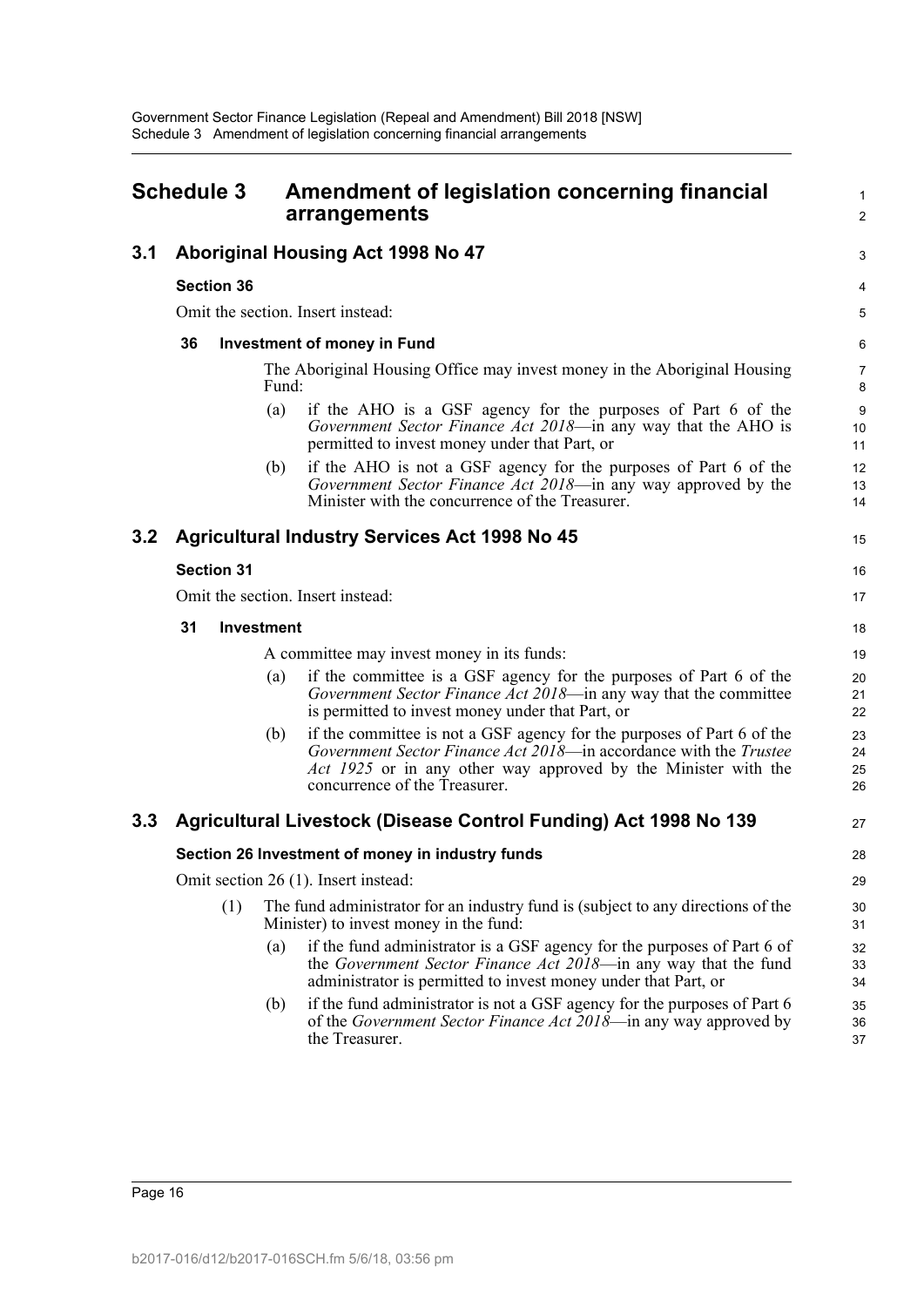| 3.4 | Architects Act 2003 No 89                                                                                                                                                                                                                                         | 1                    |  |  |  |  |  |  |
|-----|-------------------------------------------------------------------------------------------------------------------------------------------------------------------------------------------------------------------------------------------------------------------|----------------------|--|--|--|--|--|--|
|     | <b>Section 75</b>                                                                                                                                                                                                                                                 | $\boldsymbol{2}$     |  |  |  |  |  |  |
|     | Omit the section. Insert instead:                                                                                                                                                                                                                                 |                      |  |  |  |  |  |  |
|     | <b>Investment of Architects Fund</b><br>75                                                                                                                                                                                                                        |                      |  |  |  |  |  |  |
|     | The Board may invest money held in the Architects Fund:                                                                                                                                                                                                           | 5                    |  |  |  |  |  |  |
|     | if the Board is a GSF agency for the purposes of Part 6 of the<br>(a)<br>Government Sector Finance Act 2018-in any way that the Board is<br>permitted to invest money under that Part, or                                                                         | 6<br>7<br>8          |  |  |  |  |  |  |
|     | if the Board is not a GSF agency for the purposes of Part 6 of the<br>(b)<br>Government Sector Finance Act 2018—in any way authorised for the<br>investment of trust funds or in any other way approved by the Minister<br>with the concurrence of the Treasurer. | 9<br>10<br>11<br>12  |  |  |  |  |  |  |
| 3.5 | Barangaroo Delivery Authority Act 2009 No 2                                                                                                                                                                                                                       | 13                   |  |  |  |  |  |  |
|     | <b>Section 38</b>                                                                                                                                                                                                                                                 | 14                   |  |  |  |  |  |  |
|     | Omit the section. Insert instead:                                                                                                                                                                                                                                 | 15                   |  |  |  |  |  |  |
|     | 38<br><b>Investment of money in Fund</b>                                                                                                                                                                                                                          | 16                   |  |  |  |  |  |  |
|     | The Authority may invest money in the Barangaroo Fund:                                                                                                                                                                                                            | 17                   |  |  |  |  |  |  |
|     | if the Authority is a GSF agency for the purposes of Part 6 of the<br>(a)<br>Government Sector Finance Act 2018-in any way that the Authority is<br>permitted to invest money under that Part, or                                                                 | 18<br>19<br>20       |  |  |  |  |  |  |
|     | if the Authority is not a GSF agency for the purposes of Part 6 of the<br>(b)<br>Government Sector Finance Act 2018—in any way approved by the<br>Minister with the concurrence of the Treasurer.                                                                 | 21<br>22<br>23       |  |  |  |  |  |  |
| 3.6 | <b>Biodiversity Conservation Act 2016 No 63</b>                                                                                                                                                                                                                   | 24                   |  |  |  |  |  |  |
|     | <b>Section 10.6 Powers of Trust</b>                                                                                                                                                                                                                               | 25                   |  |  |  |  |  |  |
|     | Omit section $10.6(2)$ (h). Insert instead:                                                                                                                                                                                                                       | 26                   |  |  |  |  |  |  |
|     | to invest money in any fund managed or maintained by the Trust:<br>(h)                                                                                                                                                                                            | 27                   |  |  |  |  |  |  |
|     | if the Trust is a GSF agency for the purposes of Part 6 of the<br>$\left( 1 \right)$<br>Government Sector Finance Act 2018-in any way that the Trust<br>is permitted to invest money under that Part, or                                                          | 28<br>29<br>30       |  |  |  |  |  |  |
|     | if the Trust is not a GSF agency for the purposes of Part 6 of the<br>(ii)<br>Government Sector Finance Act 2018—in the same way as<br>trustees may invest trust funds or in any other way approved by<br>the Treasurer,                                          | 31<br>32<br>33<br>34 |  |  |  |  |  |  |
| 3.7 | <b>Border Fence Maintenance Act 1921 No 17</b>                                                                                                                                                                                                                    | 35                   |  |  |  |  |  |  |
|     | <b>Section 19 Border Fence Maintenance Fund</b>                                                                                                                                                                                                                   | 36                   |  |  |  |  |  |  |
|     | Omit section 19 (5). Insert instead:                                                                                                                                                                                                                              | 37                   |  |  |  |  |  |  |
|     | (5)<br>The board may invest money in the fund:                                                                                                                                                                                                                    | 38                   |  |  |  |  |  |  |
|     | if the board is a GSF agency for the purposes of Part 6 of the<br>(a)<br>Government Sector Finance Act 2018—in any way that the board is<br>permitted to invest money under that Part, or                                                                         | 39<br>40<br>41       |  |  |  |  |  |  |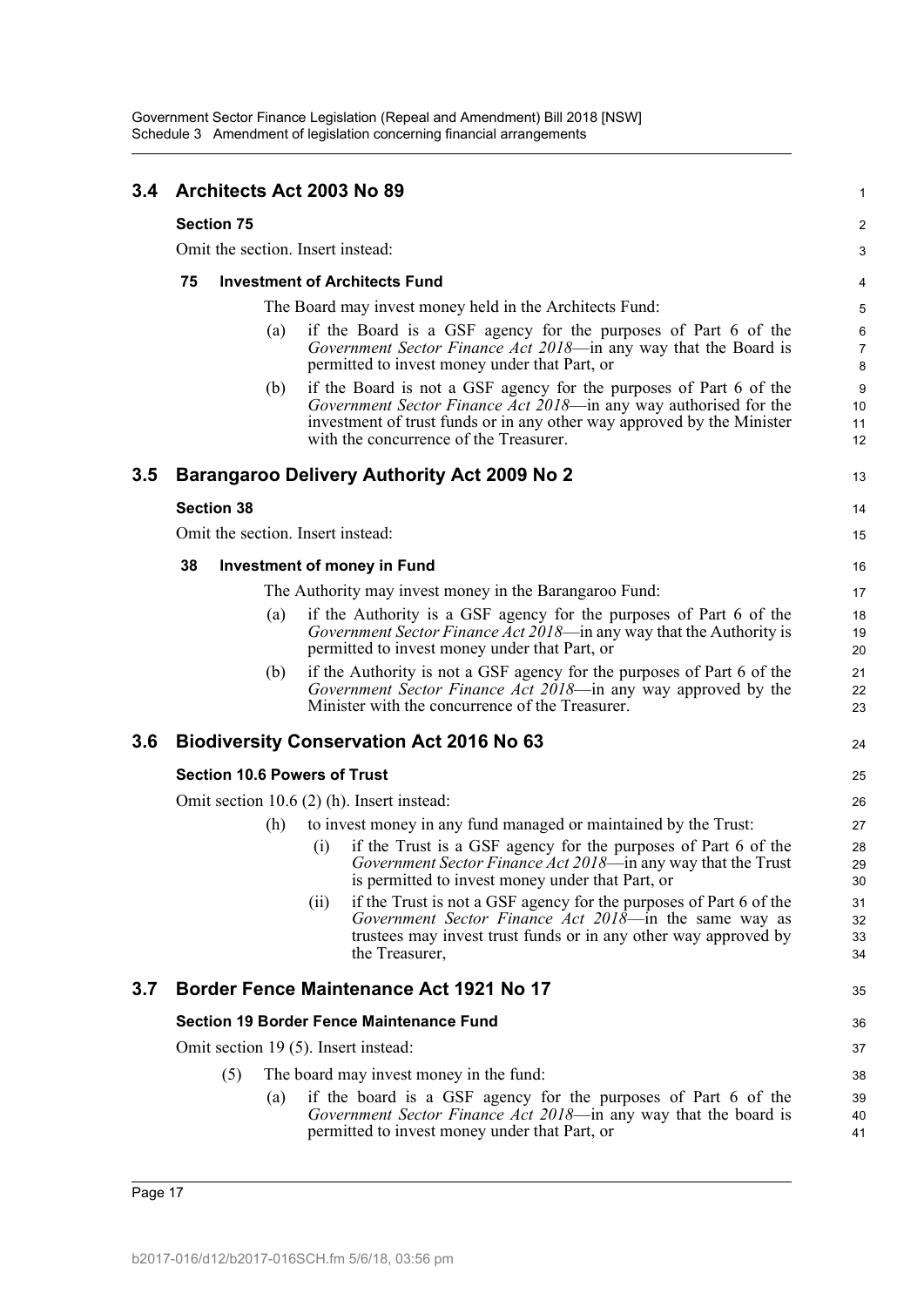|     |                  |                   | (b) | if the board is not a GSF agency for the purposes of Part 6 of the<br>Government Sector Finance Act 2018—in accordance with the Trustee<br>Act 1925 or in any other way approved by the Minister with the<br>concurrence of the Treasurer.                                                | 1<br>$\overline{2}$<br>3<br>4 |
|-----|------------------|-------------------|-----|-------------------------------------------------------------------------------------------------------------------------------------------------------------------------------------------------------------------------------------------------------------------------------------------|-------------------------------|
| 3.8 |                  |                   |     | Cancer Institute (NSW) Act 2003 No 14                                                                                                                                                                                                                                                     | 5                             |
|     |                  |                   |     | <b>Section 18 Investments</b>                                                                                                                                                                                                                                                             | 6                             |
|     |                  |                   |     | Omit section 18 (1). Insert instead:                                                                                                                                                                                                                                                      | $\overline{7}$                |
|     |                  | (1)               |     | The Cancer Institute may invest money held by it:                                                                                                                                                                                                                                         | 8                             |
|     |                  |                   | (a) | if the Cancer Institute is a GSF agency for the purposes of Part 6 of the<br>Government Sector Finance Act 2018-in any way that the Cancer<br>Institute is permitted to invest money under that Part, or                                                                                  | 9<br>10<br>11                 |
|     |                  |                   | (b) | if the Cancer Institute is not a GSF agency for the purposes of Part 6 of<br>the Government Sector Finance Act 2018—in any way authorised for<br>the time being for the investment of trust funds and in any other way<br>approved by the Minister with the concurrence of the Treasurer. | 12<br>13<br>14<br>15          |
| 3.9 |                  |                   |     | <b>Cemeteries and Crematoria Act 2013 No 105</b>                                                                                                                                                                                                                                          | 16                            |
|     |                  | <b>Section 23</b> |     |                                                                                                                                                                                                                                                                                           | 17                            |
|     |                  |                   |     | Omit the section. Insert instead:                                                                                                                                                                                                                                                         | 18                            |
|     | 23               |                   |     | <b>Investment of money in Cemeteries Agency Fund</b>                                                                                                                                                                                                                                      | 19                            |
|     |                  |                   |     | The Cemeteries Agency may invest money in the Cemeteries Agency Fund:                                                                                                                                                                                                                     | 20                            |
|     |                  |                   | (a) | if the Cemeteries Agency is a GSF agency for the purposes of Part 6 of<br>the Government Sector Finance Act 2018—in any way that the<br>Cemeteries Agency is permitted to invest money under that Part, or                                                                                | 21<br>22<br>23                |
|     |                  |                   | (b) | if the Cemeteries Agency is not a GSF agency for the purposes of Part 6<br>of the Government Sector Finance Act 2018—in any way approved by<br>the Minister with the concurrence of the Treasurer.                                                                                        | 24<br>25<br>26                |
|     |                  |                   |     | 3.10 Charitable Fundraising Act 1991 No 69                                                                                                                                                                                                                                                | 27                            |
|     |                  |                   |     | <b>Section 21 Investment</b>                                                                                                                                                                                                                                                              | 28                            |
|     |                  |                   |     | Omit "the <i>Public Authorities (Financial Arrangements) Act 1987</i> " from section 21 (2).                                                                                                                                                                                              | 29                            |
|     |                  |                   |     | Insert instead "Part 6 of the Government Sector Finance Act 2018".                                                                                                                                                                                                                        | 30                            |
|     |                  |                   |     | 3.11 Coal Innovation Administration Act 2008 No 50                                                                                                                                                                                                                                        | 31                            |
|     | <b>Section 8</b> |                   |     |                                                                                                                                                                                                                                                                                           | 32                            |
|     |                  |                   |     | Omit the section. Insert instead:                                                                                                                                                                                                                                                         | 33                            |
|     | 8                |                   |     | <b>Investment of money in Fund</b>                                                                                                                                                                                                                                                        | 34                            |
|     |                  |                   |     | The Minister may invest money in the Fund:                                                                                                                                                                                                                                                | 35                            |
|     |                  |                   | (a) | if the Minister is a GSF agency for the purposes of Part 6 of the<br>Government Sector Finance Act 2018-in any way that the Minister is<br>permitted to invest money under that Part, or                                                                                                  | 36<br>37<br>38                |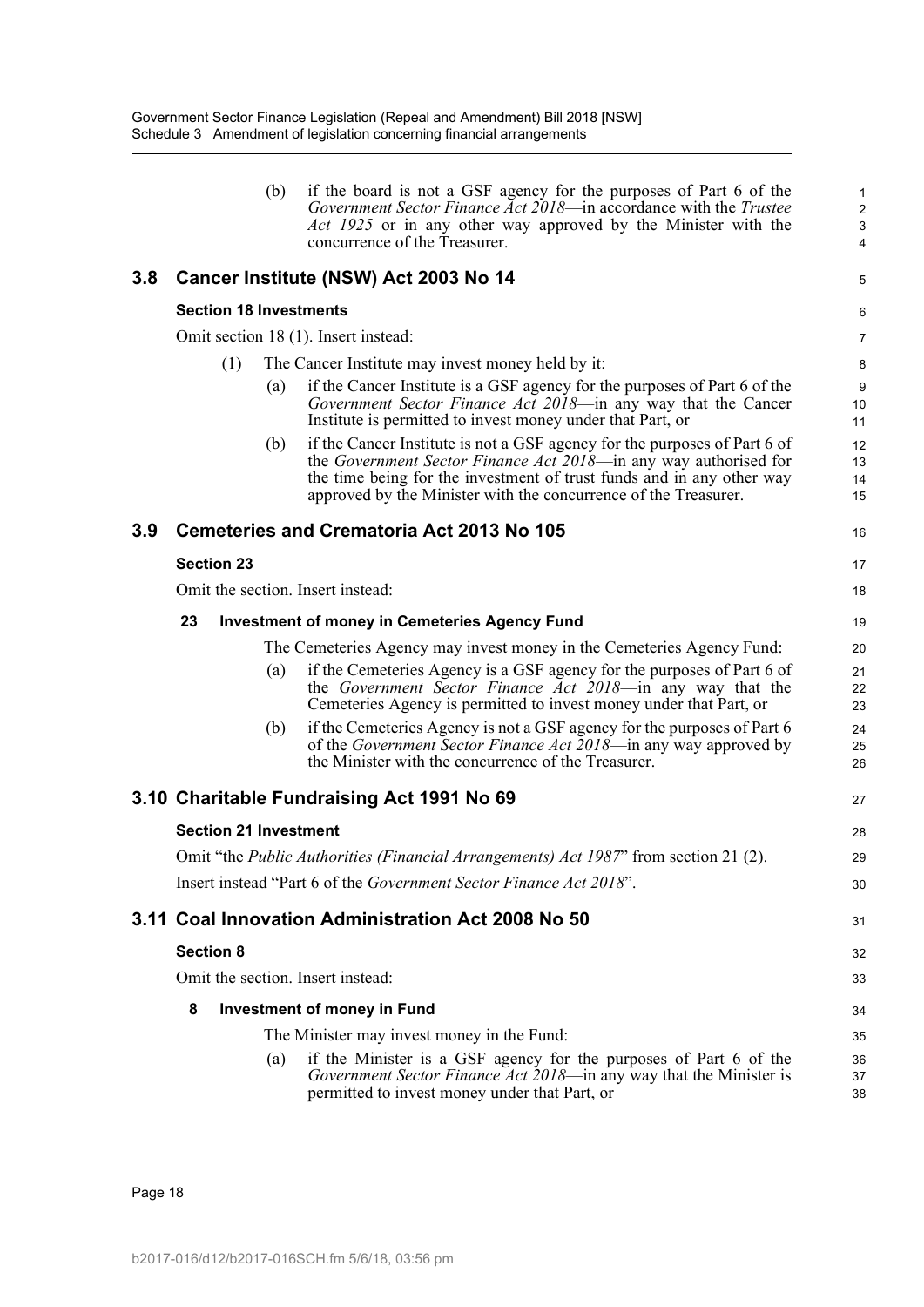|              |                   | (b)               | if the Minister is not a GSF agency for the purposes of Part 6 of the<br>Government Sector Finance Act 2018—in any way approved by the<br>Treasurer.                                                             | $\mathbf{1}$<br>$\overline{2}$<br>3 |
|--------------|-------------------|-------------------|------------------------------------------------------------------------------------------------------------------------------------------------------------------------------------------------------------------|-------------------------------------|
| <b>No 59</b> |                   |                   | 3.12 Community Housing Providers (Adoption of National Law) Act 2012                                                                                                                                             | 4<br>5                              |
|              |                   |                   | Section 15 Housing Agency may give assistance                                                                                                                                                                    | 6                                   |
|              |                   |                   | Omit "the <i>Public Authorities (Financial Arrangements) Act 1987</i> " from section 15 (4).                                                                                                                     | $\overline{7}$                      |
|              |                   |                   | Insert instead "Part 6 of the <i>Government Sector Finance Act 2018</i> ".                                                                                                                                       | 8                                   |
|              |                   |                   | 3.13 Companion Animals Act 1998 No 87                                                                                                                                                                            | 9                                   |
|              | <b>Section 86</b> |                   |                                                                                                                                                                                                                  | 10                                  |
|              |                   |                   | Omit the section. Insert instead:                                                                                                                                                                                | 11                                  |
| 86           |                   |                   | <b>Investment of money in Fund</b>                                                                                                                                                                               | 12                                  |
|              |                   | the Fund:         | The Chief Executive of the Office of Local Government may invest money in                                                                                                                                        | 13<br>14                            |
|              |                   | (a)               | if the Office of Local Government is a GSF agency for the purposes of<br>Part 6 of the <i>Government Sector Finance Act 2018</i> —in any way that the<br>Office is permitted to invest money under that Part, or | 15<br>16<br>17                      |
|              |                   | (b)               | if the Office of Local Government is not a GSF agency for the purposes<br>of Part 6 of the Government Sector Finance Act 2018—in any way<br>approved the Treasurer.                                              | 18<br>19<br>20                      |
|              |                   |                   | 3.14 Crown Land Management Act 2016 No 58                                                                                                                                                                        | 21                                  |
|              | Section 12.30     |                   |                                                                                                                                                                                                                  | 22                                  |
|              |                   |                   | Omit the section. Insert instead:                                                                                                                                                                                | 23                                  |
| 12.30        |                   |                   | <b>Investment of money in Crown Reserves Improvement Fund</b>                                                                                                                                                    | 24                                  |
|              |                   |                   | The Secretary may invest money in the Crown Reserves Improvement Fund:                                                                                                                                           | 25                                  |
|              |                   | (a)               | if the Department is a GSF agency for the purposes of Part 6 of the<br>Government Sector Finance Act 2018-in any way that the Department<br>is permitted to invest money under that Part, or                     | 26<br>27<br>28                      |
|              |                   | (b)               | if the Department is not a GSF agency for the purposes of Part 6 of the<br>Government Sector Finance Act 2018—in any way approved by the<br>Treasurer.                                                           | 29<br>30<br>31                      |
|              |                   |                   | 3.15 Dams Safety Act 2015 No 26                                                                                                                                                                                  | 32                                  |
|              |                   |                   | <b>Section 40 Dams Safety Fund</b>                                                                                                                                                                               | 33                                  |
|              |                   |                   | Omit section 40 (3). Insert instead:                                                                                                                                                                             | 34                                  |
|              | (3)               |                   | Dams Safety NSW may invest money in the Fund:                                                                                                                                                                    | 35                                  |
|              |                   | $\left( a\right)$ | if Dams Safety NSW is a GSF agency for the purposes of Part 6 of the<br>Government Sector Finance Act 2018-in any way that Dams Safety<br>NSW is permitted to invest money under that Part, or                   | 36<br>37<br>38                      |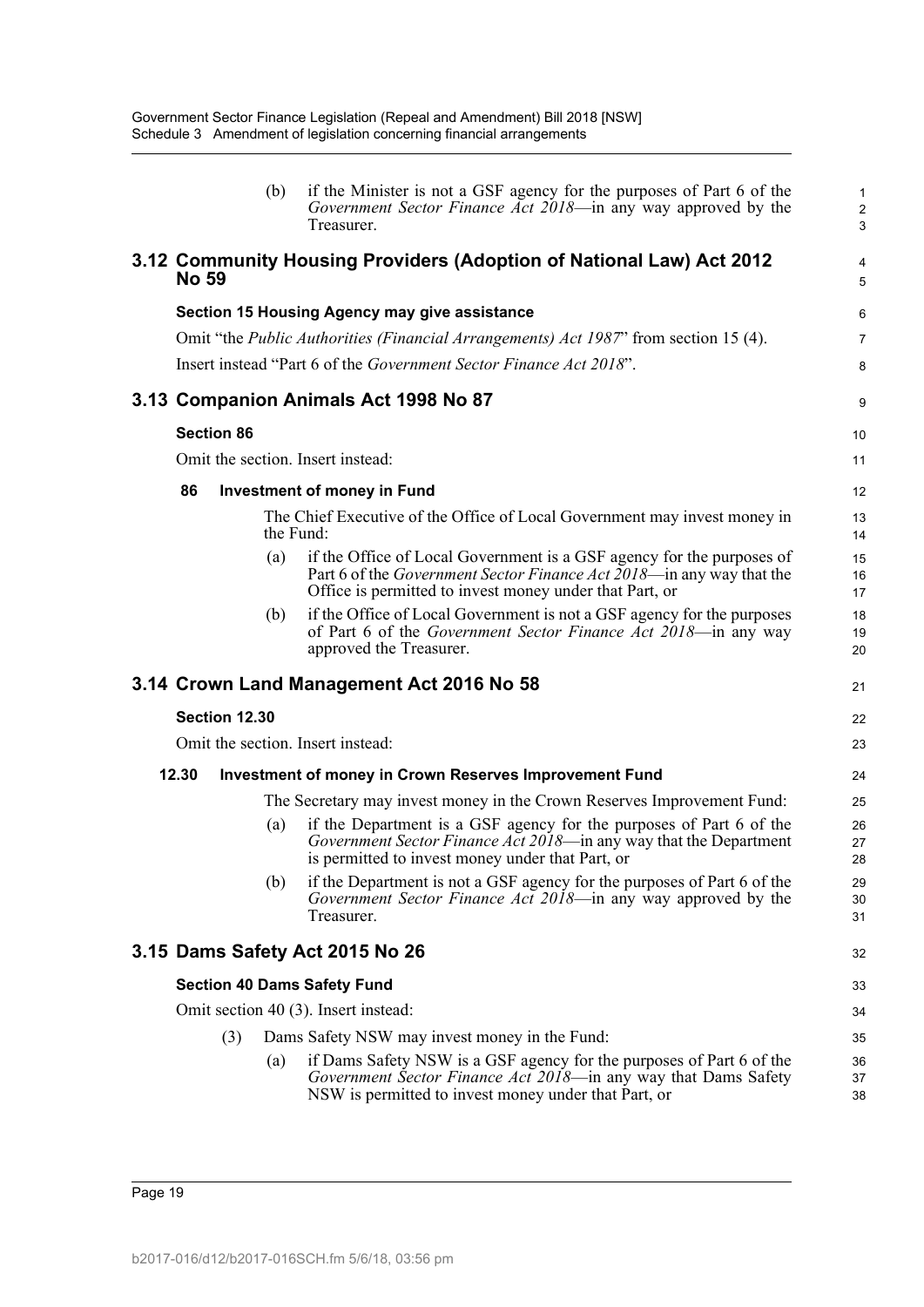|       |                       |     | 3.16 Education Standards Authority Act 2013 No 89                                                                                                                                                                                                                     | 4                    |
|-------|-----------------------|-----|-----------------------------------------------------------------------------------------------------------------------------------------------------------------------------------------------------------------------------------------------------------------------|----------------------|
|       |                       |     | <b>Section 15 Education Standards Authority Fund</b>                                                                                                                                                                                                                  | 5                    |
|       |                       |     | Omit section 15 (4). Insert instead:                                                                                                                                                                                                                                  | 6                    |
|       | (4)                   |     | The Authority may invest money in the Fund:                                                                                                                                                                                                                           | 7                    |
|       |                       | (a) | if the Authority is a GSF agency for the purposes of Part 6 of the<br>Government Sector Finance Act 2018-in any way that the Authority is<br>permitted to invest money under that Part, or                                                                            | 8<br>$9\,$<br>10     |
|       |                       | (b) | if the Authority is not a GSF agency for the purposes of Part 6 of the<br>Government Sector Finance Act 2018—in accordance with and subject<br>to the <i>Trustee Act 1925</i> and in any other way approved by the Minister<br>with the concurrence of the Treasurer. | 11<br>12<br>13<br>14 |
|       |                       |     | 3.17 Electricity Network Assets (Authorised Transactions) Act 2015 No 5                                                                                                                                                                                               | 15                   |
| [1]   |                       |     | <b>Section 12 Residual Liabilities Fund</b>                                                                                                                                                                                                                           | 16                   |
|       |                       |     | Omit section 12 (5). Insert instead:                                                                                                                                                                                                                                  | 17                   |
|       | (5)                   |     | The Treasurer may invest money in the Residual Liabilities Fund in any way<br>that the Treasurer considers appropriate.                                                                                                                                               | 18<br>19             |
| $[2]$ | <b>Section 45</b>     |     |                                                                                                                                                                                                                                                                       | 20                   |
|       |                       |     | Omit the section. Insert instead:                                                                                                                                                                                                                                     | 21                   |
|       | 45                    |     | Part 6 of Government Sector Finance Act 2018                                                                                                                                                                                                                          | 22                   |
|       |                       |     | Part 6 of the <i>Government Sector Finance Act 2018</i> does not apply to any<br>transaction arrangement.                                                                                                                                                             | 23<br>24             |
| [3]   |                       |     | Section 51 Functions of Electricity Assets Ministerial Holding Corporation                                                                                                                                                                                            | 25                   |
|       |                       |     | Omit section 51 (5). Insert instead:                                                                                                                                                                                                                                  | 26                   |
|       | (5)                   |     | The Treasurer may invest money in the EAMHC Fund in any way that the<br>Treasurer considers appropriate.                                                                                                                                                              | 27<br>28             |
| $[4]$ |                       |     | Section 52 Functions of New South Wales Treasury Corporation                                                                                                                                                                                                          | 29                   |
|       |                       |     | Omit "financial accommodation" and "financial adjustment" from section 52 (2).                                                                                                                                                                                        | 30                   |
|       |                       |     | Insert instead "borrowings" and "derivative arrangement", respectively.                                                                                                                                                                                               | 31                   |
| [5]   | <b>Section 52 (4)</b> |     |                                                                                                                                                                                                                                                                       | 32                   |
|       |                       |     | Omit "Public Authorities (Financial Arrangements) Act 1987".                                                                                                                                                                                                          | 33                   |
|       |                       |     | Insert instead "Government Sector Finance Act 2018".                                                                                                                                                                                                                  | 34                   |
| [6]   |                       |     | Schedule 7 Savings, transitional and other provisions                                                                                                                                                                                                                 | 35                   |
|       |                       |     | Omit clause 11 (5). Insert instead:                                                                                                                                                                                                                                   | 36                   |
|       | (5)                   |     | The Treasurer may invest money in an MHC fund in any way that the<br>Treasurer considers appropriate.                                                                                                                                                                 | 37<br>38             |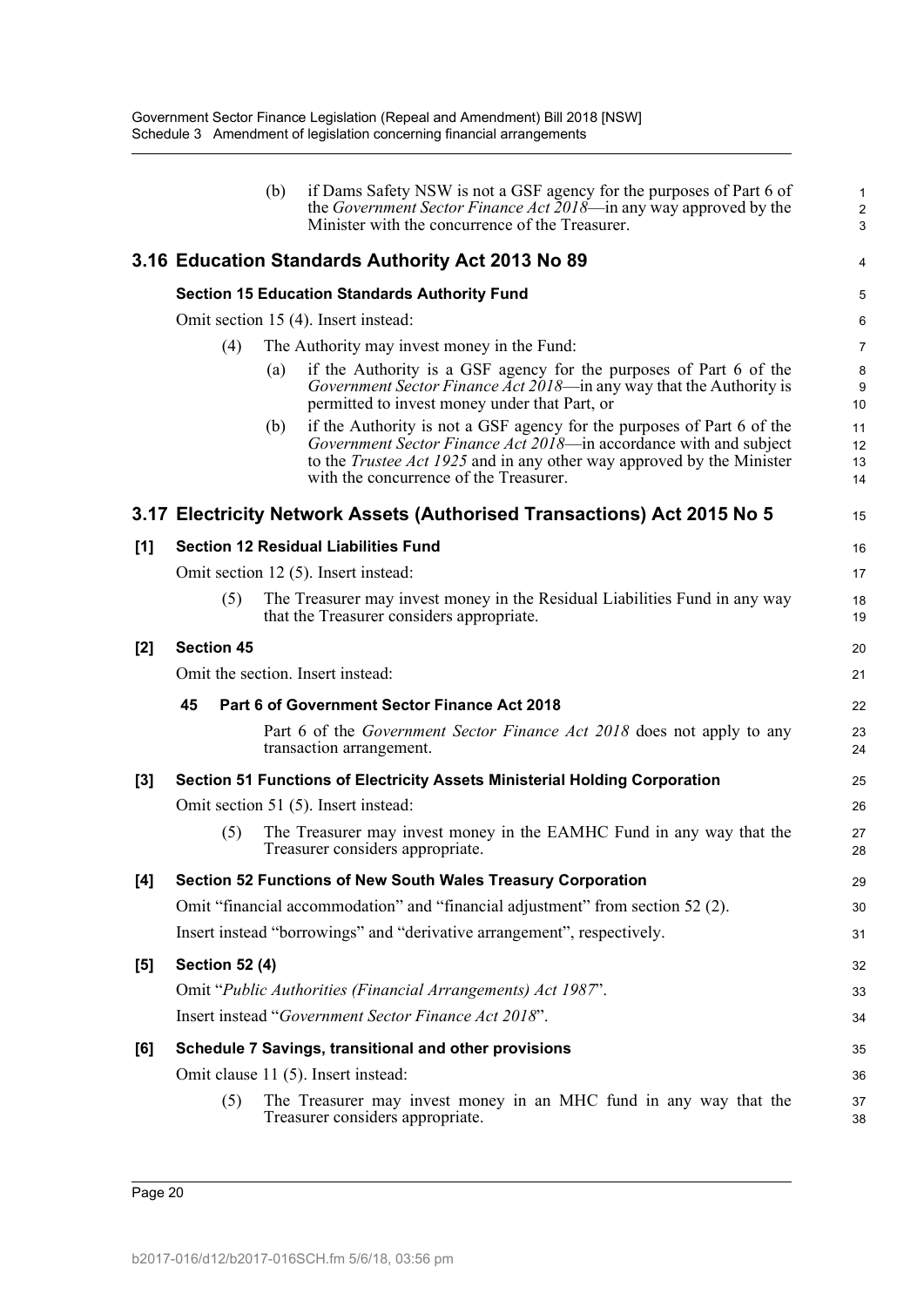|       | 3.18 Electricity Retained Interest Corporations Act 2015 No 6 |                            |     |                                                                                                                                                                                                                                                 |                          |  |
|-------|---------------------------------------------------------------|----------------------------|-----|-------------------------------------------------------------------------------------------------------------------------------------------------------------------------------------------------------------------------------------------------|--------------------------|--|
| [1]   |                                                               | <b>Section 7 Functions</b> |     |                                                                                                                                                                                                                                                 | $\overline{c}$           |  |
|       |                                                               |                            |     | Omit the note to section $7(3)$ . Insert instead:<br><b>Note.</b> Investment by a Corporation is subject to Part 6 of the Government Sector<br>Finance Act 2018.                                                                                | 3<br>$\overline{4}$<br>5 |  |
| $[2]$ |                                                               | <b>Section 8 Status</b>    |     |                                                                                                                                                                                                                                                 | 6                        |  |
|       |                                                               |                            |     | Omit the note to section $8(1)$ . Insert instead:                                                                                                                                                                                               | $\overline{7}$           |  |
|       |                                                               |                            |     | <b>Note.</b> A Corporation is a GSF agency for the purposes of Part 6 of the Government<br>Sector Finance Act 2018 and remains subject to that Part, including the requirements<br>of that Part as to borrowing and investment by a GSF agency. | 8<br>9<br>10             |  |
| $[3]$ |                                                               |                            |     | <b>Section 36 Investment of Fund</b>                                                                                                                                                                                                            | 11                       |  |
|       |                                                               |                            |     | Omit the note at the end of the section. Insert instead:                                                                                                                                                                                        | 12                       |  |
|       |                                                               |                            |     | Note. Investment by a Corporation is subject to Part 6 of the Government Sector<br>Finance Act 2018.                                                                                                                                            | 13<br>14                 |  |
|       |                                                               |                            |     | 3.19 Energy and Utilities Administration Act 1987 No 103                                                                                                                                                                                        | 15                       |  |
|       |                                                               | <b>Section 34I</b>         |     |                                                                                                                                                                                                                                                 | 16                       |  |
|       |                                                               |                            |     | Omit the section. Insert instead:                                                                                                                                                                                                               | 17                       |  |
|       | <b>341</b>                                                    |                            |     | <b>Investment of money in Climate Change Fund</b>                                                                                                                                                                                               | 18                       |  |
|       |                                                               |                            |     | The Minister may invest money in the Fund:                                                                                                                                                                                                      | 19                       |  |
|       |                                                               |                            | (a) | if the Minister is a GSF agency for the purposes of Part 6 of the<br>Government Sector Finance Act 2018—in any way that the Minister is<br>permitted to invest money under that Part, or                                                        | 20<br>21<br>22           |  |
|       |                                                               |                            | (b) | if the Minister is not a GSF agency for the purposes of Part 6 of the<br>Government Sector Finance Act 2018—in any way approved by the<br>Treasurer.                                                                                            | 23<br>24<br>25           |  |
|       |                                                               |                            |     | 3.20 Environmental Planning and Assessment Act 1979 No 203                                                                                                                                                                                      | 26                       |  |
|       |                                                               | Section 7.31               |     |                                                                                                                                                                                                                                                 | 27                       |  |
|       |                                                               |                            |     | Omit the section. Insert instead:                                                                                                                                                                                                               | 28                       |  |
|       |                                                               |                            |     | 7.31 Investment of money in Fund                                                                                                                                                                                                                | 29                       |  |
|       |                                                               |                            |     | The money in the Fund may be invested:                                                                                                                                                                                                          | 30                       |  |
|       |                                                               |                            | (a) | if the Department is a GSF agency for the purposes of Part 6 of the<br>Government Sector Finance Act 2018—in any way that the Department<br>is permitted to invest money under that Part, or                                                    | 31<br>32<br>33           |  |
|       |                                                               |                            | (b) | if the Department is not a GSF agency for the purposes of Part 6 of the<br>Government Sector Finance Act 2018—in any way approved by the<br>Treasurer.                                                                                          | 34<br>35<br>36           |  |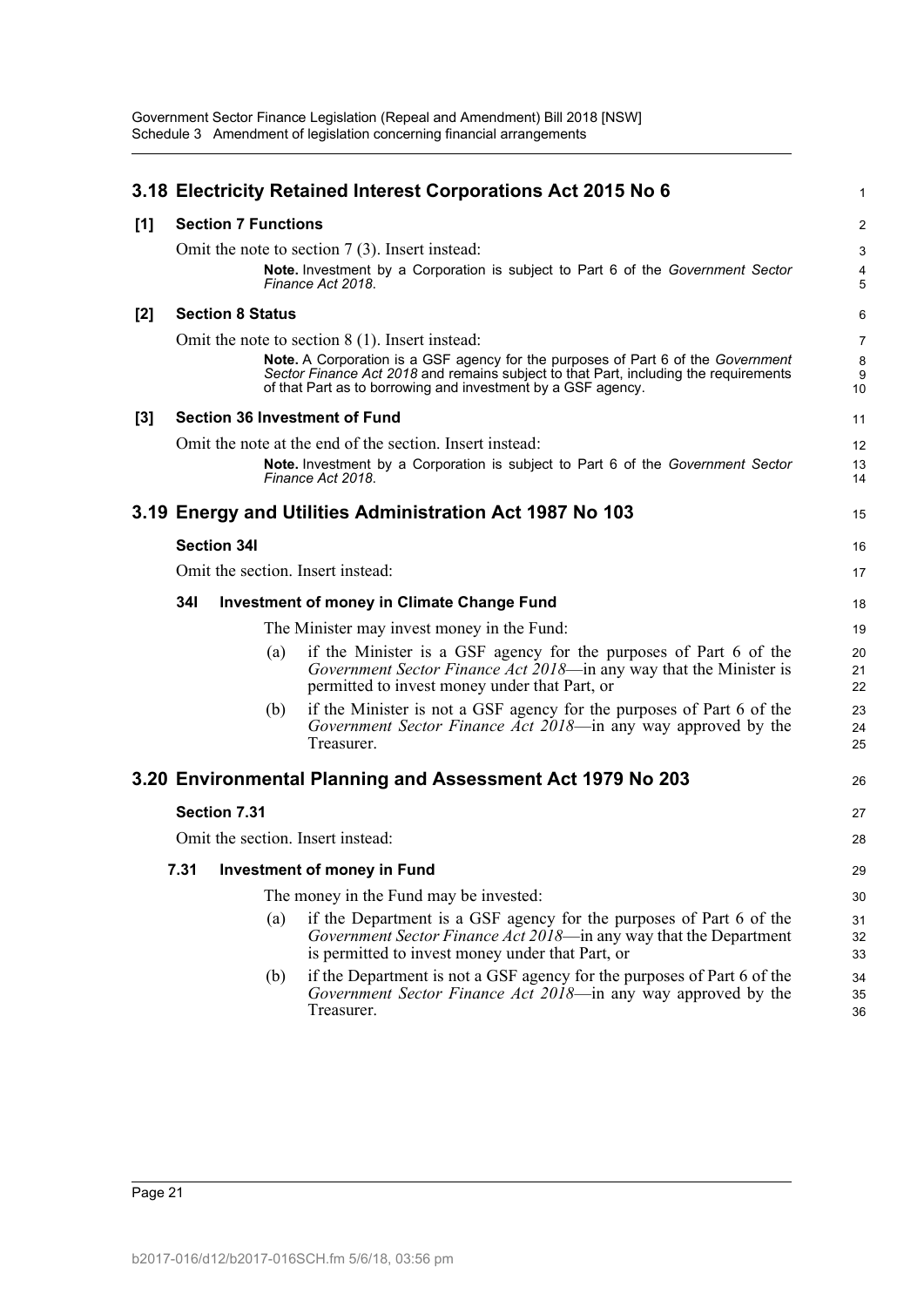|       |                          |                   |           | 3.21 Environmental Trust Act 1998 No 82                                                                                                                                                              | $\mathbf{1}$             |  |  |
|-------|--------------------------|-------------------|-----------|------------------------------------------------------------------------------------------------------------------------------------------------------------------------------------------------------|--------------------------|--|--|
|       |                          | <b>Section 20</b> |           |                                                                                                                                                                                                      | 2                        |  |  |
|       |                          |                   |           | Omit the section. Insert instead:                                                                                                                                                                    | 3                        |  |  |
|       | 20<br><b>Investments</b> |                   |           |                                                                                                                                                                                                      |                          |  |  |
|       |                          |                   |           | The Trust is to invest money in the Trust Fund:                                                                                                                                                      | 5                        |  |  |
|       |                          |                   | (a)       | if the Trust is a GSF agency for the purposes of Part 6 of the<br>Government Sector Finance Act 2018-in any way that the Trust is<br>permitted to invest money under that Part, or                   | 6<br>$\overline{7}$<br>8 |  |  |
|       |                          |                   | (b)       | if the Trust is not a GSF agency for the purposes of Part 6 of the<br>Government Sector Finance Act 2018—in any way approved by the<br>Treasurer.                                                    | 9<br>10<br>11            |  |  |
|       |                          |                   |           | 3.22 Fair Trading Act 1987 No 68                                                                                                                                                                     | $12 \overline{ }$        |  |  |
|       |                          |                   |           | <b>Section 79Y NSW Consumer Law Fund</b>                                                                                                                                                             | 13                       |  |  |
|       |                          |                   |           | Omit section 79Y (6). Insert instead:                                                                                                                                                                | 14                       |  |  |
|       |                          | (6)               | the Fund: | The Minister may, on the recommendation of the Secretary, invest money in                                                                                                                            | 15<br>16                 |  |  |
|       |                          |                   | (a)       | if the Minister is a GSF agency for the purposes of Part 6 of the<br>Government Sector Finance Act 2018—in any way that the Minister is<br>permitted to invest money under that Part, or             | 17<br>18<br>19           |  |  |
|       |                          |                   | (b)       | if the Minister is not a GSF agency for the purposes of Part 6 of the<br>Government Sector Finance Act 2018—in any way approved by the<br>Treasurer.                                                 | 20<br>21<br>22           |  |  |
|       |                          |                   |           | 3.23 Fiscal Responsibility Act 2012 No 58                                                                                                                                                            | 23                       |  |  |
|       |                          |                   |           | Section 11 Acts not affected by this Act                                                                                                                                                             | 24                       |  |  |
|       |                          |                   |           | Omit "Public Authorities (Financial Arrangements) Act 1987".                                                                                                                                         | 25                       |  |  |
|       |                          |                   |           | Insert instead "Government Sector Finance Act 2018".                                                                                                                                                 | 26                       |  |  |
|       |                          |                   |           | 3.24 Fisheries Management Act 1994 No 38                                                                                                                                                             | 27                       |  |  |
| [1]   |                          |                   |           | Section 237B Aboriginal fishing assistance programs                                                                                                                                                  | 28                       |  |  |
|       |                          |                   |           | Omit the note to section 237B (2).                                                                                                                                                                   | 29                       |  |  |
| $[2]$ |                          |                   |           | Section 239A Investment of money in trust funds                                                                                                                                                      | 30                       |  |  |
|       |                          |                   |           | Omit section 239A (1). Insert instead:                                                                                                                                                               | 31                       |  |  |
|       |                          | (1)               |           | The Minister is to invest money in a trust fund:                                                                                                                                                     | 32                       |  |  |
|       |                          |                   | (a)       | if the Minister is a GSF agency for the purposes of Part 6 of the<br>Government Sector Finance Act 2018—in any way that the Minister is<br>permitted to invest money under that Part, or             | 33<br>34<br>35           |  |  |
|       |                          |                   | (b)       | if the Minister is not a GSF agency for the purposes of Part 6 of the<br>Government Sector Finance Act 2018—in any way authorised for the<br>investment of trust funds or approved by the Treasurer. | 36<br>37<br>38           |  |  |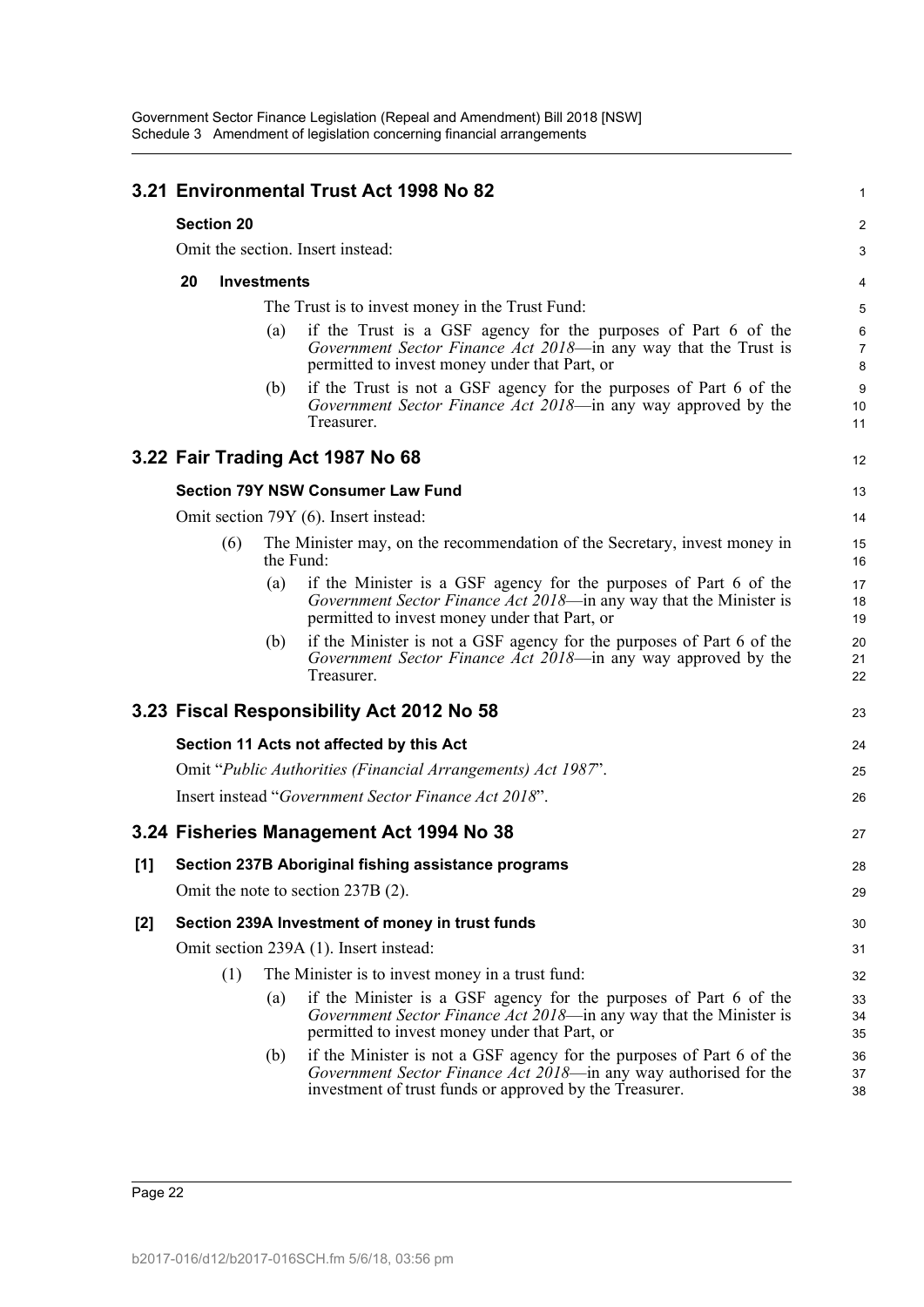|                                     |                     |                   | 3.25 Food Act 2003 No 43                                                                                                                                                                                               | 1                        |  |  |
|-------------------------------------|---------------------|-------------------|------------------------------------------------------------------------------------------------------------------------------------------------------------------------------------------------------------------------|--------------------------|--|--|
|                                     | <b>Section 117B</b> |                   |                                                                                                                                                                                                                        | 2                        |  |  |
|                                     |                     |                   | Omit the section. Insert instead:                                                                                                                                                                                      | 3                        |  |  |
| 117B                                |                     | <b>Investment</b> |                                                                                                                                                                                                                        |                          |  |  |
|                                     |                     |                   | The Food Authority may invest money held by it:                                                                                                                                                                        | 5                        |  |  |
|                                     |                     | (a)               | if the Food Authority is a GSF agency for the purposes of Part 6 of the<br>Government Sector Finance Act 2018-in any way that the Food<br>Authority is permitted to invest money under that Part, or                   | 6<br>$\overline{7}$<br>8 |  |  |
|                                     |                     | (b)               | if the Food Authority is not a GSF agency for the purposes of Part 6 of<br>the Government Sector Finance Act 2018—in any way approved by the<br>Minister with the concurrence of the Treasurer.                        | $9\,$<br>10<br>11        |  |  |
|                                     |                     |                   | 3.26 Game and Feral Animal Control Act 2002 No 64                                                                                                                                                                      | 12                       |  |  |
|                                     |                     |                   | Section 53B Game and Pest Management Trust Fund                                                                                                                                                                        | 13                       |  |  |
|                                     |                     |                   | Omit section 53B (5). Insert instead:                                                                                                                                                                                  | 14                       |  |  |
|                                     | (5)                 |                   | The Minister may invest the money in the Fund:                                                                                                                                                                         | 15                       |  |  |
|                                     |                     | (a)               | if the Minister is a GSF agency for the purposes of Part 6 of the<br>Government Sector Finance Act 2018—in any way that the Minister is<br>permitted to invest money under that Part, or                               | 16<br>17<br>18           |  |  |
|                                     |                     | (b)               | if the Minister is not a GSF agency for the purposes of Part 6 of the<br>Government Sector Finance Act 2018—in any way authorised for the<br>investment of trust funds.                                                | 19<br>20<br>21           |  |  |
|                                     |                     |                   | 3.27 General Government Liability Management Fund Act 2002 No 60                                                                                                                                                       | 22                       |  |  |
|                                     |                     |                   | Section 6 Payments out of the Fund                                                                                                                                                                                     | 23                       |  |  |
| Omit section 6 (5). Insert instead: |                     |                   |                                                                                                                                                                                                                        |                          |  |  |
|                                     | (5)                 |                   | The Ministerial Corporation may invest money in the Liability Management<br>Fund that is not immediately required for the purposes of the Fund:                                                                        | 25<br>26                 |  |  |
|                                     |                     | (a)               | if the Ministerial Corporation is a GSF agency for the purposes of Part 6<br>of the Government Sector Finance Act 2018—in any way that the<br>Ministerial Corporation is permitted to invest money under that Part, or | 27<br>28<br>29           |  |  |
|                                     |                     | (b)               | if the Ministerial Corporation is not a GSF agency for the purposes of<br>Part 6 of the Government Sector Finance Act 2018-in any way<br>approved by the Treasurer.                                                    | 30<br>31<br>32           |  |  |
|                                     |                     |                   | 3.28 Government Telecommunications Act 1991 No 77                                                                                                                                                                      | 33                       |  |  |
|                                     | <b>Section 43</b>   |                   |                                                                                                                                                                                                                        | 34                       |  |  |
|                                     |                     |                   | Omit the section. Insert instead:                                                                                                                                                                                      | 35                       |  |  |
| 43                                  |                     | <b>Investment</b> |                                                                                                                                                                                                                        | 36                       |  |  |
|                                     |                     |                   | The Authority may invest money:                                                                                                                                                                                        | 37                       |  |  |
|                                     |                     | (a)               | if the Authority is a GSF agency for the purposes of Part 6 of the<br>Government Sector Finance Act 2018—in any way that the Authority is<br>permitted to invest money under that Part, or                             | 38<br>39<br>40           |  |  |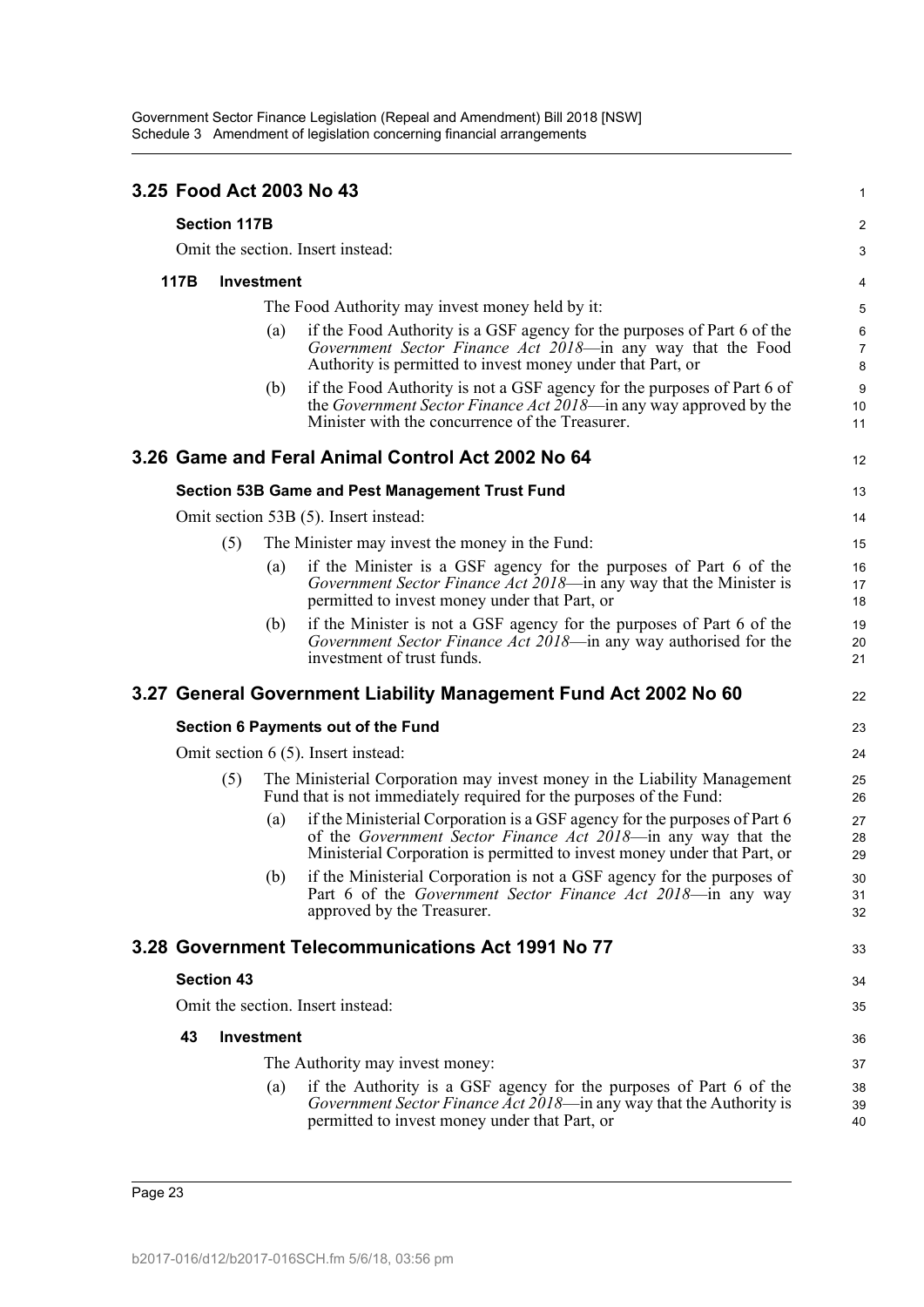|     |    |                   | (b)                | if the Authority is not a GSF agency for the purposes of Part 6 of the<br>Government Sector Finance Act 2018—in accordance with the Trustee<br>Act 1925 or in any other way approved by the Minister with the<br>concurrence of the Treasurer.                                                         | 1<br>$\overline{2}$<br>$\mathbf{3}$<br>4 |  |  |  |
|-----|----|-------------------|--------------------|--------------------------------------------------------------------------------------------------------------------------------------------------------------------------------------------------------------------------------------------------------------------------------------------------------|------------------------------------------|--|--|--|
|     |    |                   |                    | 3.29 Growth Centres (Development Corporations) Act 1974 No 49                                                                                                                                                                                                                                          | 5                                        |  |  |  |
|     |    | <b>Section 27</b> |                    |                                                                                                                                                                                                                                                                                                        | 6                                        |  |  |  |
|     |    |                   |                    | Omit the section. Insert instead:                                                                                                                                                                                                                                                                      | 7                                        |  |  |  |
|     | 27 |                   | <b>Investments</b> |                                                                                                                                                                                                                                                                                                        | 8                                        |  |  |  |
|     |    |                   |                    | A corporation may invest money held by it:                                                                                                                                                                                                                                                             | 9                                        |  |  |  |
|     |    |                   | $\left( a\right)$  | if the corporation is a GSF agency for the purposes of Part 6 of the<br>Government Sector Finance Act 2018—in any way that the corporation<br>is permitted to invest money under that Part, or                                                                                                         | 10<br>11<br>12                           |  |  |  |
|     |    |                   | (b)                | if the corporation is not a GSF agency for the purposes of Part 6 of the<br>Government Sector Finance Act 2018—in any way authorised for the<br>time being for the investment of trust funds and in any other way<br>approved by the Minister with the concurrence of the Treasurer.                   | 13<br>14<br>15<br>16                     |  |  |  |
|     |    |                   |                    | 3.30 Health Administration Act 1982 No 135                                                                                                                                                                                                                                                             | 17                                       |  |  |  |
|     |    |                   |                    | Section 13A Corporation to manage accounts of health professional councils                                                                                                                                                                                                                             | 18                                       |  |  |  |
|     |    |                   |                    | Omit section 13A (4). Insert instead:                                                                                                                                                                                                                                                                  | 19                                       |  |  |  |
|     |    | (4)               |                    | The Corporation may invest money in such an account:                                                                                                                                                                                                                                                   |                                          |  |  |  |
|     |    |                   | (a)                | if the Corporation is a GSF agency for the purposes of Part 6 of the<br>Government Sector Finance Act 2018—in any way that the Corporation<br>is permitted to invest money under that Part, or                                                                                                         | 21<br>22<br>23                           |  |  |  |
|     |    |                   | (b)                | if the Corporation is not a GSF agency for the purposes of Part 6 of the<br>Government Sector Finance Act 2018-in any way approved by the<br>Treasurer.                                                                                                                                                | 24<br>25<br>26                           |  |  |  |
|     |    |                   |                    | 3.31 Health Services Act 1997 No 154                                                                                                                                                                                                                                                                   | 27                                       |  |  |  |
| [1] |    |                   |                    | <b>Section 38 Investments</b>                                                                                                                                                                                                                                                                          | 28                                       |  |  |  |
|     |    |                   |                    | Omit section 38 (1). Insert instead:                                                                                                                                                                                                                                                                   | 29                                       |  |  |  |
|     |    | (1)               |                    | A local health district may invest money held by it:                                                                                                                                                                                                                                                   | 30                                       |  |  |  |
|     |    |                   | (a)                | if the local health district is a GSF agency for the purposes of Part 6 of<br>the <i>Government Sector Finance Act 2018</i> —in any way that the local<br>health district is permitted to invest money under that Part, or                                                                             | 31<br>32<br>33                           |  |  |  |
|     |    |                   | (b)                | if the local health district is not a GSF agency for the purposes of Part 6<br>of the <i>Government Sector Finance Act 2018</i> —in any way authorised for<br>the time being for the investment of trust funds and in any other way<br>approved by the Minister with the concurrence of the Treasurer. | 34<br>35<br>36<br>37                     |  |  |  |
| [2] |    |                   |                    | <b>Section 59 Investments</b>                                                                                                                                                                                                                                                                          | 38                                       |  |  |  |
|     |    |                   |                    | Omit section 59 (1). Insert instead:                                                                                                                                                                                                                                                                   | 39                                       |  |  |  |
|     |    | (1)               |                    | A statutory health corporation may invest money held by it:                                                                                                                                                                                                                                            | 40                                       |  |  |  |
|     |    |                   | $\left( a\right)$  | if the statutory health corporation is a GSF agency for the purposes of<br>Part 6 of the <i>Government Sector Finance Act 2018</i> —in any way that the                                                                                                                                                | 41<br>42                                 |  |  |  |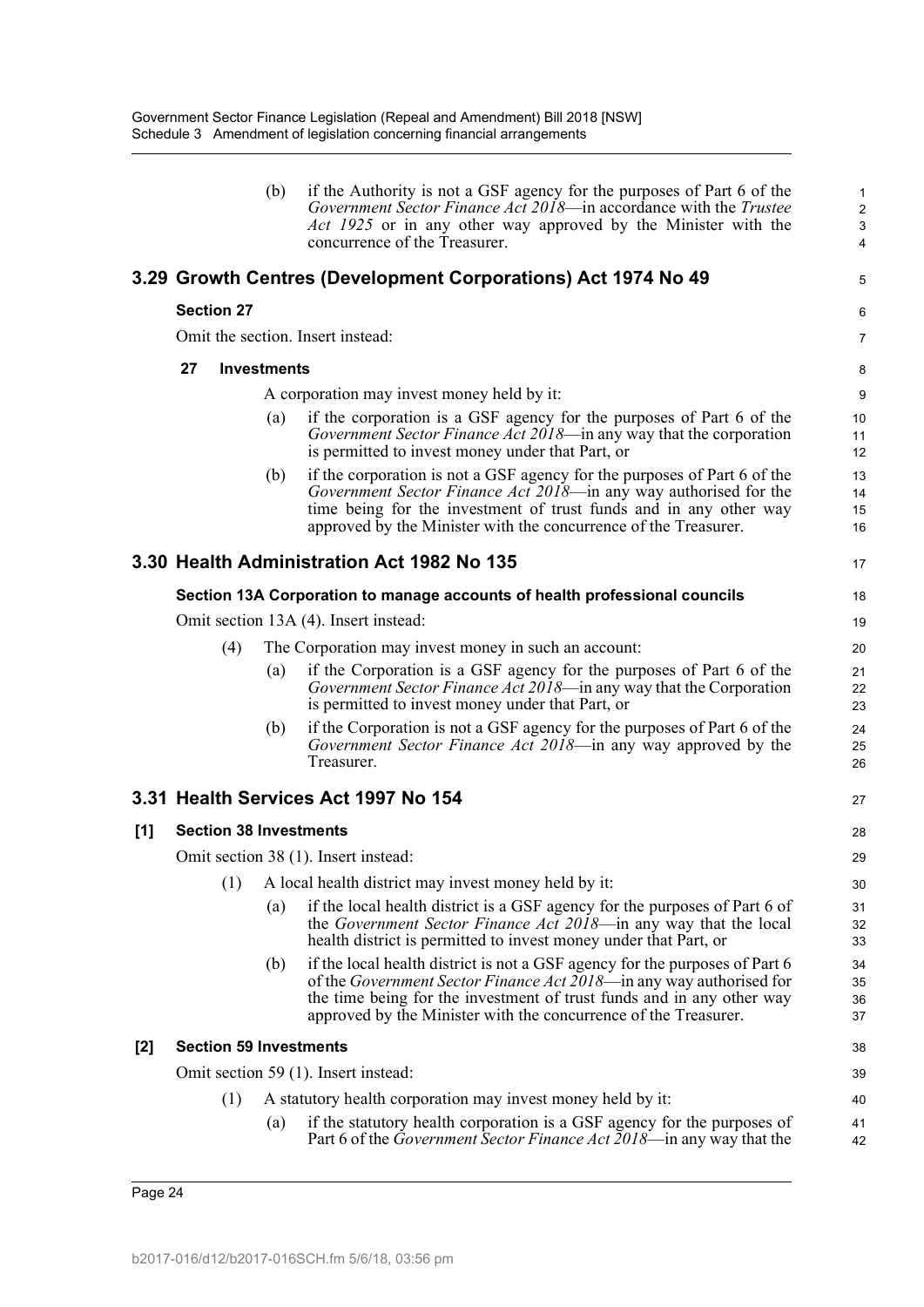statutory health corporation is permitted to invest money under that Part, or

12

(b) if the statutory health corporation is not a GSF agency for the purposes of Part 6 of the *Government Sector Finance Act 2018*—in any way authorised for the time being for the investment of trust funds and in any other way approved by the Minister with the concurrence of the Treasurer.

#### **[3] Section 127B Loans to public health organisations**

Omit section 127B (4). Insert instead:

(4) Part 6 of the *Government Sector Finance Act 2018* does not apply to a loan made under this section.

#### **3.32 Home Building Act 1989 No 147**

#### **[1] Section 103EF Home Building Operational Fund**

Omit section 103EF (4). Insert instead:

- (4) The Authority may invest money in the Fund that is not immediately required for the purposes of the Fund:
	- (a) if the Authority is a GSF agency for the purposes of Part 6 of the *Government Sector Finance Act 2018*—in any way that the Authority is permitted to invest money under that Part, or
	- (b) if the Authority is not a GSF agency for the purposes of Part 6 of the *Government Sector Finance Act 2018*—in any way approved by the Minister with the concurrence of the Treasurer.

#### **[2] Section 103OA Home Building Insurers Guarantee Fund**

Omit section 103OA (5). Insert instead:

- (5) The Authority may invest money in the Fund that is not immediately required for the purposes of the Fund:
	- (a) if the Authority is a GSF agency for the purposes of Part 6 of the *Government Sector Finance Act 2018*—in any way that the Authority is permitted to invest money under that Part, or
	- (b) if the Authority is not a GSF agency for the purposes of Part 6 of the *Government Sector Finance Act 2018*—in any way approved by the Minister with the concurrence of the Treasurer.

#### **[3] Section 103P Building Insurers' Guarantee Fund**

Omit section 103P (4). Insert instead:

- (4) The Guarantee Corporation may invest money in the Fund that is not immediately required for the purposes of the Fund:
	- (a) if the Guarantee Corporation is a GSF agency for the purposes of Part 6 of the *Government Sector Finance Act 2018*—in any way that the Guarantee Corporation is permitted to invest money under that Part, or
	- (b) if the Guarantee Corporation is not a GSF agency for the purposes of Part 6 of the *Government Sector Finance Act 2018*—in any way approved by the Minister with the concurrence of the Treasurer.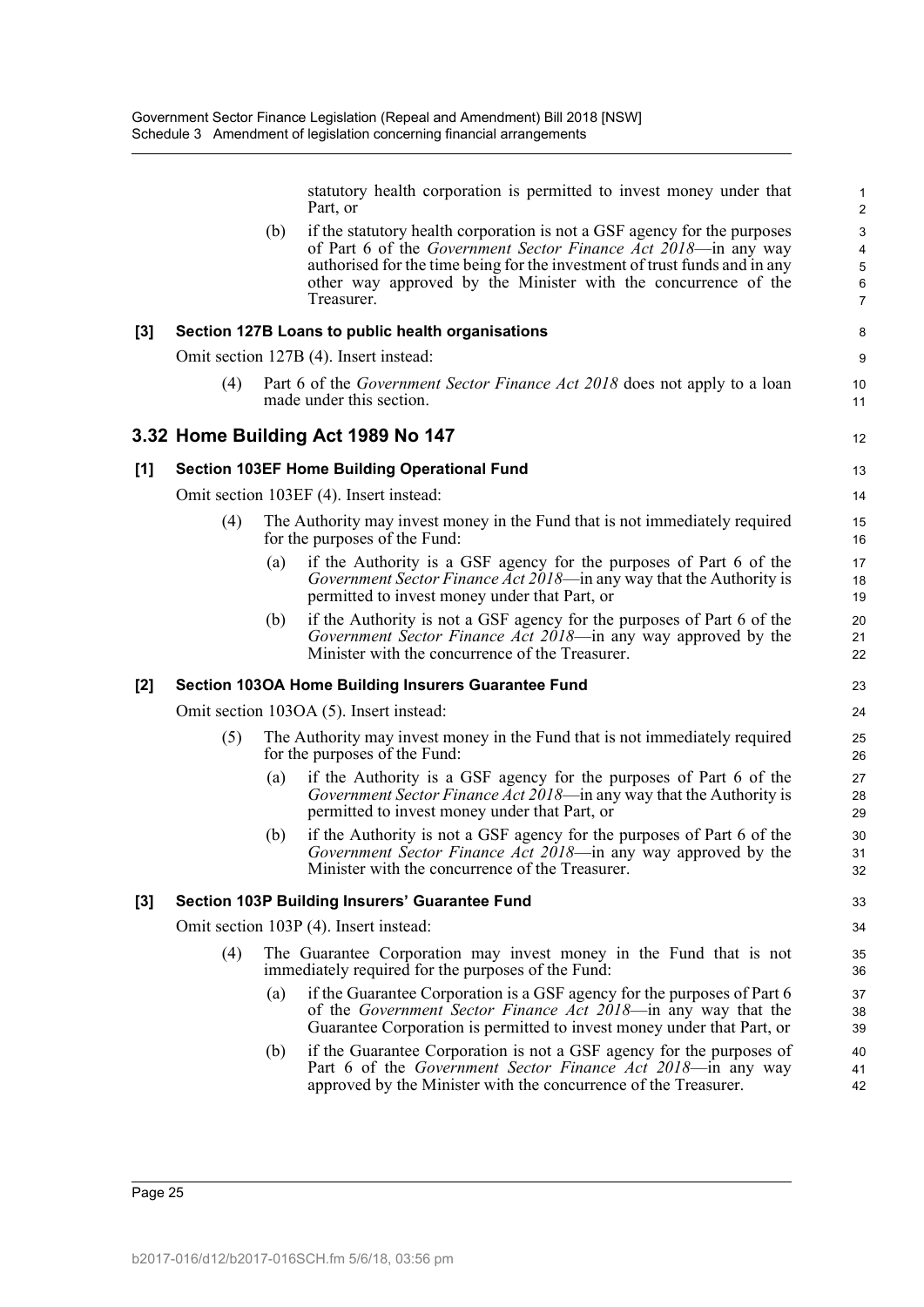| [4]   | <b>Section 114 Home Building Administration Fund</b>                                                                                                                                                                                                                                                                                                                                                            | 1                          |
|-------|-----------------------------------------------------------------------------------------------------------------------------------------------------------------------------------------------------------------------------------------------------------------------------------------------------------------------------------------------------------------------------------------------------------------|----------------------------|
|       | Omit "the <i>Public Authorities (Financial Arrangements) Act 1987</i> " from section 114 (3) (c).                                                                                                                                                                                                                                                                                                               | $\overline{2}$             |
|       | Insert instead "Part 6 of the Government Sector Finance Act 2018".                                                                                                                                                                                                                                                                                                                                              | 3                          |
|       | 3.33 Housing Act 2001 No 52                                                                                                                                                                                                                                                                                                                                                                                     | 4                          |
| [1]   | Part 8 Joint ventures, interests in private corporations and trusts                                                                                                                                                                                                                                                                                                                                             | 5                          |
|       | Omit the note at the beginning of the Part. Insert instead:                                                                                                                                                                                                                                                                                                                                                     | 6                          |
|       | <b>Note.</b> Part 6 of the Government Sector Finance Act 2018 imposes requirements and<br>limitations on GSF agencies covered by that Part with respect to the entry into and<br>maintenance of financial arrangements and joint ventures.                                                                                                                                                                      | 7<br>8<br>9                |
| $[2]$ | <b>Section 59 Definitions</b>                                                                                                                                                                                                                                                                                                                                                                                   | 10                         |
|       | Omit the definition of <i>joint venture</i> . Insert instead:                                                                                                                                                                                                                                                                                                                                                   | 11                         |
|       | <i>joint venture</i> has the same meaning as in the <i>Government Sector Finance Act</i><br>2018.                                                                                                                                                                                                                                                                                                               | 12<br>13                   |
| $[3]$ | Section 60 Power to enter into joint ventures                                                                                                                                                                                                                                                                                                                                                                   | 14                         |
|       | Omit "an approval under Part 2D of the <i>Public Authorities (Financial Arrangements) Act</i><br>$1987$ " from section 60 (3).                                                                                                                                                                                                                                                                                  | 15<br>16                   |
|       | Insert instead "a financial arrangement approval under the Government Sector Finance Act<br>2018".                                                                                                                                                                                                                                                                                                              | 17<br>18                   |
| [4]   | Section 60, note                                                                                                                                                                                                                                                                                                                                                                                                | 19                         |
|       | Omit the note at the end of the section. Insert instead:<br>Note. Part 6 of the Government Sector Finance Act 2018 requires a GSF agency under<br>that Act, before entering into a joint venture arrangement, to obtain a financial<br>arrangement approval for the arrangement unless the arrangement is authorised by a<br>provision of that Act or the regulations or Treasurer's directions under that Act. | 20<br>21<br>22<br>23<br>24 |
|       | 3.34 Institute of Sport Act 1995 No 52                                                                                                                                                                                                                                                                                                                                                                          | 25                         |
| [1]   | <b>Section 20 Financial powers of Institute</b>                                                                                                                                                                                                                                                                                                                                                                 | 26                         |
|       | Omit "the <i>Public Authorities (Financial Arrangements) Act 1987</i> " from section 20 (e).                                                                                                                                                                                                                                                                                                                    | 27                         |
|       | Insert instead "Part 6 of the Government Sector Finance Act 2018".                                                                                                                                                                                                                                                                                                                                              | 28                         |
| [2]   | <b>Section 25</b>                                                                                                                                                                                                                                                                                                                                                                                               | 29                         |
|       | Omit the section. Insert instead:                                                                                                                                                                                                                                                                                                                                                                               | 30                         |
|       | <b>Powers of investment</b><br>25                                                                                                                                                                                                                                                                                                                                                                               | 31                         |
|       | The Institute may invest money in the Fund:                                                                                                                                                                                                                                                                                                                                                                     | 32                         |
|       | if the Institute is a GSF agency for the purposes of Part 6 of the<br>(a)<br>Government Sector Finance Act 2018—in any way that the Institute is<br>permitted to invest money under that Part, or                                                                                                                                                                                                               | 33<br>34<br>35             |
|       | if the Institute is not a GSF agency for the purposes of Part 6 of the<br>(b)<br>Government Sector Finance Act 2018—in accordance with and subject<br>to the <i>Trustee Act 1925</i> and in any other way approved by the Minister<br>with the concurrence of the Treasurer.                                                                                                                                    | 36<br>37<br>38<br>39       |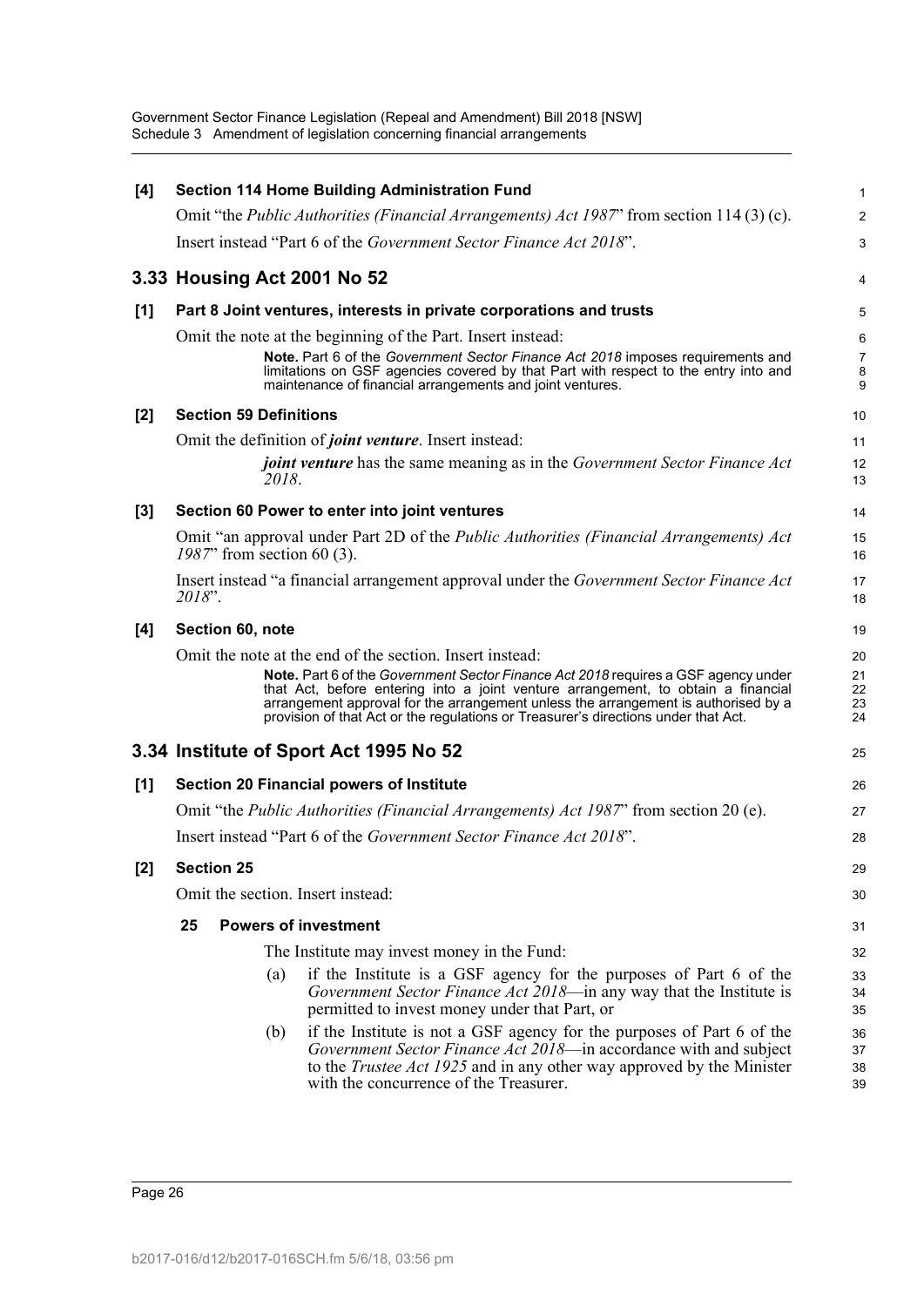|       |                                   |            |                                            | 3.35 Jobs for NSW Act 2015 No 25                                                                                                                                                                                     | 1                                   |  |
|-------|-----------------------------------|------------|--------------------------------------------|----------------------------------------------------------------------------------------------------------------------------------------------------------------------------------------------------------------------|-------------------------------------|--|
|       | <b>Section 13</b>                 |            |                                            |                                                                                                                                                                                                                      | 2                                   |  |
|       | Omit the section. Insert instead: |            |                                            |                                                                                                                                                                                                                      |                                     |  |
|       | 13                                |            |                                            | <b>Investment of Fund</b>                                                                                                                                                                                            | 4                                   |  |
|       |                                   |            | The Minister may invest money in the Fund: |                                                                                                                                                                                                                      |                                     |  |
|       |                                   |            | (a)                                        | if the Minister is a GSF agency for the purposes of Part 6 of the<br>Government Sector Finance Act 2018-in any way that the Minister is<br>permitted to invest money under that Part, or                             | 5<br>$\,6\,$<br>$\overline{7}$<br>8 |  |
|       |                                   |            | (b)                                        | if the Minister is not a GSF agency for the purposes of Part 6 of the<br>Government Sector Finance Act 2018—in any way authorised for the<br>investment of trust funds.                                              | $9\,$<br>10<br>11                   |  |
|       |                                   |            |                                            | 3.36 Land Acquisition (Just Terms Compensation) Act 1991 No 22                                                                                                                                                       | 12                                  |  |
|       |                                   |            |                                            | <b>Section 51 Trust account</b>                                                                                                                                                                                      | 13                                  |  |
|       |                                   |            |                                            | Omit section 51 (7). Insert instead:                                                                                                                                                                                 | 14                                  |  |
|       |                                   | (7)        |                                            | Money in the trust account may be invested by the authority of the State:                                                                                                                                            | 15                                  |  |
|       |                                   |            | (a)                                        | if the authority of the State is a GSF agency for the purposes of Part 6<br>of the Government Sector Finance Act 2018—in any way that the<br>authority of the State is permitted to invest money under that Part, or | 16<br>17<br>18                      |  |
|       |                                   |            | (b)                                        | if the authority of the State is not a GSF agency for the purposes of<br>Part 6 of the Government Sector Finance Act 2018—in any way<br>approved by the Treasurer.                                                   | 19<br>20<br>21                      |  |
|       |                                   | 2016 No 46 |                                            | 3.37 Land and Property Information NSW (Authorised Transaction) Act                                                                                                                                                  | 22<br>23                            |  |
| $[1]$ |                                   |            |                                            | Section 16 Penalty provision in authorised concession arrangements                                                                                                                                                   | 24                                  |  |
|       |                                   |            |                                            | Omit section 16 (6). Insert instead:                                                                                                                                                                                 | 25                                  |  |
|       |                                   | (6)        | Account:                                   | The portfolio Minister may invest money in the Rectification Retention                                                                                                                                               | 26<br>27                            |  |
|       |                                   |            | (a)                                        | if the portfolio Minister is a GSF agency for the purposes of Part 6 of<br>the Government Sector Finance Act 2018—in any way that the portfolio<br>Minister is permitted to invest money under that Part, or         | 28<br>29<br>30                      |  |
|       |                                   |            | (b)                                        | if the portfolio Minister is not a GSF agency for the purposes of Part 6<br>of the Government Sector Finance Act 2018-in any way approved by<br>the Treasurer.                                                       | 31<br>32<br>33                      |  |
| $[2]$ |                                   |            |                                            | <b>Section 37 Government Sector Finance Act 2018</b>                                                                                                                                                                 | 34                                  |  |
|       |                                   |            |                                            | Omit "The Public Authorities (Financial Arrangements) Act 1987".                                                                                                                                                     | 35                                  |  |
|       |                                   |            |                                            | Insert instead "Part 6 of the Government Sector Finance Act 2018".                                                                                                                                                   | 36                                  |  |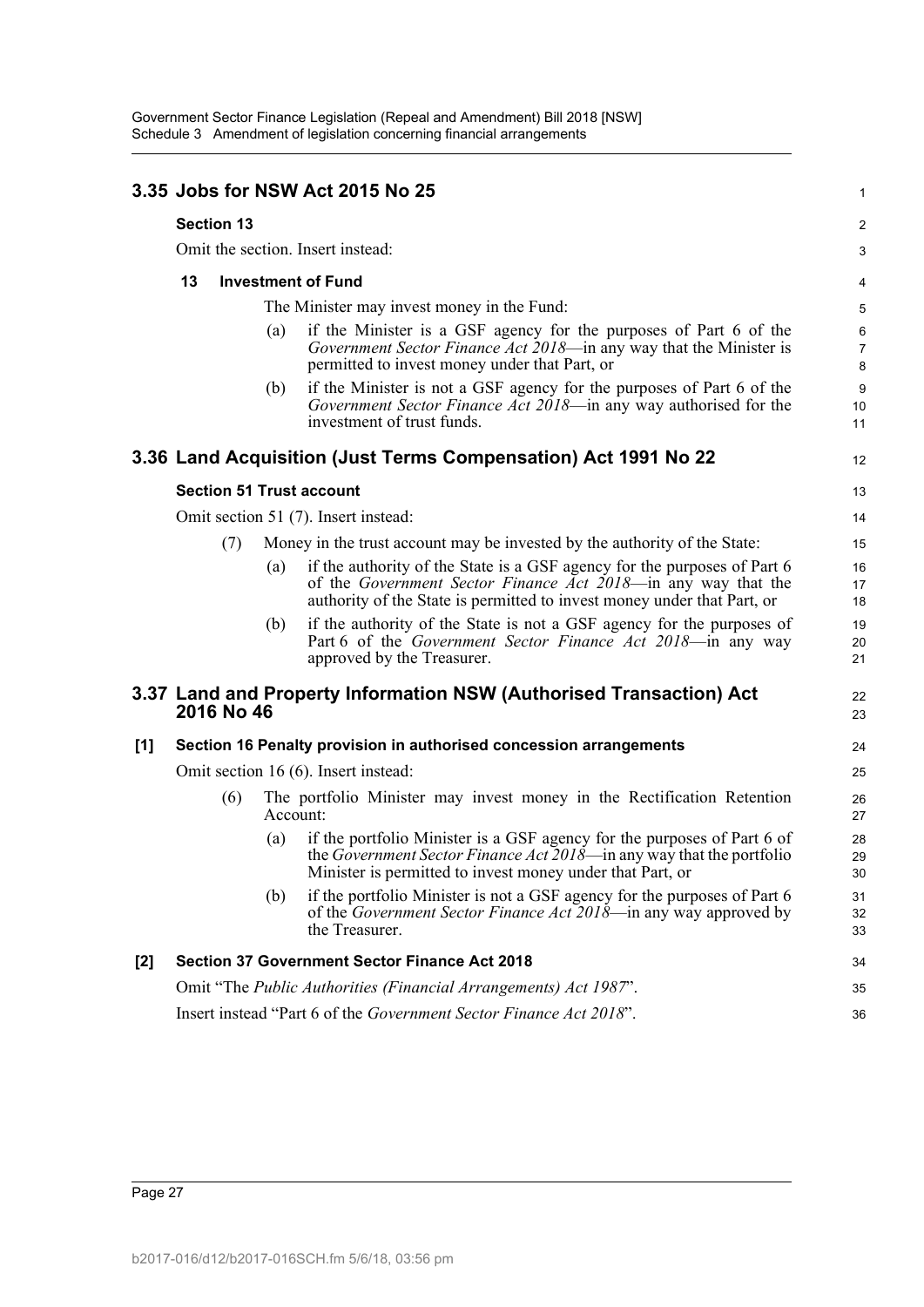|                                   |                   | 3.38 Local Land Services Act 2013 No 51                                                                                                                                                                                                                               | $\mathbf{1}$             |  |  |  |
|-----------------------------------|-------------------|-----------------------------------------------------------------------------------------------------------------------------------------------------------------------------------------------------------------------------------------------------------------------|--------------------------|--|--|--|
|                                   | <b>Section 21</b> |                                                                                                                                                                                                                                                                       | 2                        |  |  |  |
| Omit the section. Insert instead: |                   |                                                                                                                                                                                                                                                                       |                          |  |  |  |
| 21                                |                   | Investment powers in relation to Fund                                                                                                                                                                                                                                 | 4                        |  |  |  |
|                                   |                   | Local Land Services may invest money in the Fund:                                                                                                                                                                                                                     | 5                        |  |  |  |
|                                   | (a)               | if Local Land Services is a GSF agency for the purposes of Part 6 of the<br>Government Sector Finance Act 2018—in any way that Local Land<br>Services is permitted to invest money under that Part, or                                                                | 6<br>$\overline{7}$<br>8 |  |  |  |
|                                   | (b)               | if Local Land Services is not a GSF agency for the purposes of Part 6 of<br>the Government Sector Finance Act 2018—in any way authorised for<br>the investment of trust funds and in any other way approved by the<br>Minister with the concurrence of the Treasurer. | 9<br>10<br>11<br>12      |  |  |  |
|                                   |                   | 3.39 Long Service Corporation Act 2010 No 123                                                                                                                                                                                                                         | 13                       |  |  |  |
|                                   | <b>Section 15</b> |                                                                                                                                                                                                                                                                       | 14                       |  |  |  |
|                                   |                   | Omit the section. Insert instead:                                                                                                                                                                                                                                     | 15                       |  |  |  |
| 15                                |                   | <b>Investment of money in Funds</b>                                                                                                                                                                                                                                   | 16                       |  |  |  |
|                                   |                   | The Corporation may invest money in a Fund:                                                                                                                                                                                                                           | 17                       |  |  |  |
|                                   | (a)               | if the Corporation is a GSF agency for the purposes of Part 6 of the<br>Government Sector Finance Act 2018—in any way that the Corporation<br>is permitted to invest money under that Part, or                                                                        | 18<br>19<br>20           |  |  |  |
|                                   | (b)               | if the Corporation is not a GSF agency for the purposes of Part 6 of the<br>Government Sector Finance Act 2018—in any way approved by the<br>Minister with the concurrence of the Treasurer.                                                                          | 21<br>22<br>23           |  |  |  |
|                                   |                   | 3.40 Mine and Petroleum Site Safety (Cost Recovery) Act 2005 No 116                                                                                                                                                                                                   | 24                       |  |  |  |
|                                   | <b>Section 8</b>  |                                                                                                                                                                                                                                                                       | 25                       |  |  |  |
|                                   |                   | Omit the section. Insert instead:                                                                                                                                                                                                                                     | 26                       |  |  |  |
| 8                                 |                   | <b>Investment of money in Fund</b>                                                                                                                                                                                                                                    | 27                       |  |  |  |
|                                   |                   | The Secretary may, on behalf of the Department, invest money in the Fund:                                                                                                                                                                                             | 28                       |  |  |  |
|                                   | (a)               | if the Department is a GSF agency for the purposes of Part 6 of the<br>Government Sector Finance Act 2018-in any way that the Department<br>is permitted to invest money under that Part, or                                                                          | 29<br>30<br>31           |  |  |  |
|                                   | (b)               | if the Department is not a GSF agency for the purposes of Part 6 of the<br>Government Sector Finance Act 2018—in any way approved by the<br>Treasurer.                                                                                                                | 32<br>33<br>34           |  |  |  |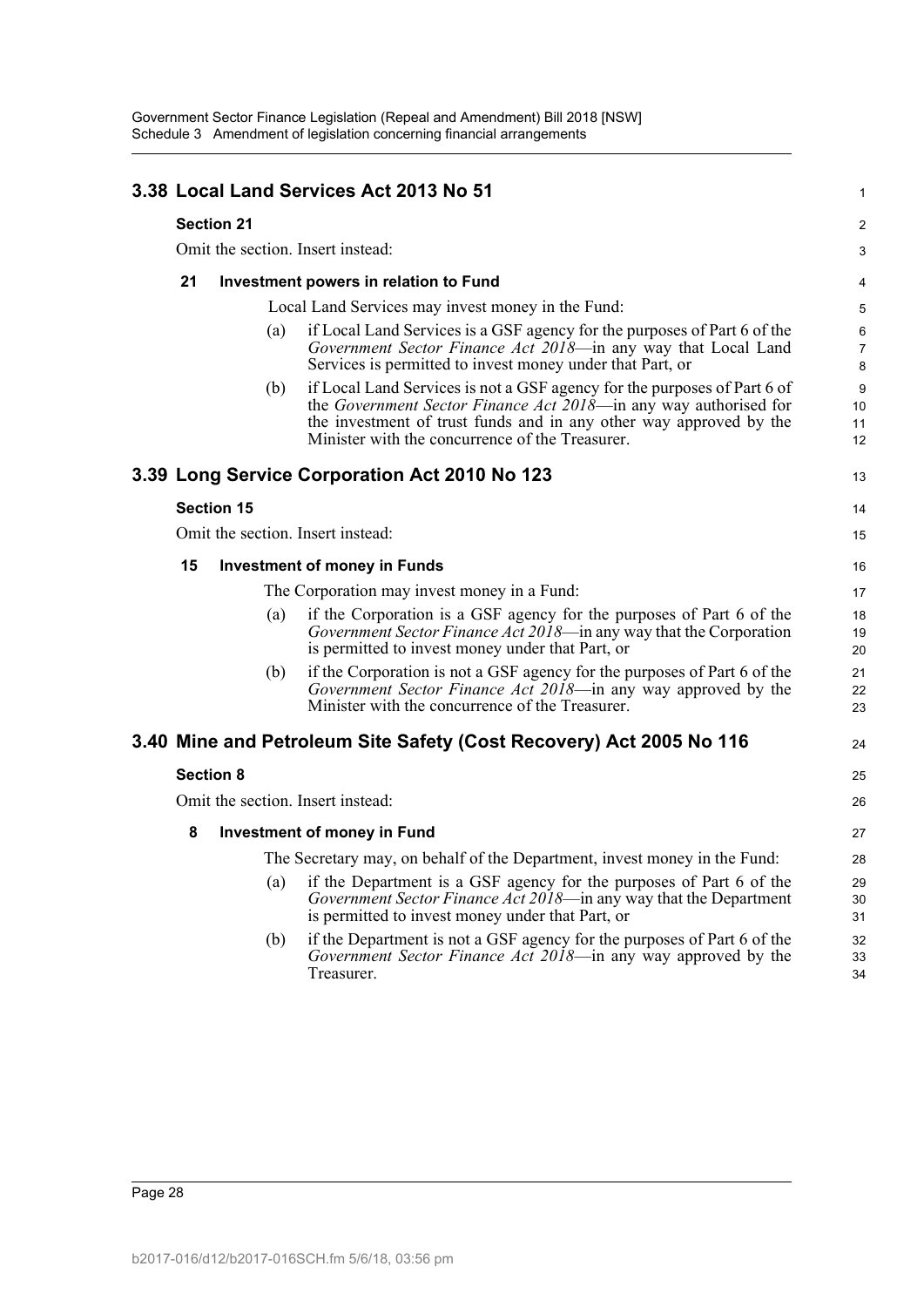|       | 3.41 Mining Act 1992 No 29             |                                                        |                                                                                                                                                                                              | 1                        |  |  |
|-------|----------------------------------------|--------------------------------------------------------|----------------------------------------------------------------------------------------------------------------------------------------------------------------------------------------------|--------------------------|--|--|
| [1]   |                                        |                                                        | Section 292T Minerals and Petroleum Investment Fund                                                                                                                                          | 2                        |  |  |
|       | Omit section 292T (5). Insert instead: |                                                        |                                                                                                                                                                                              |                          |  |  |
|       | (5)                                    | The Secretary may invest money in the Investment Fund: |                                                                                                                                                                                              |                          |  |  |
|       |                                        | $\left( a\right)$                                      | if the Department is a GSF agency for the purposes of Part 6 of the<br>Government Sector Finance Act 2018-in any way that the Department<br>is permitted to invest money under that Part, or | 5<br>6<br>$\overline{7}$ |  |  |
|       |                                        | (b)                                                    | if the Department is not a GSF agency for the purposes of Part 6 of the<br>Government Sector Finance Act 2018—in any way approved by the<br>Treasurer.                                       | 8<br>9<br>10             |  |  |
| $[2]$ |                                        |                                                        | Section 292U Minerals and Petroleum Administrative Fund                                                                                                                                      | 11                       |  |  |
|       |                                        |                                                        | Omit section 292U (5). Insert instead:                                                                                                                                                       | 12                       |  |  |
|       | (5)                                    |                                                        | The Secretary may invest money in the Administrative Fund:                                                                                                                                   | 13                       |  |  |
|       |                                        | (a)                                                    | if the Department is a GSF agency for the purposes of Part 6 of the<br>Government Sector Finance Act 2018-in any way that the Department<br>is permitted to invest money under that Part, or | 14<br>15<br>16           |  |  |
|       |                                        | (b)                                                    | if the Department is not a GSF agency for the purposes of Part 6 of the<br>Government Sector Finance Act 2018—in any way approved by the<br>Treasurer.                                       | 17<br>18<br>19           |  |  |
| [3]   |                                        |                                                        | <b>Section 292V Small-Scale Titles Levy Fund</b>                                                                                                                                             | 20                       |  |  |
|       | Omit section 292V (6). Insert instead: |                                                        |                                                                                                                                                                                              |                          |  |  |
|       | (6)                                    |                                                        | The Secretary may invest money in the Small-Scale Titles Levy Fund:                                                                                                                          | 22                       |  |  |
|       |                                        | (a)                                                    | if the Department is a GSF agency for the purposes of Part 6 of the<br>Government Sector Finance Act 2018—in any way that the Department<br>is permitted to invest money under that Part, or | 23<br>24<br>25           |  |  |
|       |                                        | (b)                                                    | if the Department is not a GSF agency for the purposes of Part 6 of the<br>Government Sector Finance Act 2018—in any way approved by the<br>Treasurer.                                       | 26<br>27<br>28           |  |  |
|       |                                        |                                                        | 3.42 Motor Accident Injuries Act 2017 No 10                                                                                                                                                  | 29                       |  |  |
| [1]   |                                        |                                                        | Section 2.38 Establishment of Nominal Defendant's Fund                                                                                                                                       | 30                       |  |  |
|       | Omit section 2.38 (4). Insert instead: |                                                        |                                                                                                                                                                                              |                          |  |  |
|       | (4)                                    |                                                        | The Authority may invest money in the Fund that is not immediately required<br>for the purposes of the Fund:                                                                                 | 32<br>33                 |  |  |
|       |                                        | (a)                                                    | if the Authority is a GSF agency for the purposes of Part 6 of the<br>Government Sector Finance Act 2018—in any way that the Authority is<br>permitted to invest money under that Part, or   | 34<br>35<br>36           |  |  |
|       |                                        | (b)                                                    | if the Authority is not a GSF agency for the purposes of Part 6 of the<br>Government Sector Finance Act 2018—in any way approved by the<br>Minister with the concurrence of the Treasurer.   | 37<br>38<br>39           |  |  |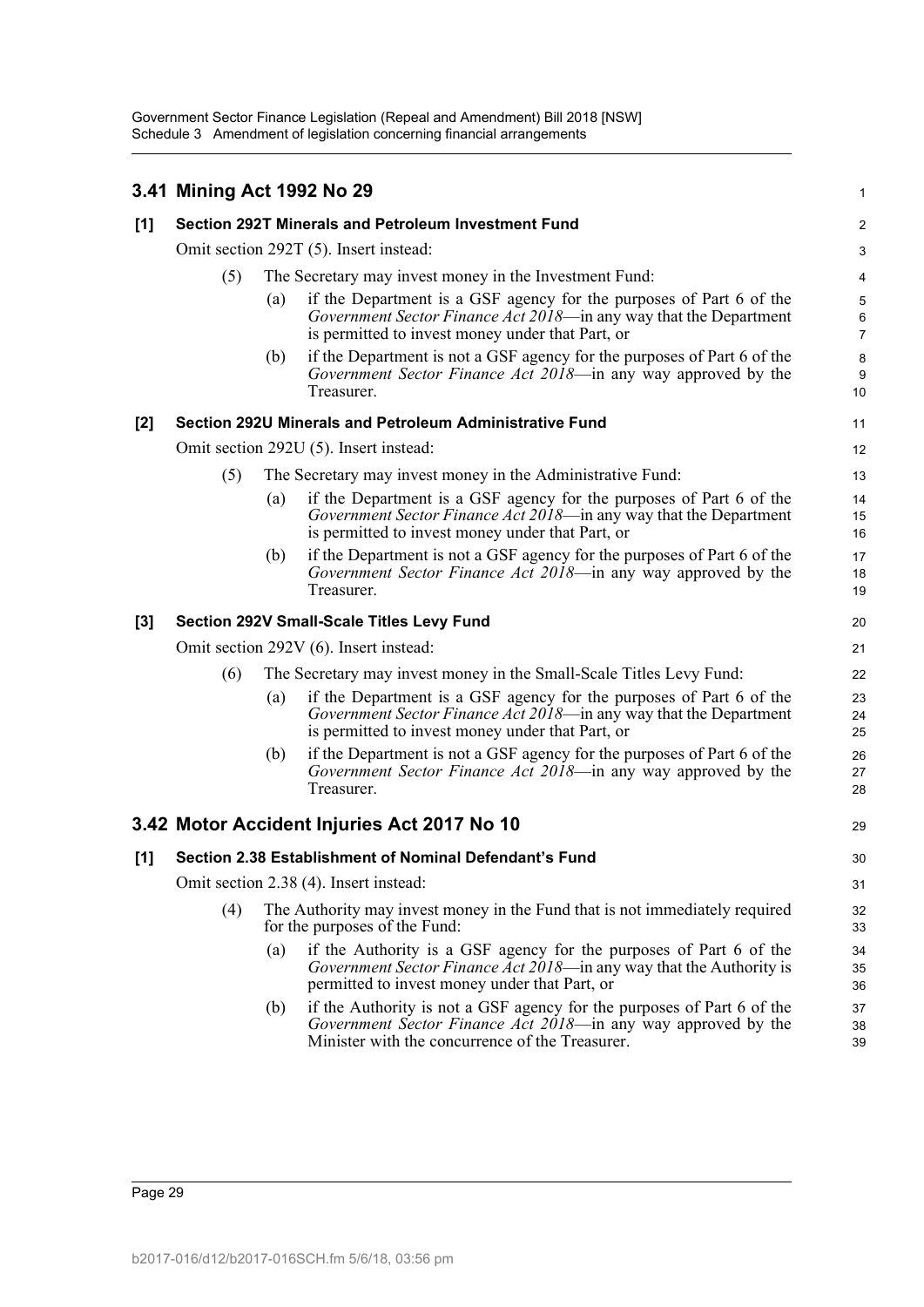#### **[2] Section 10.12 Motor Accidents Operational Fund (the SIRA Fund)**

Omit section 10.12 (5). Insert instead:

- (5) The Authority may invest money in the SIRA Fund that is not immediately required for the purposes of the SIRA Fund:
	- (a) if the Authority is a GSF agency for the purposes of Part 6 of the *Government Sector Finance Act 2018*—in any way that the Authority is permitted to invest money under that Part, or
	- (b) if the Authority is not a GSF agency for the purposes of Part 6 of the *Government Sector Finance Act 2018*—in any way approved by the Minister with the concurrence of the Treasurer.

#### **[3] Section 10.14 Motor Accident Injuries Treatment and Care Benefits Fund (the MAITC Benefits Fund)**

11 12 13

41 42 43

Omit section 10.14 (4). Insert instead:

- (4) The Lifetime Care and Support Authority may invest money in the MAITC Benefits Fund that is not immediately required for the purposes of the MAITC Benefits Fund:
	- (a) if the Authority is a GSF agency for the purposes of Part 6 of the *Government Sector Finance Act 2018*—in any way that the Authority is permitted to invest money under that Part, or
	- (b) if the Authority is not a GSF agency for the purposes of Part 6 of the *Government Sector Finance Act 2018*—in any way approved by the Minister with the concurrence of the Treasurer.

### **3.43 Motor Accidents Compensation Act 1999 No 41**

|     |                                      | 3.43 Motor Accidents Compensation Act 1999 No 41                                                                                                                                                                | 23             |  |  |
|-----|--------------------------------------|-----------------------------------------------------------------------------------------------------------------------------------------------------------------------------------------------------------------|----------------|--|--|
| [1] |                                      | Section 40 Establishment of Nominal Defendant's Fund                                                                                                                                                            | 24             |  |  |
|     | Omit section 40 (4). Insert instead: |                                                                                                                                                                                                                 |                |  |  |
|     | (4)                                  | The Authority may invest money in the Fund that is not immediately required<br>for the purposes of the Fund:                                                                                                    | 26<br>27       |  |  |
|     |                                      | if the Authority is a GSF agency for the purposes of Part 6 of the<br>$\left( a\right)$<br>Government Sector Finance Act 2018—in any way that the Authority is<br>permitted to invest money under that Part, or | 28<br>29<br>30 |  |  |
|     |                                      | if the Authority is not a GSF agency for the purposes of Part 6 of the<br>(b)<br>Government Sector Finance Act 2018—in any way approved by the<br>Minister with the concurrence of the Treasurer.               | 31<br>32<br>33 |  |  |
| [2] |                                      | <b>Section 212 Motor Accidents Operational Fund</b>                                                                                                                                                             | 34             |  |  |
|     |                                      | Omit section 212 (4). Insert instead:                                                                                                                                                                           | 35             |  |  |
|     | (4)                                  | The Authority may invest money in the Fund that is not immediately required<br>for the purposes of the Fund:                                                                                                    | 36<br>37       |  |  |
|     |                                      | if the Authority is a GSF agency for the purposes of Part 6 of the<br>(a)<br><i>Government Sector Finance Act 2018</i> —in any way that the Authority is<br>permitted to invest money under that Part, or       | 38<br>39<br>40 |  |  |

(b) if the Authority is not a GSF agency for the purposes of Part 6 of the *Government Sector Finance Act 2018*—in any way approved by the Minister with the concurrence of the Treasurer.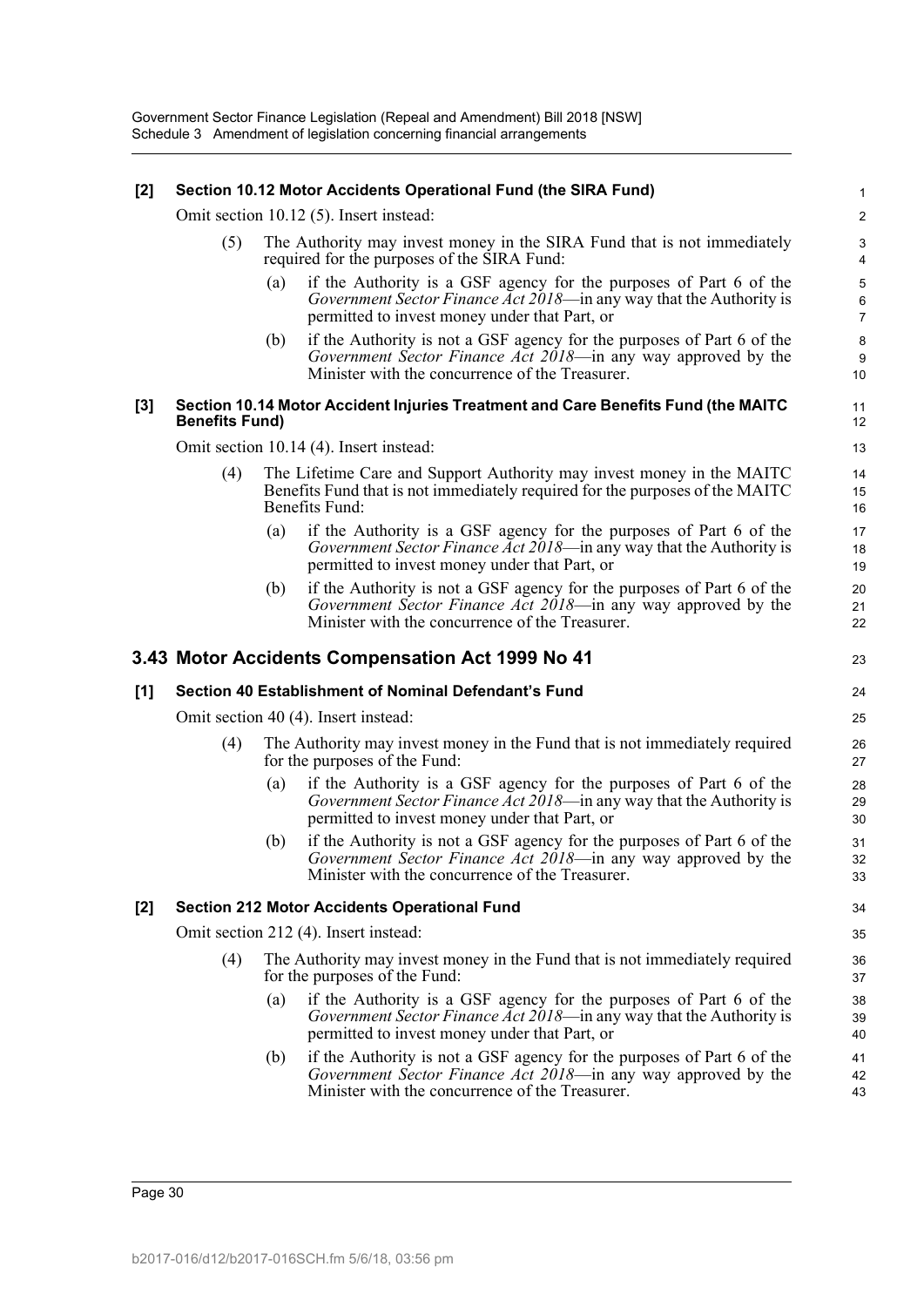|     | 3.44 Motor Accidents (Lifetime Care and Support) Act 2006 No 16                             |                   |                                                                                                              |                                                                                                                                                                                                                                         |                              |  |
|-----|---------------------------------------------------------------------------------------------|-------------------|--------------------------------------------------------------------------------------------------------------|-----------------------------------------------------------------------------------------------------------------------------------------------------------------------------------------------------------------------------------------|------------------------------|--|
|     | Section 48 Lifetime Care and Support Authority Fund<br>Omit section 48 (4). Insert instead: |                   |                                                                                                              |                                                                                                                                                                                                                                         |                              |  |
|     |                                                                                             |                   |                                                                                                              |                                                                                                                                                                                                                                         |                              |  |
|     |                                                                                             | (4)               | The Authority may invest money in the Fund that is not immediately required<br>for the purposes of the Fund: |                                                                                                                                                                                                                                         |                              |  |
|     |                                                                                             |                   | (a)                                                                                                          | if the Authority is a GSF agency for the purposes of Part 6 of the<br>Government Sector Finance Act 2018—in any way that the Authority is<br>permitted to invest money under that Part, or                                              | 6<br>$\overline{7}$<br>8     |  |
|     |                                                                                             |                   | (b)                                                                                                          | if the Authority is not a GSF agency for the purposes of Part 6 of the<br>Government Sector Finance Act 2018—in any way approved by the<br>Minister with the concurrence of the Treasurer.                                              | $\boldsymbol{9}$<br>10<br>11 |  |
|     |                                                                                             |                   |                                                                                                              | 3.45 National Disability Insurance Scheme (NSW Enabling) Act 2013 No 104                                                                                                                                                                | 12                           |  |
|     |                                                                                             | <b>Section 23</b> |                                                                                                              |                                                                                                                                                                                                                                         | 13                           |  |
|     |                                                                                             |                   |                                                                                                              | Omit the section. Insert instead:                                                                                                                                                                                                       | 14                           |  |
|     | 23                                                                                          |                   |                                                                                                              | Part 6 of Government Sector Finance Act 2018                                                                                                                                                                                            | 15                           |  |
|     |                                                                                             | (1)               |                                                                                                              | Part 6 of the <i>Government Sector Finance Act 2018</i> does not apply to any<br>implementation arrangement.                                                                                                                            | 16<br>17                     |  |
|     |                                                                                             | (2)               |                                                                                                              | An implementation arrangement requires the approval of the Treasurer before<br>it is entered into if the implementation arrangement involves a public sector<br>agency of the State:                                                    | 18<br>19<br>20               |  |
|     |                                                                                             |                   | (a)                                                                                                          | receiving borrowings, or                                                                                                                                                                                                                | 21                           |  |
|     |                                                                                             |                   | (b)                                                                                                          | entering into a joint financing arrangement, or                                                                                                                                                                                         | 22                           |  |
|     |                                                                                             |                   | (c)                                                                                                          | carrying on a joint venture.                                                                                                                                                                                                            | 23                           |  |
|     |                                                                                             | (3)               |                                                                                                              | The expressions borrowings, joint financing arrangement and joint venture<br>have the same meanings as in the Government Sector Finance Act 2018.                                                                                       | 24<br>25                     |  |
|     |                                                                                             |                   |                                                                                                              | 3.46 NSW Self Insurance Corporation Act 2004 No 106                                                                                                                                                                                     | 26                           |  |
| [1] |                                                                                             | <b>Section 12</b> |                                                                                                              |                                                                                                                                                                                                                                         | 27                           |  |
|     |                                                                                             |                   |                                                                                                              | Omit the section. Insert instead:                                                                                                                                                                                                       | 28                           |  |
|     | 12                                                                                          |                   | Investment of money in Self Insurance Fund                                                                   |                                                                                                                                                                                                                                         | 29                           |  |
|     |                                                                                             |                   |                                                                                                              | The Self Insurance Corporation may invest money in the Self Insurance Fund:                                                                                                                                                             | 30                           |  |
|     |                                                                                             |                   | (a)                                                                                                          | if the Self Insurance Corporation is a GSF agency for the purposes of<br>Part 6 of the <i>Government Sector Finance Act 2018</i> —in any way that the<br>Self Insurance Corporation is permitted to invest money under that Part,<br>or | 31<br>32<br>33<br>34         |  |
|     |                                                                                             |                   | (b)                                                                                                          | if the Self Insurance Corporation is not a GSF agency for the purposes<br>of Part 6 of the Government Sector Finance Act 2018-in any way<br>approved by the Minister.                                                                   | 35<br>36<br>37               |  |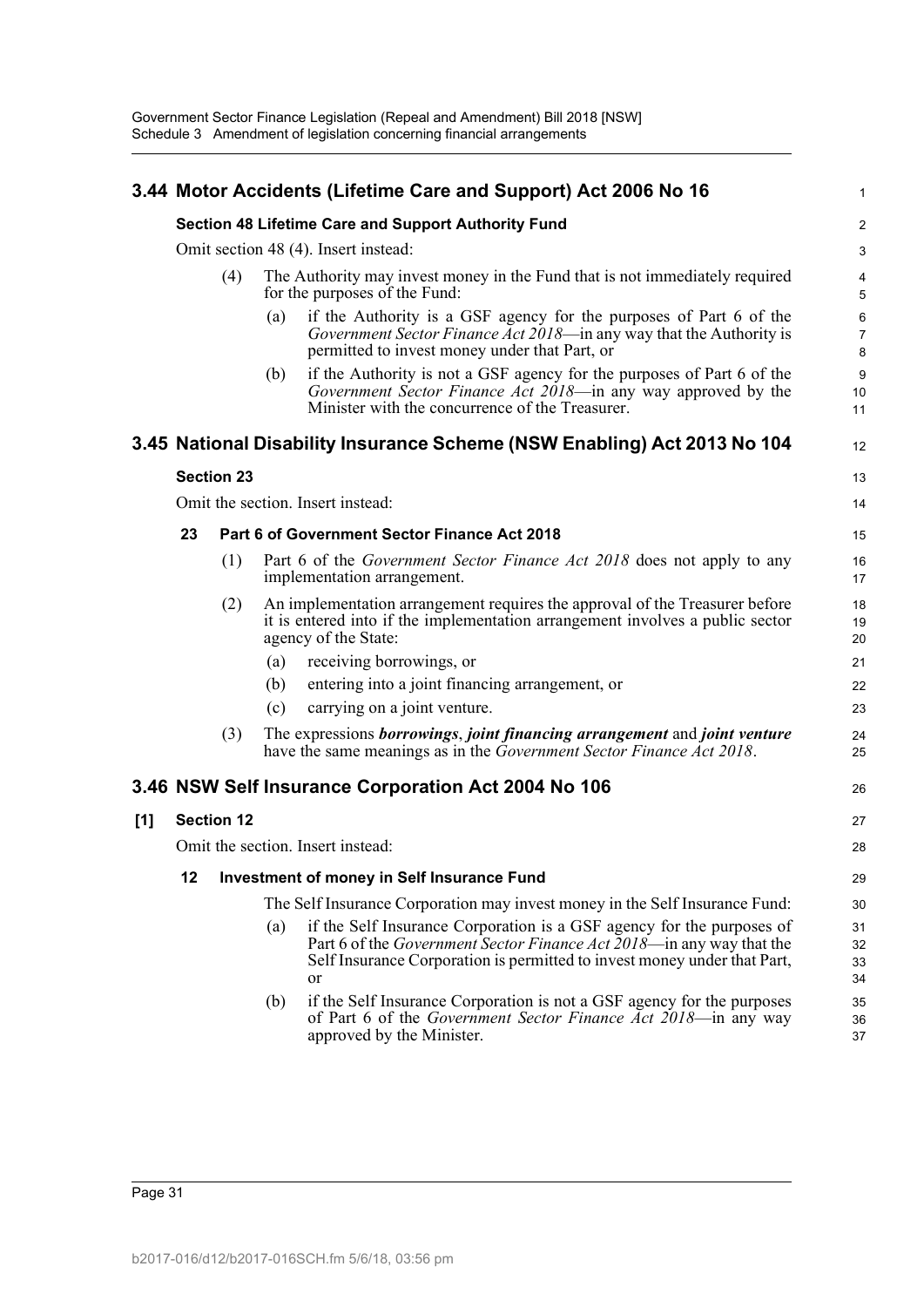Government Sector Finance Legislation (Repeal and Amendment) Bill 2018 [NSW] Schedule 3 Amendment of legislation concerning financial arrangements

| [2]   | <b>Section 12B</b>                |                    |       |                                                                                                                                                                                                                                         |                                     |  |
|-------|-----------------------------------|--------------------|-------|-----------------------------------------------------------------------------------------------------------------------------------------------------------------------------------------------------------------------------------------|-------------------------------------|--|
|       |                                   |                    |       | Omit the section. Insert instead:                                                                                                                                                                                                       | 2                                   |  |
|       | 12B                               |                    |       | <b>Investment of money in Home Building Compensation Fund</b>                                                                                                                                                                           | 3                                   |  |
|       |                                   |                    |       | The Self Insurance Corporation may invest money in the Home Building<br>Compensation Fund:                                                                                                                                              | 4<br>5                              |  |
|       |                                   |                    | (a)   | if the Self Insurance Corporation is a GSF agency for the purposes of<br>Part 6 of the <i>Government Sector Finance Act 2018</i> —in any way that the<br>Self Insurance Corporation is permitted to invest money under that Part,<br>or | 6<br>$\overline{7}$<br>$\bf 8$<br>9 |  |
|       |                                   |                    | (b)   | if the Self Insurance Corporation is not a GSF agency for the purposes<br>of Part 6 of the <i>Government Sector Finance Act 2018</i> —in any way<br>approved by the Minister.                                                           | 10<br>11<br>12                      |  |
| $[3]$ |                                   | <b>Section 12D</b> |       |                                                                                                                                                                                                                                         | 13                                  |  |
|       |                                   |                    |       | Omit the section. Insert instead:                                                                                                                                                                                                       | 14                                  |  |
|       | 12D                               |                    |       | <b>Investment of money in Construction Risks Insurance Fund</b>                                                                                                                                                                         | 15                                  |  |
|       |                                   |                    |       | The Self Insurance Corporation may invest money in the Construction Risks<br>Insurance Fund:                                                                                                                                            | 16<br>17                            |  |
|       |                                   |                    | (a)   | if the Self Insurance Corporation is a GSF agency for the purposes of<br>Part 6 of the <i>Government Sector Finance Act 2018</i> —in any way that the<br>Self Insurance Corporation is permitted to invest money under that Part,<br>or | 18<br>19<br>20<br>21                |  |
|       |                                   |                    | (b)   | if the Self Insurance Corporation is not a GSF agency for the purposes<br>of Part 6 of the <i>Government Sector Finance Act 2018</i> —in any way<br>approved by the Minister.                                                           | 22<br>23<br>24                      |  |
|       |                                   |                    |       | 3.47 Parliamentary Contributory Superannuation Act 1971 No 53                                                                                                                                                                           | 25                                  |  |
| [1]   |                                   |                    |       | <b>Section 7 Financial arrangements</b>                                                                                                                                                                                                 | 26                                  |  |
|       |                                   |                    |       | Omit section 7 (1). Insert instead:                                                                                                                                                                                                     | 27                                  |  |
|       |                                   | (1)                | Part. | The trustees may, under and subject to Part 6 of the Government Sector<br><i>Finance Act 2018</i> , enter into financial arrangements within the meaning of that                                                                        | 28<br>29<br>30                      |  |
| $[2]$ |                                   | Section 7 (4)      |       |                                                                                                                                                                                                                                         | 31                                  |  |
|       |                                   |                    |       | Omit "financial accommodation". Insert instead "borrowings".                                                                                                                                                                            | 32                                  |  |
|       |                                   |                    |       | 3.48 Place Management NSW Act 1998 No 170                                                                                                                                                                                               | 33                                  |  |
|       | <b>Section 34</b>                 |                    |       |                                                                                                                                                                                                                                         |                                     |  |
|       | Omit the section. Insert instead: |                    |       |                                                                                                                                                                                                                                         |                                     |  |
|       | 34                                |                    |       | <b>Investment of money in Fund</b>                                                                                                                                                                                                      | 36                                  |  |
|       |                                   |                    | Fund: | Place Management NSW may invest money in the Sydney Harbour Foreshore                                                                                                                                                                   | 37<br>38                            |  |
|       |                                   |                    | (a)   | if Place Management NSW is a GSF agency for the purposes of Part 6<br>of the Government Sector Finance Act 2018-in any way that Place<br>Management NSW is permitted to invest money under that Part, or                                | 39<br>40<br>41                      |  |

Page 32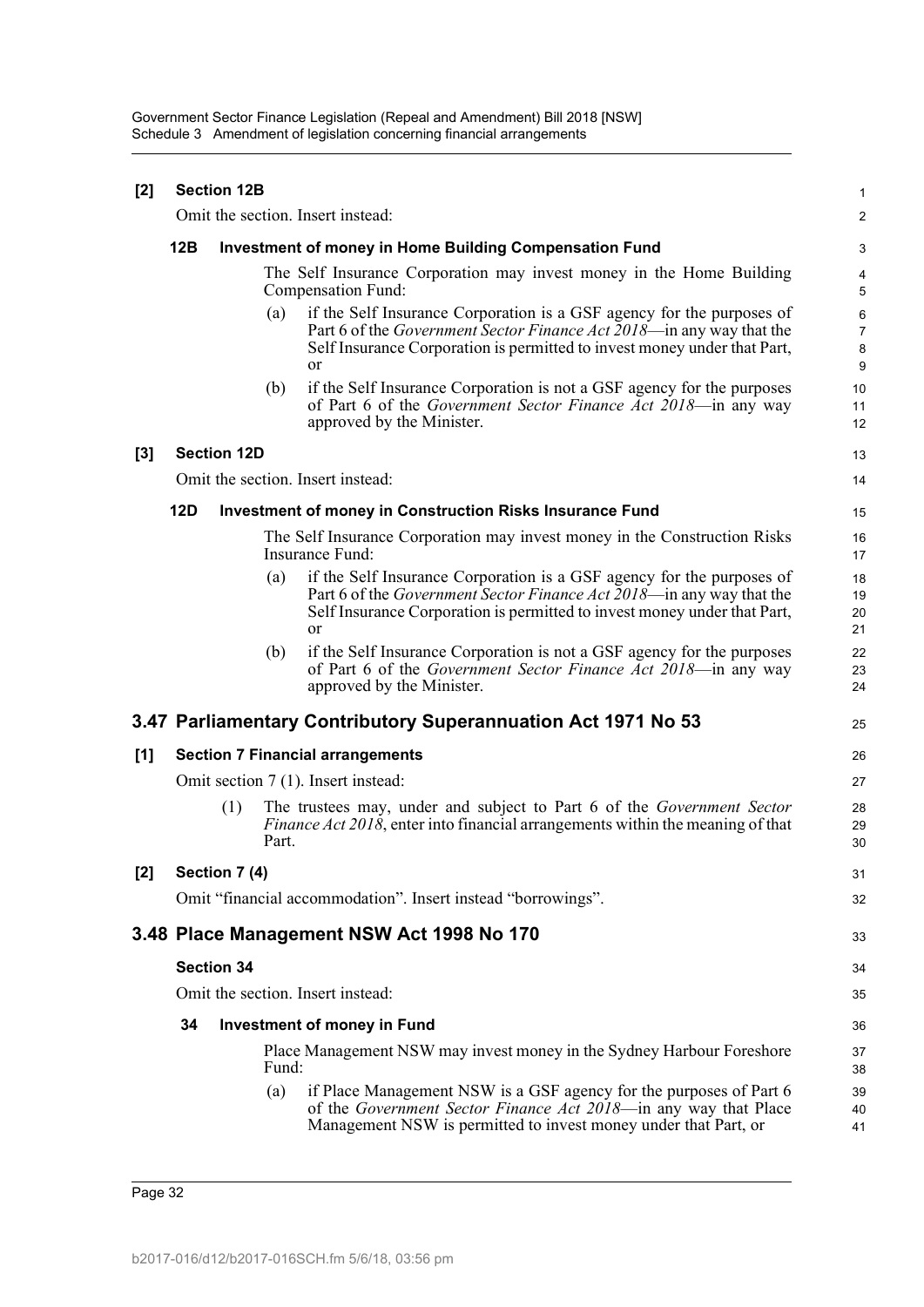|                   |                   | (b) | if Place Management NSW is not a GSF agency for the purposes of<br>Part 6 of the Government Sector Finance Act 2018-in any way<br>approved by the Minister with the concurrence of the Treasurer.                                              | 1<br>$\overline{c}$<br>3 |
|-------------------|-------------------|-----|------------------------------------------------------------------------------------------------------------------------------------------------------------------------------------------------------------------------------------------------|--------------------------|
|                   |                   |     | 3.49 Ports and Maritime Administration Act 1995 No 13                                                                                                                                                                                          | 4                        |
| <b>Section 43</b> |                   |     |                                                                                                                                                                                                                                                | 5                        |
|                   |                   |     | Omit the section. Insert instead:                                                                                                                                                                                                              | 6                        |
| 43                | <b>Investment</b> |     |                                                                                                                                                                                                                                                | 7                        |
|                   |                   |     | The Authority may invest money in the Waterways Fund:                                                                                                                                                                                          | 8                        |
|                   |                   | (a) | if the Authority is a GSF agency for the purposes of Part 6 of the<br><i>Government Sector Finance Act 2018</i> —in any way that the Authority is<br>permitted to invest money under that Part, or                                             | 9<br>10<br>11            |
|                   |                   | (b) | if the Authority is not a GSF agency for the purposes of Part 6 of the<br>Government Sector Finance Act 2018—in accordance with the Trustee<br>Act 1925 or in any other way approved by the Minister with the<br>concurrence of the Treasurer. | 12<br>13<br>14<br>15     |
|                   |                   |     | 3.50 Ports Assets (Authorised Transactions) Act 2012 No 101                                                                                                                                                                                    | 16                       |
|                   |                   |     | Section 26 Part 6 of Government Sector Finance Act 2018                                                                                                                                                                                        | 17                       |
|                   |                   |     | Omit "The Public Authorities (Financial Arrangements) Act 1987".                                                                                                                                                                               | 18                       |
|                   |                   |     | Insert instead "Part 6 of the <i>Government Sector Finance Act 2018</i> ".                                                                                                                                                                     | 19                       |
|                   |                   |     | 3.51 Protection of the Environment Administration Act 1991 No 60                                                                                                                                                                               | 20                       |
|                   |                   |     | <b>Section 34A Environment Protection Authority Fund</b>                                                                                                                                                                                       | 21                       |
|                   |                   |     | Omit section 34A (5). Insert instead:                                                                                                                                                                                                          | 22                       |
|                   | (5)               |     | The Authority may invest money in the Fund:                                                                                                                                                                                                    | 23                       |
|                   |                   | (a) | if the Authority is a GSF agency for the purposes of Part 6 of the<br>Government Sector Finance Act 2018—in any way that the Authority is<br>permitted to invest money under that Part, or                                                     | 24<br>25<br>26           |
|                   |                   | (b) | if the Authority is not a GSF agency for the purposes of Part 6 of the<br>Government Sector Finance Act 2018—in any way approved by the<br>Treasurer.                                                                                          | 27<br>28<br>29           |
|                   |                   |     | 3.52 Protection of the Environment Operations Act 1997 No 156                                                                                                                                                                                  | 30                       |
|                   |                   |     |                                                                                                                                                                                                                                                |                          |
|                   |                   |     | <b>Section 295ZA Environmental Monitoring Fund</b>                                                                                                                                                                                             | 31                       |
|                   |                   |     | Omit section 295ZA (6). Insert instead:                                                                                                                                                                                                        | 32                       |
|                   | (6)               |     | The EPA may invest money in the Fund:                                                                                                                                                                                                          | 33                       |
|                   |                   | (a) | if the EPA is a GSF agency for the purposes of Part 6 of the <i>Government</i><br>Sector Finance Act 2018-in any way that the EPA is permitted to<br>invest money under that Part, or                                                          | 34<br>35<br>36           |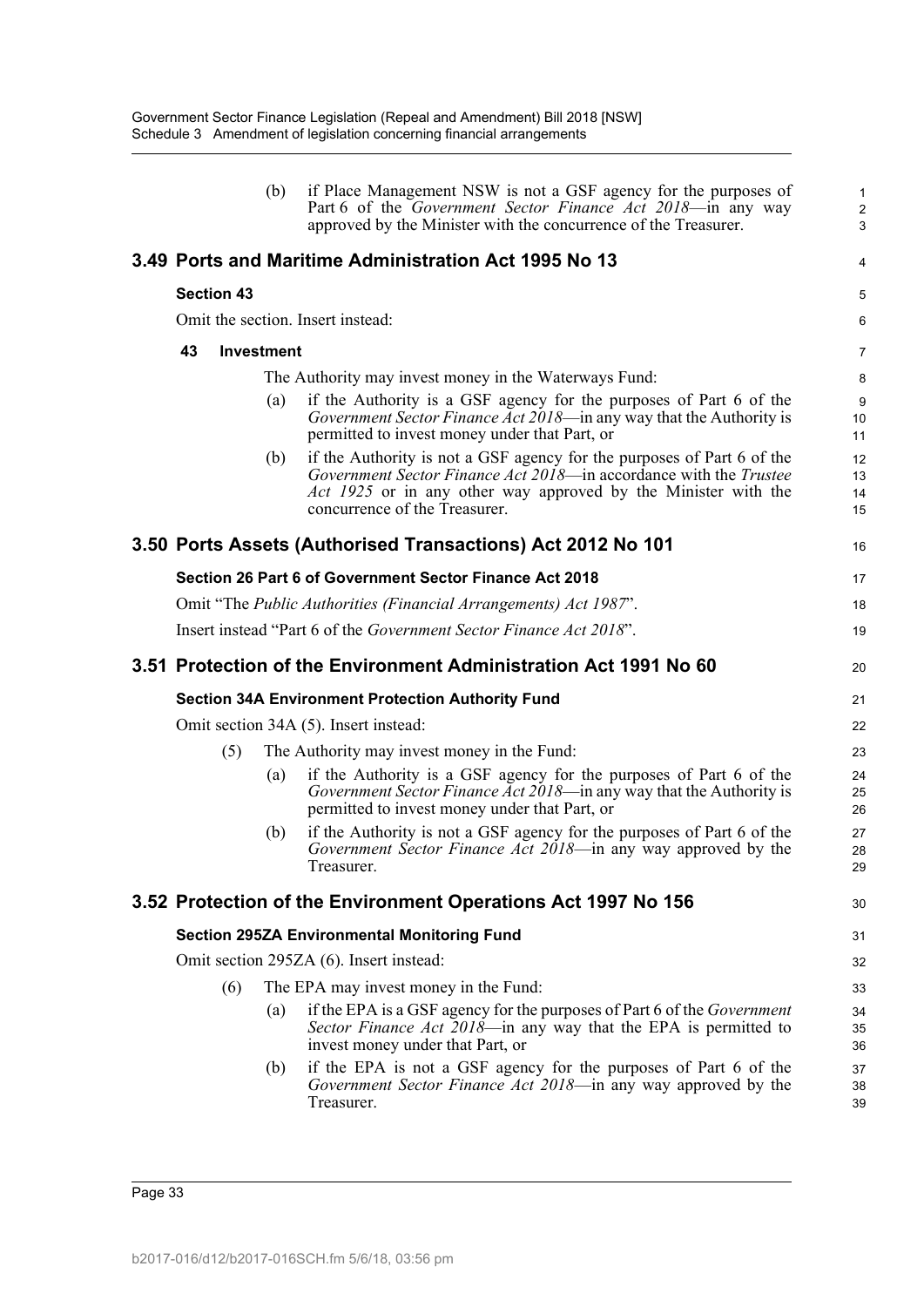|       | 3.53 Restart NSW Fund Act 2011 No 32<br><b>Section 10</b><br>Omit the section. Insert instead: |                                                |     |                                                                                                                                                                                                                             |                              |  |  |
|-------|------------------------------------------------------------------------------------------------|------------------------------------------------|-----|-----------------------------------------------------------------------------------------------------------------------------------------------------------------------------------------------------------------------------|------------------------------|--|--|
|       |                                                                                                |                                                |     |                                                                                                                                                                                                                             |                              |  |  |
|       |                                                                                                |                                                |     |                                                                                                                                                                                                                             |                              |  |  |
|       | 10                                                                                             | <b>Investment of money in Restart NSW Fund</b> |     |                                                                                                                                                                                                                             |                              |  |  |
|       |                                                                                                |                                                |     | The Minister may invest money in the Fund:                                                                                                                                                                                  | 5                            |  |  |
|       |                                                                                                |                                                | (a) | if the Minister is a GSF agency for the purposes of Part 6 of the<br>Government Sector Finance Act 2018—in any way that the Minister is<br>permitted to invest money under that Part, or                                    | $\,6$<br>$\overline{7}$<br>8 |  |  |
|       |                                                                                                |                                                | (b) | if the Minister is not a GSF agency for the purposes of Part 6 of the<br>Government Sector Finance Act 2018—in any way approved by the<br>Treasurer.                                                                        | $9\,$<br>10<br>11            |  |  |
|       |                                                                                                |                                                |     | 3.54 Social and Affordable Housing NSW Fund Act 2016 No 51                                                                                                                                                                  | 12                           |  |  |
| [1]   |                                                                                                | <b>Section 3 Definitions</b>                   |     |                                                                                                                                                                                                                             | 13                           |  |  |
|       |                                                                                                |                                                |     | Omit the definition of <i>financial adjustment</i> from section $3(1)$ . Insert in alphabetical order:                                                                                                                      | 14                           |  |  |
|       |                                                                                                |                                                |     | <i>derivative arrangement</i> has the same meaning as in the <i>Government Sector</i><br>Finance Act 2018.                                                                                                                  | 15<br>16                     |  |  |
| $[2]$ |                                                                                                |                                                |     | <b>Section 7 Payment into the Fund</b>                                                                                                                                                                                      | 17                           |  |  |
|       |                                                                                                |                                                |     | Omit "financial adjustment" from section $7(1)(g)$ . Insert instead "derivative arrangement".                                                                                                                               | 18                           |  |  |
| $[3]$ |                                                                                                |                                                |     | Section 8 Payments out of the Fund                                                                                                                                                                                          | 19                           |  |  |
|       |                                                                                                |                                                |     | Omit "financial adjustment" from section $8(1)$ (e). Insert instead "derivative arrangement".                                                                                                                               | 20                           |  |  |
| [4]   | <b>Section 9</b>                                                                               |                                                |     |                                                                                                                                                                                                                             | 21                           |  |  |
|       |                                                                                                |                                                |     | Omit the section. Insert instead:                                                                                                                                                                                           | 22                           |  |  |
|       | 9                                                                                              |                                                |     | Investment of money in the Fund                                                                                                                                                                                             | 23                           |  |  |
|       |                                                                                                |                                                |     | The Minister may invest money in the Fund:                                                                                                                                                                                  | 24                           |  |  |
|       |                                                                                                |                                                | (a) | if the Minister is a GSF agency for the purposes of Part 6 of the<br>Government Sector Finance Act 2018—in any way that the Minister is<br>permitted to invest money under that Part, or                                    | 25<br>26<br>27               |  |  |
|       |                                                                                                |                                                |     | (b) if the Minister is not a GSF agency for the purposes of Part 6 of the<br>Government Sector Finance Act 2018—in any way approved by the<br>Treasurer.                                                                    | 28<br>29<br>30               |  |  |
| [5]   |                                                                                                | <b>Section 10</b>                              |     |                                                                                                                                                                                                                             | 31                           |  |  |
|       | Omit the section. Insert instead:                                                              |                                                |     |                                                                                                                                                                                                                             |                              |  |  |
|       | 10<br>Borrowings and derivative arrangements                                                   |                                                |     |                                                                                                                                                                                                                             |                              |  |  |
|       |                                                                                                |                                                |     | The Minister may for the purposes of the Fund borrow or enter into derivative<br>arrangements:                                                                                                                              | 34<br>35                     |  |  |
|       |                                                                                                |                                                | (a) | if the Minister is a GSF agency for the purposes of Part 6 of the<br>Government Sector Finance Act 2018—in any way that the Minister is<br>permitted to borrow or enter into derivative arrangements under that<br>Part, or | 36<br>37<br>38<br>39         |  |  |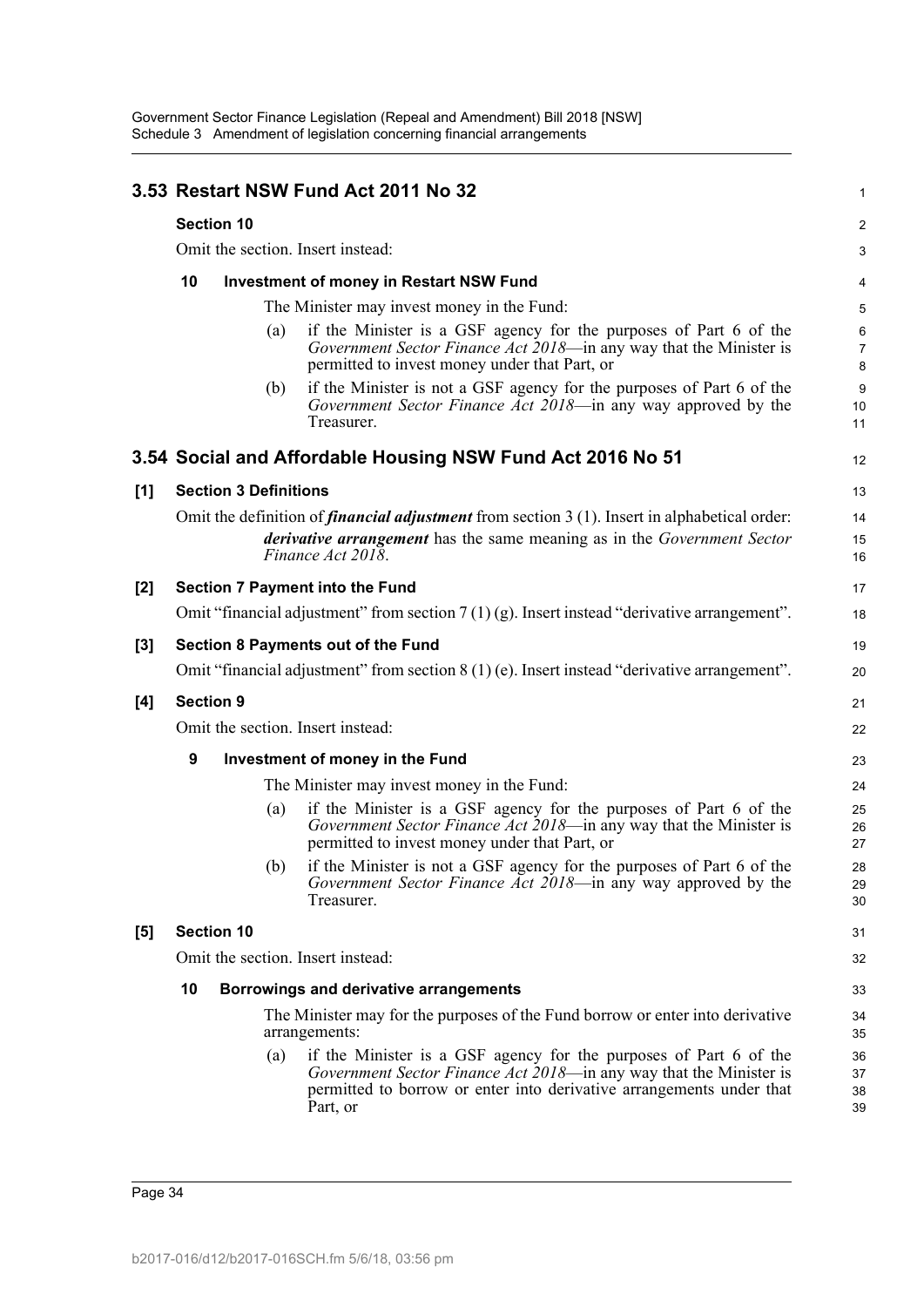|     |        |                   | (b)               | if the Minister is not a GSF agency for the purposes of Part 6 of the<br>Government Sector Finance Act 2018—in any way approved by the<br>Treasurer.                                                                                                                     | $\mathbf{1}$<br>$\overline{2}$<br>3 |
|-----|--------|-------------------|-------------------|--------------------------------------------------------------------------------------------------------------------------------------------------------------------------------------------------------------------------------------------------------------------------|-------------------------------------|
|     |        |                   |                   | 3.55 Sporting Injuries Insurance Act 1978 No 141                                                                                                                                                                                                                         | 4                                   |
|     |        | <b>Section 12</b> |                   |                                                                                                                                                                                                                                                                          | 5                                   |
|     |        |                   |                   | Omit the section. Insert instead:                                                                                                                                                                                                                                        | 6                                   |
|     | 12     |                   | <b>Investment</b> |                                                                                                                                                                                                                                                                          | $\overline{7}$                      |
|     |        | (1)               |                   | The Authority may invest money in the Fund that is not immediately required<br>for the Fund:                                                                                                                                                                             | 8<br>9                              |
|     |        |                   | (a)               | if the Authority is a GSF agency for the purposes of Part 6 of the<br>Government Sector Finance Act 2018—in any way that the Authority is<br>permitted to invest money under that Part, or                                                                               | 10<br>11<br>12 <sup>2</sup>         |
|     |        |                   | (b)               | if the Authority is not a GSF agency for the purposes of Part 6 of the<br>Government Sector Finance Act 2018—in any way approved by the<br>Minister with the concurrence of the Treasurer.                                                                               | 13<br>14<br>15                      |
|     |        | (2)               |                   | The Self Insurance Corporation may invest money in the Supplementary Fund<br>that is not immediately required for the Supplementary Fund:                                                                                                                                | 16<br>17                            |
|     |        |                   | (a)               | if the Self Insurance Corporation is a GSF agency for the purposes of<br>Part 6 of the <i>Government Sector Finance Act 2018</i> —in any way that the<br>Self Insurance Corporation is permitted to invest money under that Part,<br>or                                  | 18<br>19<br>20<br>21                |
|     |        |                   | (b)               | if the Self Insurance Corporation is not a GSF agency for the purposes<br>of Part 6 of the Government Sector Finance Act 2018-in any way<br>approved by the Minister administering the NSW Self Insurance<br>Corporation Act 2004 with the concurrence of the Treasurer. | 22<br>23<br>24<br>25                |
|     |        |                   |                   | 3.56 Superannuation Administration Act 1996 No 39                                                                                                                                                                                                                        | 26                                  |
| [1] |        |                   |                   | <b>Section 62 Borrowing and investment powers</b>                                                                                                                                                                                                                        | 27                                  |
|     |        |                   |                   | Omit section 62 (1). Insert instead:                                                                                                                                                                                                                                     | 28                                  |
|     |        | (1)               |                   | STC may enter into financial arrangements under and subject to Part 6 of the<br>Government Sector Finance Act 2018.                                                                                                                                                      | 29<br>30                            |
| [2] |        |                   |                   | <b>Section 63 Restrictions on investment powers</b>                                                                                                                                                                                                                      | 31                                  |
|     |        |                   |                   | Omit "financial accommodation" from section 63 (1).                                                                                                                                                                                                                      | 32                                  |
|     | 2018". |                   |                   | Insert instead "borrowings within the meaning of the Government Sector Finance Act                                                                                                                                                                                       | 33<br>34                            |
|     |        |                   |                   | 3.57 Superannuation Administration Corporation (Pillar) (Authorised<br><b>Transaction) Act 2016 No 19</b>                                                                                                                                                                | 35<br>36                            |
|     |        |                   |                   | Section 26 Part 6 of Government Sector Finance Act 2018                                                                                                                                                                                                                  | 37                                  |
|     |        |                   |                   | Omit "The Public Authorities (Financial Arrangements) Act 1987".                                                                                                                                                                                                         | 38                                  |
|     |        |                   |                   | Insert instead "Part 6 of the Government Sector Finance Act 2018".                                                                                                                                                                                                       | 39                                  |

Page 35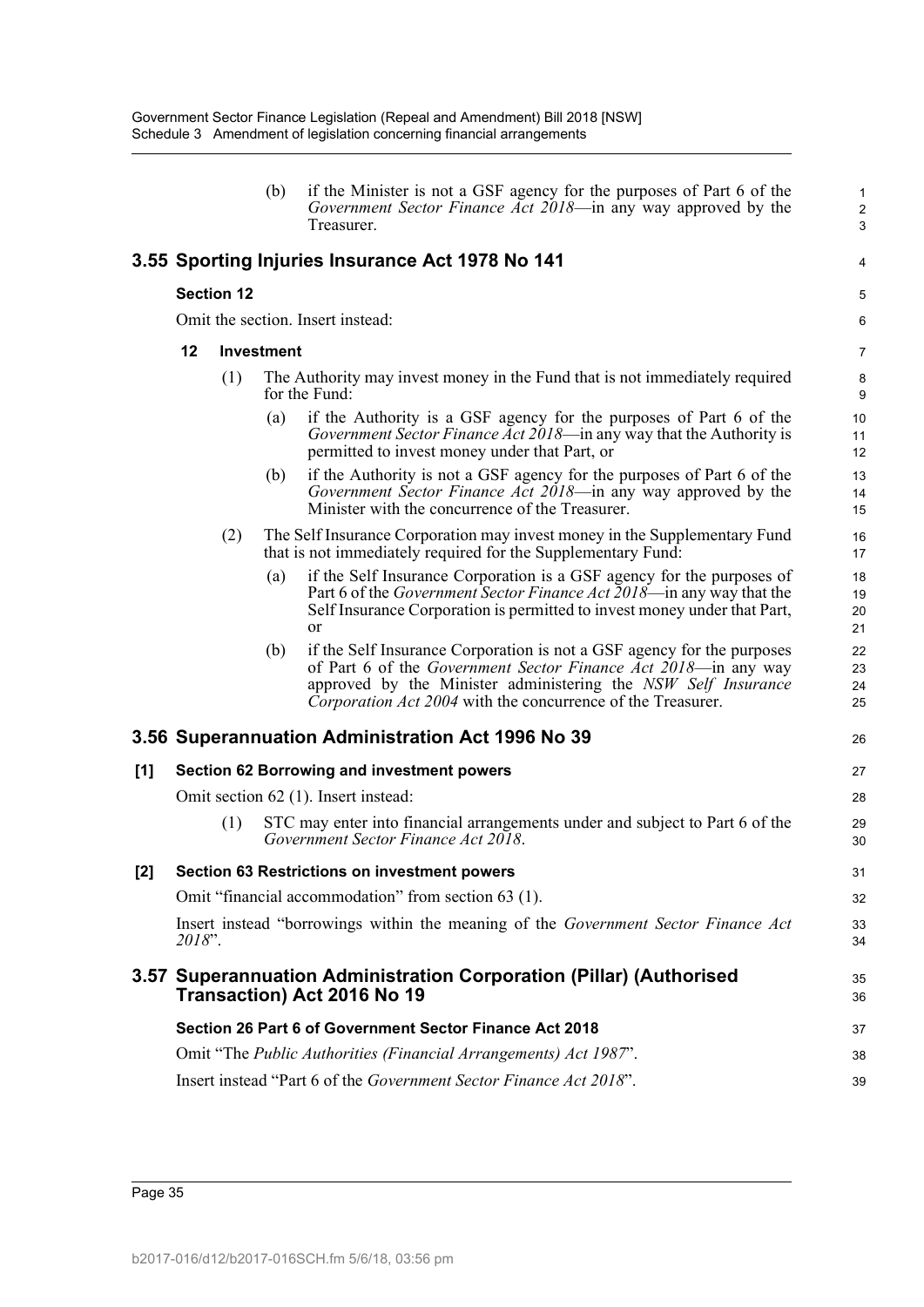|    |                       |     |      | 3.58 Sydney Olympic Park Authority Act 2001 No 57                                                                                                                                                      | 1              |
|----|-----------------------|-----|------|--------------------------------------------------------------------------------------------------------------------------------------------------------------------------------------------------------|----------------|
|    | <b>Section 59</b>     |     |      |                                                                                                                                                                                                        | 2              |
|    |                       |     |      | Omit the section. Insert instead:                                                                                                                                                                      | 3              |
| 59 | <b>Joint ventures</b> |     |      |                                                                                                                                                                                                        | 4              |
|    |                       |     |      | The Authority may carry on a joint venture (within the meaning of the<br>Government Sector Finance Act 2018) in accordance with Part 6 of that Act.                                                    | 5<br>6         |
|    |                       |     |      | 3.59 Technical and Further Education Commission Act 1990 No 118                                                                                                                                        | $\overline{7}$ |
|    | <b>Section 30</b>     |     |      |                                                                                                                                                                                                        | 8              |
|    |                       |     |      | Omit the section. Insert instead:                                                                                                                                                                      | 9              |
| 30 | <b>Investment</b>     |     |      |                                                                                                                                                                                                        | 10             |
|    |                       |     |      | The TAFE Commission may invest money held by it:                                                                                                                                                       | 11             |
|    |                       | (a) |      | if the TAFE Commission is a GSF agency for the purposes of Part 6 of<br>the Government Sector Finance Act 2018—in any way that the TAFE<br>Commission is permitted to invest money under that Part, or | 12<br>13<br>14 |
|    |                       | (b) |      | if the TAFE Commission is not a GSF agency for the purposes of Part 6<br>of the Government Sector Finance Act 2018:                                                                                    | 15<br>16       |
|    |                       |     | (i)  | in any way authorised for the time being for the investment of<br>trust funds, and                                                                                                                     | 17<br>18       |
|    |                       |     | (11) | in any other way approved by the Minister with the concurrence<br>of the Treasurer.                                                                                                                    | 19<br>20       |
|    |                       |     |      | 3.60 Tow Truck Industry Act 1998 No 111                                                                                                                                                                | 21             |
|    | <b>Section 92</b>     |     |      |                                                                                                                                                                                                        | 22             |
|    |                       |     |      | Omit the section. Insert instead:                                                                                                                                                                      | 23             |
| 92 |                       |     |      | <b>Investment of money in Fund</b>                                                                                                                                                                     | 24             |
|    |                       |     |      | The Secretary may invest money in the Tow Truck Industry Fund:                                                                                                                                         | 25             |
|    |                       | (a) |      | if the Department is a GSF agency for the purposes of Part 6 of the<br>Government Sector Finance Act 2018-in any way that the Department<br>is permitted to invest money under that Part, or           | 26<br>27<br>28 |
|    |                       | (b) |      | if the Department is not a GSF agency for the purposes of Part 6 of the<br>Government Sector Finance Act 2018—in any way approved by the<br>Minister with the concurrence of the Treasurer.            | 29<br>30<br>31 |
|    |                       |     |      | 3.61 Transport Administration Act 1988 No 109                                                                                                                                                          | 32             |
|    |                       |     |      | <b>Section 78 Payments into RMS Fund</b>                                                                                                                                                               | 33             |
|    |                       |     |      | Omit "the <i>Public Authorities (Financial Arrangements) Act 1987</i> " from section 78 (1) (c).                                                                                                       | 34             |
|    |                       |     |      | Insert instead "Part 6 of the Government Sector Finance Act 2018".                                                                                                                                     | 35             |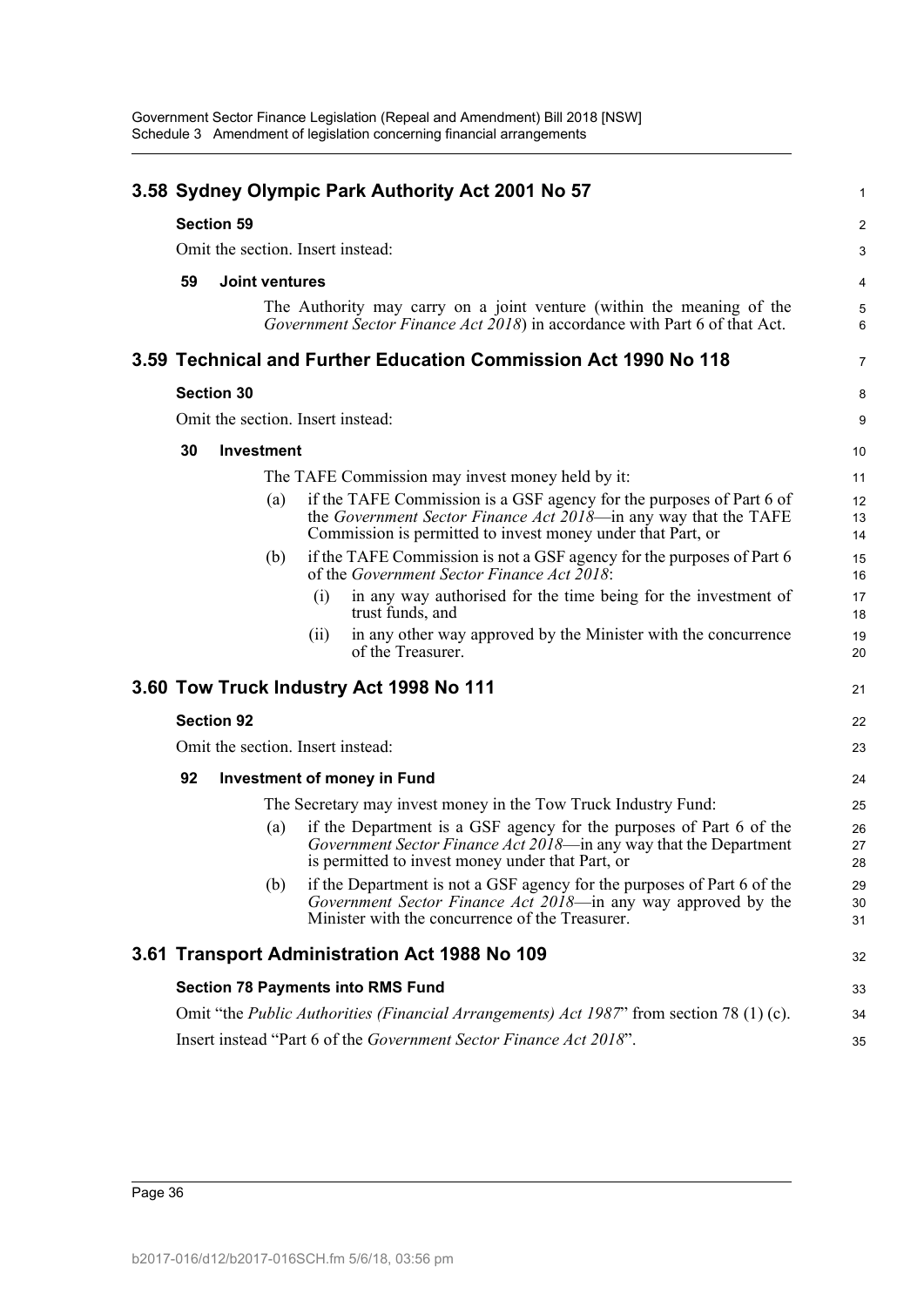Government Sector Finance Legislation (Repeal and Amendment) Bill 2018 [NSW] Schedule 3 Amendment of legislation concerning financial arrangements

|       | 3.62 Transport Administration (General) Regulation 2013                                                                                                                                                                                                                                                                                | 1                          |
|-------|----------------------------------------------------------------------------------------------------------------------------------------------------------------------------------------------------------------------------------------------------------------------------------------------------------------------------------------|----------------------------|
|       | <b>Clause 75 Application of other Acts to Western Sydney Buses</b>                                                                                                                                                                                                                                                                     | $\overline{2}$             |
|       | Omit clause 75 (2) (b). Insert instead:                                                                                                                                                                                                                                                                                                | 3                          |
|       | the Government Sector Finance Act 2018,<br>(b)                                                                                                                                                                                                                                                                                         | 4                          |
|       | 3.63 Treasury Corporation Act 1983 No 75                                                                                                                                                                                                                                                                                               | 5                          |
| [1]   | <b>Section 3 Definitions</b>                                                                                                                                                                                                                                                                                                           | 6                          |
|       | Insert in alphabetical order in section $3(1)$ :                                                                                                                                                                                                                                                                                       | 7                          |
|       | <b>borrowing</b> has the same meaning as in the funding Act.                                                                                                                                                                                                                                                                           | 8                          |
|       | <i>derivative arrangement</i> has the same meaning as in the funding Act.                                                                                                                                                                                                                                                              | 9                          |
| $[2]$ | Section 3 (1), definition of "financial accommodation"                                                                                                                                                                                                                                                                                 | 10                         |
|       | Omit the definition.                                                                                                                                                                                                                                                                                                                   | 11                         |
| $[3]$ | Section 3 (1), definition of "funding Act"                                                                                                                                                                                                                                                                                             | 12                         |
|       | Omit the definition. Insert instead:                                                                                                                                                                                                                                                                                                   | 13                         |
|       | <b>funding Act</b> means the Government Sector Finance Act 2018.                                                                                                                                                                                                                                                                       | 14                         |
| [4]   | Section 3 (3)                                                                                                                                                                                                                                                                                                                          | 15                         |
|       | Omit the subsection.                                                                                                                                                                                                                                                                                                                   | 16                         |
| [5]   | <b>Section 4 New South Wales Treasury Corporation</b>                                                                                                                                                                                                                                                                                  | 17                         |
|       | Omit section $4(6)(b)$ . Insert instead:                                                                                                                                                                                                                                                                                               | 18                         |
|       | if the Corporation is of the same opinion after the direction has been<br>(b)<br>reviewed, the Corporation must include particulars of the direction, and<br>of its opinion as to the effect of compliance with the direction, in the<br>annual reporting information prepared for it under the Government<br>Sector Finance Act 2018. | 19<br>20<br>21<br>22<br>23 |
| [6]   | Sections 6A (1) (a), (b), (g) and (i), 6B (2) and (5), 7 (1) and (3), 9A (1), (5) and (6)<br>and $9B(1)$ and $(2)$                                                                                                                                                                                                                     | 24<br>25                   |
|       | Omit "financial accommodation" and "financial adjustment" wherever occurring.                                                                                                                                                                                                                                                          | 26                         |
|       | Insert instead "borrowings" and "derivative arrangement", respectively.                                                                                                                                                                                                                                                                | 27                         |
| $[7]$ | Section 6A Examples of activities in which the Corporation can engage                                                                                                                                                                                                                                                                  | 28                         |
|       | Omit "financial adjustments" from section $6A(1)(g)$ .                                                                                                                                                                                                                                                                                 | 29                         |
|       | Insert instead "derivative arrangements".                                                                                                                                                                                                                                                                                              | 30                         |
| [8]   | <b>Section 6B Limitations on powers</b>                                                                                                                                                                                                                                                                                                | 31                         |
|       | Omit section 6B (1). Insert instead:                                                                                                                                                                                                                                                                                                   | 32                         |
|       | The Corporation is not to invest funds of or under the control of the<br>(1)<br>Corporation except:                                                                                                                                                                                                                                    | 33<br>34                   |
|       | if the Corporation is a GSF agency for the purposes of Part 6 of the<br>(a)<br>Government Sector Finance Act 2018-in any way that the Corporation<br>is permitted to invest money under that Part, or                                                                                                                                  | 35<br>36<br>37             |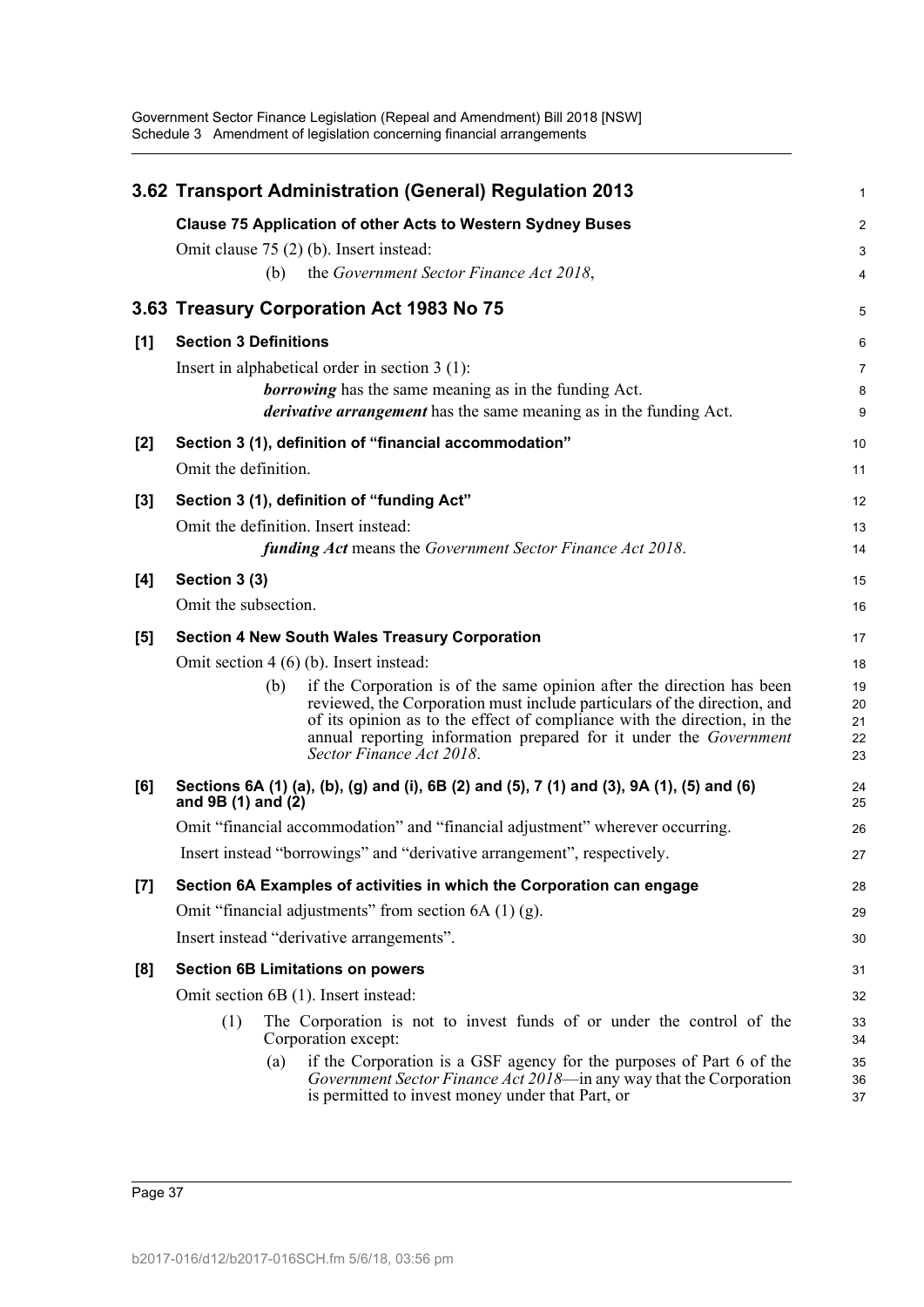|        | (b)                               | if the Corporation is not a GSF agency for the purposes of Part 6 of the<br>Government Sector Finance Act 2018—in any way approved by the<br>Treasurer.                                                                                  | 1<br>$\overline{c}$<br>3 |
|--------|-----------------------------------|------------------------------------------------------------------------------------------------------------------------------------------------------------------------------------------------------------------------------------------|--------------------------|
| [9]    | Section 6B (5)                    |                                                                                                                                                                                                                                          | 4                        |
|        |                                   | Omit "is obtained". Insert instead "are obtained".                                                                                                                                                                                       | 5                        |
| $[10]$ |                                   | Section 7 Obligations of public authorities                                                                                                                                                                                              | 6                        |
|        |                                   | Omit "was provided" from section 7 (1). Insert instead "were provided".                                                                                                                                                                  | 7                        |
| [11]   | Section 7 (3)                     |                                                                                                                                                                                                                                          | 8                        |
|        |                                   | Omit "was obtained". Insert instead "were obtained".                                                                                                                                                                                     | 9                        |
| $[12]$ |                                   | <b>Section 9 Provision of borrowings from Corporation</b>                                                                                                                                                                                | 10                       |
|        | Omit the note. Insert instead:    |                                                                                                                                                                                                                                          | 11                       |
|        |                                   | Note. Section 6.24 of the funding Act provides that, subject to certain exceptions,<br>borrowings for GSF agencies under Part 6 of that Act (which include Ministers other<br>than the Treasurer) must be obtained from the Corporation. | 12<br>13<br>14           |
| $[13]$ |                                   | Section 9A Provision of borrowings to councils                                                                                                                                                                                           | 15                       |
|        |                                   | Omit section 9A (3). Insert instead:                                                                                                                                                                                                     | 16                       |
|        | (3)                               | Section 6.29 (Guarantee fees for certain guaranteed payments) of the funding<br>Act applies to a council in respect of borrowings obtained by the Corporation<br>for the council in the same way as it applies to a GSF agency.          | 17<br>18<br>19           |
| $[14]$ | Section 9A (6)                    |                                                                                                                                                                                                                                          | 20                       |
|        |                                   | Omit "is taken", "has been" and "in respect of it".                                                                                                                                                                                      | 21                       |
|        |                                   | Insert instead "are taken", "have been" and "in respect of the borrowings", respectively.                                                                                                                                                | 22                       |
| $[15]$ |                                   | Section 9B Special powers of the Corporation                                                                                                                                                                                             | 23                       |
|        |                                   | Omit "is provided" from section 9B (1). Insert instead "are provided".                                                                                                                                                                   | 24                       |
|        | 3.64 Trustee Act 1925 No 14       |                                                                                                                                                                                                                                          | 25                       |
|        |                                   | Section 14A Duties of trustee in respect of power of investment                                                                                                                                                                          | 26                       |
|        | note to section 14A (2).          | Omit "section 39 of the <i>Public Authorities (Financial Arrangements) Act 1987</i> " from the                                                                                                                                           | 27<br>28                 |
|        |                                   | Insert instead "section 6.3 of the <i>Government Sector Finance Act 2018</i> ".                                                                                                                                                          | 29                       |
|        |                                   | 3.65 Veterinary Practice Act 2003 No 87                                                                                                                                                                                                  | 30                       |
|        | <b>Section 84</b>                 |                                                                                                                                                                                                                                          | 31                       |
|        | Omit the section. Insert instead: |                                                                                                                                                                                                                                          | 32                       |
|        | 84                                | <b>Investment of money</b>                                                                                                                                                                                                               | 33                       |
|        |                                   | The Board may invest money held in the account referred to in section 83:                                                                                                                                                                | 34                       |
|        | (a)                               | if the Board is a GSF agency for the purposes of Part 6 of the<br>Government Sector Finance Act 2018-in any way that the Board is<br>permitted to invest money under that Part, or                                                       | 35<br>36<br>37           |

Page 38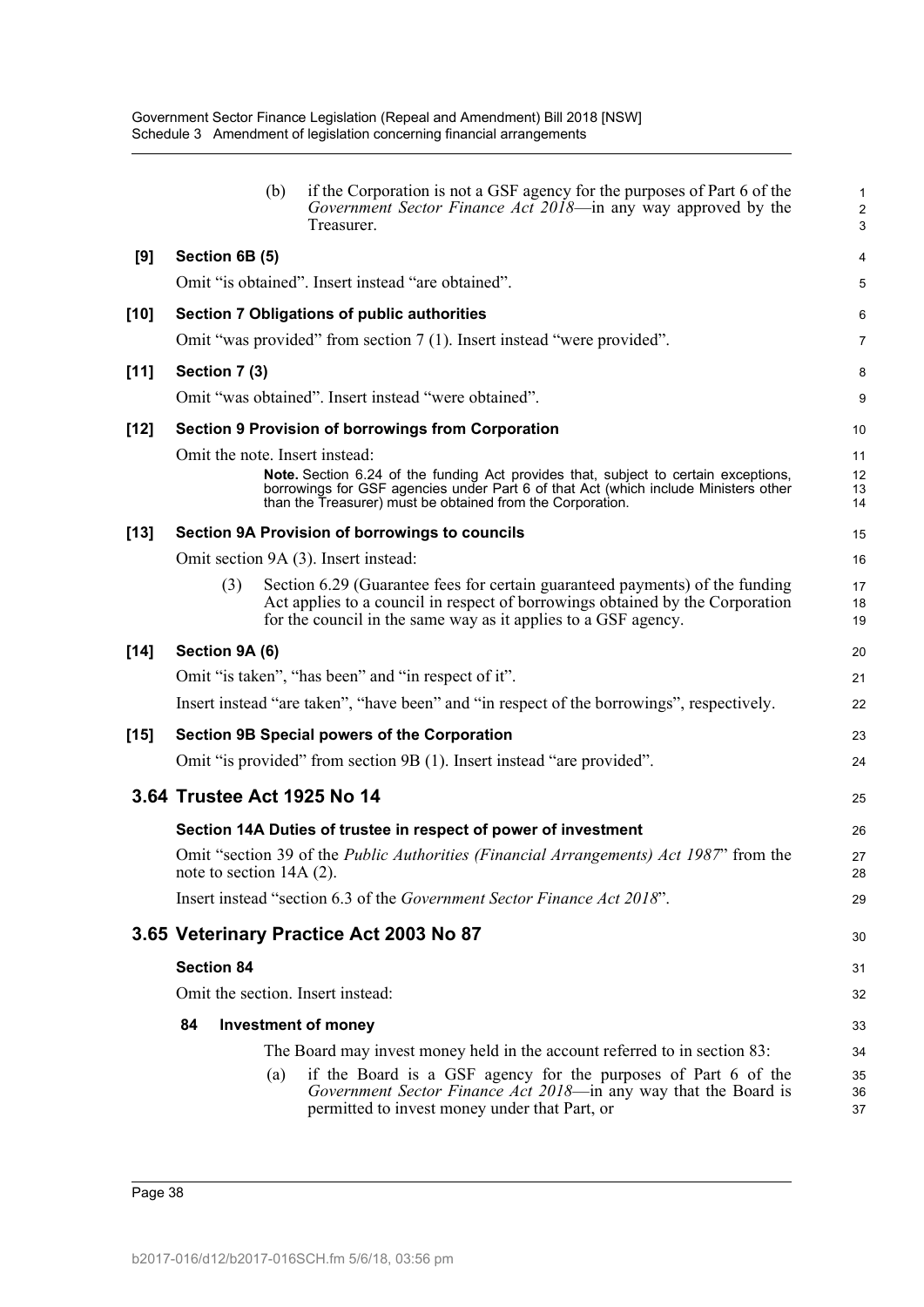|                    | (b)   | if the Board is not a GSF agency for the purposes of Part 6 of the<br>Government Sector Finance Act 2018—in any way authorised for the<br>investment of trust funds or in any other way approved by the Minister<br>with the concurrence of the Treasurer. | 1<br>$\overline{c}$<br>3<br>4 |
|--------------------|-------|------------------------------------------------------------------------------------------------------------------------------------------------------------------------------------------------------------------------------------------------------------|-------------------------------|
|                    |       | 3.66 Victims Rights and Support Act 2013 No 37                                                                                                                                                                                                             | 5                             |
|                    |       | <b>Section 14 Victims Support Fund</b>                                                                                                                                                                                                                     | 6                             |
|                    |       | Omit section 14 (3). Insert instead:                                                                                                                                                                                                                       | 7                             |
| (3)                |       | The Secretary may invest money in the Fund:                                                                                                                                                                                                                | 8                             |
|                    | (a)   | if the Department of Justice is a GSF agency for the purposes of Part 6<br>of the Government Sector Finance Act 2018—in any way that the<br>Department of Justice is permitted to invest money under that Part, or                                         | 9<br>10<br>11                 |
|                    | (b)   | if the Department of Justice is not a GSF agency for the purposes of<br>Part 6 of the Government Sector Finance Act 2018—in any way<br>authorised for the investment of trust funds.                                                                       | 12<br>13<br>14                |
|                    |       | 3.67 Waste Recycling and Processing Corporation (Authorised<br><b>Transaction) Act 2010 No 8</b>                                                                                                                                                           | 15<br>16                      |
|                    |       | <b>Section 7 WAMC Landfill Rehabilitation Fund</b>                                                                                                                                                                                                         | 17                            |
|                    |       | Omit section 7 (7). Insert instead:                                                                                                                                                                                                                        | 18                            |
| (7)                | Fund: | The Minister for Finance, Services and Property may invest money in the                                                                                                                                                                                    | 19<br>20                      |
|                    | (a)   | if the Minister is a GSF agency for the purposes of Part 6 of the<br>Government Sector Finance Act 2018—in any way that the Minister is<br>permitted to invest money under that Part, or                                                                   | 21<br>22<br>23                |
|                    | (b)   | if the Minister is not a GSF agency for the purposes of Part 6 of the<br>Government Sector Finance Act 2018—in any way approved by the<br>Treasurer.                                                                                                       | 24<br>25<br>26                |
|                    |       | 3.68 Water Management Act 2000 No 92                                                                                                                                                                                                                       | 27                            |
| <b>Section 385</b> |       |                                                                                                                                                                                                                                                            | 28                            |
|                    |       | Omit the section. Insert instead:                                                                                                                                                                                                                          | 29                            |
| 385 Investments    |       |                                                                                                                                                                                                                                                            | 30                            |
|                    |       | The Trust is to invest money in the Trust Fund:                                                                                                                                                                                                            | 31                            |
|                    | (a)   | if the Trust is a GSF agency for the purposes of Part 6 of the<br>Government Sector Finance Act 2018—in any way that the Trust is<br>permitted to invest money under that Part, or                                                                         | 32<br>33<br>34                |
|                    | (b)   | if the Trust is not a GSF agency for the purposes of Part 6 of the<br><i>Government Sector Finance Act 2018</i> —in any way approved by the<br>Treasurer.                                                                                                  | 35<br>36<br>37                |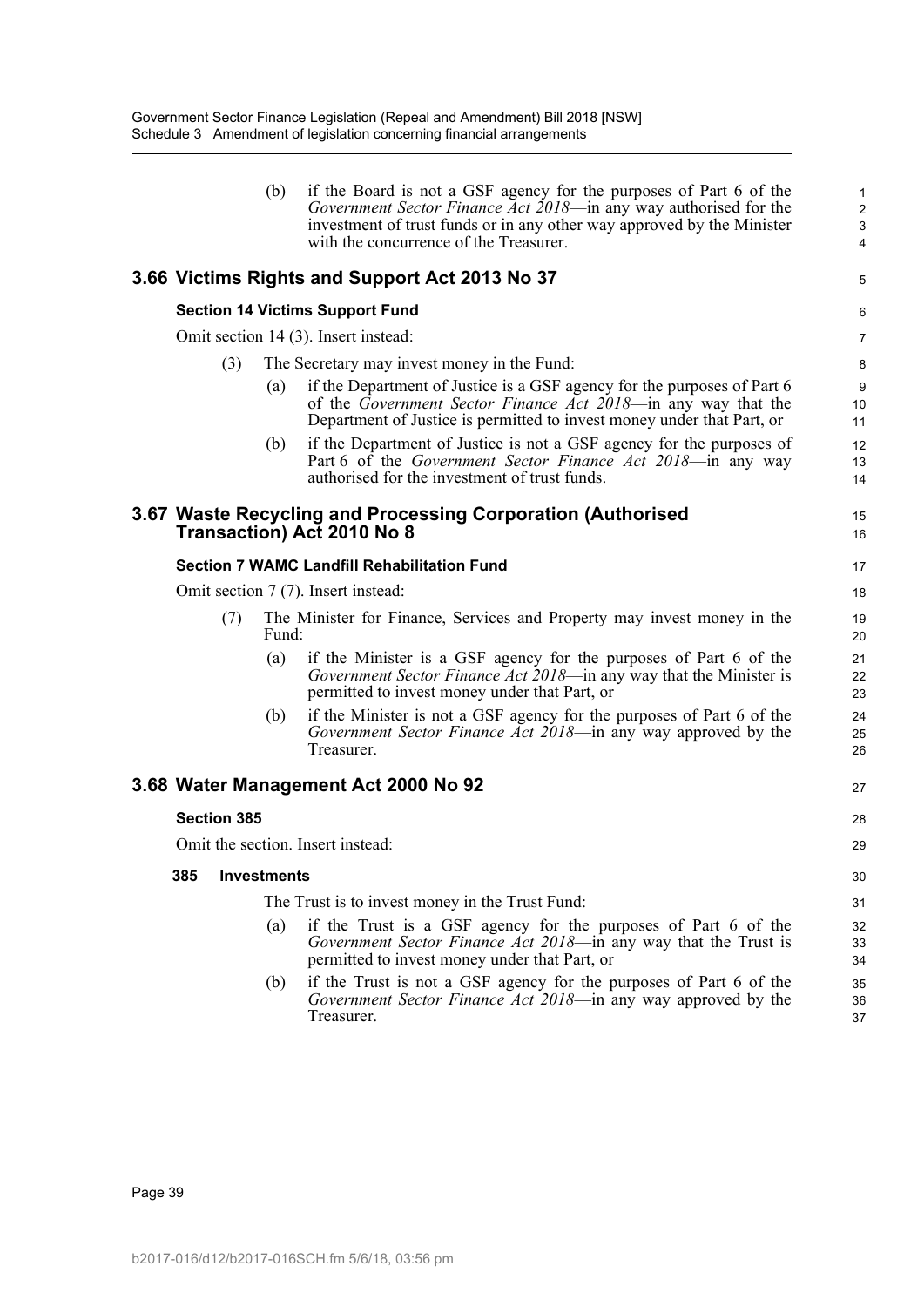|       |                                   | 3.69 Water Management Amendment Act 2010 No 133                                                                                                                                                                                         | 1                    |
|-------|-----------------------------------|-----------------------------------------------------------------------------------------------------------------------------------------------------------------------------------------------------------------------------------------|----------------------|
| [1]   |                                   | Schedule 2 Other amendments to Water Management Act 2000 No 92                                                                                                                                                                          | 2                    |
|       | in Schedule $2$ [54].             | Omit "financial accommodation" wherever occurring in proposed section 169 (1) and (2)                                                                                                                                                   | 3<br>4               |
|       | Insert instead "borrowings".      |                                                                                                                                                                                                                                         | 5                    |
| $[2]$ |                                   | Schedule 2 [54], proposed section 169 (7)                                                                                                                                                                                               | 6                    |
|       |                                   | Omit the definition of <i>obtaining of financial accommodation</i> .                                                                                                                                                                    | 7                    |
|       | Insert in alphabetical order:     |                                                                                                                                                                                                                                         | 8                    |
|       | 2018.                             | <b>borrowing</b> has the same meaning as in the Government Sector Finance Act                                                                                                                                                           | 9<br>10              |
|       |                                   | 3.70 Western Sydney Parklands Act 2006 No 92                                                                                                                                                                                            | 11                   |
| [1]   |                                   | Section 21 Private subsidiary corporations etc                                                                                                                                                                                          | 12                   |
|       |                                   | Omit "the <i>Public Authorities (Financial Arrangements) Act 1987</i> " from section 21 (5).                                                                                                                                            | 13                   |
|       |                                   | Insert instead "Part 6 of the Government Sector Finance Act 2018".                                                                                                                                                                      | 14                   |
| $[2]$ | <b>Section 42</b>                 |                                                                                                                                                                                                                                         | 15                   |
|       | Omit the section. Insert instead: |                                                                                                                                                                                                                                         | 16                   |
|       | 42                                | <b>Investment of money in Fund</b>                                                                                                                                                                                                      | 17                   |
|       |                                   | The Trust may invest money in the Fund:                                                                                                                                                                                                 | 18                   |
|       | (a)                               | if the Trust is a GSF agency for the purposes of Part 6 of the<br>Government Sector Finance Act 2018—in any way that the Trust is<br>permitted to invest money under that Part, or                                                      | 19<br>20<br>21       |
|       | (b)                               | if the Trust is not a GSF agency for the purposes of Part 6 of the<br>Government Sector Finance Act 2018-in any way approved by the<br>Minister with the concurrence of the Treasurer.                                                  | 22<br>23<br>24       |
|       | Act 1987 No 83                    | 3.71 Workers Compensation (Bush Fire, Emergency and Rescue Services)                                                                                                                                                                    | 25<br>26             |
| [1]   |                                   | <b>Section 19 Bush Fire Fighters Compensation Fund</b>                                                                                                                                                                                  | 27                   |
|       |                                   | Omit section 19 (3A). Insert instead:                                                                                                                                                                                                   | 28                   |
|       | (3A)                              | The Self Insurance Corporation may invest money in the Bush Fire Fighters<br>Compensation Fund that is not immediately required for the Fund:                                                                                           | 29<br>30             |
|       | (a)                               | if the Self Insurance Corporation is a GSF agency for the purposes of<br>Part 6 of the <i>Government Sector Finance Act 2018</i> —in any way that the<br>Self Insurance Corporation is permitted to invest money under that Part,<br>or | 31<br>32<br>33<br>34 |
|       | (b)                               | if the Self Insurance Corporation is not a GSF agency for the purposes<br>of Part 6 of the Government Sector Finance Act 2018-in any way<br>approved by the Minister with the concurrence of the Treasurer.                             | 35<br>36<br>37       |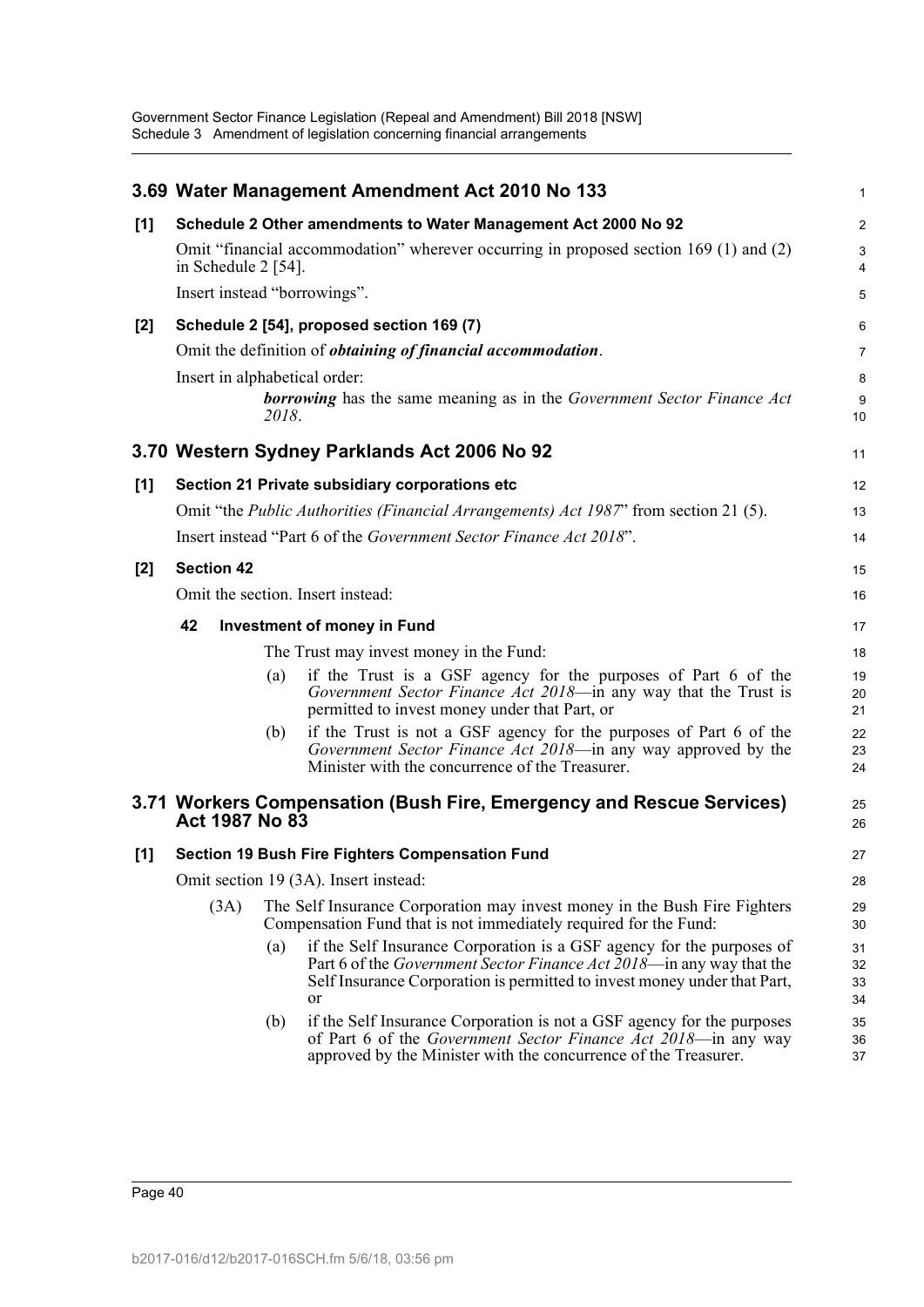### **[2] Section 31 Emergency and Rescue Workers Compensation Fund**

Omit section 31 (5). Insert instead:

| (5) | The Self Insurance Corporation may invest money in the Emergency and               |
|-----|------------------------------------------------------------------------------------|
|     | Rescue Workers Compensation Fund that is not immediately required for the<br>Fund: |
|     |                                                                                    |

- (a) if the Self Insurance Corporation is a GSF agency for the purposes of Part 6 of the *Government Sector Finance Act 2018*—in any way that the Self Insurance Corporation is permitted to invest money under that Part, or
- (b) if the Self Insurance Corporation is not a GSF agency for the purposes of Part 6 of the *Government Sector Finance Act 2018*—in any way approved by the Minister with the concurrence of the Treasurer.

# **3.72 Workers' Compensation (Dust Diseases) Act 1942 No 14**

13 14

> 24 25

> 26 27

## **Section 6 Constitution of Fund**

Omit section 6 (2AA). Insert instead:

- (2AA) The Authority may invest money in the Fund that is not immediately required for the Fund:
	- (a) if the Authority is a GSF agency for the purposes of Part 6 of the *Government Sector Finance Act 2018*—in any way that the Authority is permitted to invest money under that Part, or
	- (b) if the Authority is not a GSF agency for the purposes of Part 6 of the *Government Sector Finance Act 2018*—in any way approved by the Minister with the concurrence of the Treasurer.

## **3.73 Workplace Injury Management and Workers Compensation Act 1998 No 86**

#### **Section 36**

Omit the section. Insert instead:

#### **36 Investment**

The Authority may invest money in the Workers Compensation Operational Fund that is not immediately required for the purposes of the Fund:

- (a) if the Authority is a GSF agency for the purposes of Part 6 of the *Government Sector Finance Act 2018*—in any way that the Authority is permitted to invest money under that Part, or
- (b) if the Authority is not a GSF agency for the purposes of Part 6 of the *Government Sector Finance Act 2018*—in any way approved by the Minister with the concurrence of the Treasurer.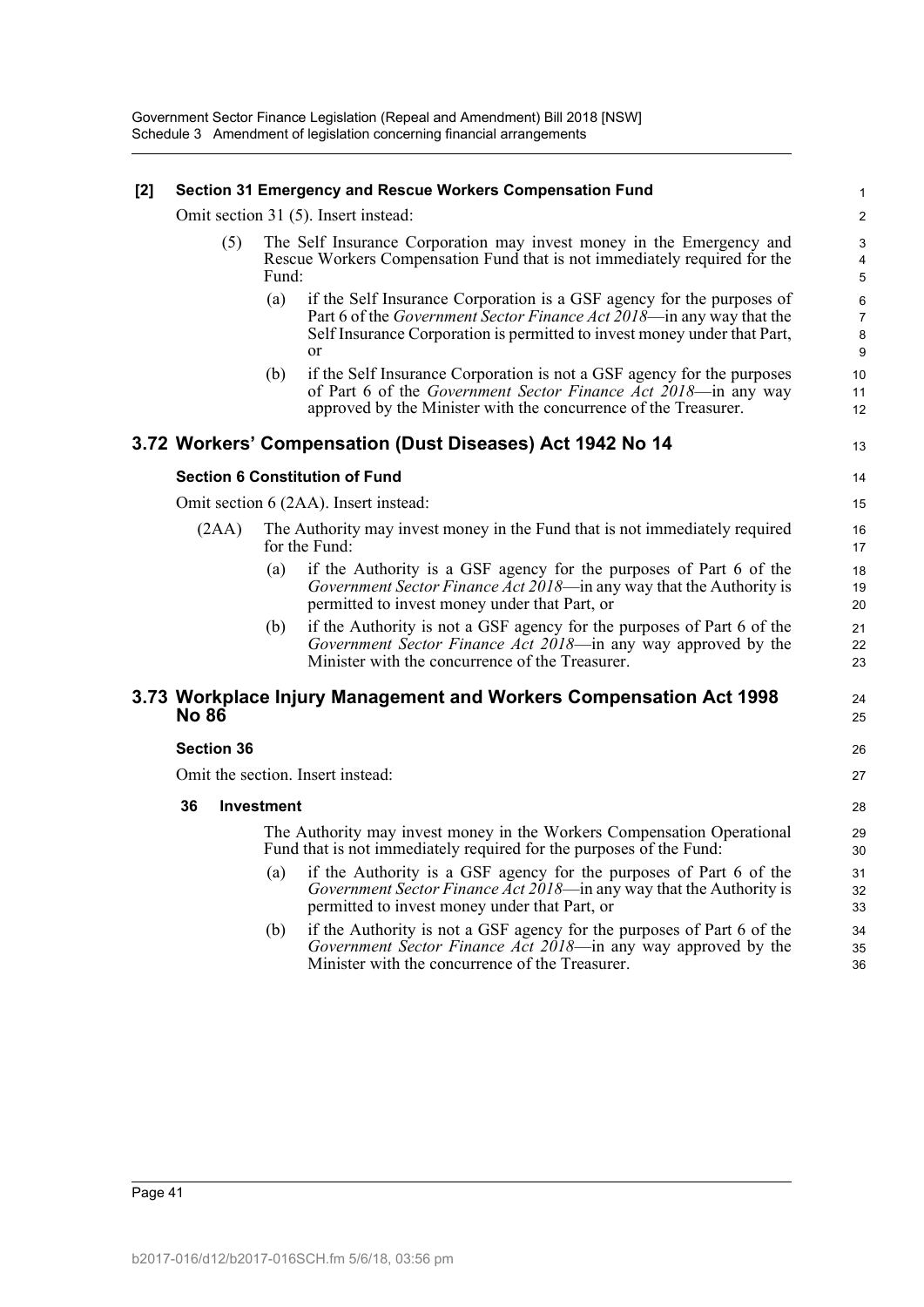|       | <b>Schedule 4</b>                    |          | Other amendments to legislation                                                                                                                                                                                                                                                                                          | 1                             |  |  |  |
|-------|--------------------------------------|----------|--------------------------------------------------------------------------------------------------------------------------------------------------------------------------------------------------------------------------------------------------------------------------------------------------------------------------|-------------------------------|--|--|--|
| 4.1   |                                      |          | Aboriginal Housing Act 1998 No 47                                                                                                                                                                                                                                                                                        | $\overline{2}$                |  |  |  |
|       | <b>Section 39 Financial year</b>     |          |                                                                                                                                                                                                                                                                                                                          | 3                             |  |  |  |
|       | Omit section 39 (2). Insert instead: |          |                                                                                                                                                                                                                                                                                                                          |                               |  |  |  |
|       | (2)                                  |          | However, the financial year of the Aboriginal Housing Office is to be the<br>annual reporting period (if any) for the Office if the Treasurer has made a<br>determination under section 2.10 of the Government Sector Finance Act 2018<br>for that period to be different from the period referred to in subsection (1). | 5<br>6<br>$\overline{7}$<br>8 |  |  |  |
| 4.2   |                                      |          | Aboriginal Land Rights Act 1983 No 42                                                                                                                                                                                                                                                                                    | 9                             |  |  |  |
| [1]   | <b>Section 110</b>                   |          |                                                                                                                                                                                                                                                                                                                          | 10                            |  |  |  |
|       |                                      |          | Omit the section. Insert instead:                                                                                                                                                                                                                                                                                        | 11                            |  |  |  |
|       | 110                                  |          | Report on actions to increase membership of Local Aboriginal Land Councils                                                                                                                                                                                                                                               | 12                            |  |  |  |
|       |                                      |          | The New South Wales Aboriginal Land Council is to include in its annual<br>reporting information under the Government Sector Finance Act 2018 a report<br>of the actions it has taken to increase the membership of Local Aboriginal<br>Land Councils.                                                                   | 13<br>14<br>15<br>16          |  |  |  |
| $[2]$ |                                      |          | <b>Section 161 Annual reporting information</b>                                                                                                                                                                                                                                                                          | 17                            |  |  |  |
|       |                                      |          | Omit section 161 (3). Insert instead:                                                                                                                                                                                                                                                                                    | 18                            |  |  |  |
|       | (3)                                  | relates: | The annual reporting information for the New South Wales Aboriginal Land<br>Council under the <i>Government Sector Finance Act 2018</i> is to include the<br>following particulars for the annual reporting period to which the information                                                                              | 19<br>20<br>21<br>22          |  |  |  |
|       |                                      | (a)      | the total remuneration (including travelling expenses) paid to each<br>councillor by the New South Wales Aboriginal Land Council,                                                                                                                                                                                        | 23<br>24                      |  |  |  |
|       |                                      | (b)      | the total funds granted to each Local Aboriginal Land Council by the<br>New South Wales Aboriginal Land Council.                                                                                                                                                                                                         | 25<br>26                      |  |  |  |
| 4.3   |                                      |          | <b>Aboriginal Land Rights Regulation 2014</b>                                                                                                                                                                                                                                                                            | 27                            |  |  |  |
|       |                                      |          | Schedule 2 Model rules for the New South Wales Aboriginal Land Council                                                                                                                                                                                                                                                   | 28                            |  |  |  |
|       |                                      |          | Omit "Public Finance and Audit Act 1983" from clause 8 (5).                                                                                                                                                                                                                                                              | 29                            |  |  |  |
|       |                                      |          | Insert instead "Government Sector Finance Act 2018".                                                                                                                                                                                                                                                                     | 30                            |  |  |  |
| 4.4   |                                      |          | <b>Agricultural Industry Services Act 1998 No 45</b>                                                                                                                                                                                                                                                                     | 31                            |  |  |  |
| $[1]$ |                                      |          | Section 15 Strategic plans and reports                                                                                                                                                                                                                                                                                   | 32                            |  |  |  |
|       | report" from section $15(5)$ .       |          | Omit "annual report under the Annual Reports (Statutory Bodies) Act 1984" and "the                                                                                                                                                                                                                                       | 33<br>34                      |  |  |  |
|       |                                      |          | Insert instead "annual reporting information under the Government Sector Finance Act<br>2018" and "the information", respectively.                                                                                                                                                                                       | 35<br>36                      |  |  |  |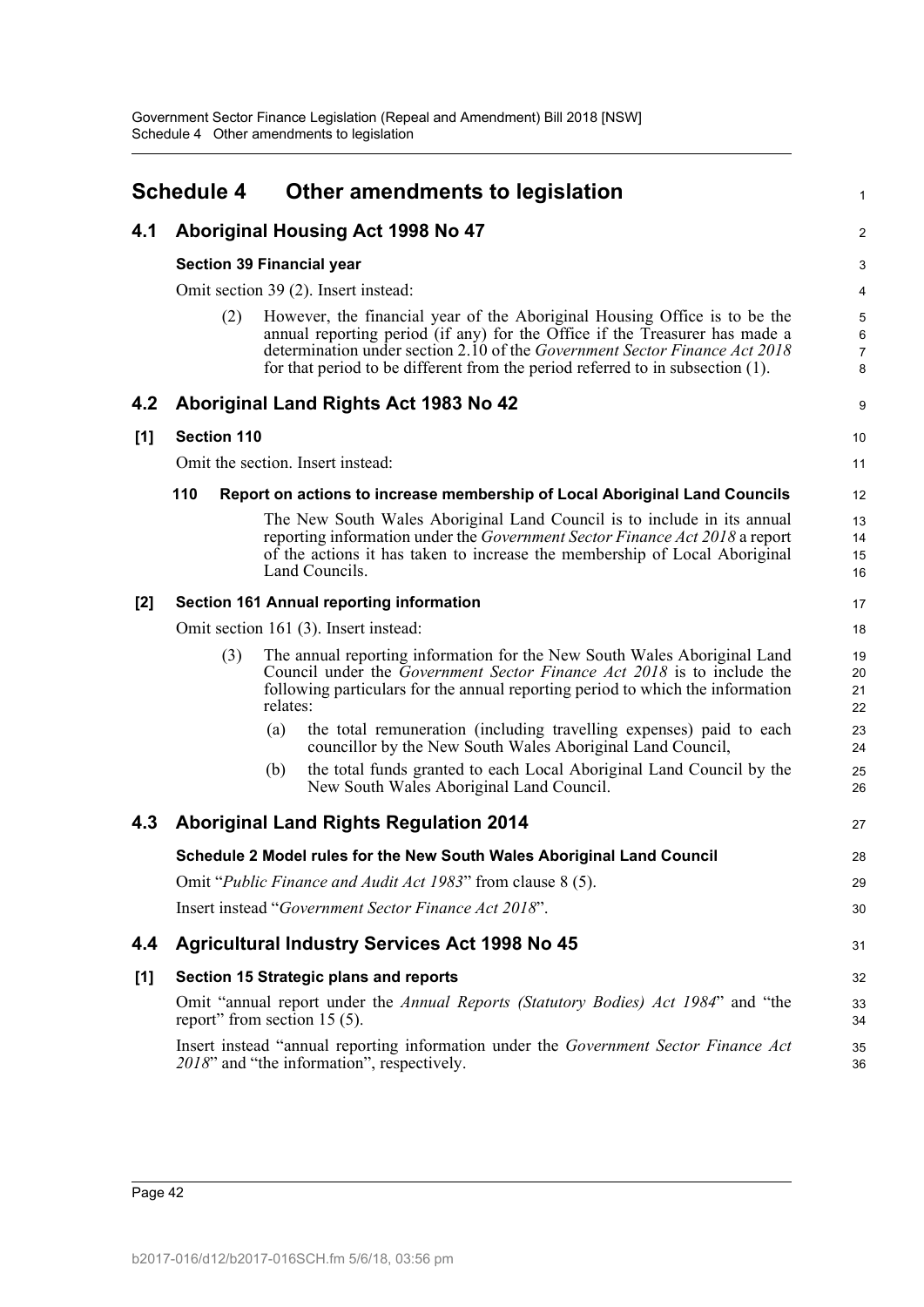| $[2]$ |                       | <b>Section 32 Financial year</b>                                                                                                                                                                                                                                                                          | $\mathbf{1}$                                           |
|-------|-----------------------|-----------------------------------------------------------------------------------------------------------------------------------------------------------------------------------------------------------------------------------------------------------------------------------------------------------|--------------------------------------------------------|
|       |                       | Omit section 32 (2). Insert instead:                                                                                                                                                                                                                                                                      | $\overline{c}$                                         |
|       | (2)                   | However, the financial year of a committee is to be the annual reporting period<br>(if any) for the committee if the Treasurer has made a determination under<br>section 2.10 of the Government Sector Finance Act 2018 for that period to be<br>different from the period referred to in subsection (1). | $\mathbf{3}$<br>$\overline{4}$<br>5<br>$6\phantom{1}6$ |
| $[3]$ |                       | <b>Section 47 Annual reports by Secretary</b>                                                                                                                                                                                                                                                             | $\overline{7}$                                         |
|       |                       | Omit "report prepared for the Department under the Annual Reports (Departments) Act<br>1985" from section 47 (3).                                                                                                                                                                                         | 8<br>9                                                 |
|       |                       | Insert instead "annual reporting information prepared for the Department under the<br>Government Sector Finance Act 2018".                                                                                                                                                                                | 10<br>11                                               |
| 4.5   |                       | Agricultural Livestock (Disease Control Funding) Act 1998 No 139                                                                                                                                                                                                                                          | 12                                                     |
| [1]   |                       | <b>Section 29 Audit of industry funds</b>                                                                                                                                                                                                                                                                 | 13                                                     |
|       |                       | Omit "section 45 of the Public Finance and Audit Act 1983" from section 29 (2).                                                                                                                                                                                                                           | 14                                                     |
|       |                       | Insert instead "section 45 of the Government Sector Audit Act 1983".                                                                                                                                                                                                                                      | 15                                                     |
| $[2]$ |                       | <b>Section 30 Annual reports by Secretary</b>                                                                                                                                                                                                                                                             | 16                                                     |
|       |                       | Omit "Public Finance and Audit Act 1983" from section 30 (1).                                                                                                                                                                                                                                             | 17                                                     |
|       |                       | Insert instead "Government Sector Audit Act 1983".                                                                                                                                                                                                                                                        | 18                                                     |
| $[3]$ | <b>Section 30 (3)</b> |                                                                                                                                                                                                                                                                                                           | 19                                                     |
|       |                       | Omit the subsection. Insert instead:                                                                                                                                                                                                                                                                      | 20                                                     |
|       | (3)                   | A report under this section need not be separately prepared but may form part<br>of the annual reporting information prepared for the Department under the<br>Government Sector Finance Act 2018.                                                                                                         | 21<br>22<br>23                                         |
| 4.6   |                       | <b>Appropriation Act 2017 No 30</b>                                                                                                                                                                                                                                                                       | 24                                                     |
| [1]   |                       | Section 26 Appropriation for Commonwealth transfer payments                                                                                                                                                                                                                                               | 25                                                     |
|       |                       | Omit "section 26 of the <i>Public Finance and Audit Act 1983</i> " from section 26 (3).                                                                                                                                                                                                                   | 26                                                     |
|       |                       | Insert instead "section 4.11 of the <i>Government Sector Finance Act 2018</i> ".                                                                                                                                                                                                                          | 27                                                     |
| $[2]$ |                       | Section 27 Variation of authorised payments from Consolidated Fund                                                                                                                                                                                                                                        | 28                                                     |
|       |                       | Omit "Division 4 of Part 2 of the <i>Public Finance and Audit Act 1983</i> " from section 27 (1).                                                                                                                                                                                                         | 29                                                     |
|       |                       | Insert instead "Division 4.2 of the Government Sector Finance Act 2018".                                                                                                                                                                                                                                  | 30                                                     |
| $[3]$ |                       | <b>Section 29 Delayed restructures</b>                                                                                                                                                                                                                                                                    | 31                                                     |
|       |                       | Omit "Section 24 of the <i>Public Finance and Audit Act 1983</i> " from section 29 (2).                                                                                                                                                                                                                   | 32                                                     |
|       |                       | Insert instead "Section 4.9 of the Government Sector Finance Act 2018".                                                                                                                                                                                                                                   | 33                                                     |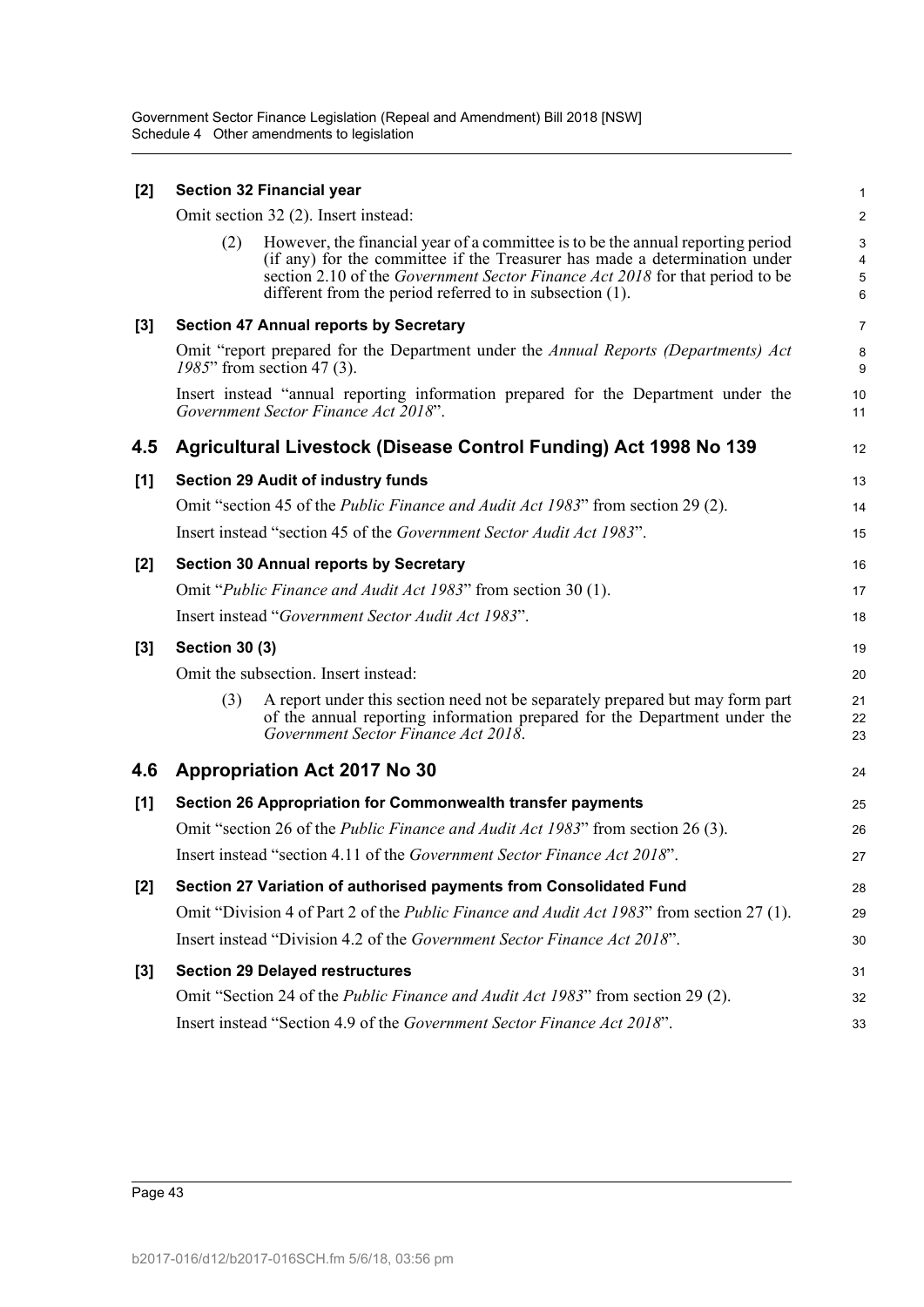| 4.7   |                   | <b>Appropriation (Parliament) Act 2017 No 31</b>                                                                                                                                                                                                                                                            | 1                    |
|-------|-------------------|-------------------------------------------------------------------------------------------------------------------------------------------------------------------------------------------------------------------------------------------------------------------------------------------------------------|----------------------|
| [1]   |                   | <b>Section 3 Interpretation</b>                                                                                                                                                                                                                                                                             | 2                    |
|       |                   | Omit "Public Finance and Audit Act 1983" from section 3 (2).                                                                                                                                                                                                                                                | 3                    |
|       |                   | Insert instead "Government Sector Finance Act 2018".                                                                                                                                                                                                                                                        | 4                    |
| $[2]$ |                   | Section 5 Payments authorised on lapse of appropriation                                                                                                                                                                                                                                                     | 5                    |
|       |                   | Omit "section 25 of the <i>Public Finance and Audit Act 1983</i> " from section 5 (2).                                                                                                                                                                                                                      | 6                    |
|       |                   | Insert instead "section 4.10 of the Government Sector Finance Act 2018".                                                                                                                                                                                                                                    | $\overline{7}$       |
| 4.8   |                   | Architects Act 2003 No 89                                                                                                                                                                                                                                                                                   | 8                    |
|       |                   | <b>Section 76 Financial year for Board</b>                                                                                                                                                                                                                                                                  | 9                    |
|       |                   | Omit section 76 (2). Insert instead:                                                                                                                                                                                                                                                                        | 10                   |
|       | (2)               | However, the financial year of the Board is to be the annual reporting period<br>(if any) for the Board if the Treasurer has made a determination under<br>section 2.10 of the Government Sector Finance Act 2018 for that period to be<br>different from the period referred to in subsection (1).         | 11<br>12<br>13<br>14 |
| 4.9   |                   | <b>Barangaroo Delivery Authority Act 2009 No 2</b>                                                                                                                                                                                                                                                          | 15                   |
| [1]   |                   | Section 37 Financial year                                                                                                                                                                                                                                                                                   | 16                   |
|       |                   | Omit section 37 (2). Insert instead:                                                                                                                                                                                                                                                                        | 17                   |
|       | (2)               | However, the financial year of the Authority is to be the annual reporting<br>period (if any) for the Authority if the Treasurer has made a determination<br>under section 2.10 of the Government Sector Finance Act 2018 for that period<br>to be different from the period referred to in subsection (1). | 18<br>19<br>20<br>21 |
| $[2]$ | <b>Section 40</b> |                                                                                                                                                                                                                                                                                                             | 22                   |
|       |                   | Omit the section. Insert instead:                                                                                                                                                                                                                                                                           | 23                   |
|       | 40                | Annual reporting information to include certain matters                                                                                                                                                                                                                                                     | 24                   |
|       |                   | The annual reporting information prepared for the Authority under the<br>Government Sector Finance Act $2018$ is to include a report as to the outcomes<br>achieved by the Authority during the annual reporting period concerned.                                                                          | 25<br>26<br>27       |
|       |                   | 4.10 Biodiversity Conservation Act 2016 No 63                                                                                                                                                                                                                                                               | 28                   |
|       | Section 10.12     |                                                                                                                                                                                                                                                                                                             | 29                   |
|       |                   | Omit the section. Insert instead:                                                                                                                                                                                                                                                                           | 30                   |
|       | 10.12             | Annual reporting information for Trust                                                                                                                                                                                                                                                                      | 31                   |
|       |                   | The regulations may prescribe additional matters relating to the exercise of its<br>functions that the Trust is required to include in the annual reporting<br>information prepared for the Trust under the Government Sector Finance Act<br>2018.                                                          | 32<br>33<br>34<br>35 |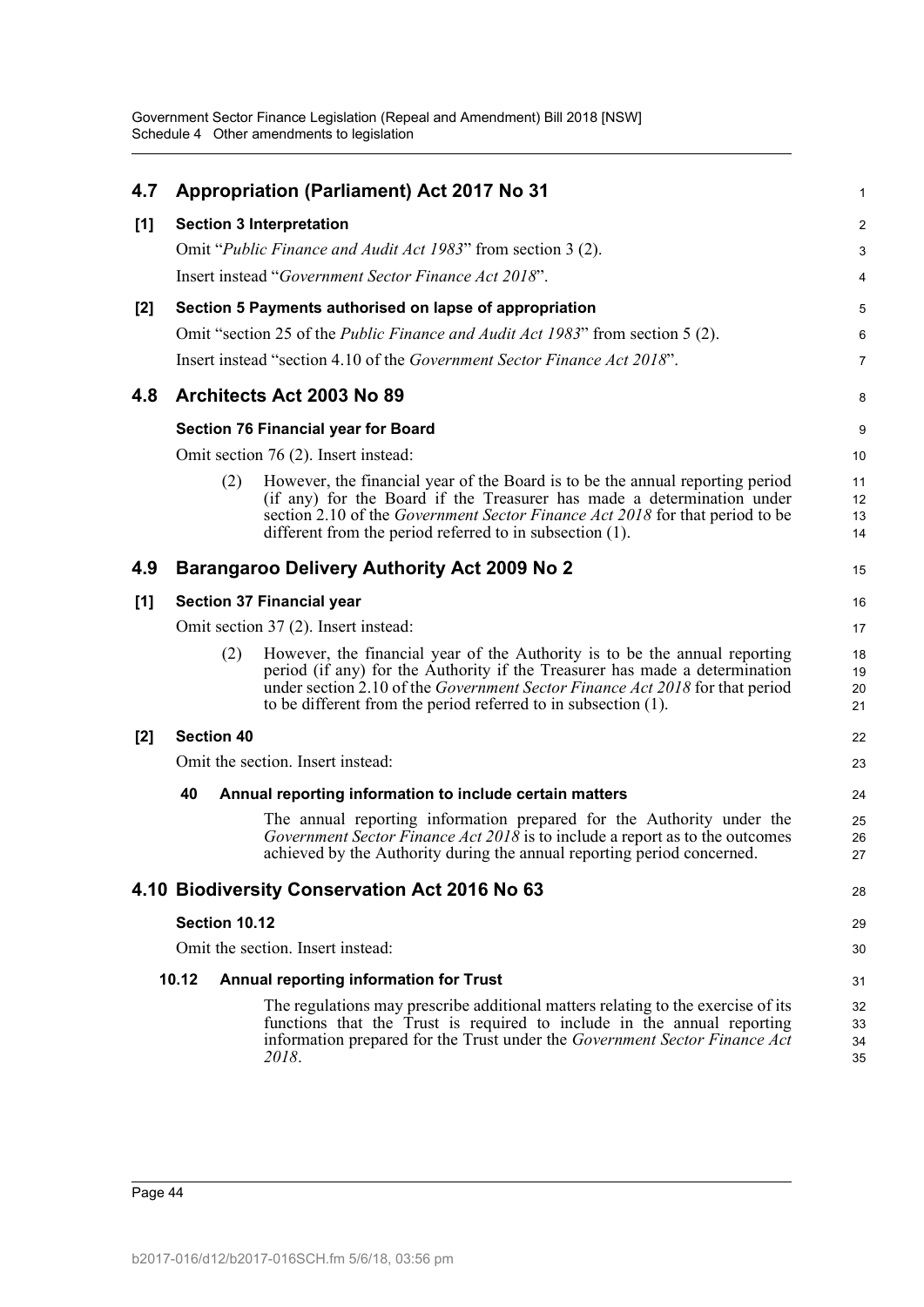|     |                                                                                                                                                                                |                                  |     | 4.11 Biodiversity Conservation Regulation 2017                                                                                                                                                                                                                                                  | 1                    |  |  |
|-----|--------------------------------------------------------------------------------------------------------------------------------------------------------------------------------|----------------------------------|-----|-------------------------------------------------------------------------------------------------------------------------------------------------------------------------------------------------------------------------------------------------------------------------------------------------|----------------------|--|--|
| [1] | Clause 10.2                                                                                                                                                                    |                                  |     |                                                                                                                                                                                                                                                                                                 |                      |  |  |
|     |                                                                                                                                                                                | Omit the clause. Insert instead: |     |                                                                                                                                                                                                                                                                                                 |                      |  |  |
|     | 10.2<br>Additional matters to be included in annual reporting information for Trust<br>(section 10.12)                                                                         |                                  |     |                                                                                                                                                                                                                                                                                                 |                      |  |  |
|     |                                                                                                                                                                                | (1)                              |     | The annual reporting information prepared for the Trust under the <i>Government</i><br><i>Sector Finance Act 2018</i> is to include the following additional matters:                                                                                                                           | 6<br>$\overline{7}$  |  |  |
|     |                                                                                                                                                                                |                                  | (a) | the progress in the annual reporting period on the achievement of the<br>goals of the Trust set out in its approved business plan,                                                                                                                                                              | 8<br>9               |  |  |
|     |                                                                                                                                                                                |                                  | (b) | the actions undertaken by the Trust during the annual reporting period<br>to implement the plans in its approved business plan.                                                                                                                                                                 | 10<br>11             |  |  |
|     |                                                                                                                                                                                | (2)                              |     | While the Trust continues to be the Fund Manager of the Biodiversity<br>Stewardship Payments Fund, the annual reporting information for the Trust<br>extends to its activities as the Fund Manager.                                                                                             | 12<br>13<br>14       |  |  |
| [2] |                                                                                                                                                                                | Clause 10.3                      |     |                                                                                                                                                                                                                                                                                                 | 15                   |  |  |
|     |                                                                                                                                                                                |                                  |     | Omit the clause. Insert instead:                                                                                                                                                                                                                                                                | 16                   |  |  |
|     | 10.3<br>Combination of Trust annual reporting information with annual reporting<br>information as Fund Manager of the Biodiversity Stewardship Payments Fund<br>(section 6.37) |                                  |     |                                                                                                                                                                                                                                                                                                 | 17<br>18<br>19       |  |  |
|     |                                                                                                                                                                                | (1)                              |     | The annual reporting information prepared for the Trust under the <i>Government</i><br>Sector Finance Act 2018 may be combined with the annual report of the Trust<br>under section 6.37 of the Act while it continues to be the Fund Manager of the<br>Biodiversity Stewardship Payments Fund. | 20<br>21<br>22<br>23 |  |  |
|     |                                                                                                                                                                                | (2)                              |     | The combined report is to contain separate financial statements for the<br>Biodiversity Stewardship Payments Fund and for other money or funds of or<br>under the control or management of the Trust.                                                                                           | 24<br>25<br>26       |  |  |
|     |                                                                                                                                                                                |                                  |     | 4.12 Casino Control Act 1992 No 15                                                                                                                                                                                                                                                              | 27                   |  |  |
|     |                                                                                                                                                                                | <b>Section 154</b>               |     |                                                                                                                                                                                                                                                                                                 | 28                   |  |  |
|     |                                                                                                                                                                                |                                  |     | Omit the section. Insert instead:                                                                                                                                                                                                                                                               | 29                   |  |  |
|     | 154                                                                                                                                                                            |                                  |     | Matters to be included in Authority's annual reporting information                                                                                                                                                                                                                              | 30                   |  |  |
|     |                                                                                                                                                                                |                                  |     | The Authority is to include the following information in the annual reporting<br>information prepared for it under the Government Sector Finance Act 2018:                                                                                                                                      | 31<br>32             |  |  |
|     |                                                                                                                                                                                |                                  | (a) | details of any casino licence granted during the annual reporting period<br>to which the information relates (including details of the conditions<br>subject to which the licence was granted),                                                                                                 | 33<br>34<br>35       |  |  |
|     |                                                                                                                                                                                |                                  | (b) | the number of licences granted under Part 4 (Licensing of casino<br>employees) during that reporting period,                                                                                                                                                                                    | 36<br>37             |  |  |
|     |                                                                                                                                                                                |                                  | (c) | details of any changes to the conditions of a licence under this Act made<br>by the Authority during that reporting period,                                                                                                                                                                     | 38<br>39             |  |  |
|     |                                                                                                                                                                                |                                  | (d) | details of any disciplinary action taken by the Authority against a casino<br>operator during that reporting period,                                                                                                                                                                            | 40<br>41             |  |  |
|     |                                                                                                                                                                                |                                  | (e) | a summary of any disciplinary action taken by the Authority during that<br>reporting period against persons licensed under Part 4,                                                                                                                                                              | 42<br>43             |  |  |
|     |                                                                                                                                                                                |                                  |     |                                                                                                                                                                                                                                                                                                 |                      |  |  |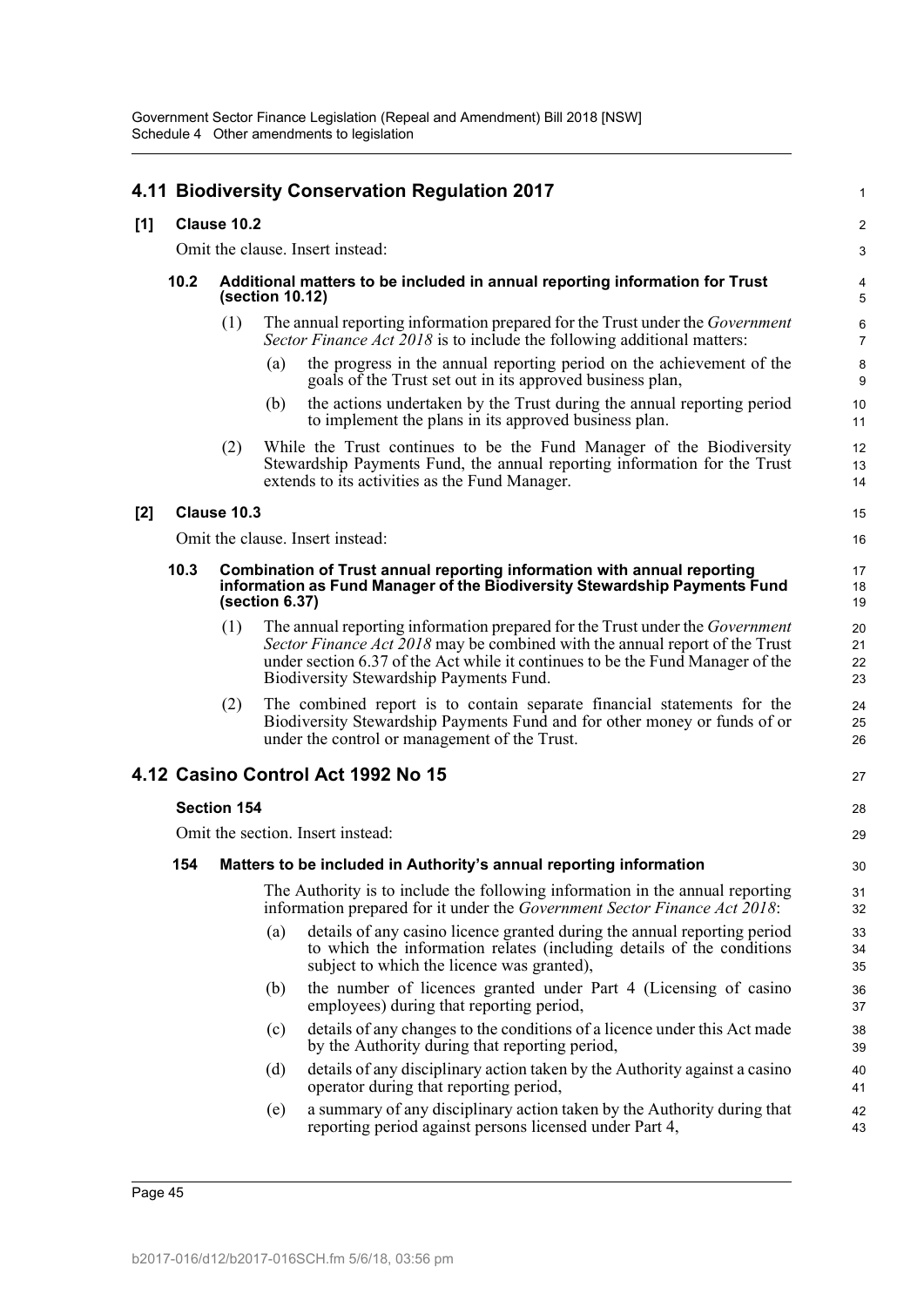|       |                   | (f) | details of any directions given by the Minister under section 5<br>(Directions by the Minister to protect integrity of casino gaming),                                                                                     | 1<br>$\overline{\mathbf{c}}$ |
|-------|-------------------|-----|----------------------------------------------------------------------------------------------------------------------------------------------------------------------------------------------------------------------------|------------------------------|
|       |                   | (g) | a summary of the outcome of any investigation or inquiry carried out by<br>the Authority under this Act during that reporting period.                                                                                      | 3<br>4                       |
|       |                   |     | 4.13 Central Coast Water Corporation Act 2006 No 105                                                                                                                                                                       | 5                            |
|       | <b>Section 58</b> |     |                                                                                                                                                                                                                            | 6                            |
|       |                   |     | Omit the section. Insert instead:                                                                                                                                                                                          | 7                            |
|       | 58                |     | Application of government sector finance and audit legislation                                                                                                                                                             | 8                            |
|       |                   |     | The Government Sector Finance Act 2018 and Government Sector Audit Act<br>1983 do not apply in relation to the Corporation or any of its subsidiaries.                                                                     | 9<br>10                      |
|       |                   |     | 4.14 Charitable Fundraising Regulation 2015                                                                                                                                                                                | 11                           |
|       |                   |     | Clause 8 Universities and controlled entities exempt from obligation to hold<br>authority to conduct fundraising appeals                                                                                                   | 12<br>13                     |
|       |                   |     | Omit the definition of <i>controlled entity</i> from clause 8 (2). Insert instead:                                                                                                                                         | 14                           |
|       |                   |     | controlled entity means a controlled entity (within the meaning of the<br>Government Sector Finance Act 2018) of a university (or the council, board or<br>senate of any such university).                                 | 15<br>16<br>17               |
|       |                   |     | 4.15 Charles Sturt University Act 1989 No 76                                                                                                                                                                               | 18                           |
| [1]   |                   |     | <b>Section 19 Functions of Council</b>                                                                                                                                                                                     | 19                           |
|       |                   |     | Omit the note at the end of the section. Insert instead:                                                                                                                                                                   | 20                           |
|       |                   |     | Note. Division 7.3 of the Government Sector Finance Act 2018 regulates the provision<br>of annual reporting information to Parliament by the Council and requires the Council<br>to report on the University's operations. | 21<br>22<br>23               |
| $[2]$ |                   |     | <b>Section 19A Controlled entities</b>                                                                                                                                                                                     | 24                           |
|       |                   |     | Omit the definition of <i>controlled entity</i> from section 19A (6). Insert instead:                                                                                                                                      | 25                           |
|       |                   |     | controlled entity means a controlled entity (within the meaning of the<br>Government Sector Finance Act 2018) of the University or Council.                                                                                | 26<br>27                     |
| [3]   |                   |     | <b>Section 20A Operation of certain Acts</b>                                                                                                                                                                               | 28                           |
|       | 1984".            |     | Omit "Public Finance and Audit Act 1983 or the Annual Reports (Statutory Bodies) Act                                                                                                                                       | 29<br>30                     |
|       | 1983".            |     | Insert instead "Government Sector Finance Act 2018 or the Government Sector Audit Act                                                                                                                                      | 31<br>32                     |
|       |                   |     | 4.16 Children and Young Persons (Care and Protection) Act 1998 No 157                                                                                                                                                      | 33                           |
|       |                   |     | Section 190 Provisions relating to reports to Parliament                                                                                                                                                                   | 34                           |
|       |                   |     | Omit section 190 (6). Insert instead:                                                                                                                                                                                      | 35                           |
|       | (6)               |     | The Government Sector Finance Act 2018, is, in its application to annual<br>reporting information prepared for the Children's Guardian, modified to the<br>extent necessary for the purposes of this Part.                 | 36<br>37<br>38               |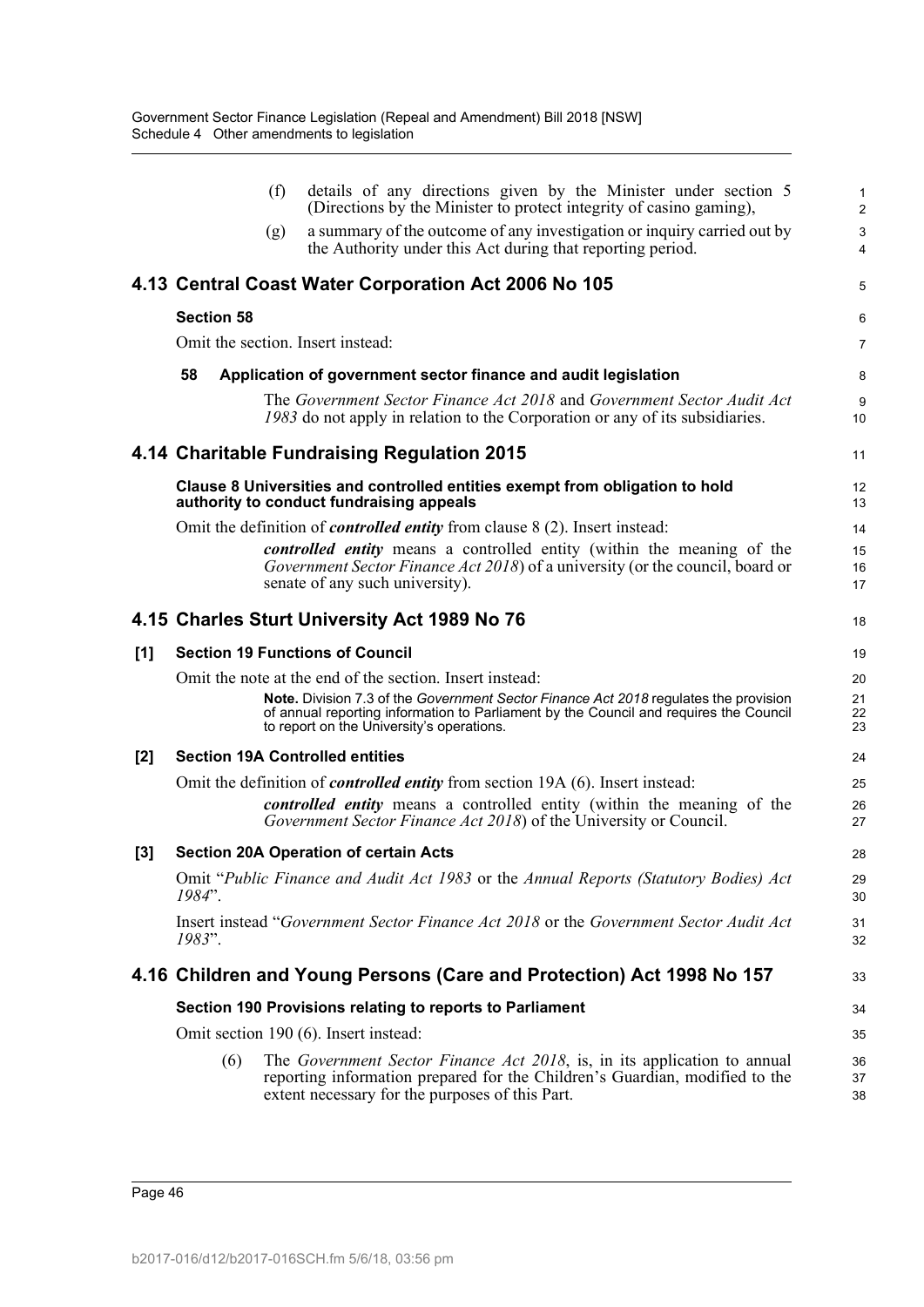|       | 2010 No 104                   |     | 4.17 Children (Education and Care Services National Law Application) Act                                                                                                                                                                                                              | 1<br>$\overline{2}$  |
|-------|-------------------------------|-----|---------------------------------------------------------------------------------------------------------------------------------------------------------------------------------------------------------------------------------------------------------------------------------------|----------------------|
| $[1]$ |                               |     | Section 5 Exclusion of legislation of this jurisdiction                                                                                                                                                                                                                               | 3                    |
|       |                               |     | Omit section $5(2)(a)$ . Insert instead:                                                                                                                                                                                                                                              | 4                    |
|       |                               | (a) | the Government Sector Finance Act 2018,                                                                                                                                                                                                                                               | 5                    |
| $[2]$ | Section 5 (2) (c)             |     |                                                                                                                                                                                                                                                                                       | 6                    |
|       |                               |     | Omit the paragraph. Insert instead:                                                                                                                                                                                                                                                   | $\overline{7}$       |
|       |                               | (c) | the Government Sector Audit Act 1983,                                                                                                                                                                                                                                                 | 8                    |
|       |                               |     | 4.18 Co-operatives (Adoption of National Law) Act 2012 No 29                                                                                                                                                                                                                          | 9                    |
|       |                               |     | Section 10 Deregistration (Co-operatives National Law s 453–sections 601AD,<br>601AE and 601AF of Corporations Act as applied)                                                                                                                                                        | 10<br>11             |
|       |                               |     | Omit "Public Finance and Audit Act 1983" from section 10 (2).                                                                                                                                                                                                                         | 12                   |
|       |                               |     | Insert instead "Government Sector Finance Act 2018".                                                                                                                                                                                                                                  | 13                   |
|       |                               |     | 4.19 Crimes (Administration of Sentences) Act 1999 No 93                                                                                                                                                                                                                              | 14                   |
| [1]   |                               |     | <b>Section 92 ICO Management Committee</b>                                                                                                                                                                                                                                            | 15                   |
|       |                               |     | Omit section 92 (5). Insert instead:                                                                                                                                                                                                                                                  | 16                   |
|       | (5)                           |     | The ICO Management Committee is to provide the Commissioner with an<br>annual report in writing of its activities and that report is to form part of the<br>next annual reporting information prepared for the Department of Justice<br>under the Government Sector Finance Act 2018. | 17<br>18<br>19<br>20 |
| $[2]$ | <b>Section 242 Monitoring</b> |     |                                                                                                                                                                                                                                                                                       | 21                   |
|       |                               |     | Omit section 242 (6). Insert instead:                                                                                                                                                                                                                                                 | 22                   |
|       | (6)                           |     | The report is to form part of the next annual reporting information prepared for<br>the Department of Justice under the Government Sector Finance Act 2018.                                                                                                                           | 23<br>24             |
|       |                               |     | 4.20 Crimes (Appeal and Review) Act 2001 No 120                                                                                                                                                                                                                                       | 25                   |
|       | <b>Section 3 Definitions</b>  |     |                                                                                                                                                                                                                                                                                       | 26                   |
|       |                               |     | Omit paragraph (b) of the definition of <i>public authority</i> in section $3(1)$ . Insert instead:                                                                                                                                                                                   | 27                   |
|       |                               | (b) | an entity within the meaning of the Government Sector Finance Act<br>2018 (or an entity belonging to a class) prescribed by the regulations to<br>be a public authority for the purposes of this Act, or                                                                              | 28<br>29<br>30       |
|       |                               |     | 4.21 Criminal Appeal Act 1912 No 16                                                                                                                                                                                                                                                   | 31                   |
|       |                               |     | <b>Section 5D Appeal by Crown against sentence</b>                                                                                                                                                                                                                                    | 32                   |
|       |                               |     | Omit section 5D $(2)$ $(b)$ . Insert instead:                                                                                                                                                                                                                                         | 33                   |
|       |                               | (b) | an entity within the meaning of the Government Sector Finance Act<br>2018 (or an entity belonging to a class) prescribed by the regulations to<br>be an authority for the purposes of this section,                                                                                   | 34<br>35<br>36       |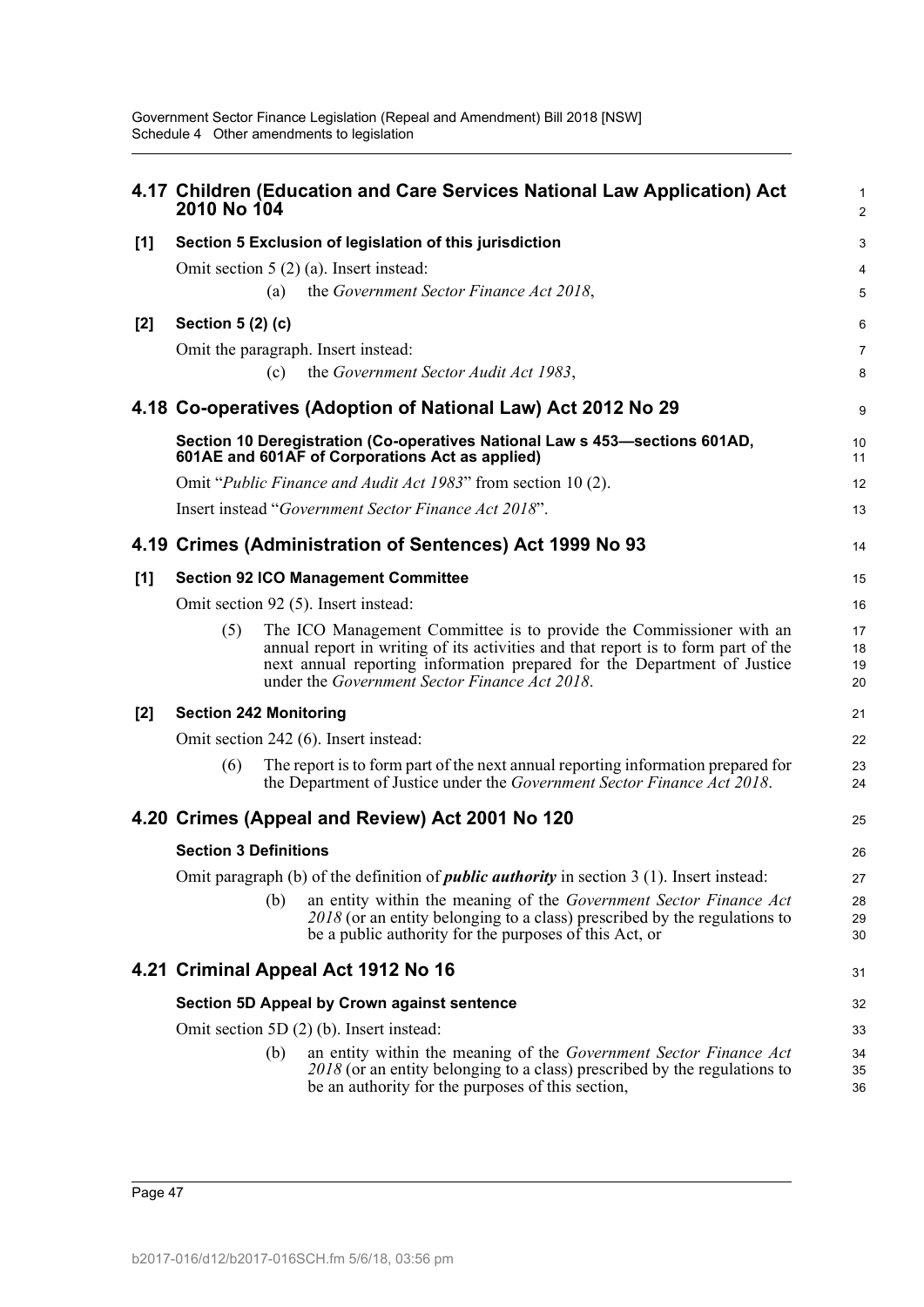|       |                                        | 4.22 Crown Land Management Act 2016 No 58                                                                                                                                                                                                                                                                                                                                                                                                       | 1                                |  |  |  |  |  |  |  |
|-------|----------------------------------------|-------------------------------------------------------------------------------------------------------------------------------------------------------------------------------------------------------------------------------------------------------------------------------------------------------------------------------------------------------------------------------------------------------------------------------------------------|----------------------------------|--|--|--|--|--|--|--|
|       |                                        | <b>Section 3.30 Annual reports</b>                                                                                                                                                                                                                                                                                                                                                                                                              | $\overline{c}$                   |  |  |  |  |  |  |  |
|       | Omit section 3.30 (5). Insert instead: |                                                                                                                                                                                                                                                                                                                                                                                                                                                 |                                  |  |  |  |  |  |  |  |
|       | (5)                                    | Division 7.3 of the Government Sector Finance Act 2018 does not apply to<br>annual reports prepared by non-council managers concerning the exercise of<br>their functions as Crown land managers.                                                                                                                                                                                                                                               | 4<br>5<br>$6\phantom{1}6$        |  |  |  |  |  |  |  |
|       |                                        | 4.23 Data Sharing (Government Sector) Act 2015 No 60                                                                                                                                                                                                                                                                                                                                                                                            | $\overline{7}$                   |  |  |  |  |  |  |  |
|       |                                        | Section 17 Reports by Secretary of Department about compliance                                                                                                                                                                                                                                                                                                                                                                                  | 8                                |  |  |  |  |  |  |  |
|       |                                        | Omit section 17 (2). Insert instead:                                                                                                                                                                                                                                                                                                                                                                                                            | 9                                |  |  |  |  |  |  |  |
|       | (2)                                    | The Secretary of the Department can include in the annual reporting<br>information prepared for the Department under the Government Sector<br><i>Finance Act 2018</i> a report of any incidences of failure by government sector<br>agencies to comply with the requirements of this Act or the regulations. A<br>report of any such incident is to include any response provided to the Secretary<br>by the agency concerned about the matter. | 10<br>11<br>12<br>13<br>14<br>15 |  |  |  |  |  |  |  |
|       |                                        | 4.24 Defamation Act 2005 No 77                                                                                                                                                                                                                                                                                                                                                                                                                  | 16                               |  |  |  |  |  |  |  |
| $[1]$ |                                        | Schedule 1 Additional publications to which absolute privilege applies                                                                                                                                                                                                                                                                                                                                                                          | 17                               |  |  |  |  |  |  |  |
|       |                                        | Omit "Public Finance and Audit Act 1983" wherever occurring in clause 25.                                                                                                                                                                                                                                                                                                                                                                       | 18                               |  |  |  |  |  |  |  |
|       |                                        | Insert instead "Government Sector Audit Act 1983".                                                                                                                                                                                                                                                                                                                                                                                              | 19                               |  |  |  |  |  |  |  |
| $[2]$ |                                        | <b>Schedule 2 Additional kinds of public documents</b>                                                                                                                                                                                                                                                                                                                                                                                          | 20                               |  |  |  |  |  |  |  |
|       |                                        | Omit "Public Finance and Audit Act 1983" from clause 8 (f).                                                                                                                                                                                                                                                                                                                                                                                     | 21                               |  |  |  |  |  |  |  |
|       |                                        | Insert instead "Government Sector Audit Act 1983".                                                                                                                                                                                                                                                                                                                                                                                              | 22                               |  |  |  |  |  |  |  |
| [3]   |                                        | Schedule 3 Additional proceedings of public concern                                                                                                                                                                                                                                                                                                                                                                                             | 23                               |  |  |  |  |  |  |  |
|       |                                        | Omit "Public Finance and Audit Act 1983" from clause 17 (f).                                                                                                                                                                                                                                                                                                                                                                                    | 24                               |  |  |  |  |  |  |  |
|       |                                        | Insert instead "Government Sector Audit Act 1983".                                                                                                                                                                                                                                                                                                                                                                                              | 25                               |  |  |  |  |  |  |  |
|       |                                        | 4.25 Disability Inclusion Act 2014 No 41                                                                                                                                                                                                                                                                                                                                                                                                        | 26                               |  |  |  |  |  |  |  |
|       |                                        | Section 13 Report on implementation of plans                                                                                                                                                                                                                                                                                                                                                                                                    | 27                               |  |  |  |  |  |  |  |
|       |                                        | Omit paragraph (a) of the definition of <b>annual report</b> in section 13 (4). Insert instead:                                                                                                                                                                                                                                                                                                                                                 | 28                               |  |  |  |  |  |  |  |
|       |                                        | of a government department-its annual reporting information under<br>(a)<br>the Government Sector Finance Act 2018, and                                                                                                                                                                                                                                                                                                                         | 29<br>30                         |  |  |  |  |  |  |  |
|       |                                        | 4.26 District Court Act 1973 No 9                                                                                                                                                                                                                                                                                                                                                                                                               | 31                               |  |  |  |  |  |  |  |
|       |                                        | <b>Section 152 Unclaimed money</b>                                                                                                                                                                                                                                                                                                                                                                                                              | 32                               |  |  |  |  |  |  |  |
|       | from section $152$ (2).                | Omit "section 14 (3) and (4) of the <i>Public Finance and Audit Act 1983</i> " and "section 14 (2)"                                                                                                                                                                                                                                                                                                                                             | 33<br>34                         |  |  |  |  |  |  |  |
|       |                                        | Insert instead "section 4.14 (3) and (4) of the Government Sector Finance Act 2018" and<br>"section 4.14 $(1)$ ", respectively.                                                                                                                                                                                                                                                                                                                 | 35<br>36                         |  |  |  |  |  |  |  |
|       |                                        |                                                                                                                                                                                                                                                                                                                                                                                                                                                 |                                  |  |  |  |  |  |  |  |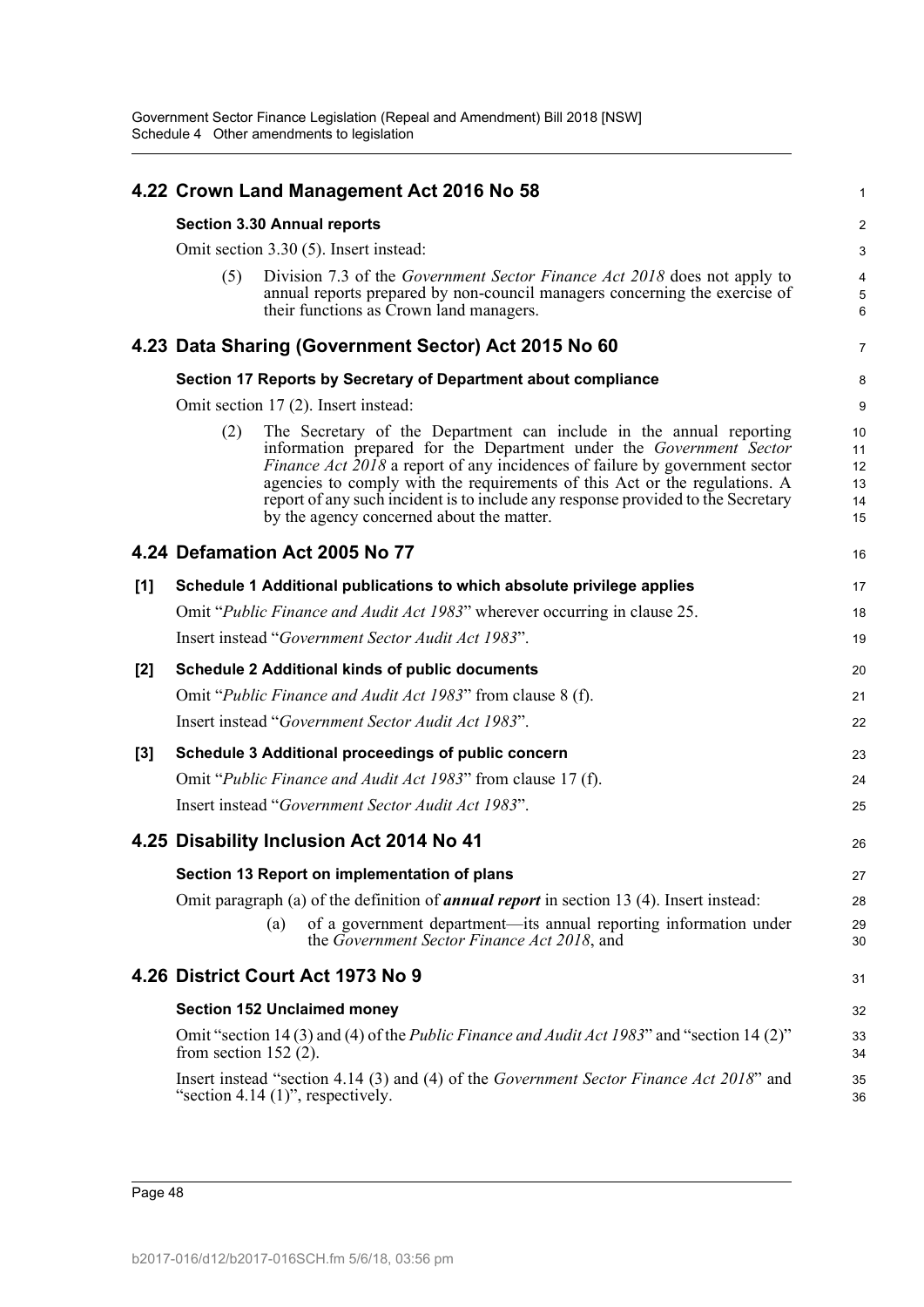|       |                         | 4.27 Education Standards Authority Act 2013 No 89                                                                                                                                                                                                          | 1                    |
|-------|-------------------------|------------------------------------------------------------------------------------------------------------------------------------------------------------------------------------------------------------------------------------------------------------|----------------------|
|       |                         | Section 10 Charter and annual Statement of Expectations                                                                                                                                                                                                    | $\overline{c}$       |
|       |                         | Omit "the Annual Reports (Statutory Bodies) Act 1984" from section 10(3).                                                                                                                                                                                  | 3                    |
|       |                         | Insert instead "Division 7.3 of the Government Sector Finance Act 2018".                                                                                                                                                                                   | 4                    |
|       |                         | 4.28 Electricity Generator Assets (Authorised Transactions) Act 2012 No 35                                                                                                                                                                                 | 5                    |
|       |                         | Section 23 Release of information by Auditor-General                                                                                                                                                                                                       | 6                    |
|       |                         | Omit "Section 38 (Secrecy) of the <i>Public Finance and Audit Act 1983</i> ".                                                                                                                                                                              | 7                    |
|       |                         | Insert instead "Section 38 (Secrecy) of the Government Sector Audit Act 1983".                                                                                                                                                                             | 8                    |
|       |                         | 4.29 Electricity Network Assets (Authorised Transactions) Act 2015 No 5                                                                                                                                                                                    | 9                    |
| [1]   |                         | Section 46 Release of information by Auditor-General                                                                                                                                                                                                       | 10                   |
|       |                         | Omit "Section 38 (Secrecy) of the <i>Public Finance and Audit Act 1983</i> ".                                                                                                                                                                              | 11                   |
|       |                         | Insert instead "Section 38 (Secrecy) of the Government Sector Audit Act 1983".                                                                                                                                                                             | 12                   |
| $[2]$ |                         | Schedule 3 Corporate conversion of electricity network SOCs and transaction SOCs                                                                                                                                                                           | 13                   |
|       |                         | Omit "section 43A (General audit of former statutory bodies) of the <i>Public Finance and</i><br><i>Audit Act 1983</i> " from clause 3 (4).                                                                                                                | 14<br>15             |
|       |                         | Insert instead "section 7.7 (Final annual GSF financial statements for former reporting GSF<br>agencies) of the Government Sector Finance Act 2018".                                                                                                       | 16<br>17             |
| $[3]$ |                         | Schedule 7 Savings, transitional and other provisions                                                                                                                                                                                                      | 18                   |
|       |                         | Omit "section 43A (General audit of former statutory bodies) of the <i>Public Finance and</i><br>Audit Act 1983" from clause 6 (6).                                                                                                                        | 19<br>20             |
|       |                         | Insert instead "section 7.7 (Final annual GSF financial statements for former reporting GSF<br>agencies) of the Government Sector Finance Act 2018".                                                                                                       | 21<br>22             |
| [4]   | Schedule 7, clause 13   |                                                                                                                                                                                                                                                            | 23                   |
|       |                         | Omit "Part 3 (Audit) of the Public Finance and Audit Act 1983 does".                                                                                                                                                                                       | 24                   |
|       |                         | Insert instead "Part 3 (Audit) of the Government Sector Audit Act 1983 and Division 7.2<br>(Financial reporting) of the Government Sector Finance Act 2018 do".                                                                                            | 25<br>26             |
|       |                         | 4.30 Electricity Retained Interest Corporations Act 2015 No 6                                                                                                                                                                                              | 27                   |
| [1]   | <b>Section 8 Status</b> |                                                                                                                                                                                                                                                            | 28                   |
|       |                         | Insert after section $8(1)$ :                                                                                                                                                                                                                              | 29                   |
|       | (1A)                    | Except as provided by subsection $(4)$ , subsection $(1)$ does not operate to limit<br>or prevent the application of the Government Sector Finance Act 2018 to the<br>Corporation (including the application of Treasurer's directions under that<br>Act). | 30<br>31<br>32<br>33 |
| $[2]$ | Section 8 (4)           |                                                                                                                                                                                                                                                            | 34                   |
|       |                         | Omit the subsection. Insert instead:                                                                                                                                                                                                                       | 35                   |
|       | (4)                     | Division 9.1 of the <i>Government Sector Finance Act 2018</i> does not apply to or<br>in respect of a Corporation or subsidiary of a Corporation.                                                                                                          | 36<br>37             |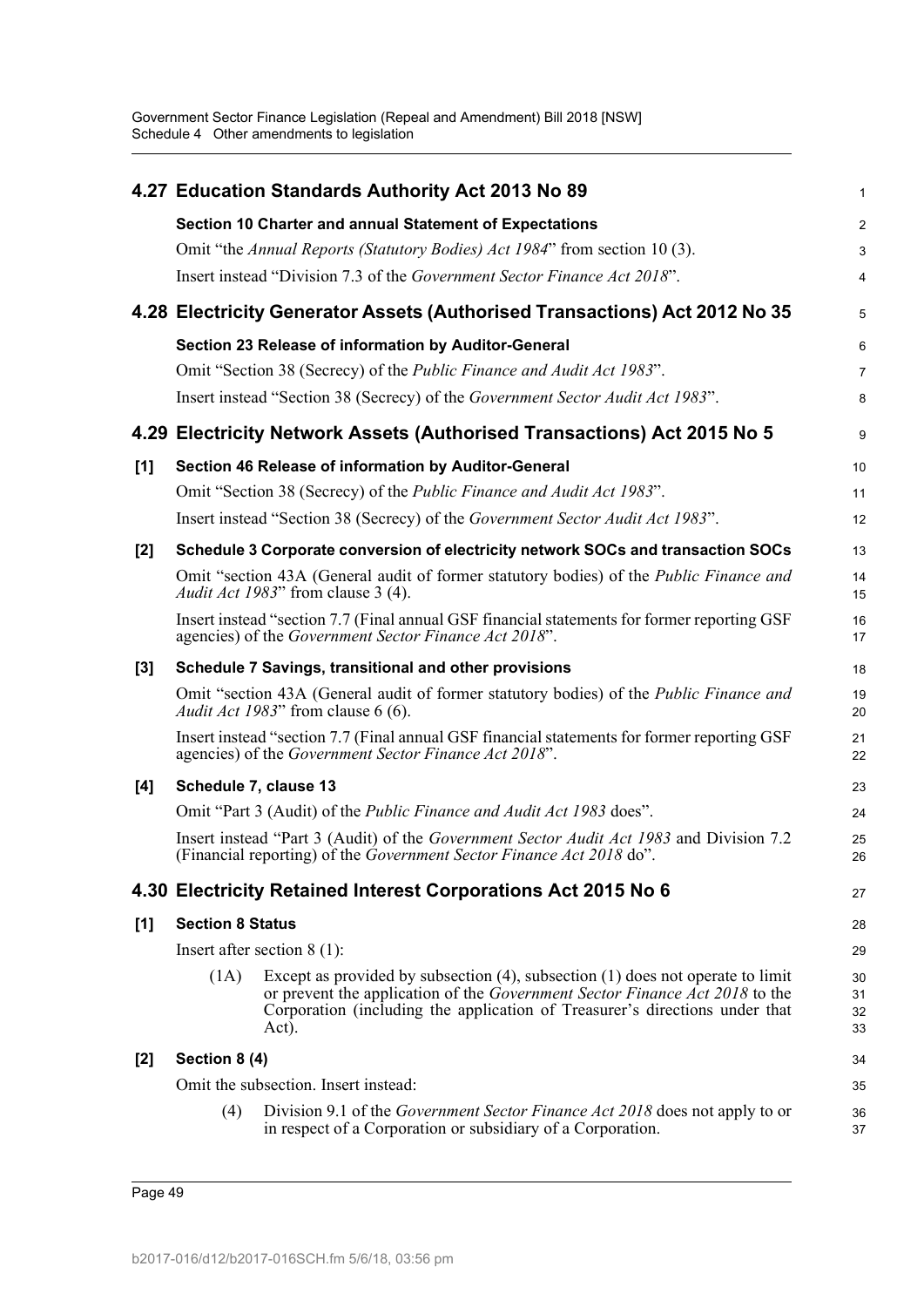| $[3]$ |                                                                                                                              | <b>Section 10 Accountability and reporting</b>                                                                                                                                                                                                             | $\mathbf{1}$                                          |  |  |  |  |
|-------|------------------------------------------------------------------------------------------------------------------------------|------------------------------------------------------------------------------------------------------------------------------------------------------------------------------------------------------------------------------------------------------------|-------------------------------------------------------|--|--|--|--|
|       |                                                                                                                              | Omit the note at the beginning of the section. Insert instead:<br>Note. A Corporation is subject to Divisions 7.2 (Financial reporting) and 7.3 (Annual<br>reporting information for reporting GSF agencies) of the Government Sector Finance<br>Act 2018. | $\boldsymbol{2}$<br>3<br>$\overline{\mathbf{4}}$<br>5 |  |  |  |  |
| [4]   | <b>Section 10 (3)</b>                                                                                                        |                                                                                                                                                                                                                                                            | 6                                                     |  |  |  |  |
|       | $1984"$ .                                                                                                                    | Omit "Public Finance and Audit Act 1983 or the Annual Reports (Statutory Bodies) Act                                                                                                                                                                       | 7<br>8                                                |  |  |  |  |
|       | 2018".                                                                                                                       | Insert instead "Government Sector Audit Act 1983 or the Government Sector Finance Act                                                                                                                                                                      | 9<br>10                                               |  |  |  |  |
| [5]   |                                                                                                                              | <b>Section 34 Payments from Fund</b>                                                                                                                                                                                                                       | 11                                                    |  |  |  |  |
|       | from section $34(b)$ .                                                                                                       | Omit "Part 4A (Payment of tax-equivalents) of the <i>Public Finance and Audit Act 1983</i> "                                                                                                                                                               | 12<br>13                                              |  |  |  |  |
|       |                                                                                                                              | Insert instead "section 5.3 (Payment of tax-equivalents to Treasurer) of the <i>Government</i><br>Sector Finance Act 2018".                                                                                                                                | 14<br>15                                              |  |  |  |  |
|       |                                                                                                                              | 4.31 Electricity Supply Act 1995 No 94                                                                                                                                                                                                                     | 16                                                    |  |  |  |  |
|       |                                                                                                                              | <b>Section 32G Operation of Division</b>                                                                                                                                                                                                                   | 17                                                    |  |  |  |  |
|       |                                                                                                                              | Omit "section 59B of the Public Finance and Audit Act 1983" from section 32G (2).                                                                                                                                                                          | 18                                                    |  |  |  |  |
|       | Insert instead "section 5.4 (Payment of financial distributions to Treasurer) of the<br>Government Sector Finance Act 2018". |                                                                                                                                                                                                                                                            |                                                       |  |  |  |  |
|       |                                                                                                                              | 4.32 Energy and Utilities Administration Act 1987 No 103                                                                                                                                                                                                   | 21                                                    |  |  |  |  |
|       | <b>Section 48</b>                                                                                                            |                                                                                                                                                                                                                                                            | 22                                                    |  |  |  |  |
|       |                                                                                                                              | Omit the section. Insert instead:                                                                                                                                                                                                                          | 23                                                    |  |  |  |  |
|       | 48                                                                                                                           | <b>Annual reporting information</b>                                                                                                                                                                                                                        | 24                                                    |  |  |  |  |
|       |                                                                                                                              | The annual reporting information prepared for the Department under the<br>Government Sector Finance Act $2018$ may include any annual reporting<br>information required under that Act for the Corporation.                                                | 25<br>26<br>27                                        |  |  |  |  |
|       |                                                                                                                              | 4.33 Environmental Trust Act 1998 No 82                                                                                                                                                                                                                    | 28                                                    |  |  |  |  |
|       |                                                                                                                              | Section 15 Provisions relating to grants                                                                                                                                                                                                                   | 29                                                    |  |  |  |  |
|       |                                                                                                                              | Omit section 15 (5). Insert instead:                                                                                                                                                                                                                       | 30                                                    |  |  |  |  |
|       | (5)                                                                                                                          | The Trust is to include details of any decision to waive the application of this<br>section in the next annual reporting information prepared for it under the<br>Government Sector Finance Act 2018.                                                      | 31<br>32<br>33                                        |  |  |  |  |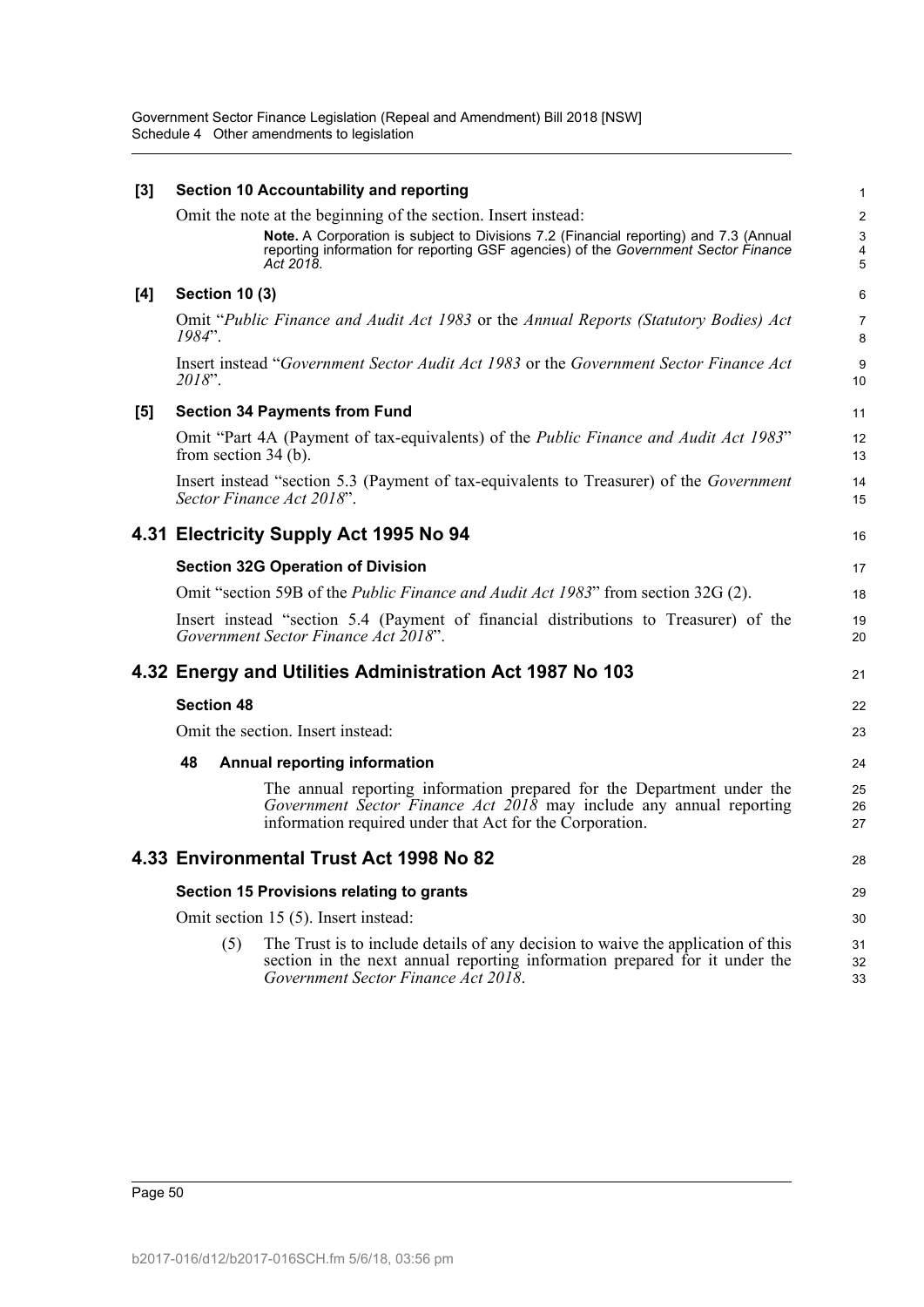|    |                   | 4.34 Fair Trading Act 1987 No 68                                                                                                                                                                                                             | 1                        |
|----|-------------------|----------------------------------------------------------------------------------------------------------------------------------------------------------------------------------------------------------------------------------------------|--------------------------|
|    | <b>Section 11</b> |                                                                                                                                                                                                                                              | $\overline{\mathbf{c}}$  |
|    |                   | Omit the section. Insert instead:                                                                                                                                                                                                            | 3                        |
| 11 |                   | <b>Annual reporting information</b>                                                                                                                                                                                                          | 4                        |
|    |                   | The annual reporting information prepared for the Department under the<br>Government Sector Finance Act 2018 for its annual reporting period is to<br>include a report on the operations of the Secretary during that period.                | 5<br>6<br>$\overline{7}$ |
|    |                   | 4.35 Fiscal Responsibility Act 2012 No 58                                                                                                                                                                                                    | 8                        |
|    |                   | Section 11 Acts not affected by this Act                                                                                                                                                                                                     | 9                        |
|    |                   | Omit the following:                                                                                                                                                                                                                          | 10                       |
|    |                   | Annual Reports (Departments) Act 1985                                                                                                                                                                                                        | 11                       |
|    |                   | <b>Annual Reports (Statutory Bodies) Act 1984</b>                                                                                                                                                                                            | 12                       |
|    |                   | Public Finance and Audit Act 1983                                                                                                                                                                                                            | 13                       |
|    |                   | Insert in alphabetical order:                                                                                                                                                                                                                | 14                       |
|    |                   | Government Sector Audit Act 1983                                                                                                                                                                                                             | 15                       |
|    |                   | 4.36 Gaming and Liquor Administration Act 2007 No 91                                                                                                                                                                                         | 16                       |
|    | <b>Section 39</b> |                                                                                                                                                                                                                                              | 17                       |
|    |                   | Omit the section. Insert instead:                                                                                                                                                                                                            | 18                       |
| 39 |                   | <b>Annual reporting information</b>                                                                                                                                                                                                          | 19                       |
|    |                   | The annual reporting information prepared for the Department under the<br>Government Sector Finance Act $2018$ may include any annual reporting<br>information required under that Act for the Authority.                                    | 20<br>21<br>22           |
|    |                   | 4.37 General Government Liability Management Fund Act 2002 No 60                                                                                                                                                                             | 23                       |
|    |                   | Section 9 Financial provisions relating to Ministerial Corporation                                                                                                                                                                           | 24                       |
|    |                   | Omit section 9 (2). Insert instead:                                                                                                                                                                                                          | 25                       |
|    |                   | (2) The annual reporting information prepared by the Treasury for the Ministerial<br>Corporation under the <i>Government Sector Finance Act 2018</i> is to be published<br>as part of the annual reporting information for the Crown Entity. | 26<br>27<br>28           |
|    |                   | 4.38 Government Advertising Act 2011 No 35                                                                                                                                                                                                   | 29                       |
|    |                   | Section 14 Auditor-General to conduct performance audit                                                                                                                                                                                      | 30                       |
|    |                   | Omit "Division 2A of Part 3 of the <i>Public Finance and Audit Act 1983</i> " wherever occurring<br>in section 14 $(7)$ and $(8)$ .                                                                                                          | 31<br>32                 |
|    |                   | Insert instead "Division 2A of Part 3 of the Government Sector Audit Act 1983".                                                                                                                                                              | 33                       |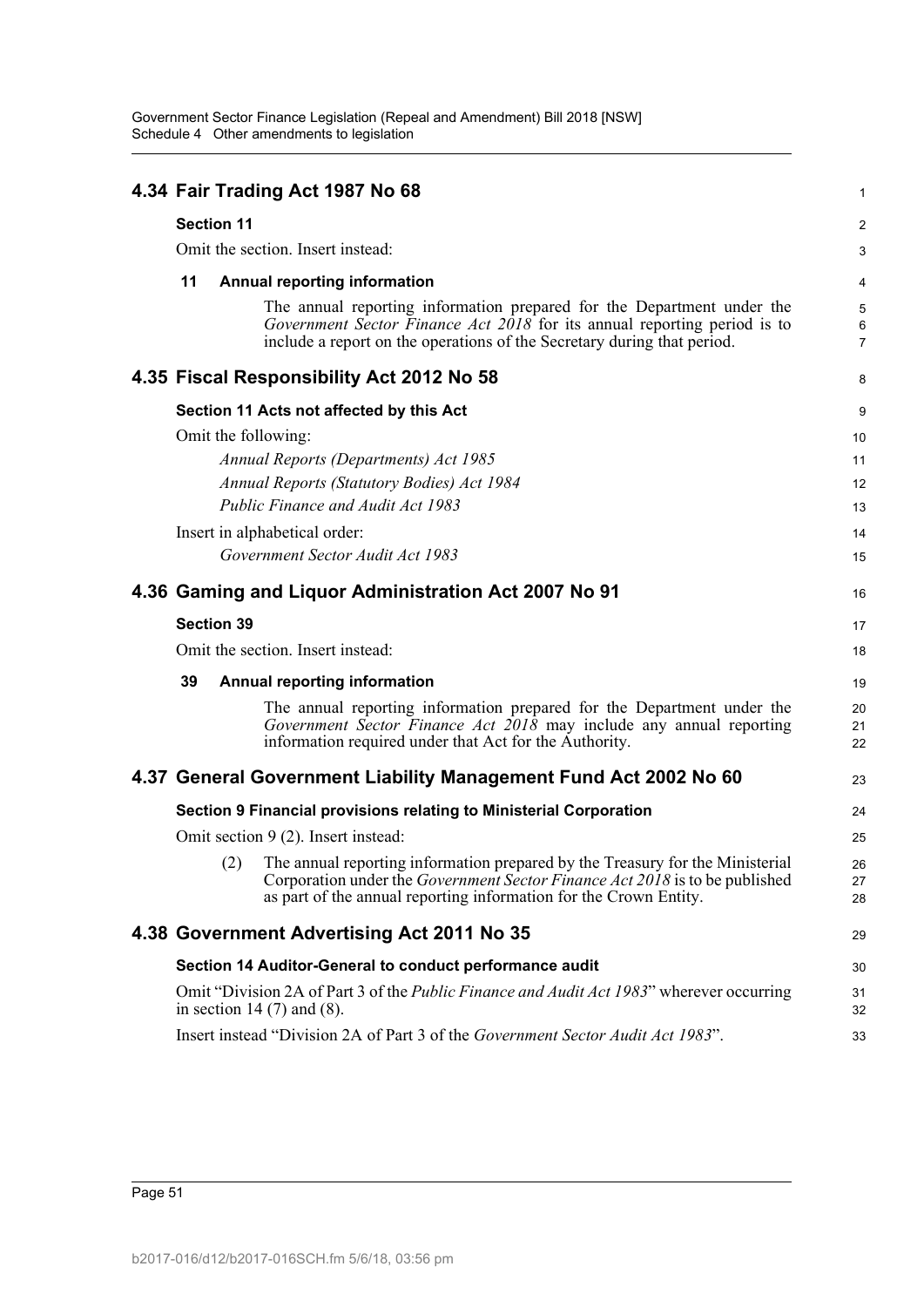|       |                                               |     | 4.39 Government Information (Information Commissioner) Act 2009 No 53                                                                                                                                                                                                                   | 1                         |  |  |
|-------|-----------------------------------------------|-----|-----------------------------------------------------------------------------------------------------------------------------------------------------------------------------------------------------------------------------------------------------------------------------------------|---------------------------|--|--|
| [1]   | <b>Section 36 Annual report</b>               |     |                                                                                                                                                                                                                                                                                         |                           |  |  |
|       | Omit section 36 (2A) and (3). Insert instead: |     |                                                                                                                                                                                                                                                                                         |                           |  |  |
|       | (2A)                                          |     | The report is to be included as part of the annual reporting information<br>prepared for the Information and Privacy Commission under the Government<br>Sector Finance Act 2018.                                                                                                        | $\pmb{4}$<br>5<br>$\,6\,$ |  |  |
|       | (3)                                           |     | Division 7.3 of the <i>Government Sector Finance Act 2018</i> is, in its application<br>to the annual reporting information prepared for the Information and Privacy<br>Commission, modified as follows:                                                                                | $\overline{7}$<br>8<br>9  |  |  |
|       |                                               | (a) | the annual reporting information is to be given to the Presiding Officer<br>of each House of Parliament and not to the responsible Minister for the<br>Information and Privacy Commission,                                                                                              | 10<br>11<br>12            |  |  |
|       |                                               | (b) | provisions of that Act relating to the giving of annual reporting<br>information to the responsible Minister for a GSF agency and to the<br>public availability of annual reporting information do not apply to the<br>Commissioner or the Information and Privacy Commission.          | 13<br>14<br>15<br>16      |  |  |
| $[2]$ | <b>Section 36 (4)</b>                         |     |                                                                                                                                                                                                                                                                                         | 17                        |  |  |
|       |                                               |     | Omit "annual report of". Insert instead "annual reporting information for".                                                                                                                                                                                                             | 18                        |  |  |
|       |                                               |     | 4.40 Government Information (Public Access) Act 2009 No 52                                                                                                                                                                                                                              | 19                        |  |  |
| [1]   |                                               |     | <b>Section 125 Reports to Parliament</b>                                                                                                                                                                                                                                                | 20                        |  |  |
|       |                                               |     | Omit section 125 (4) and (5). Insert instead:                                                                                                                                                                                                                                           | 21                        |  |  |
|       | (4)                                           |     | An annual report under this section must be tabled in each House of Parliament<br>by the relevant Minister as soon as practicable after it is prepared unless it is<br>included in annual reporting information prepared for the purposes of the<br>Government Sector Finance Act 2018. | 22<br>23<br>24<br>25      |  |  |
|       | (5)                                           |     | The annual report referred to in subsection $(3)$ may be included in the annual<br>reporting information prepared for the Department of Justice under the<br>Government Sector Finance Act 2018.                                                                                        | 26<br>27<br>28            |  |  |
| $[2]$ | Section 125 (7) (a)                           |     |                                                                                                                                                                                                                                                                                         | 29                        |  |  |
|       |                                               |     | Omit the paragraph. Insert instead:                                                                                                                                                                                                                                                     | 30                        |  |  |
|       |                                               | (a) | the annual reporting period for the agency for the purposes of the<br>Government Sector Finance Act 2018, or                                                                                                                                                                            | 31<br>32                  |  |  |
|       |                                               |     | 4.41 Government Information (Public Access) Regulation 2009                                                                                                                                                                                                                             | 33                        |  |  |
| [1]   |                                               |     | Clause 5 Additional open access information of certain agencies                                                                                                                                                                                                                         | 34                        |  |  |
|       |                                               |     | Omit clause 5 (3). Insert instead:                                                                                                                                                                                                                                                      | 35                        |  |  |
|       | (3)                                           |     | The reference in subclause (2) to a Government Department includes a<br>reference to:                                                                                                                                                                                                   | 36<br>37                  |  |  |
|       |                                               | (a) | a Public Service agency within the meaning of the <i>Government Sector</i><br><i>Employment Act 2013</i> (except a Staff Agency listed in Schedule 1 to<br>that Act), and                                                                                                               | 38<br>39<br>40            |  |  |
|       |                                               | (b) | the Independent Commission Against Corruption, and                                                                                                                                                                                                                                      | 41                        |  |  |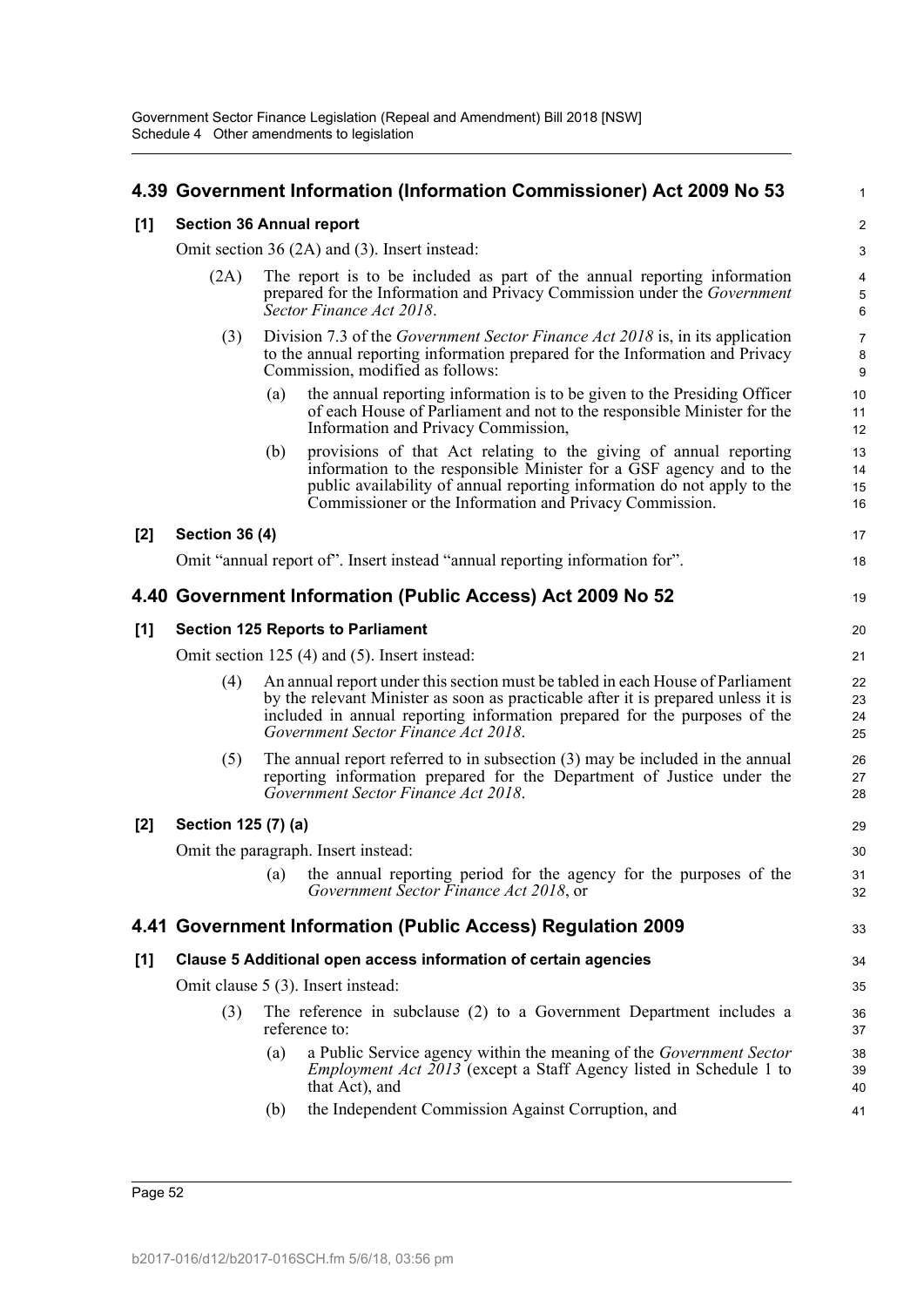|       |                                                                                          | (c) | the NSW Police Force, and                                                                                                                                                                                                                                                                                   | 1                    |  |  |  |
|-------|------------------------------------------------------------------------------------------|-----|-------------------------------------------------------------------------------------------------------------------------------------------------------------------------------------------------------------------------------------------------------------------------------------------------------------|----------------------|--|--|--|
|       |                                                                                          | (d) | the Judicial Commission of New South Wales.                                                                                                                                                                                                                                                                 | $\overline{c}$       |  |  |  |
| [2]   |                                                                                          |     | <b>Clause 5 (4) Relevant entities</b>                                                                                                                                                                                                                                                                       | 3                    |  |  |  |
|       | $1984"$ .                                                                                |     | Omit "statutory body within the meaning of the Annual Reports (Statutory Bodies) Act                                                                                                                                                                                                                        | 4<br>5               |  |  |  |
|       |                                                                                          |     | Insert instead "relevant entity".                                                                                                                                                                                                                                                                           | 6                    |  |  |  |
| [3]   | <b>Clause 5 (5)</b>                                                                      |     |                                                                                                                                                                                                                                                                                                             | 7                    |  |  |  |
|       | Insert after clause $5(4)$ :                                                             |     |                                                                                                                                                                                                                                                                                                             | 8                    |  |  |  |
|       | (5)                                                                                      |     | <b>Definition</b>                                                                                                                                                                                                                                                                                           | 9                    |  |  |  |
|       |                                                                                          |     | In this clause:                                                                                                                                                                                                                                                                                             | 10                   |  |  |  |
|       |                                                                                          |     | <i>relevant entity</i> means each of the following:                                                                                                                                                                                                                                                         | 11                   |  |  |  |
|       |                                                                                          | (a) | a statutory body representing the Crown (including a NSW Government<br>agency to which section 13A of the Interpretation Act 1987 applies),                                                                                                                                                                 | 12<br>13             |  |  |  |
|       |                                                                                          | (b) | a Council within the meaning of Part 5A of the Health Practitioner<br>Regulation National Law (NSW),                                                                                                                                                                                                        | 14<br>15             |  |  |  |
|       |                                                                                          | (c) | an entity with money held in an account within the Special Deposits<br>Account (within the meaning of the Government Sector Finance Act<br>2018) except any Government Department covered by subclause (3).                                                                                                 | 16<br>17<br>18       |  |  |  |
|       |                                                                                          |     | 4.42 Government Sector Employment Act 2013 No 40                                                                                                                                                                                                                                                            | 19                   |  |  |  |
|       |                                                                                          |     | Section 5 Persons to whom Act does not apply                                                                                                                                                                                                                                                                | 20                   |  |  |  |
|       | Omit " <i>Public Finance and Audit Act 1983</i> " from section 5 (1) (e).                |     |                                                                                                                                                                                                                                                                                                             |                      |  |  |  |
|       | Insert instead "Government Sector Audit Act 1983".                                       |     |                                                                                                                                                                                                                                                                                                             |                      |  |  |  |
|       |                                                                                          |     | 4.43 Government Telecommunications Act 1991 No 77                                                                                                                                                                                                                                                           | 23                   |  |  |  |
| [1]   |                                                                                          |     | Section 42 Dividend contribution by the Authority to Consolidated Fund                                                                                                                                                                                                                                      | 24                   |  |  |  |
|       | Omit "section 59B of the <i>Public Finance and Audit Act 1983</i> " from section 42 (5). |     |                                                                                                                                                                                                                                                                                                             |                      |  |  |  |
|       |                                                                                          |     | Insert instead "section 5.4 (Payment of financial distributions to Treasurer) of the<br>Government Sector Finance Act 2018".                                                                                                                                                                                | 26<br>27             |  |  |  |
| $[2]$ | Section 44 Financial year of the Authority                                               |     |                                                                                                                                                                                                                                                                                                             |                      |  |  |  |
|       |                                                                                          |     | Omit section 44 (2). Insert instead:                                                                                                                                                                                                                                                                        | 29                   |  |  |  |
|       | (2)                                                                                      |     | However, the financial year of the Authority is to be the annual reporting<br>period (if any) for the Authority if the Treasurer has made a determination<br>under section 2.10 of the Government Sector Finance Act 2018 for that period<br>to be different from the period referred to in subsection (1). | 30<br>31<br>32<br>33 |  |  |  |
|       |                                                                                          |     |                                                                                                                                                                                                                                                                                                             |                      |  |  |  |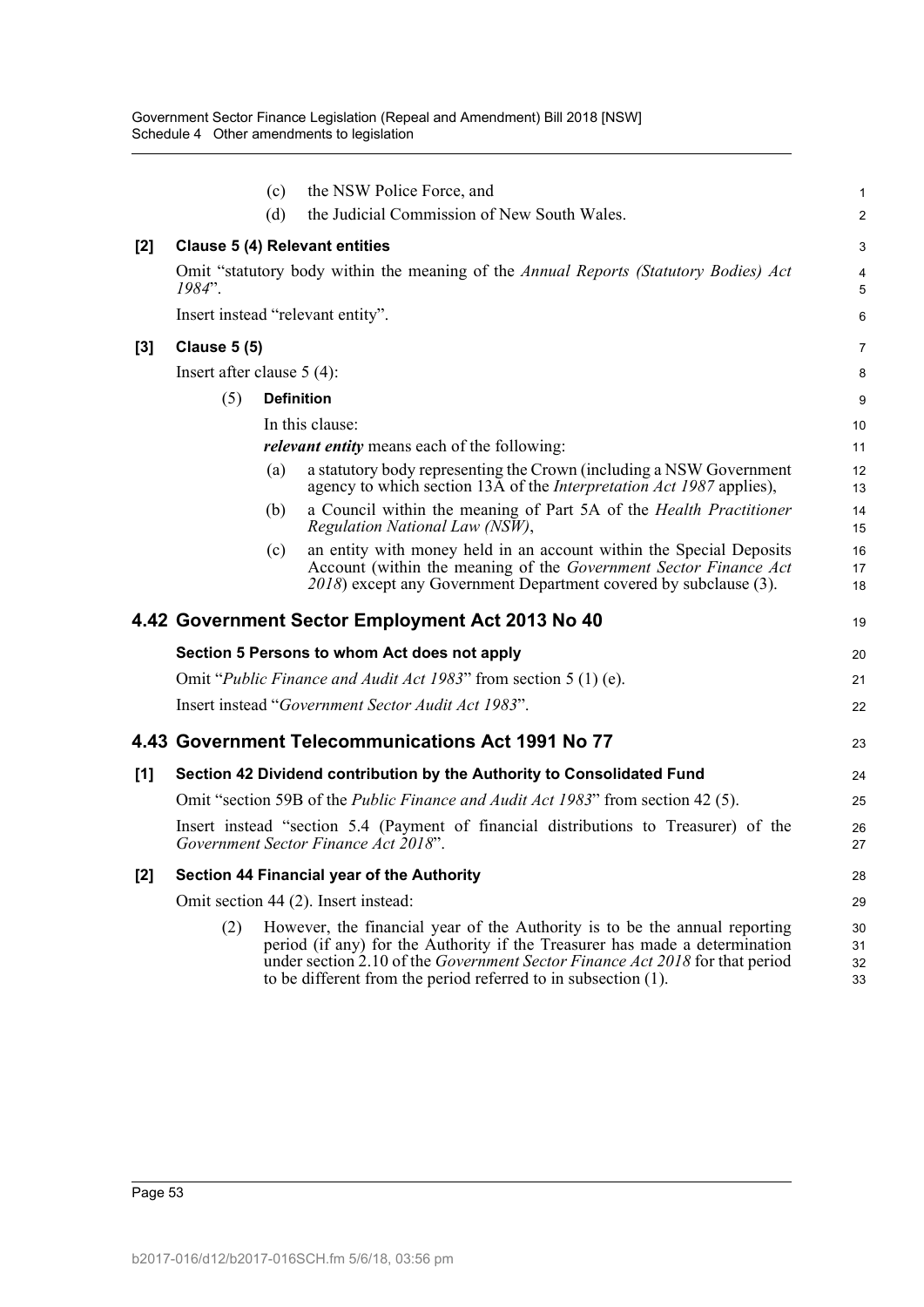|     |                                   |                   |      | 4.44 Greater Sydney Commission Act 2015 No 57                                                                                                                                                                                                                          | 1                   |  |  |
|-----|-----------------------------------|-------------------|------|------------------------------------------------------------------------------------------------------------------------------------------------------------------------------------------------------------------------------------------------------------------------|---------------------|--|--|
|     |                                   | <b>Section 21</b> |      |                                                                                                                                                                                                                                                                        | $\overline{c}$      |  |  |
|     | Omit the section. Insert instead: |                   |      |                                                                                                                                                                                                                                                                        |                     |  |  |
|     | 21                                |                   |      | Annual reporting information to include certain matters                                                                                                                                                                                                                | 4                   |  |  |
|     |                                   |                   |      | The annual reporting information prepared for the Commission under the<br>Government Sector Finance Act $20\overline{18}$ is to include a report as to the following:                                                                                                  | 5<br>6              |  |  |
|     |                                   |                   | (a)  | the outcomes achieved by the Commission during the annual reporting<br>period concerned,                                                                                                                                                                               | 7<br>8              |  |  |
|     |                                   |                   | (b)  | the implementation of strategic plans made under Division 3.1 of the<br>Planning Act for the Greater Sydney Region (including information<br>about any related monitoring or evaluation undertaken by the<br>Commission) during the annual reporting period concerned. | 9<br>10<br>11<br>12 |  |  |
|     |                                   |                   |      | 4.45 Greyhound Racing Act 2017 No 13                                                                                                                                                                                                                                   | 13                  |  |  |
|     |                                   | <b>Section 15</b> |      |                                                                                                                                                                                                                                                                        | 14                  |  |  |
|     |                                   |                   |      | Omit the section. Insert instead:                                                                                                                                                                                                                                      | 15                  |  |  |
|     | 15                                |                   |      | Annual reporting information for Commission to include additional particulars                                                                                                                                                                                          | 16                  |  |  |
|     |                                   |                   |      | The annual reporting information prepared for the Commission under the<br><i>Government Sector Finance Act 2018</i> must include:                                                                                                                                      | 17<br>18            |  |  |
|     |                                   |                   | (a)  | a progress report on the implementation of the strategic plan of the<br>Commission over the annual reporting period to which the information<br>relates, and                                                                                                           | 19<br>20<br>21      |  |  |
|     |                                   |                   | (b)  | such other particulars as may be prescribed by the regulations.                                                                                                                                                                                                        | 22                  |  |  |
|     |                                   |                   |      | 4.46 Health Administration Act 1982 No 135                                                                                                                                                                                                                             | 23                  |  |  |
|     |                                   |                   |      | Section 19 New South Wales Health Foundation Fund                                                                                                                                                                                                                      | 24                  |  |  |
|     |                                   |                   |      | Omit section 19 (4). Insert instead:                                                                                                                                                                                                                                   | 25                  |  |  |
|     |                                   | (4)               |      | Any money acquired by the Foundation is taken to be government money for<br>the purposes of the Government Sector Audit Act 1983 and Government Sector<br>Finance Act 2018.                                                                                            | 26<br>27<br>28      |  |  |
|     | <b>No 86</b>                      |                   |      | 4.47 Health Practitioner Regulation (Adoption of National Law) Act 2009                                                                                                                                                                                                | 29<br>30            |  |  |
| [1] |                                   |                   |      | Section 7 Application of legislation of this jurisdiction                                                                                                                                                                                                              | 31                  |  |  |
|     |                                   |                   |      | Omit section $7(1)(a)$ and (i). Insert after section $7(1)(d)$ :                                                                                                                                                                                                       | 32                  |  |  |
|     |                                   |                   | (d1) | the Government Sector Audit Act 1983,                                                                                                                                                                                                                                  | 33                  |  |  |
|     |                                   |                   | (d2) | the Government Sector Finance Act 2018,                                                                                                                                                                                                                                | 34                  |  |  |
| [2] |                                   |                   |      | Section 7 (2) (d1) and (d2)                                                                                                                                                                                                                                            | 35                  |  |  |
|     |                                   |                   |      | Omit section $7(2)$ (a) and (h). Insert after section $7(2)$ (d):                                                                                                                                                                                                      | 36                  |  |  |
|     |                                   |                   | (d1) | the Government Sector Audit Act 1983,                                                                                                                                                                                                                                  | 37                  |  |  |
|     |                                   |                   | (d2) | the Government Sector Finance Act 2018,                                                                                                                                                                                                                                | 38                  |  |  |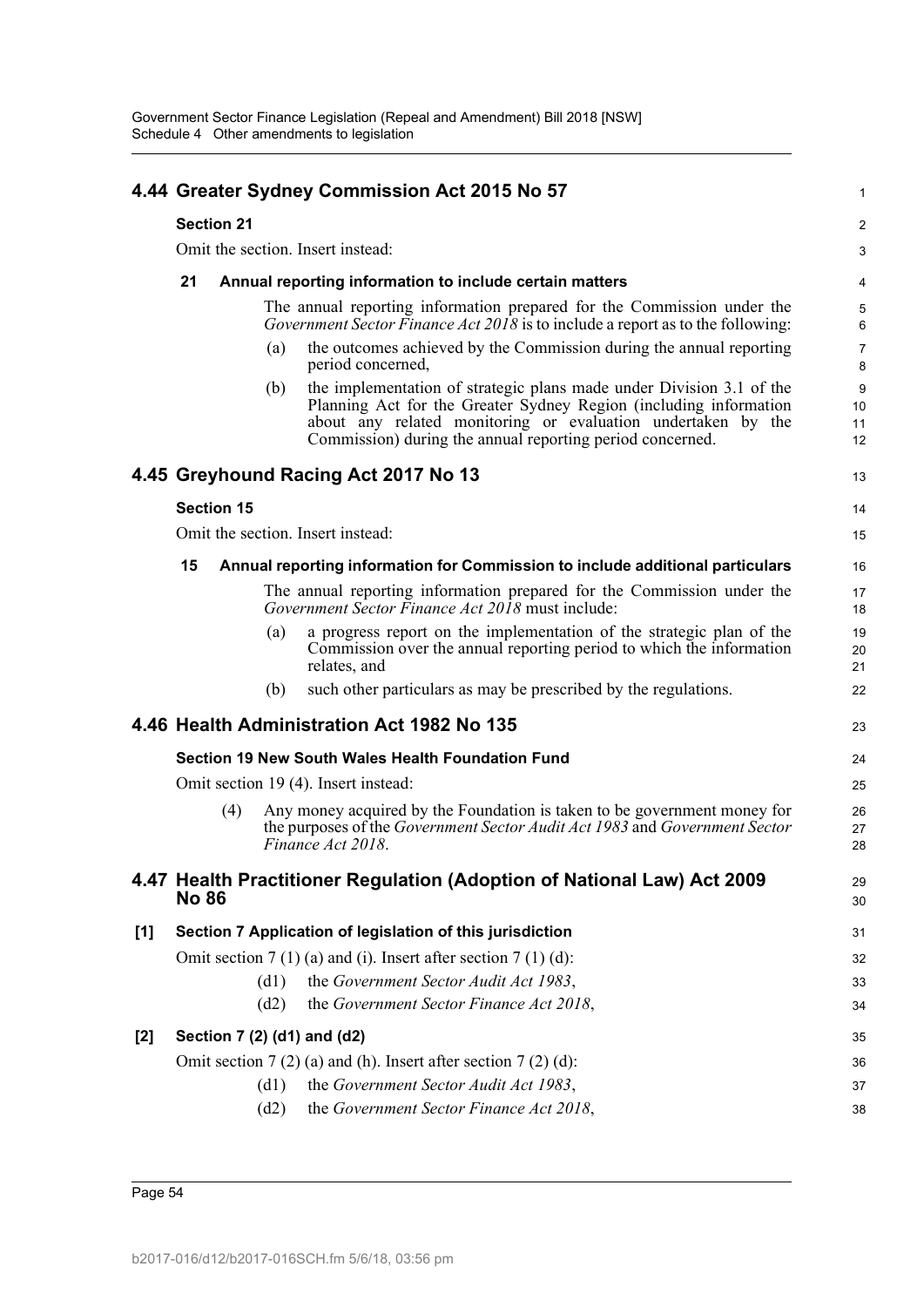| $[3]$ |     |                              |     | Schedule 1 Modification of Health Practitioner Regulation National Law                                                                                                                                                                                                                                 | 1                    |
|-------|-----|------------------------------|-----|--------------------------------------------------------------------------------------------------------------------------------------------------------------------------------------------------------------------------------------------------------------------------------------------------------|----------------------|
|       |     |                              |     | Omit section 41H from Schedule 1 [8]. Insert instead:                                                                                                                                                                                                                                                  | $\overline{a}$       |
|       | 41H |                              |     | <b>Annual reporting information [NSW]</b>                                                                                                                                                                                                                                                              | 3                    |
|       |     | (1)                          |     | The annual reporting information prepared for a Council under the<br>Government Sector Finance Act 2018 must include particulars of the<br>following for the annual reporting period to which it relates—                                                                                              | 4<br>5<br>6          |
|       |     |                              | (a) | all complaints received by the Council during the period or received by<br>the Council before that period but which, in the Council's opinion had<br>not, at the start of the period, been finally disposed of;                                                                                        | 7<br>8<br>9          |
|       |     |                              | (b) | the action taken during the period in relation to complaints received by<br>the Council and the results of that action up to the end of that period;                                                                                                                                                   | 10<br>11             |
|       |     |                              | (c) | all matters referred to a Performance Review Panel for performance<br>review during the period, or referred to a Panel before the period but<br>which, in the Council's opinion had not, at the start of the period, been<br>finally disposed of;                                                      | 12<br>13<br>14<br>15 |
|       |     |                              | (d) | the results of all performance reviews conducted by Performance<br>Review Panels that were finally disposed of during the period.                                                                                                                                                                      | 16<br>17             |
|       |     | (2)                          |     | Two or more Councils may decide to prepare joint annual reporting<br>information under the <i>Government Sector Finance Act 2018</i> .                                                                                                                                                                 | 18<br>19             |
|       |     | (3)                          |     | This section does not require the identity of a complainant, a person who<br>notifies a professional performance matter to a Council, a person about whom<br>a complaint is made or who is the subject of a performance review or any other<br>person to be disclosed in annual reporting information. | 20<br>21<br>22<br>23 |
|       |     |                              |     | 4.48 Health Records and Information Privacy Act 2002 No 71                                                                                                                                                                                                                                             | 24                   |
|       |     | <b>Section 4 Definitions</b> |     |                                                                                                                                                                                                                                                                                                        | 25                   |
|       |     |                              |     | Omit paragraph (d) of the definition of <i>public sector agency</i> in section $4(1)$ .                                                                                                                                                                                                                | 26                   |
|       |     | Insert instead:              |     |                                                                                                                                                                                                                                                                                                        | 27                   |
|       |     |                              | (d) | an auditable entity within the meaning of the Government Sector Audit<br>Act 1983 or any other entity within the meaning of that Act (or entity of<br>a kind) prescribed by the regulations, but excluding an entity (or entity<br>of a kind) prescribed by the regulations,                           | 28<br>29<br>30<br>31 |
|       |     |                              |     | 4.49 Health Services Act 1997 No 154                                                                                                                                                                                                                                                                   | 32                   |
| [1]   |     |                              |     | Section 28 Functions of local health district boards                                                                                                                                                                                                                                                   | 33                   |
|       |     |                              |     | Omit "annual report" from section $28(1)(i)$ .                                                                                                                                                                                                                                                         | 34                   |
|       |     | Finance Act 2018".           |     | Insert instead "annual reporting information for the purposes of the Government Sector                                                                                                                                                                                                                 | 35<br>36             |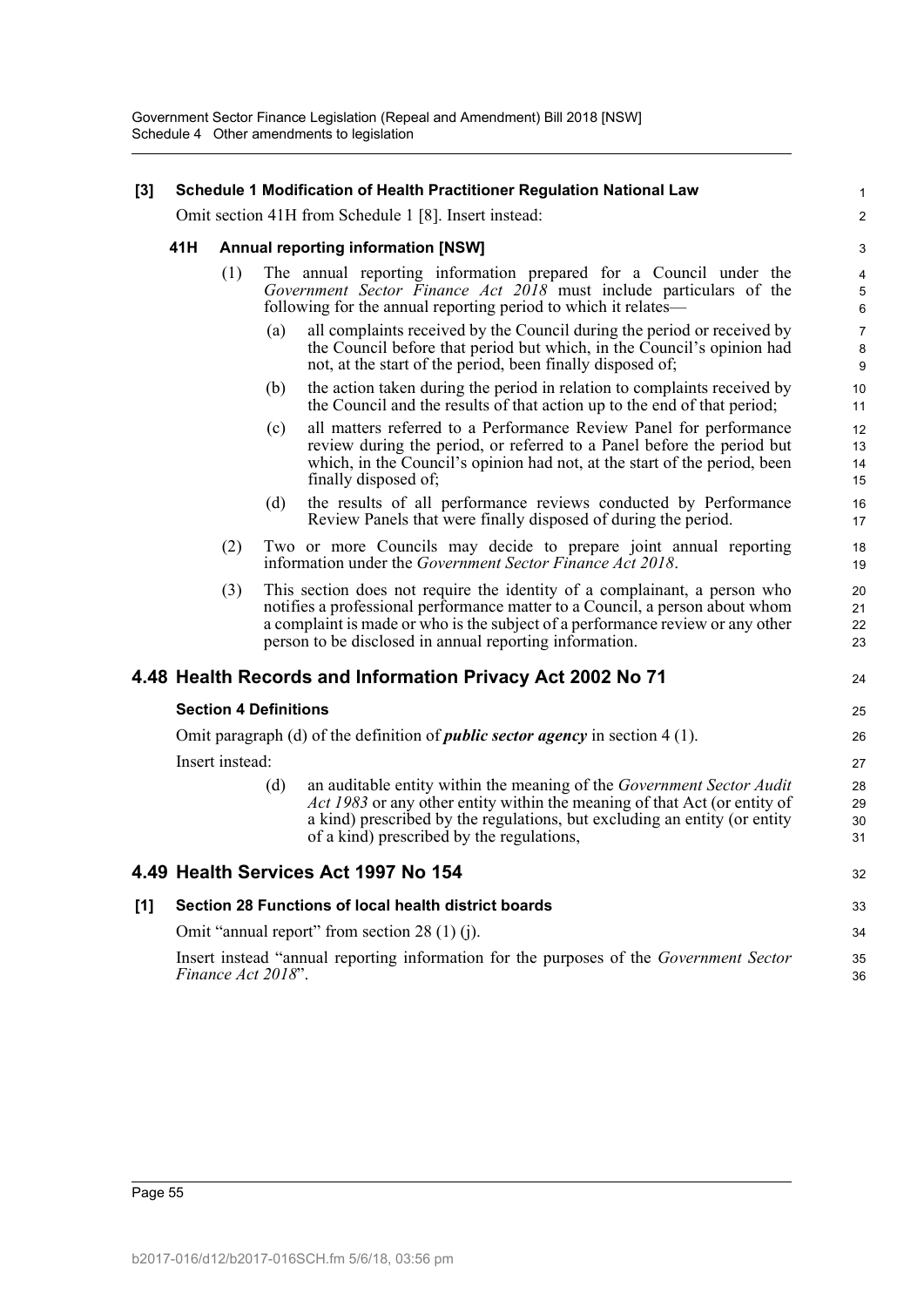| [2]   | <b>Section 133D</b> |               |                     |                            |                                                                                                                                                                                                                                                                                                                                                                                                                 |                                      |
|-------|---------------------|---------------|---------------------|----------------------------|-----------------------------------------------------------------------------------------------------------------------------------------------------------------------------------------------------------------------------------------------------------------------------------------------------------------------------------------------------------------------------------------------------------------|--------------------------------------|
|       |                     |               |                     | Insert after section 133C: |                                                                                                                                                                                                                                                                                                                                                                                                                 | $\overline{2}$                       |
|       | 133D                |               |                     |                            | Consolidation of annual reporting information for NSW Health entities                                                                                                                                                                                                                                                                                                                                           | 3                                    |
|       |                     | (1)           |                     |                            | The annual reporting information for any or all NSW Health entities may be<br>included in the annual reporting information prepared for the Ministry of<br>Health under the Government Sector Finance Act 2018.                                                                                                                                                                                                 | 4<br>5<br>6                          |
|       |                     |               |                     |                            | Note. Section 7.10 of the Government Sector Finance Act 2018 provides that if other<br>legislation requires or permits annual reporting information for 2 or more reporting GSF<br>agencies to be combined in the annual reporting information for one of them (the lead<br>agency), it is sufficient compliance with Division 7.3 (Annual reporting information for<br>reporting GSF agencies) of that Act if: | $\overline{7}$<br>8<br>9<br>10<br>11 |
|       |                     |               | (a)                 |                            | only the combined information is prepared for each of the agencies, and                                                                                                                                                                                                                                                                                                                                         | 12                                   |
|       |                     |               | (b)                 |                            | the combined information is given only to the responsible Minister for the lead<br>agency even if the responsible Minister for any of the other agencies is different.                                                                                                                                                                                                                                          | 13<br>14                             |
|       |                     | (2)           |                     | In this section:           |                                                                                                                                                                                                                                                                                                                                                                                                                 | 15                                   |
|       |                     |               |                     |                            | <i>annual reporting information</i> means annual reporting information for the<br>purposes of the Government Sector Finance Act 2018.                                                                                                                                                                                                                                                                           | 16<br>17                             |
|       |                     |               |                     | Finance Act 2018.          | <b>NSW Health entity</b> has the same meaning as in the Government Sector                                                                                                                                                                                                                                                                                                                                       | 18<br>19                             |
| [3]   |                     |               |                     |                            | <b>Schedule 6A National Health Funding Pool and Administration</b>                                                                                                                                                                                                                                                                                                                                              | 20                                   |
|       |                     |               |                     |                            | Omit clause 22 (e). Insert after clause 22 (a):                                                                                                                                                                                                                                                                                                                                                                 | 21                                   |
|       |                     |               | (a1)                |                            | the Government Sector Audit Act 1983,                                                                                                                                                                                                                                                                                                                                                                           | 22                                   |
|       |                     |               | (a2)                |                            | the Government Sector Finance Act 2018,                                                                                                                                                                                                                                                                                                                                                                         | 23                                   |
|       |                     |               |                     |                            | 4.50 Heavy Vehicle (Adoption of National Law) Act 2013 No 42                                                                                                                                                                                                                                                                                                                                                    | 24                                   |
|       |                     |               |                     |                            | Section 6 Exclusion of legislation of this jurisdiction                                                                                                                                                                                                                                                                                                                                                         | 25                                   |
|       |                     |               |                     |                            | Omit " <i>Public Finance and Audit Act 1983</i> does not" from section 6 (3).                                                                                                                                                                                                                                                                                                                                   | 26                                   |
|       |                     | 2018 do not". |                     |                            | Insert instead "Government Sector Audit Act 1983 and the Government Sector Finance Act                                                                                                                                                                                                                                                                                                                          | 27<br>28                             |
|       |                     |               |                     |                            | 4.51 Heritage Act 1977 No 136                                                                                                                                                                                                                                                                                                                                                                                   | 29                                   |
| [1]   |                     |               |                     |                            | <b>Section 170 Heritage and Conservation Register</b>                                                                                                                                                                                                                                                                                                                                                           | 30                                   |
|       |                     |               |                     |                            | Omit section 170 (2). Insert instead:                                                                                                                                                                                                                                                                                                                                                                           | 31                                   |
|       |                     | (2)           |                     |                            | Words and expressions used in this section that are defined in the <i>Government</i><br>Sector Finance Act 2018 have the same meanings as in that Act.                                                                                                                                                                                                                                                          | 32<br>33                             |
| $[2]$ |                     |               | Section 170 (4) (b) |                            |                                                                                                                                                                                                                                                                                                                                                                                                                 | 34                                   |
|       |                     |               |                     |                            | Omit the paragraph. Insert instead:                                                                                                                                                                                                                                                                                                                                                                             | 35                                   |
|       |                     |               | (b)                 | which:                     |                                                                                                                                                                                                                                                                                                                                                                                                                 | 36                                   |
|       |                     |               |                     | (i)                        | in the case of an accountable authority for a reporting GSF                                                                                                                                                                                                                                                                                                                                                     | 37                                   |
|       |                     |               |                     |                            | agency that is a Public Service agency—is vested in or owned or                                                                                                                                                                                                                                                                                                                                                 | 38                                   |
|       |                     |               |                     |                            | occupied by, or subject to the control of, the responsible Minister<br>for the agency or the agency, or                                                                                                                                                                                                                                                                                                         | 39<br>40                             |
|       |                     |               |                     | (ii)                       | in the case of any other reporting GSF agency-is owned or                                                                                                                                                                                                                                                                                                                                                       | 41                                   |
|       |                     |               |                     |                            | occupied by the agency.                                                                                                                                                                                                                                                                                                                                                                                         | 42                                   |
|       |                     |               |                     |                            |                                                                                                                                                                                                                                                                                                                                                                                                                 |                                      |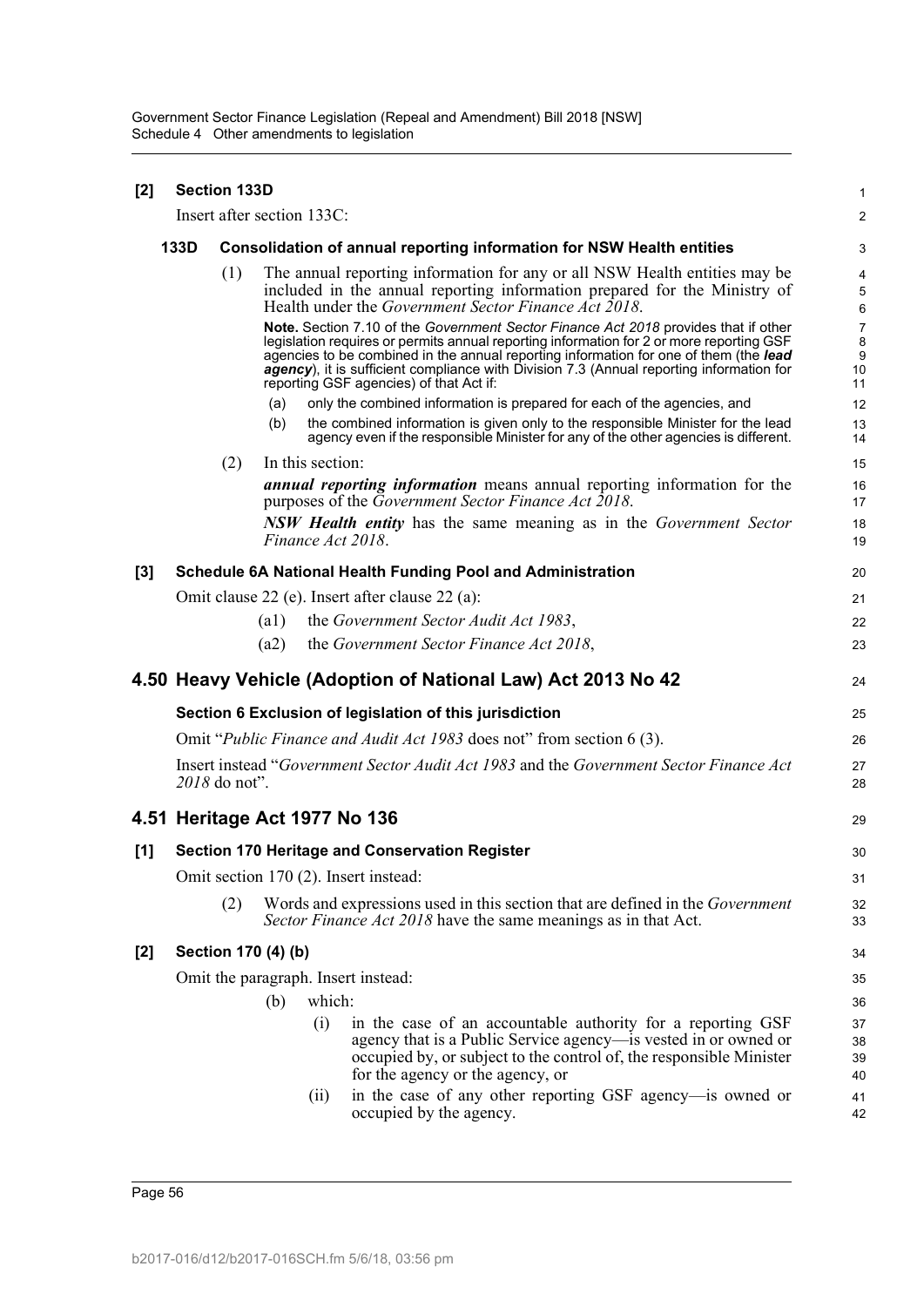|       |                   |                   | 4.52 Home Building Act 1989 No 147                                                                                                                                                                                                                                                                                 | 1                    |  |  |  |  |
|-------|-------------------|-------------------|--------------------------------------------------------------------------------------------------------------------------------------------------------------------------------------------------------------------------------------------------------------------------------------------------------------------|----------------------|--|--|--|--|
|       |                   |                   | Section 103R Chief executive to manage affairs of Guarantee Corporation                                                                                                                                                                                                                                            | 2                    |  |  |  |  |
|       |                   |                   | Omit section 103R (3).                                                                                                                                                                                                                                                                                             | 3                    |  |  |  |  |
|       |                   |                   | 4.53 Housing Act 2001 No 52                                                                                                                                                                                                                                                                                        | 4                    |  |  |  |  |
| [1]   | <b>Section 17</b> |                   |                                                                                                                                                                                                                                                                                                                    |                      |  |  |  |  |
|       |                   |                   | Omit the section. Insert instead:                                                                                                                                                                                                                                                                                  | 6                    |  |  |  |  |
|       | 17                |                   | <b>Annual reporting information</b>                                                                                                                                                                                                                                                                                | $\overline{7}$       |  |  |  |  |
|       |                   |                   | The annual reporting information prepared for the Department under the<br>Government Sector Finance Act $2018$ may include any annual reporting<br>information required under that Act for the Corporation.                                                                                                        | 8<br>9<br>10         |  |  |  |  |
| $[2]$ |                   | <b>Section 67</b> |                                                                                                                                                                                                                                                                                                                    | 11                   |  |  |  |  |
|       |                   |                   | Omit the section. Insert instead:                                                                                                                                                                                                                                                                                  | 12                   |  |  |  |  |
|       | 67                |                   | <b>Financial year</b>                                                                                                                                                                                                                                                                                              | 13                   |  |  |  |  |
|       |                   | (1)               | The financial year of the Corporation is the same as the annual reporting<br>period for the Department under the Government Sector Finance Act 2018.                                                                                                                                                               | 14<br>15             |  |  |  |  |
|       |                   | (2)               | Nothing in this Part affects the operation of the Government Sector Finance<br>Act 2018.                                                                                                                                                                                                                           | 16<br>17             |  |  |  |  |
|       |                   |                   | 4.54 Independent Commission Against Corruption Act 1988 No 35                                                                                                                                                                                                                                                      | 18                   |  |  |  |  |
|       |                   |                   | <b>Section 3 Definitions</b>                                                                                                                                                                                                                                                                                       | 19                   |  |  |  |  |
|       |                   |                   | Omit paragraph (d) of the definition of <i>public authority</i> in section $3(1)$ .                                                                                                                                                                                                                                | 20                   |  |  |  |  |
|       |                   | Insert instead:   |                                                                                                                                                                                                                                                                                                                    | 21                   |  |  |  |  |
|       |                   |                   | an auditable entity within the meaning of the Government Sector Audit<br>(d)<br>Act 1983,                                                                                                                                                                                                                          | 22<br>23             |  |  |  |  |
|       |                   |                   | 4.55 Innovation and Productivity Council Act 1996 No 77                                                                                                                                                                                                                                                            | 24                   |  |  |  |  |
|       |                   | <b>Section 16</b> |                                                                                                                                                                                                                                                                                                                    | 25                   |  |  |  |  |
|       |                   |                   | Omit the section. Insert instead:                                                                                                                                                                                                                                                                                  | 26                   |  |  |  |  |
|       | 16                |                   | <b>Application of certain Acts</b>                                                                                                                                                                                                                                                                                 | 27                   |  |  |  |  |
|       |                   |                   | The Council is, for the purposes of the <i>Government Sector Audit Act 1983</i> , the<br>Government Sector Finance Act 2018, or any other Act prescribed by the<br>regulations, taken to be part of the Department.                                                                                                | 28<br>29<br>30       |  |  |  |  |
|       |                   |                   | 4.56 Institute of Sport Act 1995 No 52                                                                                                                                                                                                                                                                             | 31                   |  |  |  |  |
|       |                   |                   | Section 26 Financial year of Institute                                                                                                                                                                                                                                                                             | 32                   |  |  |  |  |
|       |                   |                   | Omit section 26 (2). Insert instead:                                                                                                                                                                                                                                                                               | 33                   |  |  |  |  |
|       |                   | (2)               | However, the financial year of the Institute is to be the annual reporting period<br>(if any) for the Institute if the Treasurer has made a determination under<br>section 2.10 of the <i>Government Sector Finance Act 2018</i> for that period to be<br>different from the period referred to in subsection (1). | 34<br>35<br>36<br>37 |  |  |  |  |

Page 57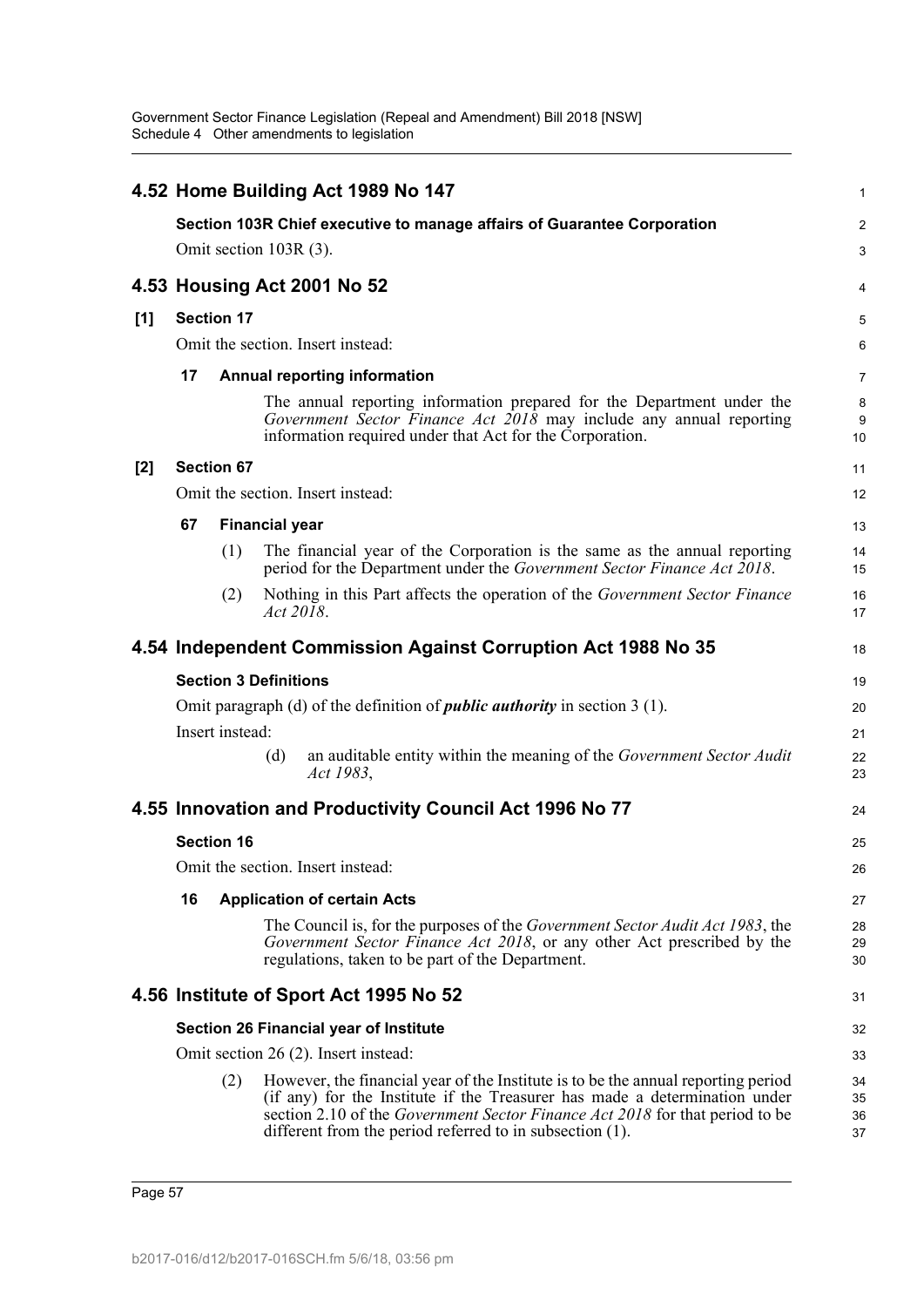|     | 4.57 International Transfer of Prisoners (New South Wales) Act 1997 No 144 |          |                                                                                                                                                                                                                                                                                     |                                        |  |  |  |  |
|-----|----------------------------------------------------------------------------|----------|-------------------------------------------------------------------------------------------------------------------------------------------------------------------------------------------------------------------------------------------------------------------------------------|----------------------------------------|--|--|--|--|
|     | <b>Section 9 Annual report</b>                                             |          |                                                                                                                                                                                                                                                                                     | $\boldsymbol{2}$                       |  |  |  |  |
|     |                                                                            |          | Omit section 9 (2). Insert instead:                                                                                                                                                                                                                                                 | 3                                      |  |  |  |  |
|     | (2)                                                                        |          | It is sufficient compliance with this section if the annual report is included in<br>the annual reporting information for any Department for which the Minister is<br>responsible prepared under the Government Sector Finance Act 2018 and the<br>regulations under that Act.      | 4<br>$\sqrt{5}$<br>6<br>$\overline{7}$ |  |  |  |  |
|     | 2016 No 46                                                                 |          | 4.58 Land and Property Information NSW (Authorised Transaction) Act                                                                                                                                                                                                                 | 8<br>9                                 |  |  |  |  |
|     |                                                                            |          | Section 40 Release of information by Auditor-General                                                                                                                                                                                                                                | 10                                     |  |  |  |  |
|     |                                                                            |          | Omit "Section 38 (Secrecy) of the <i>Public Finance and Audit Act 1983</i> ".                                                                                                                                                                                                       | 11                                     |  |  |  |  |
|     |                                                                            |          | Insert instead "Section 38 (Secrecy) of the Government Sector Audit Act 1983".                                                                                                                                                                                                      | 12                                     |  |  |  |  |
|     |                                                                            |          | 4.59 Law Enforcement Conduct Commission Act 2016 No 61                                                                                                                                                                                                                              | 13                                     |  |  |  |  |
|     |                                                                            |          | <b>Section 139 Annual reports of Commission</b>                                                                                                                                                                                                                                     | 14                                     |  |  |  |  |
|     |                                                                            |          | Omit section 139 (4) and (5). Insert instead:                                                                                                                                                                                                                                       | 15                                     |  |  |  |  |
|     | (4)                                                                        |          | <b>Modification of Division 7.3 of Government Sector Finance Act 2018</b>                                                                                                                                                                                                           | 16                                     |  |  |  |  |
|     |                                                                            | follows: | Division 7.3 of the <i>Government Sector Finance Act 2018</i> is, in its application<br>to the annual reporting information prepared for the Commission, modified as                                                                                                                | 17<br>18<br>19                         |  |  |  |  |
|     |                                                                            | (a)      | the annual reporting information is to be given to the Presiding Officer<br>of each House of Parliament and not to the responsible Minister for the<br>Commission,                                                                                                                  | 20<br>21<br>22                         |  |  |  |  |
|     |                                                                            | (b)      | provisions of that Act relating to the giving of annual reporting<br>information to the responsible Minister for a GSF agency and to the<br>public availability of annual reporting information do not apply to the<br>Commission or the Chief Executive Officer of the Commission. | 23<br>24<br>25<br>26                   |  |  |  |  |
|     | (5)                                                                        |          | The financial report for the annual reporting period to which the annual<br>reporting information relates is to set out the separate cost of the operations of<br>the Commission under each of Parts 6, 7 and 8.                                                                    | 27<br>28<br>29                         |  |  |  |  |
|     |                                                                            |          | 4.60 Legal Profession Uniform Law Application Act 2014 No 16                                                                                                                                                                                                                        | 30                                     |  |  |  |  |
| [1] | <b>Section 7</b>                                                           |          |                                                                                                                                                                                                                                                                                     | 31                                     |  |  |  |  |
|     |                                                                            |          | Omit the section. Insert instead:                                                                                                                                                                                                                                                   | 32                                     |  |  |  |  |
|     | 7                                                                          |          | Application of Government Sector Audit Act 1983 and Government Sector<br><b>Finance Act 2018</b>                                                                                                                                                                                    | 33<br>34                               |  |  |  |  |
|     | (1)                                                                        |          | The Government Sector Audit Act 1983 and the Government Sector Finance<br>Act 2018 apply to the Legal Services Council and the Commissioner for<br>Uniform Legal Services Regulation as if they were each a GSF agency within<br>the meaning of those Acts.                         | 35<br>36<br>37<br>38                   |  |  |  |  |
|     | (2)                                                                        |          | The local regulations may modify the Government Sector Audit Act 1983 and<br>Government Sector Finance Act 2018 for the purposes of this section.                                                                                                                                   | 39<br>40                               |  |  |  |  |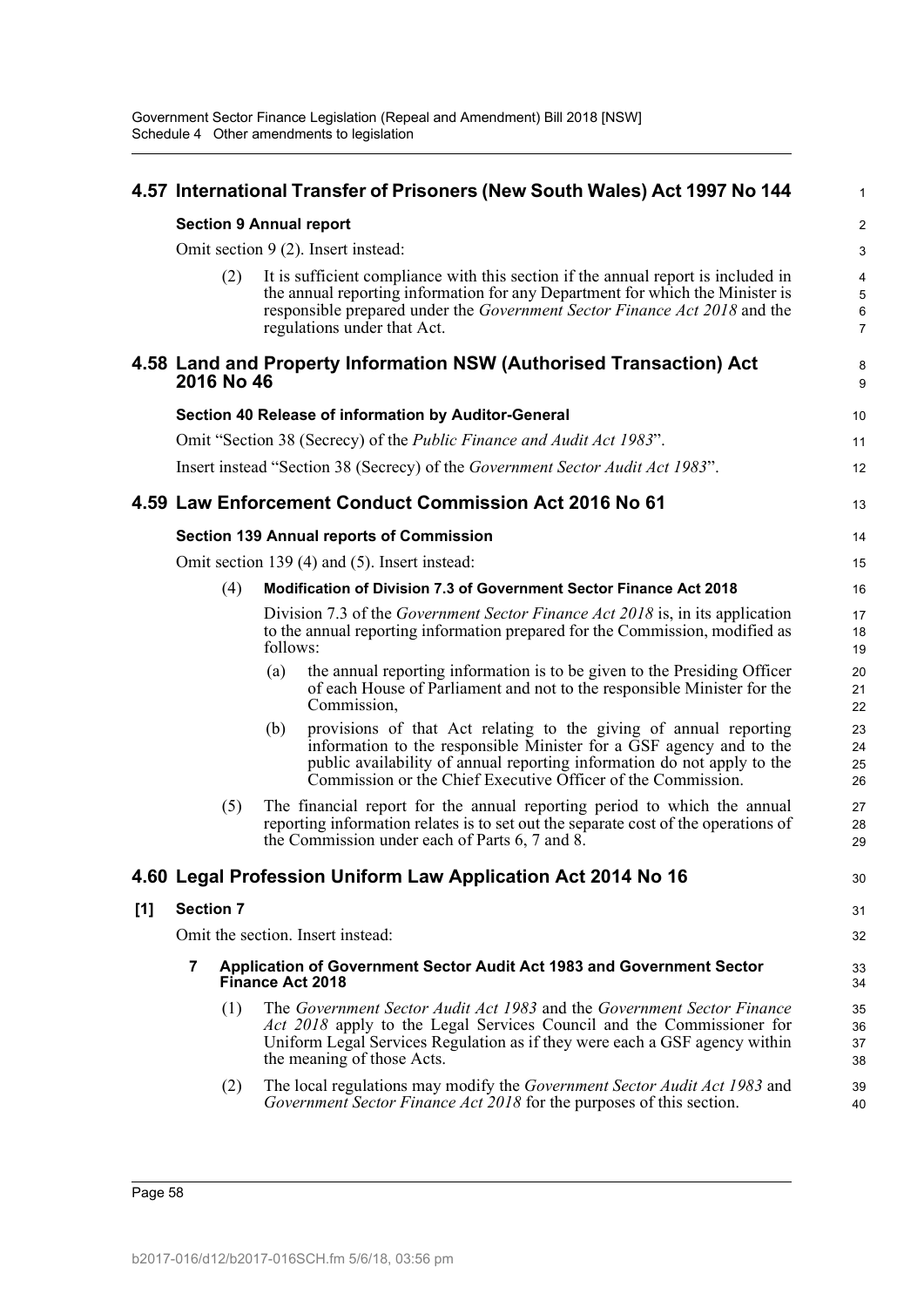|     |                                        | (3)                |     | Without limiting subsection $(2)$ , the provisions of section 416 $(5)$ of the Legal<br>Profession Uniform Law (NSW) apply to the local regulations under this<br>section in the same way as they apply to the Uniform Regulations.                                                                                                                                       | $\mathbf{1}$<br>$\overline{c}$<br>3 |  |  |
|-----|----------------------------------------|--------------------|-----|---------------------------------------------------------------------------------------------------------------------------------------------------------------------------------------------------------------------------------------------------------------------------------------------------------------------------------------------------------------------------|-------------------------------------|--|--|
| [2] |                                        |                    |     | <b>Section 44 Crown Solicitor</b>                                                                                                                                                                                                                                                                                                                                         | $\overline{4}$                      |  |  |
|     |                                        |                    |     | Omit section 44 (4). Insert instead:                                                                                                                                                                                                                                                                                                                                      | 5                                   |  |  |
|     |                                        | (4)                |     | If, under subsection $(1)$ $(g)$ , the Crown Solicitor is given approval to act as<br>solicitor for a Minister of the Crown (otherwise than in his or her official<br>capacity as such a Minister), the following must be included in the annual<br>reporting information prepared under the Government Sector Finance Act<br>$2018$ of the Crown Solicitor's activities: | 6<br>$\overline{7}$<br>8<br>9<br>10 |  |  |
|     |                                        |                    | (a) | the name of the Minister,                                                                                                                                                                                                                                                                                                                                                 | 11                                  |  |  |
|     |                                        |                    | (b) | the matter in which the Crown Solicitor acted (but without disclosure of<br>any confidential client information),                                                                                                                                                                                                                                                         | 12<br>13                            |  |  |
|     |                                        |                    | (c) | the costs incurred by the Crown Solicitor in acting for the Minister and<br>the amount charged to the Minister for so acting.                                                                                                                                                                                                                                             | 14<br>15                            |  |  |
| [3] |                                        |                    |     | <b>Section 57 Performance audits</b>                                                                                                                                                                                                                                                                                                                                      | 16                                  |  |  |
|     |                                        |                    |     | Omit "Division 2A of Part 3 of the <i>Public Finance and Audit Act 1983</i> " wherever occurring<br>in section 57 $(1)$ and $(3)$ .                                                                                                                                                                                                                                       | 17<br>18                            |  |  |
|     |                                        |                    |     | Insert instead "Division 2A of Part 3 of the Government Sector Audit Act 1983".                                                                                                                                                                                                                                                                                           | 19                                  |  |  |
| [4] | <b>Section 57 (3)</b>                  |                    |     |                                                                                                                                                                                                                                                                                                                                                                           |                                     |  |  |
|     | Omit "head of the relevant authority". |                    |     |                                                                                                                                                                                                                                                                                                                                                                           |                                     |  |  |
|     | that Act".                             |                    |     | Insert instead "accountable authority for the relevant auditable entity within the meaning of                                                                                                                                                                                                                                                                             | 22<br>23                            |  |  |
| [5] | <b>Section 93G Costs of this Part</b>  |                    |     |                                                                                                                                                                                                                                                                                                                                                                           |                                     |  |  |
|     |                                        |                    |     | Omit "established for the Department of Justice by the Treasurer under section 13A of the<br>Public Finance and Audit Act 1983" from section 93G (1).                                                                                                                                                                                                                     | 25<br>26                            |  |  |
|     |                                        |                    |     | Insert instead "established or continued by the Department of Justice under section 4.17 of<br>the Government Sector Finance Act 2018".                                                                                                                                                                                                                                   | 27<br>28                            |  |  |
|     |                                        |                    |     | 4.61 Liquor Act 2007 No 90                                                                                                                                                                                                                                                                                                                                                | 29                                  |  |  |
|     |                                        | <b>Section 156</b> |     |                                                                                                                                                                                                                                                                                                                                                                           | 30                                  |  |  |
|     | Omit the section. Insert instead:      |                    |     |                                                                                                                                                                                                                                                                                                                                                                           |                                     |  |  |
|     | 156                                    |                    |     | Report by Authority on liquor licensing matters                                                                                                                                                                                                                                                                                                                           | 32                                  |  |  |
|     |                                        | (1)                |     | The Authority is to include the following information in the annual reporting<br>information prepared for it under the Government Sector Finance Act 2018:                                                                                                                                                                                                                | 33<br>34                            |  |  |
|     |                                        |                    | (a) | the number of licences in force in each Statistical Local Area<br>determined by the Australian Bureau of Statistics (along with the total<br>State-wide number of licences) during the annual reporting period to<br>which the information relates,                                                                                                                       | 35<br>36<br>37<br>38                |  |  |
|     |                                        |                    | (b) | the number of new licences granted by the Authority during that<br>reporting period,                                                                                                                                                                                                                                                                                      | 39<br>40                            |  |  |
|     |                                        |                    | (c) | the number of licences suspended or cancelled by the Authority during<br>that reporting period,                                                                                                                                                                                                                                                                           | 41<br>42                            |  |  |
|     |                                        |                    |     |                                                                                                                                                                                                                                                                                                                                                                           |                                     |  |  |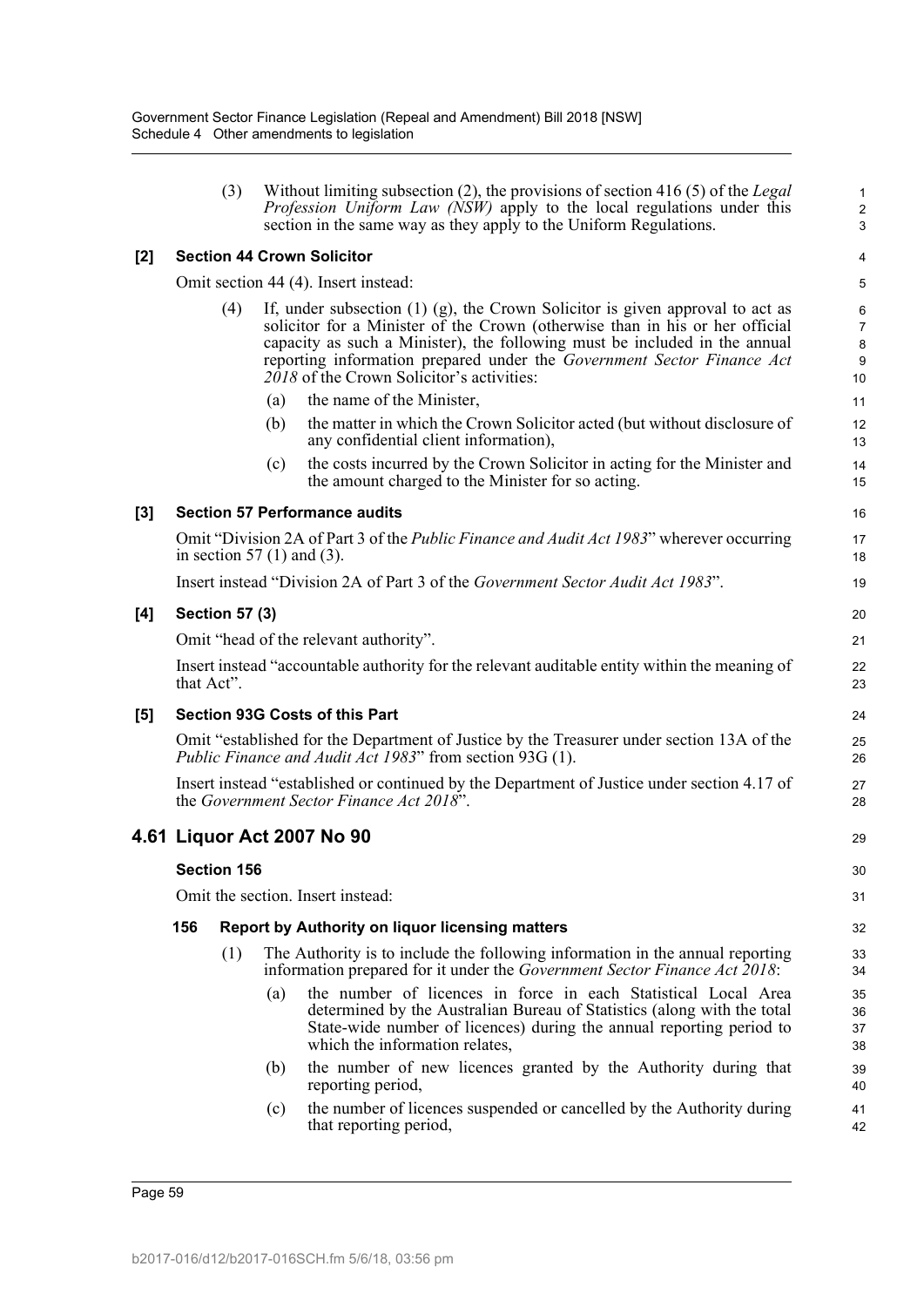|       |    |                   | (d)<br>the number of authorisations to which section 51 applies granted by the<br>Authority during that reporting period,                                                                                                                                                                                                             | 1<br>$\overline{\mathbf{c}}$ |
|-------|----|-------------------|---------------------------------------------------------------------------------------------------------------------------------------------------------------------------------------------------------------------------------------------------------------------------------------------------------------------------------------|------------------------------|
|       |    |                   | the number of licences in respect of which disciplinary action was taken<br>(e)<br>by the Authority during that reporting period and the nature of the<br>disciplinary action taken.                                                                                                                                                  | 3<br>4<br>5                  |
|       |    | (2)               | The information provided in relation to licences and authorisations in the<br>annual reporting information is, where relevant, to be categorised according to<br>the different types of licences and authorisations that may be granted and held<br>under this Act.                                                                   | 6<br>7<br>8<br>9             |
|       |    |                   | 4.62 Liquor Regulation 2008                                                                                                                                                                                                                                                                                                           | 10                           |
|       |    |                   | Clause 21 On-premises licence—authorisation to sell liquor for consumption away<br>from licensed premises                                                                                                                                                                                                                             | 11<br>12                     |
|       |    |                   | Omit the definition of <i>public authority</i> from clause 21 (6). Insert instead:                                                                                                                                                                                                                                                    | 13                           |
|       |    |                   | <i>public authority</i> means each of the following:                                                                                                                                                                                                                                                                                  | 14                           |
|       |    |                   | a statutory body representing the Crown (including a NSW Government<br>(a)<br>agency to which section 13A of the <i>Interpretation Act 1987</i> applies),                                                                                                                                                                             | 15<br>16                     |
|       |    |                   | a Council within the meaning of Part 5A of the Health Practitioner<br>(b)<br>Regulation National Law (NSW).                                                                                                                                                                                                                           | 17<br>18                     |
|       |    |                   | 4.63 Local Land Services Act 2013 No 51                                                                                                                                                                                                                                                                                               | 19                           |
| [1]   |    |                   | <b>Section 19 Local Land Services Fund</b>                                                                                                                                                                                                                                                                                            | 20                           |
|       |    |                   | Omit section 19 (3). Insert instead:                                                                                                                                                                                                                                                                                                  | 21                           |
|       |    | (3)               | To avoid doubt, the Fund is taken to have been established (and always to have<br>been established) in the Special Deposits Account.                                                                                                                                                                                                  | 22<br>23                     |
| $[2]$ |    | <b>Section 23</b> |                                                                                                                                                                                                                                                                                                                                       | 24                           |
|       |    |                   | Omit the section. Insert instead:                                                                                                                                                                                                                                                                                                     | 25                           |
|       | 23 |                   | Annual reporting information to include certain matters                                                                                                                                                                                                                                                                               | 26                           |
|       |    | (1)               | The annual reporting information prepared for Local Land Services under the<br>Government Sector Finance Act $2018$ is to include a report as to the following<br>during the annual reporting period to which the information relates:                                                                                                | 27<br>28<br>29               |
|       |    |                   | the performance and outcomes set out in any State strategic plan<br>(a)<br>achieved by Local Land Services,                                                                                                                                                                                                                           | 30<br>31                     |
|       |    |                   | progress in achieving compliance with State priorities for local land<br>(b)<br>services,                                                                                                                                                                                                                                             | 32<br>33                     |
|       |    |                   | community engagement in respect of the provision of local land<br>(c)<br>services,                                                                                                                                                                                                                                                    | 34<br>35                     |
|       |    |                   | the resources expended and revenue received by Local Land Services,<br>(d)<br>and the management of programs, in each region,                                                                                                                                                                                                         | 36<br>37                     |
|       |    |                   | any other matter directed by the Minister.<br>(e)                                                                                                                                                                                                                                                                                     | 38                           |
|       |    |                   | Note. Division 7.3 of the Government Sector Finance Act 2018 requires the<br>accountable authority for a reporting GSF agency to ensure that the annual reporting<br>information for the agency is prepared within the period specified by the Treasurer's<br>directions after the end of the annual reporting period for the agency. | 39<br>40<br>41<br>42         |
|       |    | (2)               | The annual reporting information may be included in the annual reporting<br>information prepared for the Department or another government agency.                                                                                                                                                                                     | 43<br>44                     |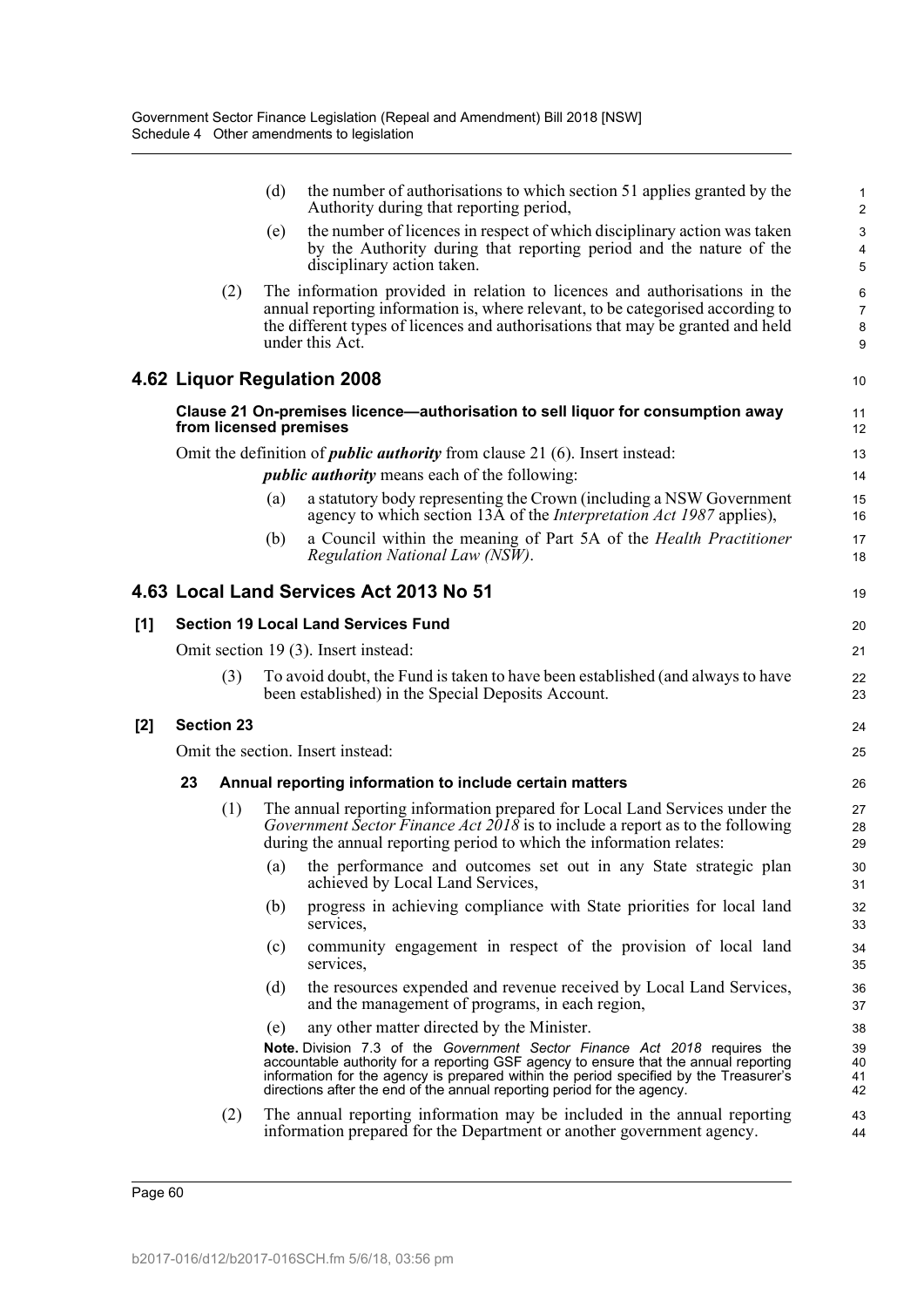| [3]   | <b>Section 24 Audit of Local Land Services</b> |                   |                                                                                                                                                                                                                            |                     |  |  |  |
|-------|------------------------------------------------|-------------------|----------------------------------------------------------------------------------------------------------------------------------------------------------------------------------------------------------------------------|---------------------|--|--|--|
|       | section.                                       |                   | Omit "section 43 of the <i>Public Finance and Audit Act 1983</i> " from the note at the end of the                                                                                                                         | $\sqrt{2}$<br>3     |  |  |  |
|       |                                                |                   | Insert instead "Division 7.2 of the Government Sector Finance Act 2018".                                                                                                                                                   | 4                   |  |  |  |
| [4]   |                                                |                   | Section 60ZN Local Land Services to report on rates of allowable clearing                                                                                                                                                  | 5                   |  |  |  |
|       |                                                |                   | Omit section 60ZN (2). Insert instead:                                                                                                                                                                                     | 6                   |  |  |  |
|       |                                                | (2)               | Local Land Services may include that report in the annual reporting<br>information prepared for it under the Government Sector Finance Act 2018.                                                                           | $\overline{7}$<br>8 |  |  |  |
|       |                                                |                   | 4.64 Local Land Services Regulation 2014                                                                                                                                                                                   | 9                   |  |  |  |
|       | disclosed                                      |                   | Clause 30 Purposes for which information in annual return may be used and                                                                                                                                                  | 10<br>11            |  |  |  |
|       |                                                |                   | Omit "an annual report under the Act or the Annual Reports (Statutory Bodies) Act 1984"<br>from clause $30(1)(d)$ .                                                                                                        | 12<br>13            |  |  |  |
|       |                                                |                   | Insert instead "an annual report under the Act or annual reporting information under the<br>Government Sector Finance Act 2018".                                                                                           | 14<br>15            |  |  |  |
|       |                                                |                   | 4.65 Macquarie University Act 1989 No 126                                                                                                                                                                                  | 16                  |  |  |  |
| [1]   |                                                |                   | <b>Section 16 Functions of Council</b>                                                                                                                                                                                     | 17                  |  |  |  |
|       |                                                |                   | Omit the note at the end of the section. Insert instead:                                                                                                                                                                   | 18                  |  |  |  |
|       |                                                |                   | Note. Division 7.3 of the Government Sector Finance Act 2018 regulates the provision<br>of annual reporting information to Parliament by the Council and requires the Council<br>to report on the University's operations. | 19<br>20<br>21      |  |  |  |
| $[2]$ |                                                |                   | <b>Section 16A Controlled entities</b>                                                                                                                                                                                     | 22                  |  |  |  |
|       |                                                |                   | Omit the definition of <i>controlled entity</i> from section 16A (6). Insert instead:                                                                                                                                      | 23                  |  |  |  |
|       |                                                |                   | controlled entity means a controlled entity (within the meaning of the<br>Government Sector Finance Act 2018) of the University or Council.                                                                                | 24<br>25            |  |  |  |
| [3]   |                                                |                   | <b>Section 17A Operation of certain Acts</b>                                                                                                                                                                               | 26                  |  |  |  |
|       | 1984".                                         |                   | Omit "Public Finance and Audit Act 1983 or the Annual Reports (Statutory Bodies) Act                                                                                                                                       | 27<br>28            |  |  |  |
|       | 1983".                                         |                   | Insert instead "Government Sector Finance Act 2018 or the Government Sector Audit Act                                                                                                                                      | 29<br>30            |  |  |  |
|       |                                                |                   | 4.66 Members of Parliament Staff Act 2013 No 41                                                                                                                                                                            | 31                  |  |  |  |
|       |                                                | <b>Section 13</b> |                                                                                                                                                                                                                            | 32                  |  |  |  |
|       |                                                |                   | Omit the section. Insert instead:                                                                                                                                                                                          | 33                  |  |  |  |
|       | 13                                             |                   | Delegation of expenditure of money appropriated to Premier for staff of<br>political office holders                                                                                                                        | 34<br>35            |  |  |  |
|       |                                                | (1)               | This section applies in relation to any function of the Premier of a kind referred<br>to in section 9.7 (1) (b) of the Government Sector Finance Act 2018 involving<br>expenditure for the purposes of this Part.          | 36<br>37<br>38      |  |  |  |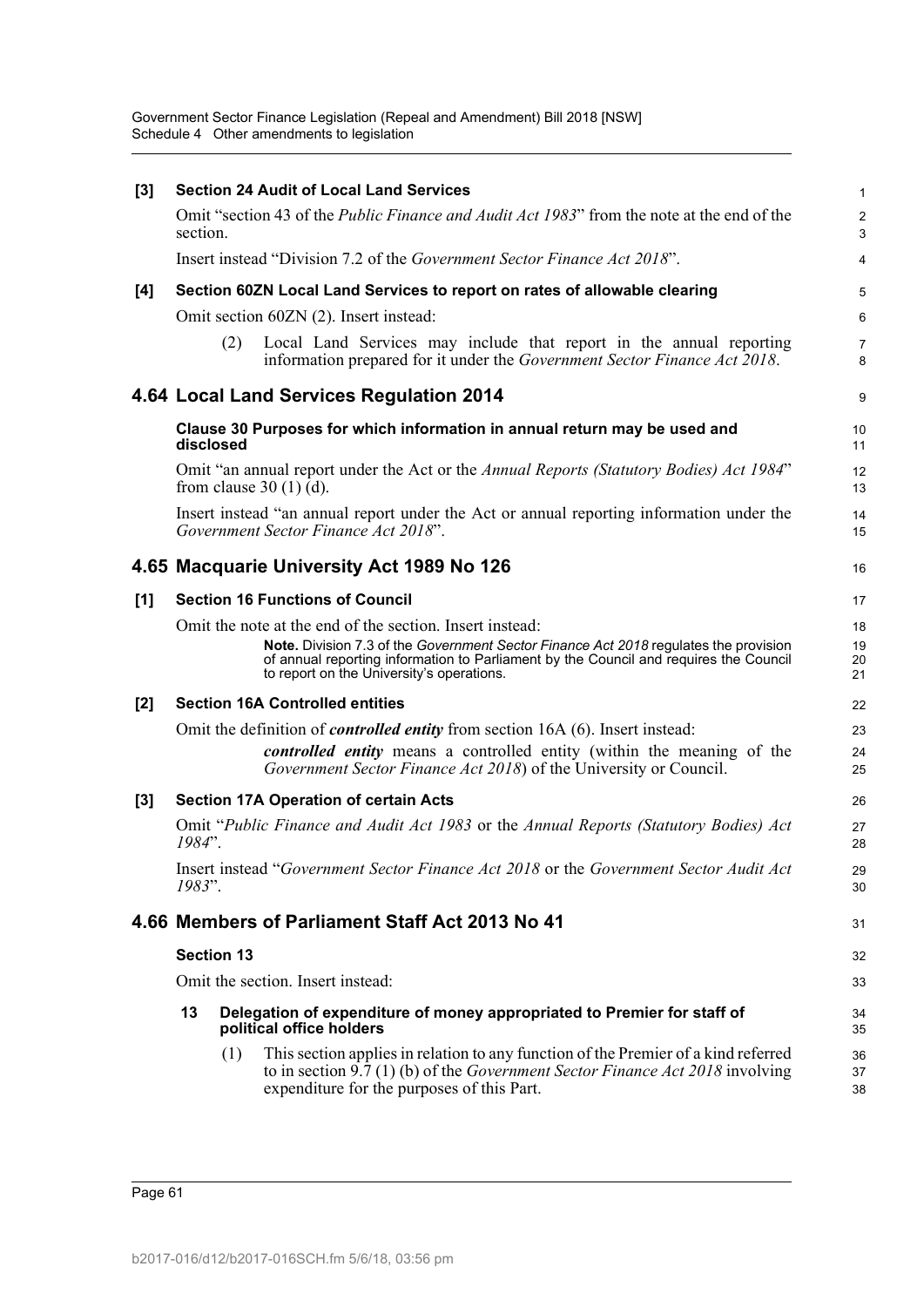|     | (2)              | The power of the Premier under section 9.9 of the <i>Government Sector Finance</i>                                                                                                                                                                                                                                  | $\mathbf{1}$                      |
|-----|------------------|---------------------------------------------------------------------------------------------------------------------------------------------------------------------------------------------------------------------------------------------------------------------------------------------------------------------|-----------------------------------|
|     |                  | <i>Act 2018</i> to delegate a function to which this section applies is taken to include<br>the power to delegate the function to a member of staff of a political office<br>holder.                                                                                                                                | $\overline{2}$<br>$\sqrt{3}$<br>4 |
|     |                  | 4.67 Mental Health Act 2007 No 8                                                                                                                                                                                                                                                                                    | 5                                 |
| [1] |                  | <b>Section 108 Annual report</b>                                                                                                                                                                                                                                                                                    | 6                                 |
|     |                  | Omit section 108 (3). Insert instead:                                                                                                                                                                                                                                                                               | 7                                 |
|     | (3)              | Any report required to be made under this section may be included in the<br>annual reporting information prepared for the Ministry of Health under the<br>Government Sector Finance Act 2018.                                                                                                                       | 8<br>9<br>10                      |
| [2] |                  | <b>Section 147 Annual report</b>                                                                                                                                                                                                                                                                                    | 11                                |
|     |                  | Omit section 147 (5). Insert instead:                                                                                                                                                                                                                                                                               | 12                                |
|     | (5)              | Any report required to be made under this section may be included in the<br>annual reporting information prepared for the Ministry of Health under the<br>Government Sector Finance Act 2018.                                                                                                                       | 13<br>14<br>15                    |
|     |                  | 4.68 Motor Accidents (Lifetime Care and Support) Act 2006 No 16                                                                                                                                                                                                                                                     | 16                                |
|     |                  | <b>Section 37 Financial year</b>                                                                                                                                                                                                                                                                                    | 17                                |
|     |                  | Omit section 37 (2). Insert instead:                                                                                                                                                                                                                                                                                | 18                                |
|     | (2)              | However, the financial year of the Authority is to be the annual reporting<br>period (if any) for the Authority if the Treasurer has made a determination<br>under section 2.10 of the Government Sector Finance Act 2018 for that period<br>to be different from the period referred to in subsection (1).         | 19<br>20<br>21<br>22              |
|     |                  | 4.69 Multicultural NSW Act 2000 No 77                                                                                                                                                                                                                                                                               | 23                                |
| [1] |                  | <b>Section 18 Financial year</b>                                                                                                                                                                                                                                                                                    | 24                                |
|     |                  | Omit section 18 (2). Insert instead:                                                                                                                                                                                                                                                                                | 25                                |
|     | (2)              | However, the financial year of Multicultural NSW is to be the annual reporting<br>period (if any) for Multicultural NSW if the Treasurer has made a<br>determination under section 2.10 of the Government Sector Finance Act 2018<br>for that period to be different from the period referred to in subsection (1). | 26<br>27<br>28<br>29              |
| [2] | Section 18, note |                                                                                                                                                                                                                                                                                                                     | 30                                |
|     |                  | Omit the note. Insert instead:                                                                                                                                                                                                                                                                                      | 31                                |
|     |                  | Note. The Government Sector Audit Act 1983 and Government Sector Finance Act<br>2018 make provision for the keeping and audit of the accounts of Multicultural NSW<br>and for the preparation and tabling in Parliament of the annual reporting information for<br>Multicultural NSW.                               | 32<br>33<br>34<br>35              |
|     |                  | 4.70 National Disability Insurance Scheme (NSW Enabling) Act 2013 No 104                                                                                                                                                                                                                                            | 36                                |
|     |                  | Section 24 Release of information by Auditor-General                                                                                                                                                                                                                                                                | 37                                |
|     |                  | Omit "Section 38 (Secrecy) of the <i>Public Finance and Audit Act 1983</i> ".                                                                                                                                                                                                                                       | 38                                |
|     |                  | Insert instead "Section 38 (Secrecy) of the Government Sector Audit Act 1983".                                                                                                                                                                                                                                      | 39                                |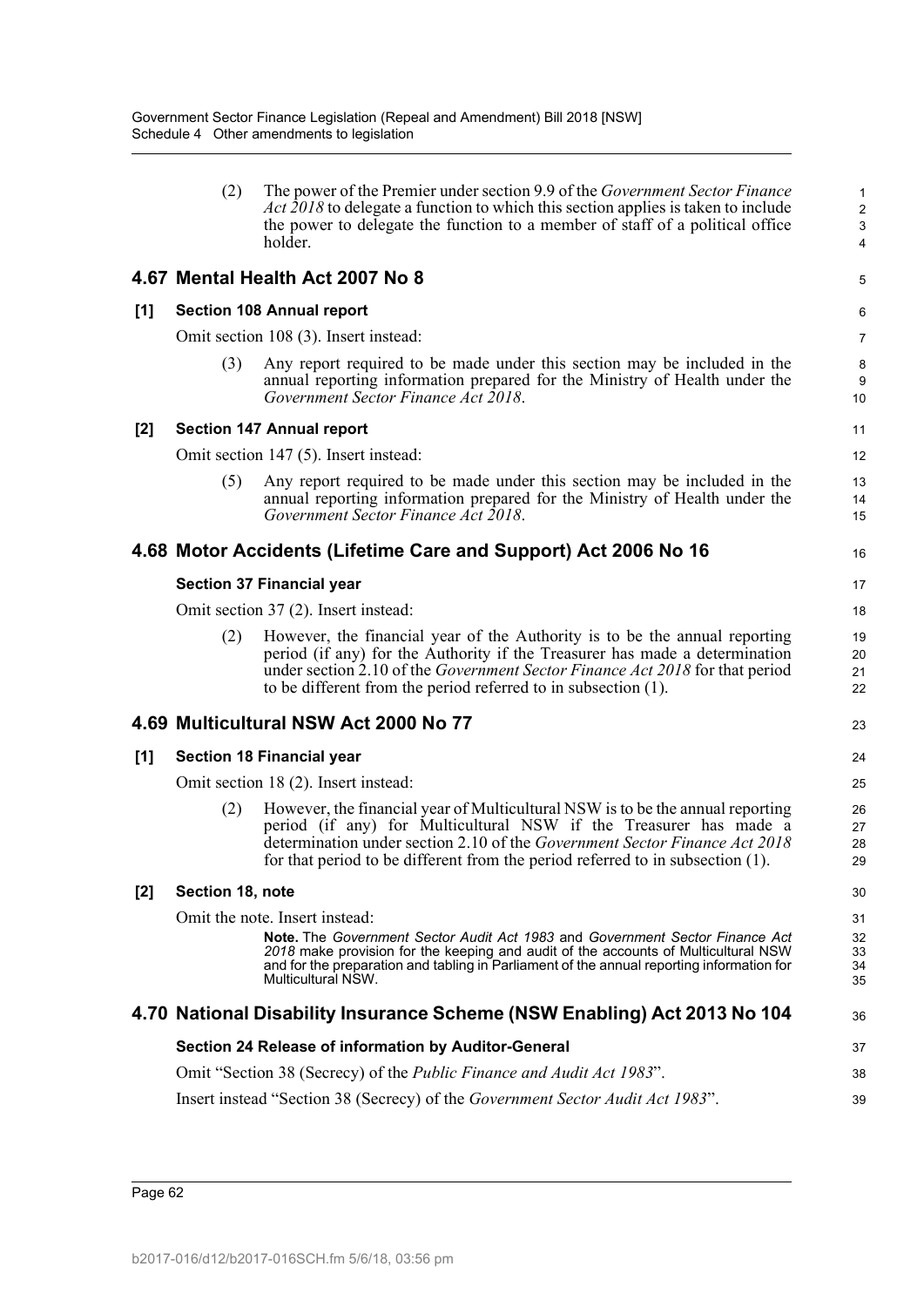| No 4 |                     | 4.71 National Environment Protection Council (New South Wales) Act 1995                                                                                                                                                                                                                                                                                          | 1<br>$\overline{2}$        |
|------|---------------------|------------------------------------------------------------------------------------------------------------------------------------------------------------------------------------------------------------------------------------------------------------------------------------------------------------------------------------------------------------------|----------------------------|
|      | <b>Section 58</b>   |                                                                                                                                                                                                                                                                                                                                                                  | 3                          |
|      |                     | Omit the section. Insert instead:                                                                                                                                                                                                                                                                                                                                | 4                          |
| 58   |                     | State government sector finance and audit legislation not to apply                                                                                                                                                                                                                                                                                               | 5                          |
|      |                     | The Service Corporation is not a GSF agency to which the <i>Government Sector</i><br>Audit Act 1983 or Government Sector Finance Act 2018 applies.                                                                                                                                                                                                               | 6<br>$\overline{7}$        |
|      |                     | 4.72 National Parks and Wildlife Act 1974 No 80                                                                                                                                                                                                                                                                                                                  | 8                          |
|      | <b>Section 144B</b> |                                                                                                                                                                                                                                                                                                                                                                  | 9                          |
|      |                     | Omit the section. Insert instead:                                                                                                                                                                                                                                                                                                                                | 10                         |
| 144B |                     | <b>Annual reporting information for Service</b>                                                                                                                                                                                                                                                                                                                  | 11                         |
|      |                     | The Service is to include a statement of its operations and expenditure in<br>connection with lands reserved or dedicated under Part 4A in the annual<br>reporting information prepared for it under the Government Sector Finance<br>Act 2018.                                                                                                                  | 12<br>13<br>14<br>15       |
|      |                     | 4.73 National Trust of Australia (New South Wales) Act 1990 No 92                                                                                                                                                                                                                                                                                                | 16                         |
|      |                     | <b>Section 34 Accounts and audit</b>                                                                                                                                                                                                                                                                                                                             | 17                         |
|      |                     | Omit section 34 (2). Insert instead:                                                                                                                                                                                                                                                                                                                             | 18                         |
|      | (2)                 | If the Minister so directs, the Auditor-General is to inspect, examine and audit,<br>and report to the Minister on, the books and accounts of the Trust and for that<br>purpose Division 2 (Audit—generally) of Part 3 of the Government Sector<br><i>Audit Act 1983</i> is to apply as if the Trust were an auditable entity within the<br>meaning of that Act. | 19<br>20<br>21<br>22<br>23 |
|      |                     | 4.74 Natural Resources Commission Act 2003 No 102                                                                                                                                                                                                                                                                                                                | 24                         |
|      |                     | <b>Section 15 Reports</b>                                                                                                                                                                                                                                                                                                                                        | 25                         |
|      |                     | Omit section 15 (4). Insert instead:                                                                                                                                                                                                                                                                                                                             | 26                         |
|      | (4)                 | A report of the Commission may be included in the annual reporting<br>information prepared for the Commission under the <i>Government Sector</i><br>Finance Act 2018.                                                                                                                                                                                            | 27<br>28<br>29             |
|      |                     | 4.75 NSW Lotteries (Authorised Transaction) Act 2009 No 60                                                                                                                                                                                                                                                                                                       | 30                         |
|      |                     | Section 16 Release of information by Auditor-General                                                                                                                                                                                                                                                                                                             | 31                         |
|      |                     | Omit "Section 38 (Secrecy) of the <i>Public Finance and Audit Act 1983</i> ".                                                                                                                                                                                                                                                                                    | 32                         |
|      |                     |                                                                                                                                                                                                                                                                                                                                                                  |                            |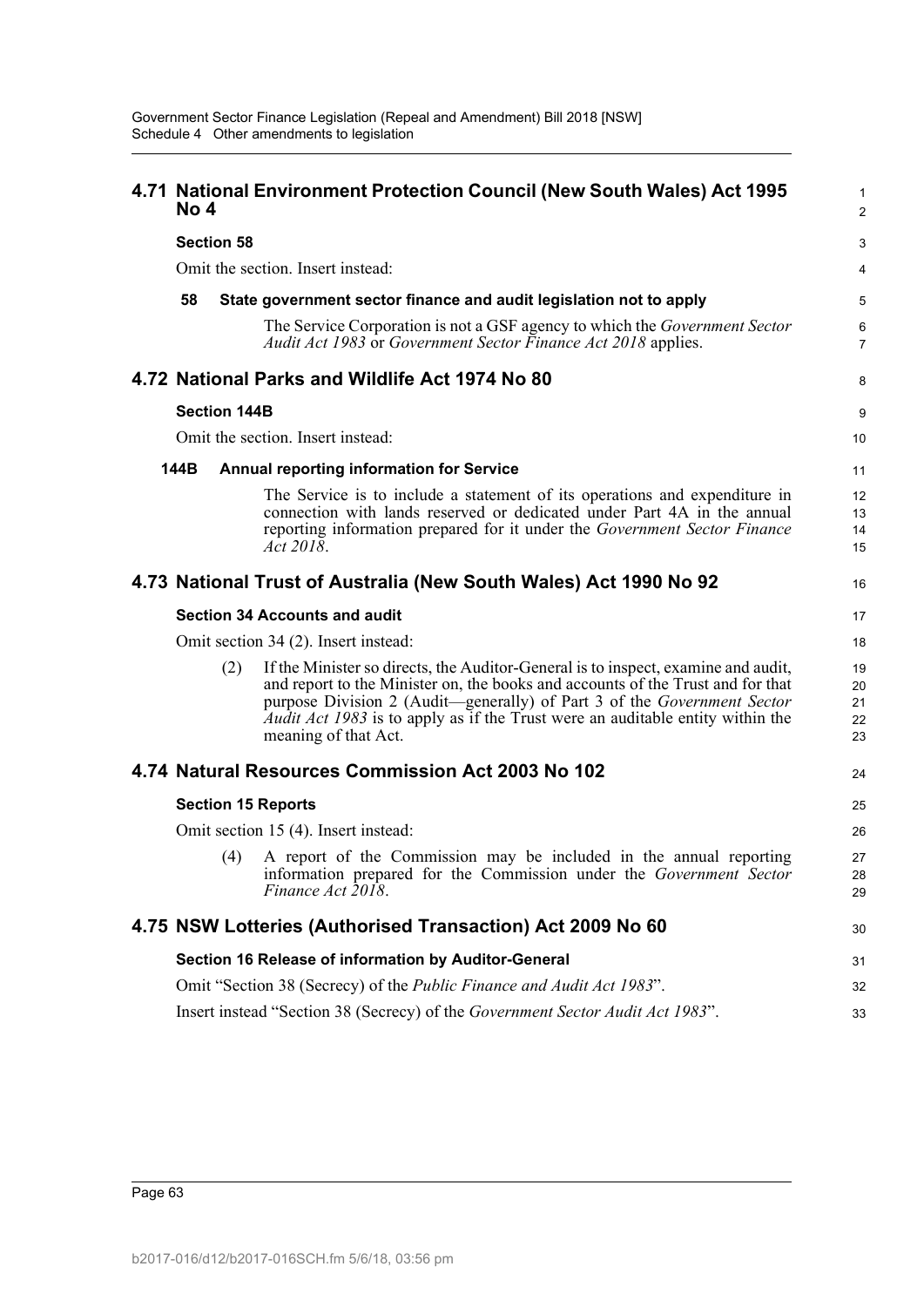|       |                                                                                     |      | 4.76 NSW Self Insurance Corporation Act 2004 No 106                                                                                                                                                                                                             | $\mathbf{1}$         |  |  |  |  |
|-------|-------------------------------------------------------------------------------------|------|-----------------------------------------------------------------------------------------------------------------------------------------------------------------------------------------------------------------------------------------------------------------|----------------------|--|--|--|--|
|       | Section 8A Specific functions in relation to insurance under Home Building Act 1989 |      |                                                                                                                                                                                                                                                                 |                      |  |  |  |  |
|       | section $8A(7)$ .                                                                   |      | Omit "Sections 12, 13 and 18 of the <i>Public Finance and Audit Act 1983</i> do" from                                                                                                                                                                           | 3<br>4               |  |  |  |  |
|       |                                                                                     |      | Insert instead "Section 5.5 of the Government Sector Finance Act 2018 does".                                                                                                                                                                                    | 5                    |  |  |  |  |
|       |                                                                                     |      | 4.77 Ombudsman Act 1974 No 68                                                                                                                                                                                                                                   | 6                    |  |  |  |  |
| [1]   | <b>Section 5 Definitions</b>                                                        |      |                                                                                                                                                                                                                                                                 | 7                    |  |  |  |  |
|       | Insert instead:                                                                     |      | Omit paragraph (e) of the definition of <i>public authority</i> in section $5(1)$ .                                                                                                                                                                             | 8<br>9               |  |  |  |  |
|       |                                                                                     | (e)  | an auditable entity within the meaning of the Government Sector Audit<br>Act 1983,                                                                                                                                                                              | 10<br>11             |  |  |  |  |
| $[2]$ |                                                                                     |      | Section 5 (1), definition of "public authority"                                                                                                                                                                                                                 | 12                   |  |  |  |  |
|       | Insert after paragraph (f1):                                                        |      |                                                                                                                                                                                                                                                                 | 13                   |  |  |  |  |
|       |                                                                                     | (f2) | any body declared by the regulations to be a public authority for the<br>purposes of this Act,                                                                                                                                                                  | 14<br>15             |  |  |  |  |
| $[3]$ |                                                                                     |      | Section 26A Authority to pay compensation                                                                                                                                                                                                                       | 16                   |  |  |  |  |
|       | from section $26A(2)$ .                                                             |      | Omit "Department referred to in Schedule 3 to the Public Finance and Audit Act 1983"                                                                                                                                                                            | 17<br>18             |  |  |  |  |
|       | Employment Act 2013".                                                               |      | Insert instead "Public Service agency within the meaning of the Government Sector                                                                                                                                                                               | 19<br>20             |  |  |  |  |
| [4]   |                                                                                     |      | <b>Section 30 Annual reporting information</b>                                                                                                                                                                                                                  | 21                   |  |  |  |  |
|       |                                                                                     |      | Omit section 30 (2) and (3). Insert instead:                                                                                                                                                                                                                    | 22                   |  |  |  |  |
|       | (2)                                                                                 |      | Division 7.3 of the <i>Government Sector Finance Act 2018</i> is, in its application<br>to the annual reporting information prepared for the Ombudsman's Office,<br>modified as follows:                                                                        | 23<br>24<br>25       |  |  |  |  |
|       |                                                                                     | (a)  | the annual reporting information is to be given to the Presiding Officer<br>of each House of Parliament and not to the responsible Minister for the<br>Ombudsman's Office,                                                                                      | 26<br>27<br>28       |  |  |  |  |
|       |                                                                                     |      | (b) provisions of that Act relating to the giving of annual reporting<br>information to the responsible Minister for a GSF agency and to the<br>public availability of annual reporting information do not apply to the<br>Ombudsman or the Ombudsman's Office. | 29<br>30<br>31<br>32 |  |  |  |  |
|       | (3)                                                                                 |      | Section 31AA applies to the annual reporting information for the<br>Ombudsman's Office as if it were a report made or furnished under this Part.                                                                                                                | 33<br>34             |  |  |  |  |
| $[5]$ |                                                                                     |      | Section 42 Referral of complaints between relevant agencies                                                                                                                                                                                                     | 35                   |  |  |  |  |
|       |                                                                                     |      | Omit section 42 $(8)$ (b) and (c). Insert instead:                                                                                                                                                                                                              | 36                   |  |  |  |  |
|       |                                                                                     | (b)  | Division 7.3 of the Government Sector Finance Act 2018,                                                                                                                                                                                                         | 37                   |  |  |  |  |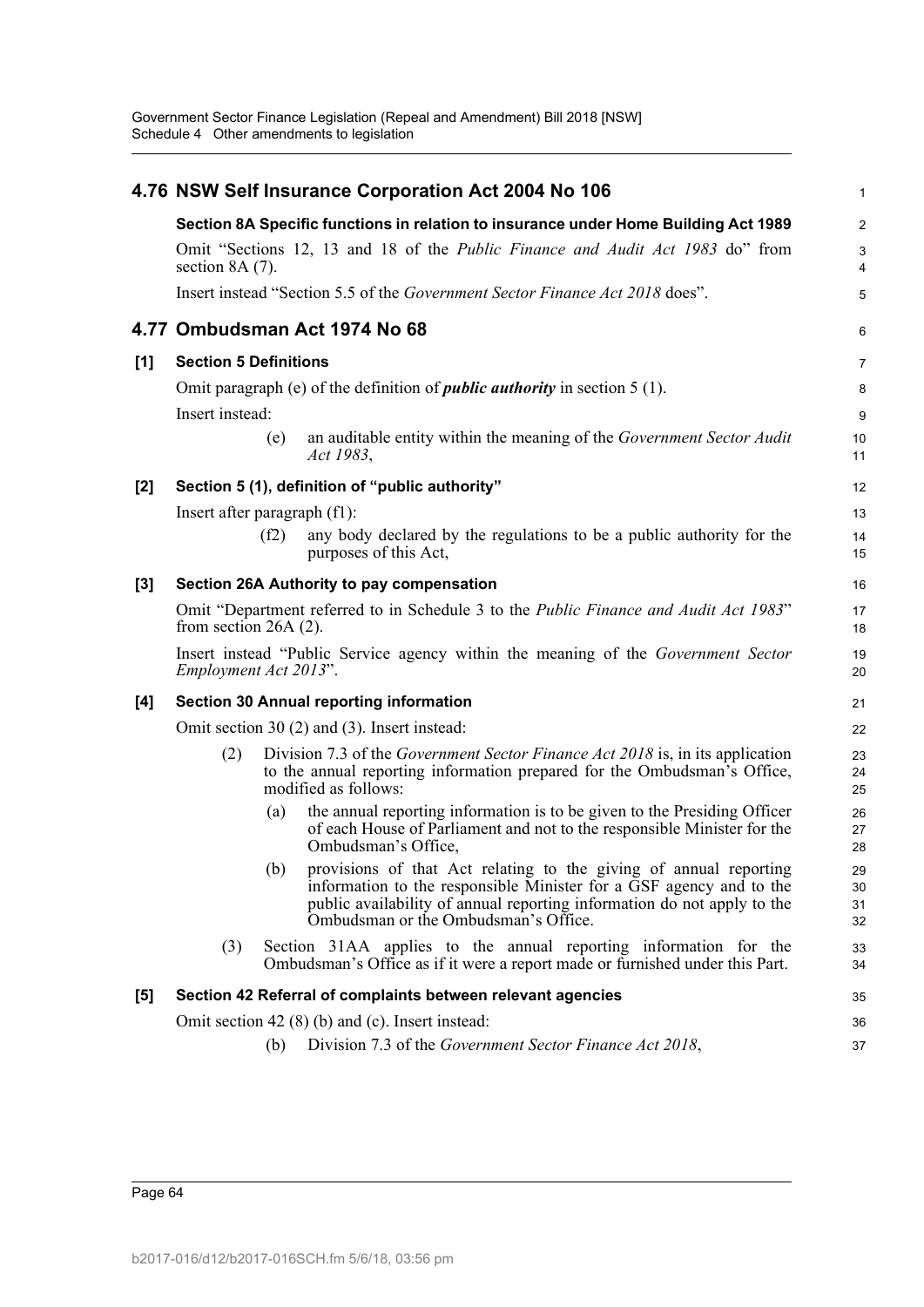|     |    |     | 4.78 Parliamentary Budget Officer Act 2010 No 83                                                                                                                                                                                                                                                                                                                                                                    | 1                                |
|-----|----|-----|---------------------------------------------------------------------------------------------------------------------------------------------------------------------------------------------------------------------------------------------------------------------------------------------------------------------------------------------------------------------------------------------------------------------|----------------------------------|
|     |    |     | <b>Section 3 Definitions</b>                                                                                                                                                                                                                                                                                                                                                                                        | $\overline{c}$                   |
|     |    |     | Omit "section 8 (3) of the <i>Public Finance and Audit Act 1983</i> " from the definition of<br><i>pre-election half-yearly budget review</i> in section $3(1)$ .                                                                                                                                                                                                                                                   | 3<br>$\overline{4}$              |
|     |    |     | Insert instead "section 7.16 of the <i>Government Sector Finance Act 2018</i> ".                                                                                                                                                                                                                                                                                                                                    | 5                                |
|     |    |     | 4.79 Parliamentary Remuneration Act 1989 No 160                                                                                                                                                                                                                                                                                                                                                                     | 6                                |
|     |    |     | Schedule 1 Additional salaries and expense allowances                                                                                                                                                                                                                                                                                                                                                               | $\overline{7}$                   |
|     |    |     | Omit "Public Finance and Audit Act 1983" from the matter relating to the Chair of the<br>Public Accounts Committee.                                                                                                                                                                                                                                                                                                 | 8<br>9                           |
|     |    |     | Insert instead "Government Sector Audit Act 1983".                                                                                                                                                                                                                                                                                                                                                                  | 10                               |
|     |    |     | 4.80 Payroll Tax Act 2007 No 21                                                                                                                                                                                                                                                                                                                                                                                     | 11                               |
|     |    |     | <b>Schedule 2 NSW specific provisions</b>                                                                                                                                                                                                                                                                                                                                                                           | 12                               |
|     |    |     | Omit clause 15. Insert instead:                                                                                                                                                                                                                                                                                                                                                                                     | 13                               |
|     | 15 |     | <b>Grouping of government departments</b>                                                                                                                                                                                                                                                                                                                                                                           | 14                               |
|     |    | (1) | The persons, groups of persons and bodies who are Public Service agencies<br>within the meaning of the Government Sector Employment Act 2013 (except a<br>Staff Agency listed in Schedule 1 to that Act), the Independent Commission<br>Against Corruption, the Judicial Commission of NSW and the NSW Police<br>Force together constitute a group constituted under Part 5 (Grouping of<br>employers) of this Act. | 15<br>16<br>17<br>18<br>19<br>20 |
|     |    | (2) | However, an employer that is taken to be a separate employer under clause 14<br>and the Health Professional Councils Authority Office are not part of that<br>group.                                                                                                                                                                                                                                                | 21<br>22<br>23                   |
|     |    |     | 4.81 Place Management NSW Act 1998 No 170                                                                                                                                                                                                                                                                                                                                                                           | 24                               |
| [1] |    |     | Section 35 Administration of other funds                                                                                                                                                                                                                                                                                                                                                                            | 25                               |
|     |    |     | Omit "section 45 of the <i>Public Finance and Audit Act 1983</i> " from section 35 (2).                                                                                                                                                                                                                                                                                                                             | 26                               |
|     |    |     | Insert instead "section 45 of the Government Sector Audit Act 1983".                                                                                                                                                                                                                                                                                                                                                | 27                               |
| [2] |    |     | <b>Section 40 Financial year</b>                                                                                                                                                                                                                                                                                                                                                                                    | 28                               |
|     |    |     | Omit section 40 (2). Insert instead:                                                                                                                                                                                                                                                                                                                                                                                | 29                               |
|     |    | (2) | However, the financial year of Place Management NSW is to be the annual<br>reporting period (if any) for Place Management NSW if the Treasurer has<br>made a determination under section 2.10 of the <i>Government Sector Finance</i><br>Act 2018 for that period to be different from the period referred to in<br>subsection $(1)$ .                                                                              | 30<br>31<br>32<br>33<br>34       |
|     |    |     | 4.82 Police Act 1990 No 47                                                                                                                                                                                                                                                                                                                                                                                          | 35                               |
| [1] |    |     | Section 211A Testing of police officers for alcohol and prohibited drugs                                                                                                                                                                                                                                                                                                                                            | 36                               |
|     |    |     | Omit section 211A (6). Insert instead:                                                                                                                                                                                                                                                                                                                                                                              | 37                               |
|     |    | (6) | The annual reporting information prepared for the NSW Police Force under<br>the <i>Government Sector Finance Act 2018</i> must include details of:                                                                                                                                                                                                                                                                  | 38<br>39                         |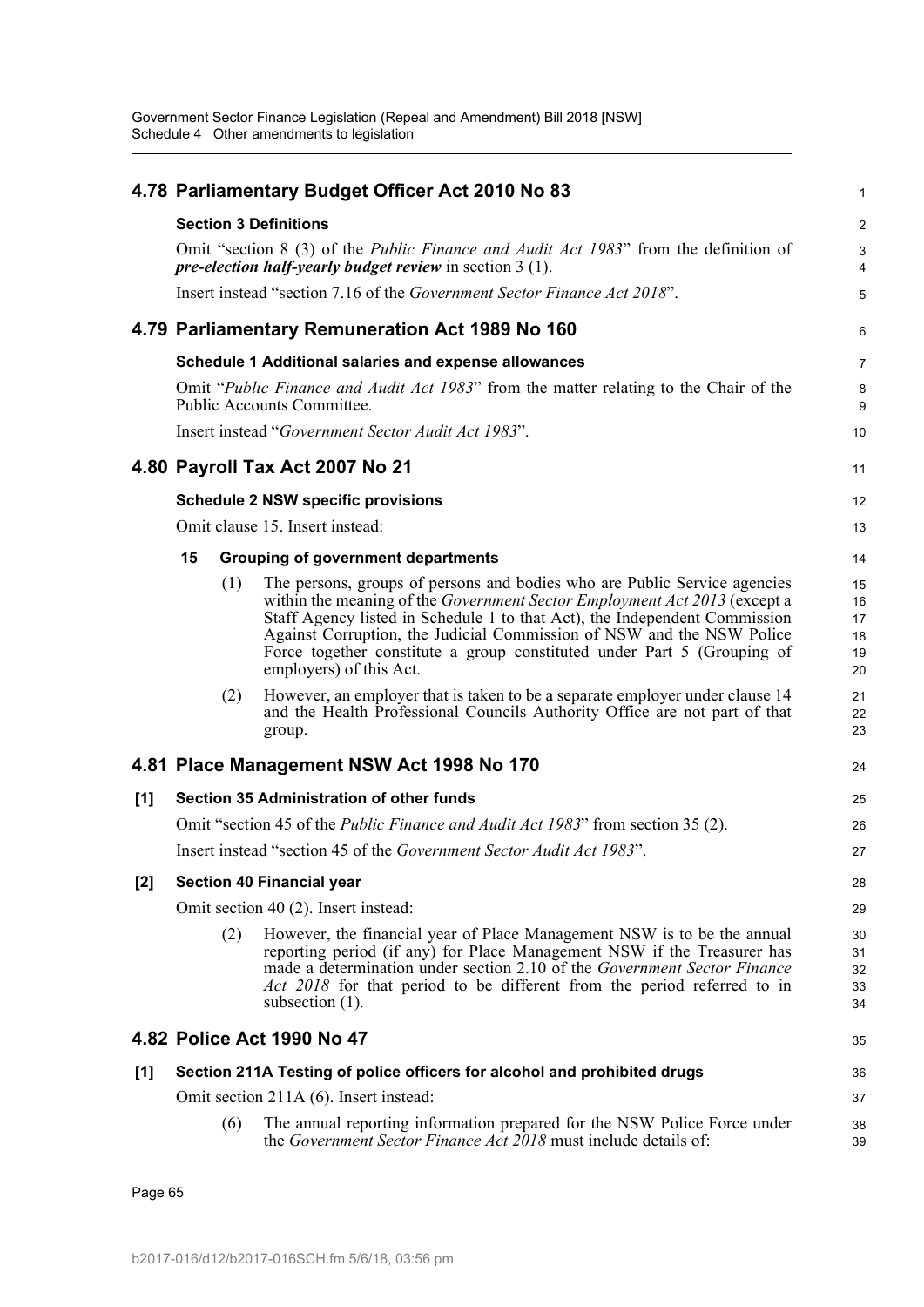|       |                                | (a) | the number of breath tests, or drug tests involving the collection of<br>samples, conducted during the annual reporting period to which the<br>information relates, and                                                                                                      | 1<br>$\overline{\mathbf{c}}$<br>3 |
|-------|--------------------------------|-----|------------------------------------------------------------------------------------------------------------------------------------------------------------------------------------------------------------------------------------------------------------------------------|-----------------------------------|
|       |                                | (b) | the number of those tests in which a police officer tested positive for<br>alcohol in the officer's breath or blood, and                                                                                                                                                     | 4<br>5                            |
|       |                                | (c) | the number of those tests that indicated that a police officer had a<br>prohibited drug in the officer's body.                                                                                                                                                               | 6<br>$\overline{7}$               |
| $[2]$ |                                |     | Section 211AA Testing of officers for steroids                                                                                                                                                                                                                               | 8                                 |
|       |                                |     | Omit section 211AA (3). Insert instead:                                                                                                                                                                                                                                      | 9                                 |
|       | (3)                            |     | The annual reporting information prepared for the NSW Police Force under<br>the Government Sector Finance Act 2018 must include details of:                                                                                                                                  | 10<br>11                          |
|       |                                | (a) | the number of tests for steroids conducted during the annual reporting<br>period to which the information relates, and                                                                                                                                                       | 12<br>13                          |
|       |                                | (b) | the number of those tests that indicated that a police officer had tested<br>positive for the presence of steroids.                                                                                                                                                          | 14<br>15                          |
|       |                                |     | 4.83 Ports and Maritime Administration Act 1995 No 13                                                                                                                                                                                                                        | 16                                |
| [1]   |                                |     | <b>Section 42 Waterways Fund</b>                                                                                                                                                                                                                                             | 17                                |
|       | Insert after section $42$ (1): |     |                                                                                                                                                                                                                                                                              | 18                                |
|       | (1A)                           |     | To avoid doubt, the Waterways Fund is taken to have been established (and<br>always to have been established) in the Special Deposits Account.                                                                                                                               | 19<br>20                          |
| $[2]$ | <b>Section 42 (5)</b>          |     |                                                                                                                                                                                                                                                                              | 21                                |
|       | Omit the subsection.           |     |                                                                                                                                                                                                                                                                              | 22                                |
|       |                                |     | 4.84 Ports Assets (Authorised Transactions) Act 2012 No 101                                                                                                                                                                                                                  | 23                                |
|       |                                |     | Section 27 Release of information by Auditor-General                                                                                                                                                                                                                         | 24                                |
|       |                                |     | Omit "Section 38 (Secrecy) of the <i>Public Finance and Audit Act 1983</i> ".                                                                                                                                                                                                | 25                                |
|       |                                |     | Insert instead "Section 38 (Secrecy) of the Government Sector Audit Act 1983".                                                                                                                                                                                               | 26                                |
|       |                                |     | 4.85 Privacy and Personal Information Protection Act 1998 No 133                                                                                                                                                                                                             | 27                                |
|       | <b>Section 3 Definitions</b>   |     |                                                                                                                                                                                                                                                                              | 28                                |
|       |                                |     | Omit paragraph (d) of the definition of <i>public sector agency</i> in section 3 (1).                                                                                                                                                                                        | 29                                |
|       | Insert instead:                |     |                                                                                                                                                                                                                                                                              | 30                                |
|       |                                | (d) | an auditable entity within the meaning of the Government Sector Audit<br>Act 1983 or any other entity within the meaning of that Act (or entity of<br>a kind) prescribed by the regulations, but excluding an entity (or entity<br>of a kind) prescribed by the regulations, | 31<br>32<br>33<br>34              |
|       |                                |     |                                                                                                                                                                                                                                                                              |                                   |
|       |                                |     | 4.86 Property NSW Act 2006 No 40                                                                                                                                                                                                                                             | 35                                |
| $[1]$ |                                |     | Section 21A Land register of GSF agency property                                                                                                                                                                                                                             | 36                                |
|       |                                |     | Omit section 21A (1). Insert instead:                                                                                                                                                                                                                                        | 37                                |
|       | (1)                            |     | In this section, GSF agency and Public Service agency have the same<br>meanings as in the <i>Government Sector Finance Act 2018</i> .                                                                                                                                        | 38<br>39                          |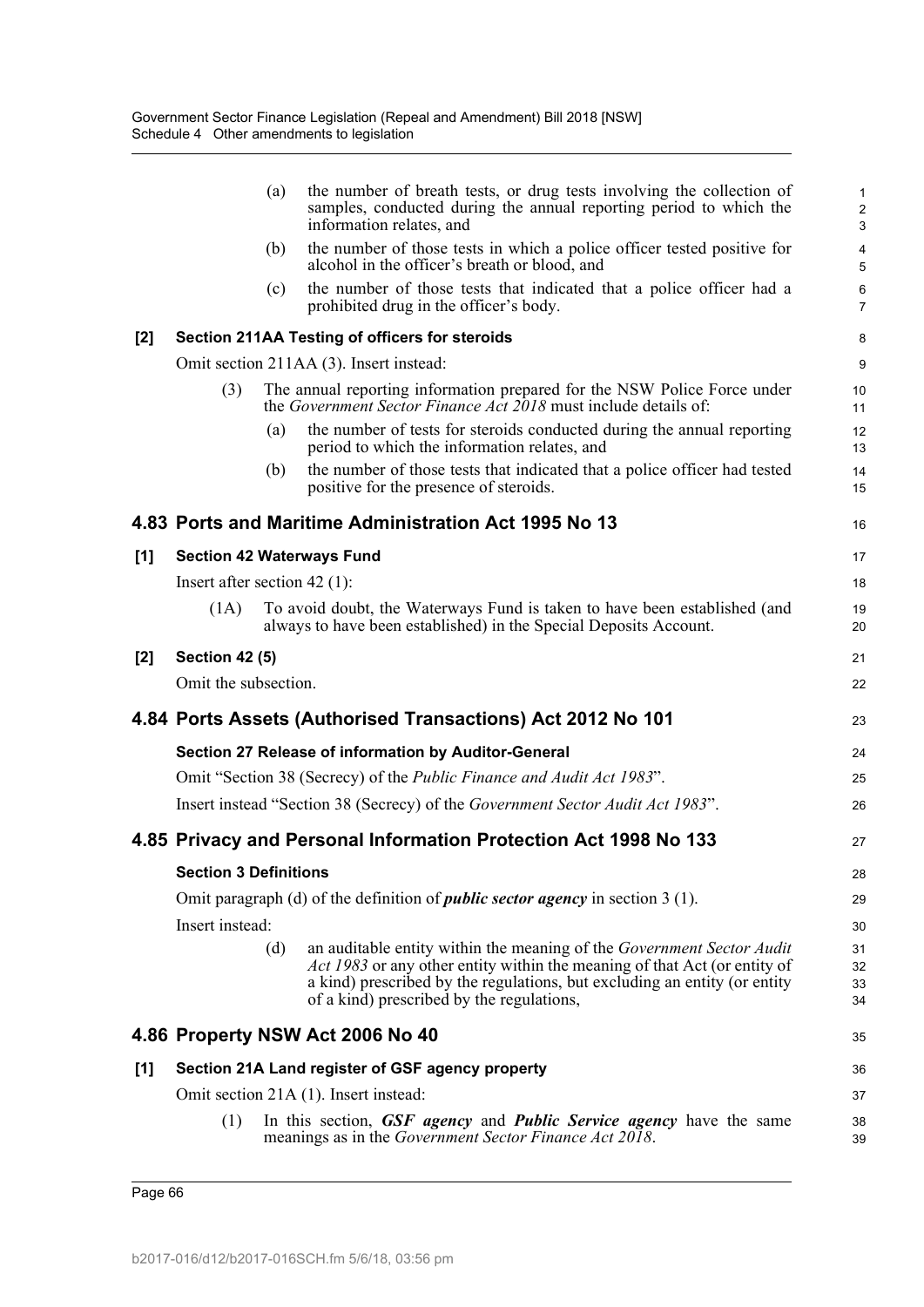| [2]   |      |                     | Section 21A (2), (3), (4), (7) and (9)                                                                                                                                                                                                                                                                                                                                                                                                                                                                    | 1                                      |
|-------|------|---------------------|-----------------------------------------------------------------------------------------------------------------------------------------------------------------------------------------------------------------------------------------------------------------------------------------------------------------------------------------------------------------------------------------------------------------------------------------------------------------------------------------------------------|----------------------------------------|
|       |      |                     | Omit "government agency" wherever occurring. Insert instead "GSF agency".                                                                                                                                                                                                                                                                                                                                                                                                                                 | 2                                      |
| $[3]$ |      |                     | Section 21A (2) (e) and (4)                                                                                                                                                                                                                                                                                                                                                                                                                                                                               | 3                                      |
|       |      |                     | Omit "a statutory body" wherever occurring. Insert instead "not a Public Service agency".                                                                                                                                                                                                                                                                                                                                                                                                                 | 4                                      |
|       |      |                     | 4.87 Protection of the Environment Administration Act 1991 No 60                                                                                                                                                                                                                                                                                                                                                                                                                                          | 5                                      |
|       |      |                     | <b>Section 34 Financial year</b>                                                                                                                                                                                                                                                                                                                                                                                                                                                                          | 6                                      |
|       |      |                     | Omit section 34 (2). Insert instead:                                                                                                                                                                                                                                                                                                                                                                                                                                                                      | $\overline{7}$                         |
|       |      | (2)                 | However, the financial year of the Authority is to be the annual reporting<br>period (if any) for the Authority if the Treasurer has made a determination<br>under section 2.10 of the Government Sector Finance Act 2018 for that period<br>to be different from the period referred to in subsection (1).                                                                                                                                                                                               | 8<br>9<br>10<br>11                     |
|       |      |                     | 4.88 Public Health Act 2010 No 127                                                                                                                                                                                                                                                                                                                                                                                                                                                                        | 12                                     |
|       |      | <b>Section 131A</b> |                                                                                                                                                                                                                                                                                                                                                                                                                                                                                                           | 13                                     |
|       |      |                     | Omit the section. Insert instead:                                                                                                                                                                                                                                                                                                                                                                                                                                                                         | 14                                     |
|       | 131A |                     | <b>Annual reporting information</b>                                                                                                                                                                                                                                                                                                                                                                                                                                                                       | 15                                     |
|       |      |                     | Without limiting the requirements of Division 7.3 of the <i>Government Sector</i><br>Finance Act 2018, the Secretary must include the number of public health<br>orders made under section 62 (including specifying the conditions to which<br>those orders related and the number of orders made in relation to each of those<br>conditions) during the annual reporting period for the Ministry of Health under<br>that Act in the annual reporting information prepared for the Ministry of<br>Health. | 16<br>17<br>18<br>19<br>20<br>21<br>22 |
|       |      |                     | 4.89 Public Interest Disclosures Act 1994 No 92                                                                                                                                                                                                                                                                                                                                                                                                                                                           | 23                                     |
| [1]   |      |                     | <b>Section 4 Definitions</b>                                                                                                                                                                                                                                                                                                                                                                                                                                                                              | 24                                     |
|       |      |                     | Omit paragraph (c) of the definition of <i>investigation Act</i> . Insert instead:                                                                                                                                                                                                                                                                                                                                                                                                                        | 25                                     |
|       |      |                     | the Government Sector Audit Act 1983, or<br>(c)                                                                                                                                                                                                                                                                                                                                                                                                                                                           | 26                                     |
| [2]   |      | <b>Section 12</b>   |                                                                                                                                                                                                                                                                                                                                                                                                                                                                                                           | 27                                     |
|       |      |                     | Omit the section. Insert instead:                                                                                                                                                                                                                                                                                                                                                                                                                                                                         | 28                                     |
|       | 12   |                     | Disclosure to Auditor-General concerning serious and substantial waste                                                                                                                                                                                                                                                                                                                                                                                                                                    | 29                                     |
|       |      | (1)                 | To be protected by this Act, a disclosure by a public official to the<br>Auditor-General must:                                                                                                                                                                                                                                                                                                                                                                                                            | 30<br>31                               |
|       |      |                     | be made in accordance with the <i>Government Sector Audit Act 1983</i> , and<br>(a)                                                                                                                                                                                                                                                                                                                                                                                                                       | 32                                     |
|       |      |                     | be a disclosure of information that the person making the disclosure<br>(b)<br>honestly believes, on reasonable grounds, shows or tends to show that<br>an auditable entity or officer or employee of an auditable entity<br>(including a government officer) has seriously and substantially wasted<br>government money.                                                                                                                                                                                 | 33<br>34<br>35<br>36<br>37             |
|       |      | (2)                 | To avoid doubt, for the purposes of this section waste of government money<br>in relation to an auditable entity that is not a GSF agency includes waste of<br>money of that entity even if it is not government money.                                                                                                                                                                                                                                                                                   | 38<br>39<br>40                         |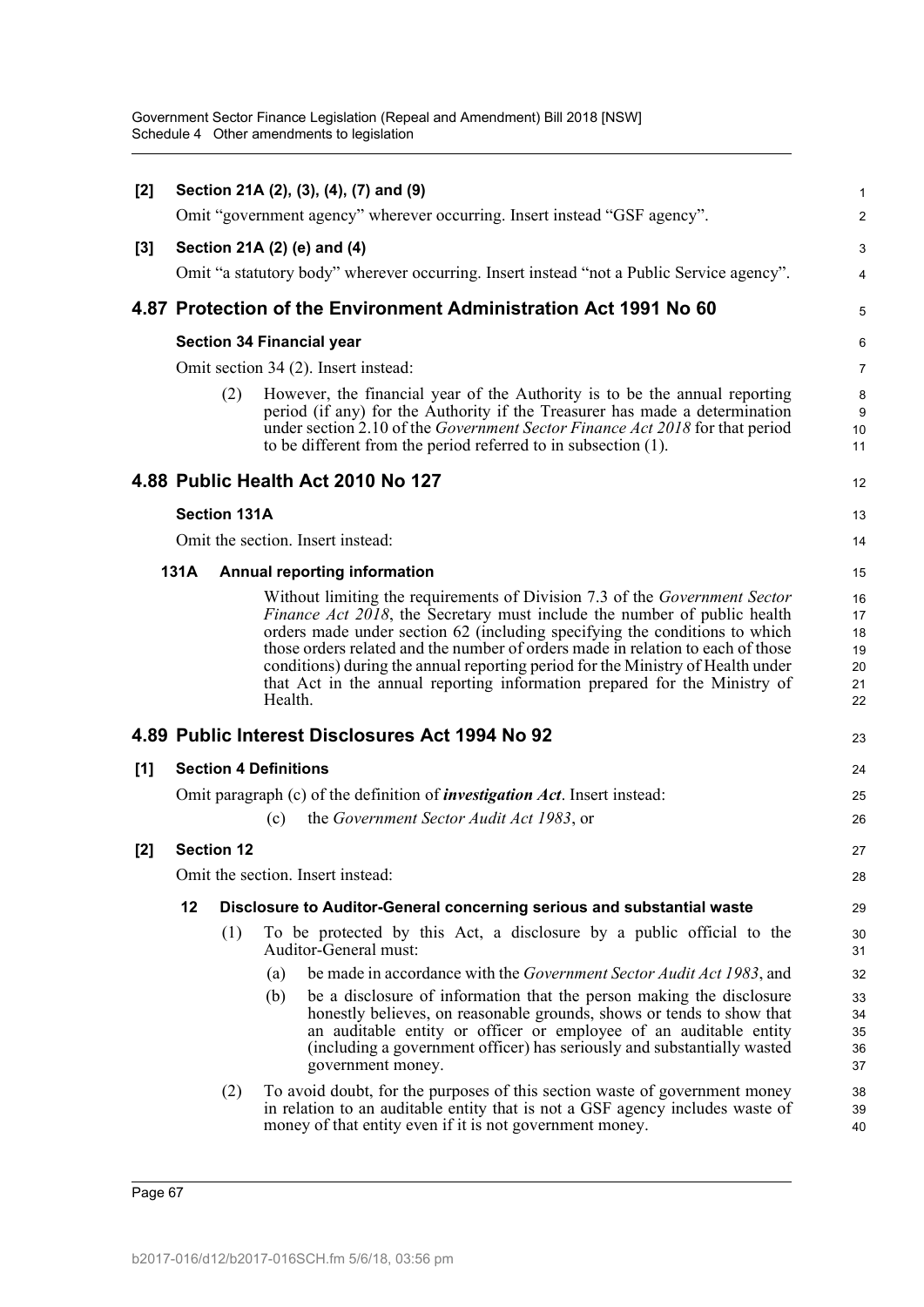|       |                   | (3) | In this section:                                                                                                                                                                                                                                                                                             | 1                            |
|-------|-------------------|-----|--------------------------------------------------------------------------------------------------------------------------------------------------------------------------------------------------------------------------------------------------------------------------------------------------------------|------------------------------|
|       |                   |     | <b>auditable entity</b> has the same meaning as in the Government Sector Audit Act<br>1983.                                                                                                                                                                                                                  | $\overline{\mathbf{c}}$<br>3 |
|       |                   |     | government money, government officer and GSF agency have the same<br>meanings as in the Government Sector Finance Act 2018.                                                                                                                                                                                  | 4<br>5                       |
| $[3]$ | <b>Section 31</b> |     |                                                                                                                                                                                                                                                                                                              | 6                            |
|       |                   |     | Omit the section. Insert instead:                                                                                                                                                                                                                                                                            | 7                            |
|       | 31                |     | Reports to Parliament by public authorities                                                                                                                                                                                                                                                                  | 8                            |
|       |                   | (1) | Each public authority must, within 4 months after the end of each reporting<br>year, prepare an annual report on the public authority's obligations under this<br>Act for submission to the Minister responsible for the public authority. A copy<br>of the report is to be provided to the Ombudsman.       | 9<br>10<br>11<br>12          |
|       |                   | (2) | An annual report under this section must be tabled in each House of Parliament<br>by the relevant Minister as soon as practicable after it is prepared unless it is<br>included in annual reporting information prepared for a reporting GSF agency<br>under the <i>Government Sector Finance Act 2018</i> . | 13<br>14<br>15<br>16         |
|       |                   | (3) | The regulations may make provision for or with respect to:                                                                                                                                                                                                                                                   | 17                           |
|       |                   |     | the information to be included in annual reports, and<br>(a)                                                                                                                                                                                                                                                 | 18                           |
|       |                   |     | (b)<br>the form in which annual reports are to be prepared.                                                                                                                                                                                                                                                  | 19                           |
|       |                   | (4) | The regulations may exempt any specified public authority (or any specified<br>class of public authorities) from the requirements of this section.                                                                                                                                                           | 20<br>21                     |
|       |                   | (5) | In this section, a reference to the reporting year of a public authority is a<br>reference to:                                                                                                                                                                                                               | 22<br>23                     |
|       |                   |     | the annual reporting period for the public authority under the<br>(a)<br>Government Sector Finance Act 2018, or                                                                                                                                                                                              | 24<br>25                     |
|       |                   |     | if the public authority does not have an annual reporting period for the<br>(b)<br>purposes of that Act, the year ending 30 June.                                                                                                                                                                            | 26<br>27                     |
|       |                   |     | 4.90 Rice Marketing Act 1983 No 176                                                                                                                                                                                                                                                                          | 28                           |
|       |                   |     | <b>Section 131A Annual reports by Secretary</b>                                                                                                                                                                                                                                                              | 29                           |
|       |                   |     | Omit section 131A (3). Insert instead:                                                                                                                                                                                                                                                                       | 30                           |
|       |                   |     | (3) A report under this section need not be separately prepared but may form part<br>of the annual reporting information prepared for the Department under the<br>Government Sector Finance Act 2018.                                                                                                        | 31<br>32<br>33               |
|       |                   |     | 4.91 Rural Fires Act 1997 No 65                                                                                                                                                                                                                                                                              | 34                           |
| [1]   | plans             |     | Section 62A Performance audit of implementation of bush fire risk management                                                                                                                                                                                                                                 | 35<br>36                     |
|       |                   |     | Omit section 62A (4). Insert instead:                                                                                                                                                                                                                                                                        | 37                           |
|       |                   | (4) | The annual reporting information prepared for the Service under the<br>Government Sector Finance Act 2018 must include details of the number, and<br>results, of performance audits carried out under this section in the annual<br>reporting period to which the information relates.                       | 38<br>39<br>40<br>41         |
|       |                   |     |                                                                                                                                                                                                                                                                                                              |                              |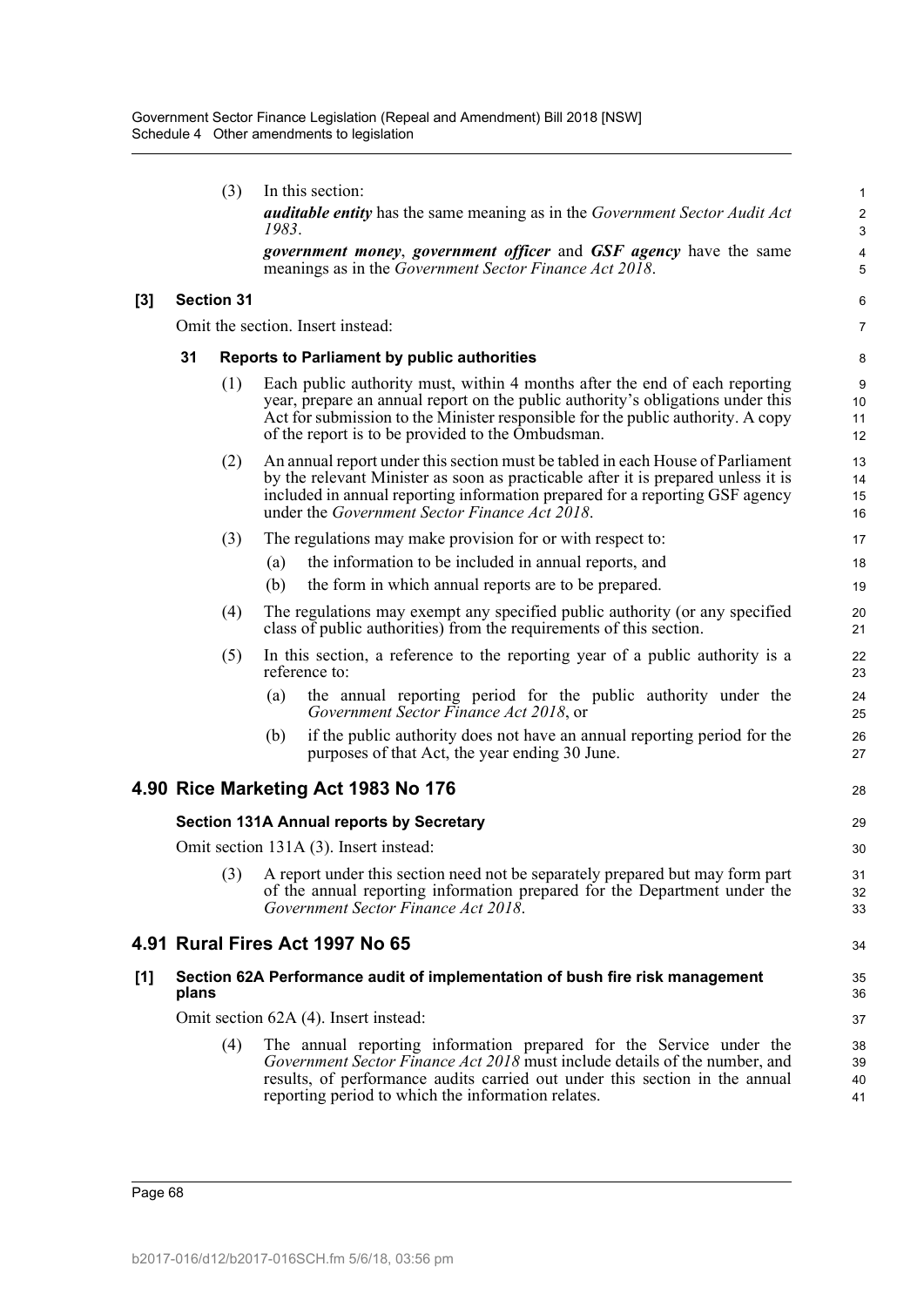| [2]   |                     | Section 74 Bush fire hazard reduction reports                                                                                                                                                                                                                                          | 1                   |
|-------|---------------------|----------------------------------------------------------------------------------------------------------------------------------------------------------------------------------------------------------------------------------------------------------------------------------------|---------------------|
|       |                     | Omit section 74 (3). Insert instead:                                                                                                                                                                                                                                                   | $\overline{c}$      |
|       | (3)                 | The annual reporting information prepared for the Service under the<br>Government Sector Finance Act 2018 must include details of information<br>contained in a report under subsection (1) for the annual reporting period to<br>which the information relates.                       | 3<br>4<br>5<br>6    |
|       |                     | 4.92 Southern Cross University Act 1993 No 69                                                                                                                                                                                                                                          | 7                   |
| [1]   |                     | <b>Section 16 Functions of Council</b>                                                                                                                                                                                                                                                 | 8                   |
|       |                     | Omit the note at the end of the section. Insert instead:<br>Note. Division 7.3 of the Government Sector Finance Act 2018 regulates the provision<br>of annual reporting information to Parliament by the Council and requires the Council<br>to report on the University's operations. | 9<br>10<br>11<br>12 |
| $[2]$ |                     | <b>Section 16A Controlled entities</b>                                                                                                                                                                                                                                                 | 13                  |
|       |                     | Omit the definition of <i>controlled entity</i> from section 16A (6). Insert instead:<br>controlled entity means a controlled entity (within the meaning of the<br>Government Sector Finance Act 2018) of the University or Council.                                                   | 14<br>15<br>16      |
| [3]   |                     | <b>Section 17A Operation of certain Acts</b>                                                                                                                                                                                                                                           | 17                  |
|       | 1984".              | Omit "Public Finance and Audit Act 1983 or the Annual Reports (Statutory Bodies) Act                                                                                                                                                                                                   | 18<br>19            |
|       | 1983".              | Insert instead "Government Sector Finance Act 2018 or the Government Sector Audit Act                                                                                                                                                                                                  | 20<br>21            |
|       |                     | 4.93 State Emergency Service Act 1989 No 164                                                                                                                                                                                                                                           | 22                  |
|       | <b>Section 24ZC</b> |                                                                                                                                                                                                                                                                                        | 23                  |
|       |                     | Omit the section. Insert instead:                                                                                                                                                                                                                                                      | 24                  |
|       | <b>24ZC</b>         | <b>Reporting requirement</b>                                                                                                                                                                                                                                                           | 25                  |
|       |                     | The following are to be included in the annual reporting information prepared<br>for the State Emergency Service under the Government Sector Finance Act<br>2018 for each annual reporting period for the Service:                                                                     | 26<br>27<br>28      |
|       |                     | the names of each member of the Consultative Council holding office<br>(a)<br>during the annual reporting period,                                                                                                                                                                      | 29<br>30            |
|       |                     | the period of the annual reporting period during which the member held<br>(b)<br>office,                                                                                                                                                                                               | 31<br>32            |
|       |                     | a record of the attendance of those members at any meeting of the<br>(c)<br>Consultative Council held during the annual reporting period.                                                                                                                                              | 33<br>34            |
|       |                     | 4.94 State Insurance and Care Governance Act 2015 No 19                                                                                                                                                                                                                                | 35                  |
|       |                     | <b>Section 10 Functions of ICNSW</b>                                                                                                                                                                                                                                                   | 36                  |
|       |                     | Omit the note to section 10 (1) (e). Insert instead:<br>Note. These other functions include preparing annual reporting information under the<br>Government Sector Finance Act 2018.                                                                                                    | 37<br>38<br>39      |
|       |                     |                                                                                                                                                                                                                                                                                        |                     |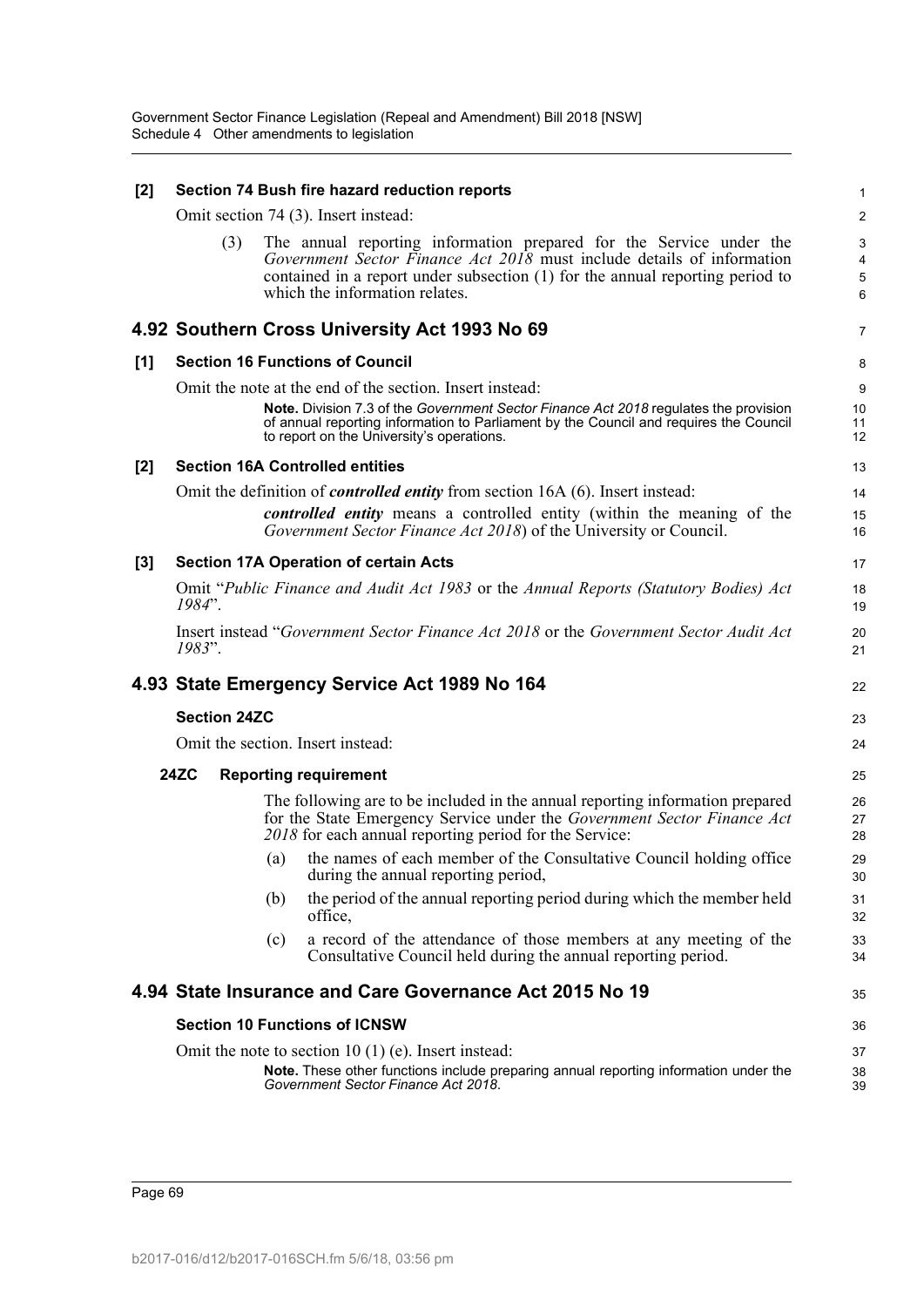# **4.95 State Owned Corporations Act 1989 No 134**

#### **[1] Section 20S Dividends**

Omit section 20S (5). Insert instead:

(5) Nothing in this section affects the operation of section 5.4 of the *Government Sector Finance Act 2018* in relation to statutory SOCs. However, if the Treasurer requires a statutory SOC to pay an amount by way of a financial distribution under that section, the Treasurer must include in the notice to be published under that section in the Gazette the reasons for requiring the payment to be made under that section rather than pursuant to the share dividend scheme under this section.

1

11 12

33 34

35

#### **[2] Section 24A**

Omit the section. Insert instead:

#### **24A Annual reporting information: statutory SOCs**

The annual reporting information prepared for a statutory SOC under the *Government Sector Finance Act 2018* is to include a section that:

- (a) identifies any actual departures from the performance targets (including financial targets) set out in the statement of corporate intent for the SOC for the period to which the report relates, and
- (b) sets out the reasons for each of the departures from the performance targets.

**Note.** Both company SOCs and statutory SOCs are GSF agencies under the *Government Sector Finance Act 2018* and therefore subject to its provisions (including in relation to the preparation of annual reporting information).

#### **[3] Section 26 Information to be laid before Parliament**

Omit section 26 (1) (s). Insert instead:

(s) a copy of any notice published under section 20S (5) requiring the payment of an amount by way of a financial distribution under section 5.4 of the *Government Sector Finance Act 2018*, within 14 sitting days after the date the notice was published,

# **[4] Section 28 Public Accounts Committee** Omit "Part 4 of the *Public Finance and Audit Act 1983*" from section 28 (2). Insert instead "Part 4 of the *Government Sector Audit Act 1983*". **[5] Section 35A Application of Public Finance and Audit Act 1983**

Omit the section.

# **4.96 State Records Act 1998 No 17**

## **Section 20 Reports by Authority about compliance**

Omit section 20 (2). Insert instead:

(2) The Authority can include in annual reporting information prepared for it under the *Government Sector Finance Act 2018* a report of any incidences of failure by public offices to comply with the requirements of this Act or the regulations.

Page 70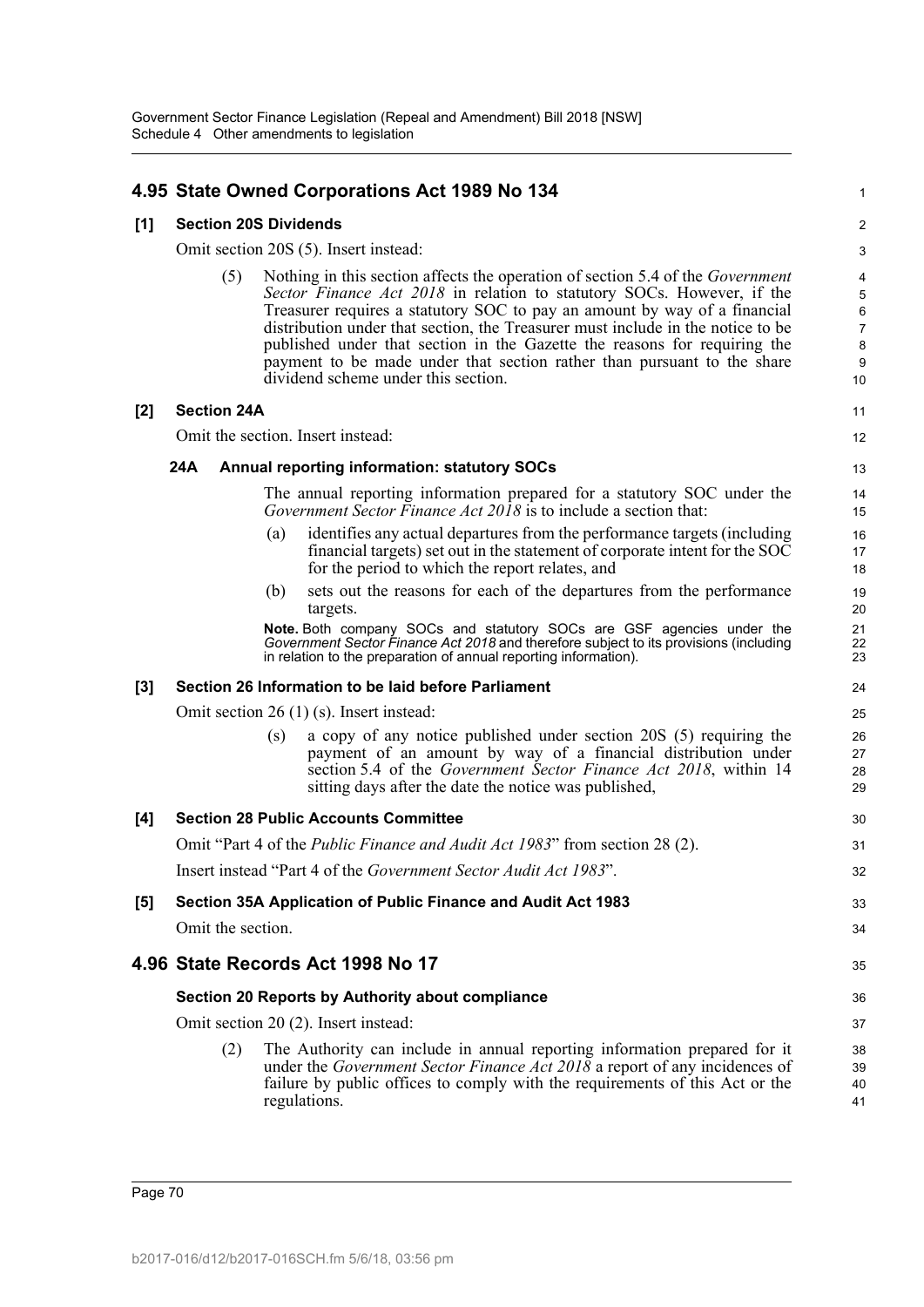|       |                              |     | 4.97 Superannuation Administration Act 1996 No 39                                                                                                                                                                                                                                                          | 1                    |  |  |  |
|-------|------------------------------|-----|------------------------------------------------------------------------------------------------------------------------------------------------------------------------------------------------------------------------------------------------------------------------------------------------------------|----------------------|--|--|--|
| [1]   | <b>Section 4 Definitions</b> |     |                                                                                                                                                                                                                                                                                                            |                      |  |  |  |
|       |                              |     | Omit "consolidated financial report for the Total State Sector under section $6(1)$ of the<br><i>Public Finance and Audit Act 1983</i> " from the definition of <b>State sector employer</b> .                                                                                                             | 3<br>4               |  |  |  |
|       |                              |     | Insert instead "consolidated Total State Sector financial statements under section 7.17 (1)<br>of the Government Sector Finance Act 2018".                                                                                                                                                                 | 5<br>6               |  |  |  |
| [2]   |                              |     | Section 79 Corporate plan                                                                                                                                                                                                                                                                                  | 7                    |  |  |  |
|       |                              |     | Omit section 79 (3). Insert instead:                                                                                                                                                                                                                                                                       | 8                    |  |  |  |
|       |                              | (3) | Annual reporting information prepared for STC under the <i>Government Sector</i><br><i>Finance Act 2018</i> must include an assessment of STC's performance,<br>according to the targets and criteria for assessment set out in the corporate plan<br>applicable to the annual reporting period concerned. | 9<br>10<br>11<br>12  |  |  |  |
| $[3]$ | Section 79, note             |     |                                                                                                                                                                                                                                                                                                            | 13                   |  |  |  |
|       |                              |     | Omit the note at the end of the section. Insert instead:                                                                                                                                                                                                                                                   | 14                   |  |  |  |
|       |                              |     | Note. STC must prepare annual reporting information for presentation to Parliament<br>under the Government Sector Finance Act 2018.                                                                                                                                                                        | 15<br>16             |  |  |  |
| [4]   |                              |     | Section 87 Financial year of STC                                                                                                                                                                                                                                                                           | 17                   |  |  |  |
|       |                              |     | Omit section 87 (2). Insert instead:                                                                                                                                                                                                                                                                       | 18                   |  |  |  |
|       |                              | (2) | However, the financial year of STC is to be the annual reporting period (if any)<br>for STC if the Treasurer has made a determination under section 2.10 of the<br>Government Sector Finance Act 2018 for that period to be different from the<br>period referred to in subsection (1).                    | 19<br>20<br>21<br>22 |  |  |  |
|       |                              |     | 4.98 Superannuation Administration Corporation (Pillar) (Authorised<br><b>Transaction) Act 2016 No 19</b>                                                                                                                                                                                                  | 23<br>24             |  |  |  |
| $[1]$ |                              |     | Section 27 Release of information by Auditor-General                                                                                                                                                                                                                                                       | 25                   |  |  |  |
|       |                              |     | Omit "Section 38 (Secrecy) of the <i>Public Finance and Audit Act 1983</i> ".                                                                                                                                                                                                                              | 26                   |  |  |  |
|       |                              |     | Insert instead "Section 38 (Secrecy) of the Government Sector Audit Act 1983".                                                                                                                                                                                                                             | 27                   |  |  |  |
| $[2]$ |                              |     | Schedule 3 Corporate conversion of Pillar and transaction SOCs                                                                                                                                                                                                                                             | 28                   |  |  |  |
|       |                              |     | Omit "section 43A (General audit of former statutory bodies) of the <i>Public Finance and</i><br>Audit Act 1983" from clause 3 (4).                                                                                                                                                                        | 29<br>30             |  |  |  |
|       |                              |     | Insert instead "section 7.7 (Final annual GSF financial statements for former reporting GSF<br>agencies) of the Government Sector Finance Act 2018".                                                                                                                                                       | 31<br>32             |  |  |  |
|       |                              |     | 4.99 Surveying and Spatial Information Act 2002 No 83                                                                                                                                                                                                                                                      | 33                   |  |  |  |
|       | <b>Section 33</b>            |     |                                                                                                                                                                                                                                                                                                            | 34                   |  |  |  |
|       |                              |     | Omit the section. Insert instead:                                                                                                                                                                                                                                                                          | 35                   |  |  |  |
|       | 33                           |     | <b>Annual reporting information</b>                                                                                                                                                                                                                                                                        | 36                   |  |  |  |
|       |                              |     | The annual reporting information prepared for the Department under the<br>Government Sector Finance Act 2018 is to include a report on the<br>Surveyor-General's work and activities under this Act for the annual reporting<br>period to which the information relates.                                   | 37<br>38<br>39<br>40 |  |  |  |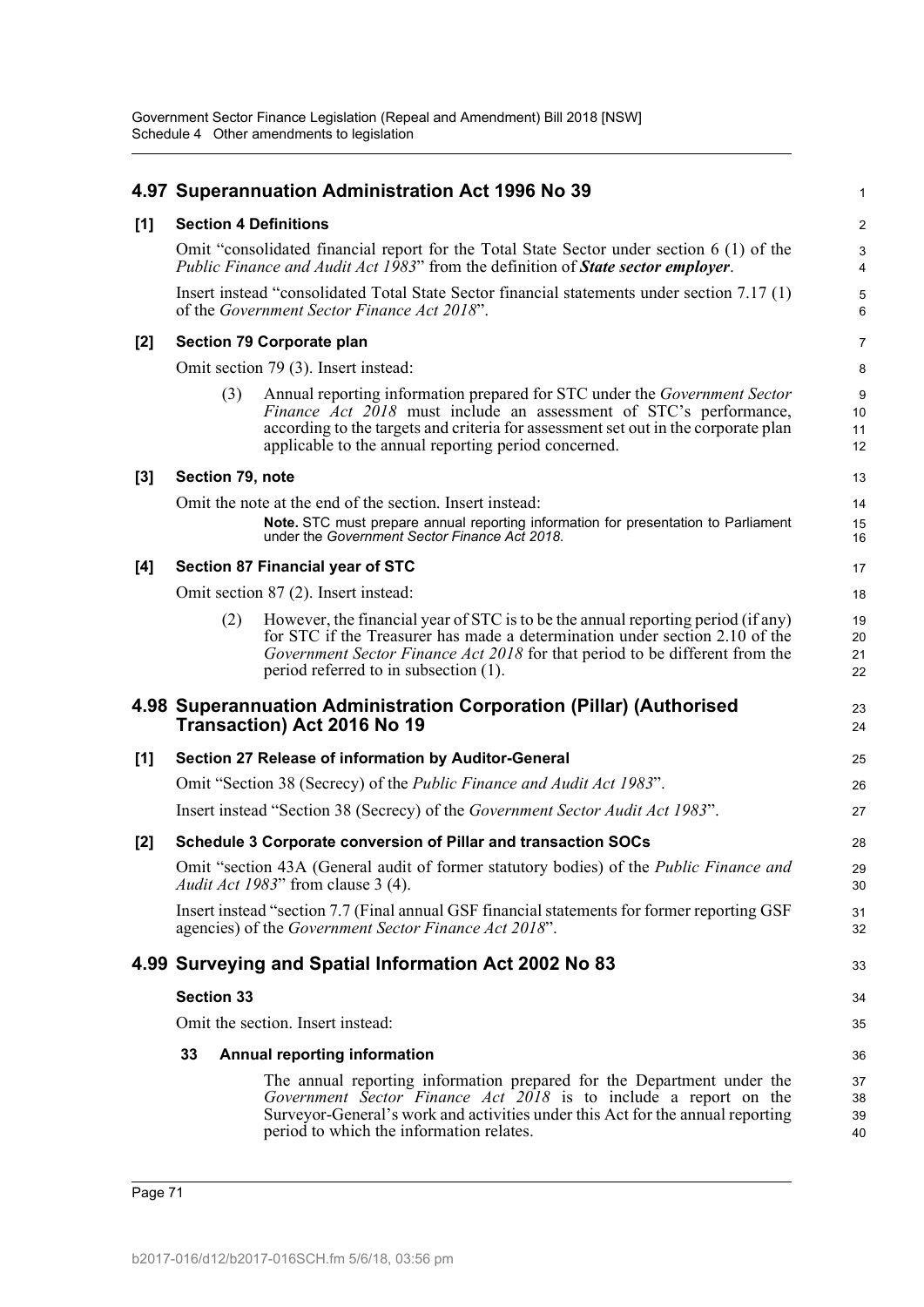|       |                                   |     | 4.100 Sydney Olympic Park Authority Act 2001 No 57                                                                                                                                                                                                                                                                                                              | 1                             |
|-------|-----------------------------------|-----|-----------------------------------------------------------------------------------------------------------------------------------------------------------------------------------------------------------------------------------------------------------------------------------------------------------------------------------------------------------------|-------------------------------|
|       |                                   |     | Section 73 Financial year                                                                                                                                                                                                                                                                                                                                       | $\overline{2}$                |
|       |                                   |     | Omit section 73 (2). Insert instead:                                                                                                                                                                                                                                                                                                                            | 3                             |
|       | (2)                               |     | However, the financial year of the Authority is to be the annual reporting<br>period (if any) for the Authority if the Treasurer has made a determination<br>under section 2.10 of the Government Sector Finance Act 2018 for that period<br>to be different from the period referred to in subsection (1).                                                     | 4<br>5<br>6<br>$\overline{7}$ |
|       |                                   |     | 4.101 Sydney Water Act 1994 No 88                                                                                                                                                                                                                                                                                                                               | 8                             |
| [1]   |                                   |     | <b>Section 97 Special audit of activities</b>                                                                                                                                                                                                                                                                                                                   | 9                             |
|       | Omit the section.                 |     |                                                                                                                                                                                                                                                                                                                                                                 | 10                            |
| $[2]$ |                                   |     | <b>Schedule 2 Exemptions from service charges</b>                                                                                                                                                                                                                                                                                                               | 11                            |
|       |                                   |     | Omit item 3 of Part 2. Insert instead:                                                                                                                                                                                                                                                                                                                          | 12                            |
|       | 3                                 |     | Land vested in the Crown or a GSF agency (within the meaning of the<br>Government Sector Finance Act 2018) that:                                                                                                                                                                                                                                                | 13<br>14                      |
|       |                                   | (a) | is used or occupied by the Crown or such a GSF agency for a purpose<br>specified in item $1, 2, 3, 5$ or 6 of Part 1 of this Schedule, or                                                                                                                                                                                                                       | 15<br>16                      |
|       |                                   | (b) | is land referred to in item 8 of Part 1 of this Schedule (other than a public<br>road or the permanent way of a railway).                                                                                                                                                                                                                                       | 17<br>18                      |
|       |                                   |     | 4.102 Taxation Administration Act 1996 No 97                                                                                                                                                                                                                                                                                                                    | 19                            |
| [1]   | <b>Section 5</b>                  |     |                                                                                                                                                                                                                                                                                                                                                                 | 20                            |
|       | Omit the section. Insert instead: |     |                                                                                                                                                                                                                                                                                                                                                                 | 21                            |
|       | 5                                 |     | Application of Act to relevant tax-equivalent regime                                                                                                                                                                                                                                                                                                            | 22                            |
|       | (1)                               |     | For the purpose of the administration and enforcement of a relevant<br>tax-equivalent regime, the provisions of section 5.3 of the Government Sector<br>Finance Act 2018, and any other provisions of that Act or directions or<br>regulations under that Act, insofar as they relate to the relevant tax-equivalent<br>regime, are taken to be a taxation law. | 23<br>24<br>25<br>26<br>27    |
|       | (2)                               |     | To avoid doubt, amounts payable as tax-equivalents under a relevant<br>tax-equivalent regime in accordance with section 5.3 of the Government<br>Sector Finance Act 2018 are taxes for the purposes of this Act.                                                                                                                                                | 28<br>29<br>30                |
|       | (3)                               |     | Part 10 (Objections and reviews) does not apply in respect of an assessment of<br>liability under a relevant tax-equivalent regime under section 5.3 of the<br>Government Sector Finance Act 2018.                                                                                                                                                              | 31<br>32<br>33                |
|       | (4)                               |     | In this section:<br><i>relevant tax-equivalent regime</i> has the meaning as in section 5.3 of the<br>Government Sector Finance Act 2018.                                                                                                                                                                                                                       | 34<br>35<br>36                |
| $[2]$ |                                   |     | Section 110 Writing off of tax                                                                                                                                                                                                                                                                                                                                  | 37                            |
|       |                                   |     | Omit "Public Finance and Audit Act 1983" from section 110 (3).                                                                                                                                                                                                                                                                                                  | 38                            |
|       |                                   |     | Insert instead "Government Sector Finance Act 2018".                                                                                                                                                                                                                                                                                                            | 39                            |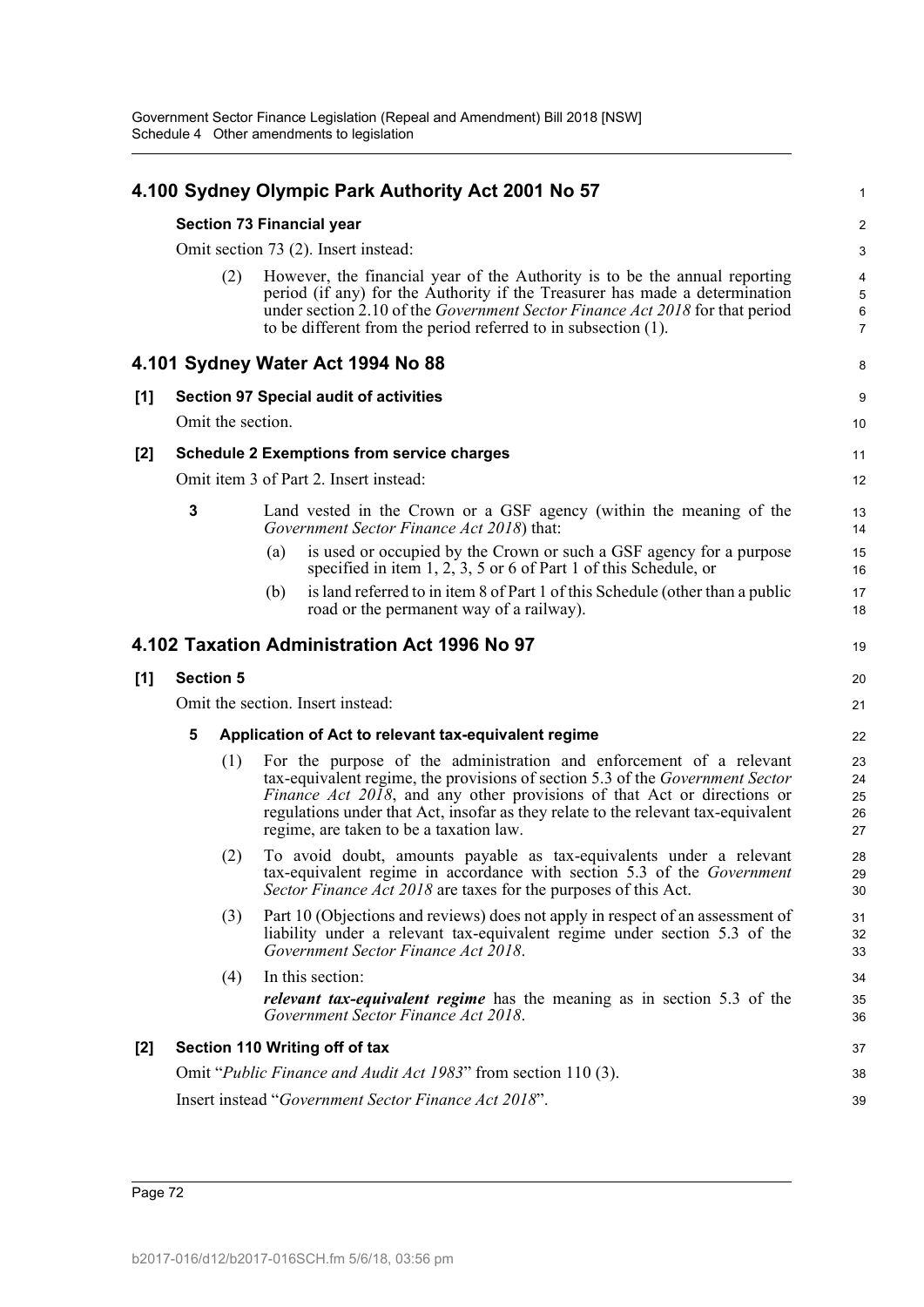|       |                     | 4.103 Technical and Further Education Commission Act 1990 No 118                                                                                                                                                                                                                                                              | 1                                               |
|-------|---------------------|-------------------------------------------------------------------------------------------------------------------------------------------------------------------------------------------------------------------------------------------------------------------------------------------------------------------------------|-------------------------------------------------|
|       |                     | <b>Section 31 Financial year</b>                                                                                                                                                                                                                                                                                              | $\overline{c}$                                  |
|       |                     | Omit section 31 (2). Insert instead:                                                                                                                                                                                                                                                                                          | 3                                               |
|       | (2)                 | However, the financial year of the TAFE Commission is to be the annual<br>reporting period (if any) for the TAFE Commission if the Treasurer has made<br>a determination under section 2.10 of the Government Sector Finance Act<br>2018 for that period to be different from the period referred to in<br>subsection $(1)$ . | 4<br>5<br>$\overline{6}$<br>$\overline{7}$<br>8 |
|       |                     | 4.104 Totalizator Agency Board Privatisation Act 1997 No 43                                                                                                                                                                                                                                                                   | 9                                               |
|       |                     | Section 57 Auditor-General authorised to communicate information regarding TAB                                                                                                                                                                                                                                                | 10                                              |
|       |                     | Omit "section 38 (Secrecy) or any other provision of the <i>Public Finance and Audit Act</i><br>1983" from section 57 (2).                                                                                                                                                                                                    | 11<br>12                                        |
|       | Act 1983".          | Insert instead "section 38 (Secrecy) or any other provision of the Government Sector Audit                                                                                                                                                                                                                                    | 13<br>14                                        |
|       |                     | 4.105 Transport Administration Act 1988 No 109                                                                                                                                                                                                                                                                                | 15                                              |
| [1]   | <b>Section 3L</b>   |                                                                                                                                                                                                                                                                                                                               | 16                                              |
|       |                     | Omit the section. Insert instead:                                                                                                                                                                                                                                                                                             | 17                                              |
|       | 3L                  | <b>Annual reporting information</b>                                                                                                                                                                                                                                                                                           | 18                                              |
|       |                     | Annual reporting information prepared for the Department of Transport under<br>the Government Sector Finance Act 2018 may include any annual reporting<br>information under that Act for TfNSW.                                                                                                                               | 19<br>20<br>21                                  |
| $[2]$ |                     | <b>Section 82 Financial year</b>                                                                                                                                                                                                                                                                                              | 22                                              |
|       |                     | Omit section 82 (2). Insert instead:                                                                                                                                                                                                                                                                                          | 23                                              |
|       | (2)                 | However, the financial year of an Authority is to be the annual reporting period<br>(if any) for the Authority if the Treasurer has made a determination under<br>section 2.10 of the Government Sector Finance Act 2018 for that period to be<br>different from the period referred to in subsection (1).                    | 24<br>25<br>26<br>27                            |
|       |                     | 4.106 Transport Administration (General) Regulation 2013                                                                                                                                                                                                                                                                      | 28                                              |
| [1]   |                     | <b>Clause 75 Application of other Acts to Western Sydney Buses</b>                                                                                                                                                                                                                                                            | 29                                              |
|       |                     | Omit clause $75(2)(a)$ . Insert instead:                                                                                                                                                                                                                                                                                      | 30                                              |
|       |                     | the Government Sector Audit Act 1983,<br>(a)                                                                                                                                                                                                                                                                                  | 31                                              |
| [2]   | Clause 75 (2) (c)   |                                                                                                                                                                                                                                                                                                                               | 32                                              |
|       | Omit the paragraph. |                                                                                                                                                                                                                                                                                                                               | 33                                              |
|       |                     | 4.107 University of New England Act 1993 No 68                                                                                                                                                                                                                                                                                | 34                                              |
| [1]   |                     | <b>Section 16 Functions of Council</b>                                                                                                                                                                                                                                                                                        | 35                                              |
|       |                     | Omit the note at the end of the section. Insert instead:<br><b>Note.</b> Division 7.3 of the Government Sector Finance Act 2018 regulates the provision<br>of annual reporting information to Parliament by the Council and requires the Council<br>to report on the University's operations.                                 | 36<br>37<br>38<br>39                            |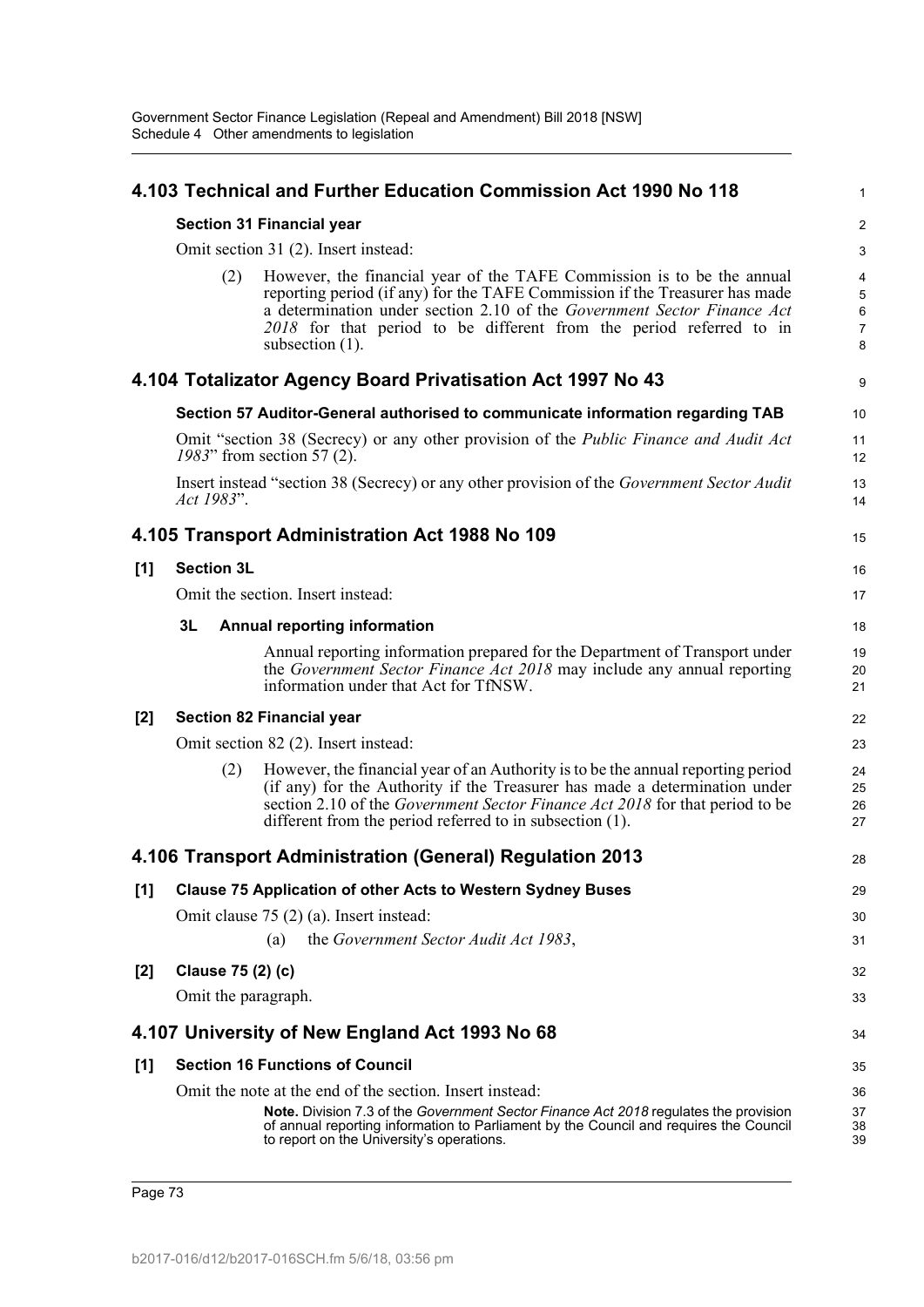Government Sector Finance Legislation (Repeal and Amendment) Bill 2018 [NSW] Schedule 4 Other amendments to legislation

| [2] | <b>Section 16A Controlled entities</b>                                                                                                                                                                                     | 1                   |
|-----|----------------------------------------------------------------------------------------------------------------------------------------------------------------------------------------------------------------------------|---------------------|
|     | Omit the definition of <i>controlled entity</i> from section 16A (6). Insert instead:                                                                                                                                      | $\overline{c}$      |
|     | controlled entity means a controlled entity (within the meaning of the<br>Government Sector Finance Act 2018) of the University or Council.                                                                                | $\mathbf{3}$<br>4   |
| [3] | <b>Section 17A Operation of certain Acts</b>                                                                                                                                                                               | 5                   |
|     | Omit "Public Finance and Audit Act 1983 or the Annual Reports (Statutory Bodies) Act<br>1984".                                                                                                                             | 6<br>$\overline{7}$ |
|     | Insert instead "Government Sector Finance Act 2018 or the Government Sector Audit Act<br>1983".                                                                                                                            | 8<br>9              |
|     | 4.108 University of New South Wales Act 1989 No 125                                                                                                                                                                        | 10                  |
| [1] | <b>Section 15 Functions of Council</b>                                                                                                                                                                                     | 11                  |
|     | Omit the note at the end of the section. Insert instead:                                                                                                                                                                   | 12                  |
|     | Note. Division 7.3 of the Government Sector Finance Act 2018 regulates the provision<br>of annual reporting information to Parliament by the Council and requires the Council<br>to report on the University's operations. | 13<br>14<br>15      |
| [2] | <b>Section 15A Controlled entities</b>                                                                                                                                                                                     | 16                  |
|     | Omit the definition of <i>controlled entity</i> from section 15A (6). Insert instead:                                                                                                                                      | 17                  |
|     | <i>controlled entity</i> means a controlled entity (within the meaning of the<br>Government Sector Finance Act 2018) of the University or Council.                                                                         | 18<br>19            |
| [3] | <b>Section 16A Operation of certain Acts</b>                                                                                                                                                                               | 20                  |
|     | Omit "Public Finance and Audit Act 1983 or the Annual Reports (Statutory Bodies) Act<br>1984".                                                                                                                             | 21<br>22            |
|     | Insert instead "Government Sector Finance Act 2018 or the Government Sector Audit Act<br>1983".                                                                                                                            | 23<br>24            |
|     | 4.109 University of Newcastle Act 1989 No 68                                                                                                                                                                               | 25                  |
| [1] | <b>Section 16 Functions of Council</b>                                                                                                                                                                                     | 26                  |
|     | Omit the note at the end of the section. Insert instead:                                                                                                                                                                   | 27                  |
|     | Note. Division 7.3 of the Government Sector Finance Act 2018 regulates the provision<br>of annual reporting information to Parliament by the Council and requires the Council<br>to report on the University's operations. | 28<br>29<br>30      |
| [2] | <b>Section 16A Controlled entities</b>                                                                                                                                                                                     | 31                  |
|     | Omit the definition of <i>controlled entity</i> from section 16A (6). Insert instead:                                                                                                                                      | 32                  |
|     | controlled entity means a controlled entity (within the meaning of the<br>Government Sector Finance Act 2018) of the University or Council.                                                                                | 33<br>34            |
| [3] | <b>Section 17A Operation of certain Acts</b>                                                                                                                                                                               | 35                  |
|     | Omit "Public Finance and Audit Act 1983 or the Annual Reports (Statutory Bodies) Act<br>1984".                                                                                                                             | 36<br>37            |
|     | Insert instead "Government Sector Finance Act 2018 or the Government Sector Audit Act<br>1983".                                                                                                                            | 38<br>39            |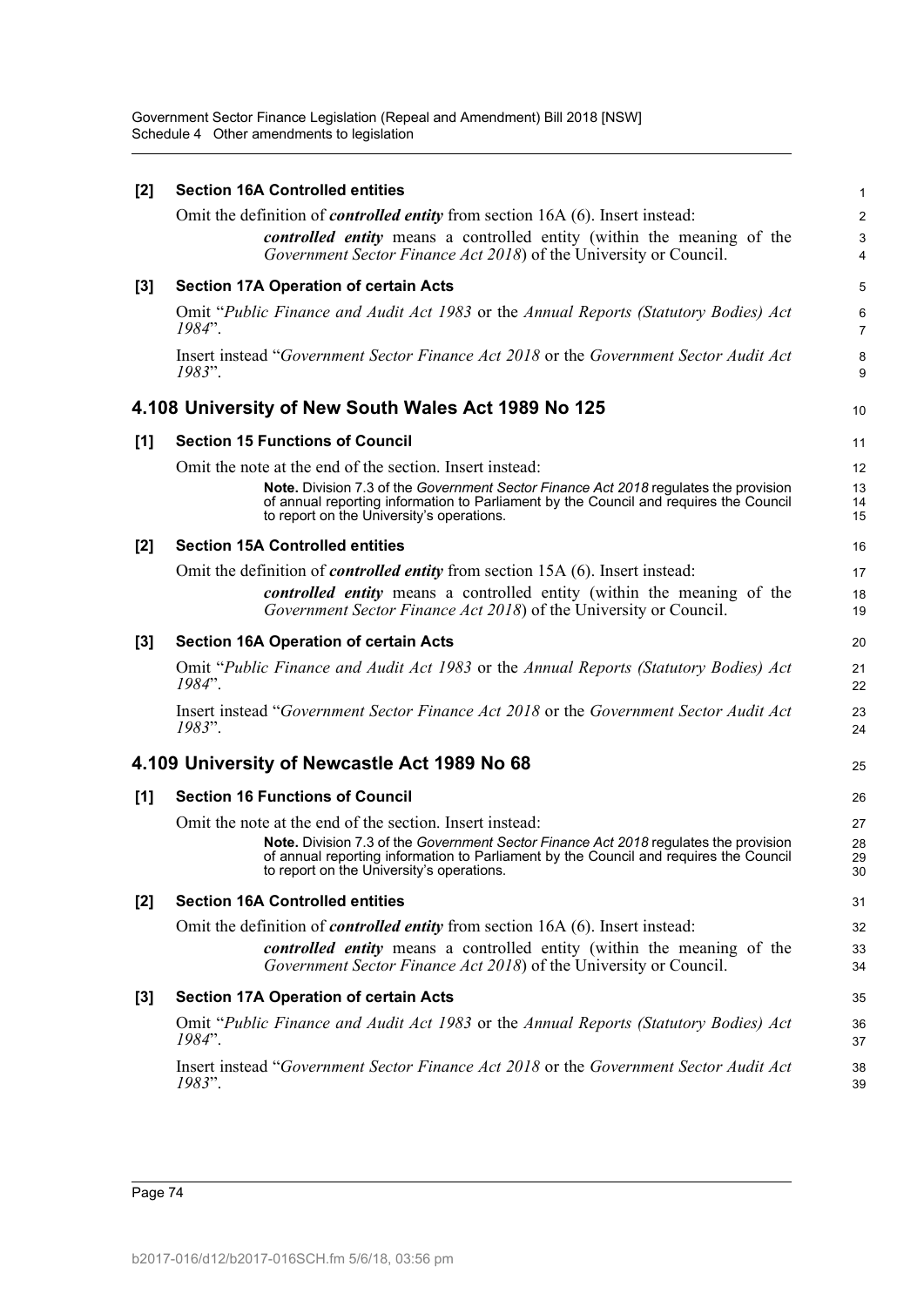|       | 4.110 University of Sydney Act 1989 No 124                                                                                                                                                                                                                                             | 1                          |
|-------|----------------------------------------------------------------------------------------------------------------------------------------------------------------------------------------------------------------------------------------------------------------------------------------|----------------------------|
| [1]   | <b>Section 16 Functions of Senate</b>                                                                                                                                                                                                                                                  | 2                          |
|       | Omit the note at the end of the section. Insert instead:<br>Note. Division 7.3 of the Government Sector Finance Act 2018 regulates the provision<br>of annual reporting information to Parliament by the Senate and requires the Senate to<br>report on the University's operations.   | 3<br>4<br>$\mathbf 5$<br>6 |
| $[2]$ | <b>Section 16A Controlled entities</b>                                                                                                                                                                                                                                                 | $\overline{7}$             |
|       | Omit the definition of <i>controlled entity</i> from section 16A (6). Insert instead:                                                                                                                                                                                                  | 8                          |
|       | <i>controlled entity</i> means a controlled entity (within the meaning of the<br>Government Sector Finance Act 2018) of the University or Senate.                                                                                                                                      | 9<br>10                    |
| $[3]$ | <b>Section 17A Operation of certain Acts</b>                                                                                                                                                                                                                                           | 11                         |
|       | Omit "Public Finance and Audit Act 1983 or the Annual Reports (Statutory Bodies) Act<br>1984".                                                                                                                                                                                         | 12<br>13                   |
|       | Insert instead "Government Sector Finance Act 2018 or the Government Sector Audit Act<br>1983".                                                                                                                                                                                        | 14<br>15                   |
|       | 4.111 University of Technology Sydney Act 1989 No 69                                                                                                                                                                                                                                   | 16                         |
| [1]   | <b>Section 16 Functions of Council</b>                                                                                                                                                                                                                                                 | 17                         |
|       | Omit the note at the end of the section. Insert instead:<br>Note. Division 7.3 of the Government Sector Finance Act 2018 regulates the provision<br>of annual reporting information to Parliament by the Council and requires the Council<br>to report on the University's operations. | 18<br>19<br>20<br>21       |
| $[2]$ | <b>Section 16A Controlled entities</b>                                                                                                                                                                                                                                                 | 22                         |
|       | Omit the definition of <i>controlled entity</i> from section 16A (6). Insert instead:                                                                                                                                                                                                  | 23                         |
|       | <i>controlled entity</i> means a controlled entity (within the meaning of the<br>Government Sector Finance Act 2018) of the University or Council.                                                                                                                                     | 24<br>25                   |
| $[3]$ | <b>Section 17A Operation of certain Acts</b>                                                                                                                                                                                                                                           | 26                         |
|       | Omit "Public Finance and Audit Act 1983 or the Annual Reports (Statutory Bodies) Act<br>1984".                                                                                                                                                                                         | 27<br>28                   |
|       | Insert instead "Government Sector Finance Act 2018 or the Government Sector Audit Act<br>1983".                                                                                                                                                                                        | 29<br>30                   |
|       | 4.112 University of Wollongong Act 1989 No 127                                                                                                                                                                                                                                         | 31                         |
| [1]   | <b>Section 16 Functions of Council</b>                                                                                                                                                                                                                                                 | 32                         |
|       | Omit the note at the end of the section. Insert instead:                                                                                                                                                                                                                               | 33                         |
|       | Note. Division 7.3 of the Government Sector Finance Act 2018 regulates the provision<br>of annual reporting information to Parliament by the Council and requires the Council<br>to report on the University's operations.                                                             | 34<br>35<br>36             |
| $[2]$ | <b>Section 16A Controlled entities</b>                                                                                                                                                                                                                                                 | 37                         |
|       | Omit the definition of <i>controlled entity</i> from section 16A (6). Insert instead:                                                                                                                                                                                                  | 38                         |
|       | <i>controlled entity</i> means a controlled entity (within the meaning of the<br>Government Sector Finance Act 2018) of the University or Council.                                                                                                                                     | 39<br>40                   |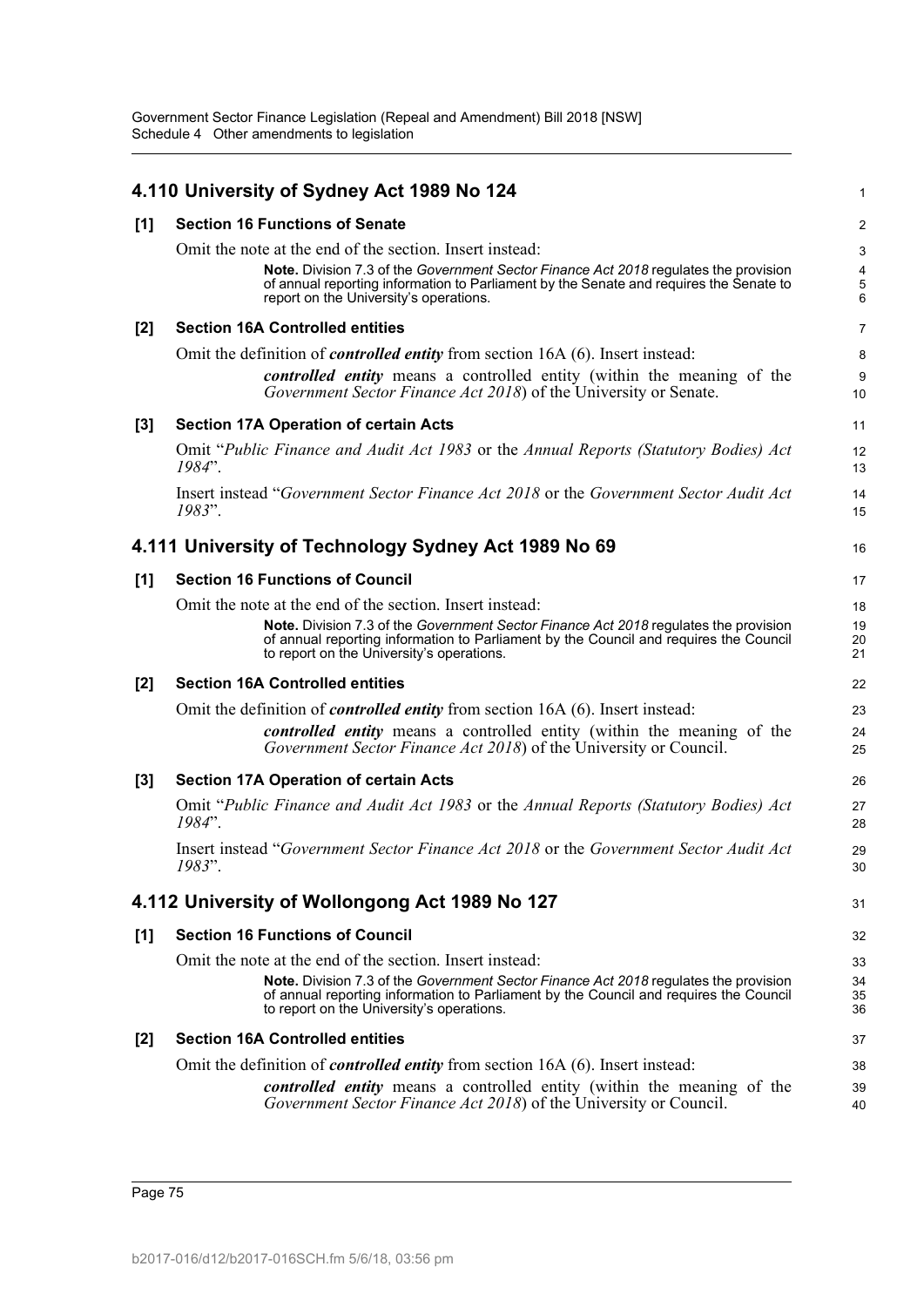Government Sector Finance Legislation (Repeal and Amendment) Bill 2018 [NSW] Schedule 4 Other amendments to legislation

| $[3]$ |                                                        | <b>Section 17A Operation of certain Acts</b>                                                                                                                                                                                                                                                        | $\mathbf{1}$         |  |  |
|-------|--------------------------------------------------------|-----------------------------------------------------------------------------------------------------------------------------------------------------------------------------------------------------------------------------------------------------------------------------------------------------|----------------------|--|--|
|       | $1984$ ".                                              | Omit "Public Finance and Audit Act 1983 or the Annual Reports (Statutory Bodies) Act                                                                                                                                                                                                                | $\overline{2}$<br>3  |  |  |
|       | $1983$ ".                                              | Insert instead "Government Sector Finance Act 2018 or the Government Sector Audit Act                                                                                                                                                                                                               | 4<br>5               |  |  |
|       |                                                        | 4.113 Valuation of Land Act 1916 No 2                                                                                                                                                                                                                                                               | 6                    |  |  |
|       |                                                        | Section 50 No alteration by rating or taxing authorities except when authorised                                                                                                                                                                                                                     | $\overline{7}$       |  |  |
|       |                                                        | Omit "Public Finance and Audit Act 1983" from section 50 (2).                                                                                                                                                                                                                                       | 8                    |  |  |
|       |                                                        | Insert instead "Government Sector Audit Act 1983".                                                                                                                                                                                                                                                  | 9                    |  |  |
|       |                                                        | 4.114 Veterinary Practice Act 2003 No 87                                                                                                                                                                                                                                                            | 10                   |  |  |
|       |                                                        | Section 85 Financial year of Board                                                                                                                                                                                                                                                                  | 11                   |  |  |
|       |                                                        | Omit section 85 (2). Insert instead:                                                                                                                                                                                                                                                                | 12                   |  |  |
|       | (2)                                                    | However, the financial year of the Board is to be the annual reporting period<br>(if any) for the Board if the Treasurer has made a determination under<br>section 2.10 of the Government Sector Finance Act 2018 for that period to be<br>different from the period referred to in subsection (1). | 13<br>14<br>15<br>16 |  |  |
|       |                                                        | 4.115 Veterinary Practice Regulation 2013                                                                                                                                                                                                                                                           | 17                   |  |  |
|       |                                                        | <b>Clause 16 Calling of annual general meeting</b>                                                                                                                                                                                                                                                  | 18                   |  |  |
|       |                                                        | Omit "under section 41D of the <i>Public Finance and Audit Act 1983"</i> .                                                                                                                                                                                                                          | 19                   |  |  |
|       |                                                        | Insert instead "after being audited by the Auditor-General".                                                                                                                                                                                                                                        | 20                   |  |  |
|       |                                                        | 4.116 Waste Recycling and Processing Corporation (Authorised<br>Transaction) Act 2010 No 8                                                                                                                                                                                                          | 21<br>22             |  |  |
|       |                                                        | Section 19 Release of information by Auditor-General                                                                                                                                                                                                                                                | 23                   |  |  |
|       |                                                        | Omit "Section 38 (Secrecy) of the <i>Public Finance and Audit Act 1983</i> ".                                                                                                                                                                                                                       | 24                   |  |  |
|       |                                                        | Insert instead "Section 38 (Secrecy) of the Government Sector Audit Act 1983".                                                                                                                                                                                                                      | 25                   |  |  |
|       |                                                        | 4.117 Water Management Act 2000 No 92                                                                                                                                                                                                                                                               | 26                   |  |  |
| [1]   | Section 10 Review of work and activities of Department |                                                                                                                                                                                                                                                                                                     |                      |  |  |
|       |                                                        | Omit section 10 (2). Insert instead:                                                                                                                                                                                                                                                                | 28                   |  |  |
|       | (2)                                                    | The results of each review under this section are to be included in the relevant<br>annual reporting information prepared for the Department under the<br>Government Sector Finance Act 2018.                                                                                                       | 29<br>30<br>31       |  |  |
| $[2]$ |                                                        | <b>Section 51 Implementation programs</b>                                                                                                                                                                                                                                                           | 32                   |  |  |
|       | Omit section 51 (6). Insert instead:                   |                                                                                                                                                                                                                                                                                                     |                      |  |  |
|       | (6)                                                    | The results of each review under this section are to be included in the relevant<br>annual reporting information prepared for the Department under the<br>Government Sector Finance Act 2018.                                                                                                       | 34<br>35<br>36       |  |  |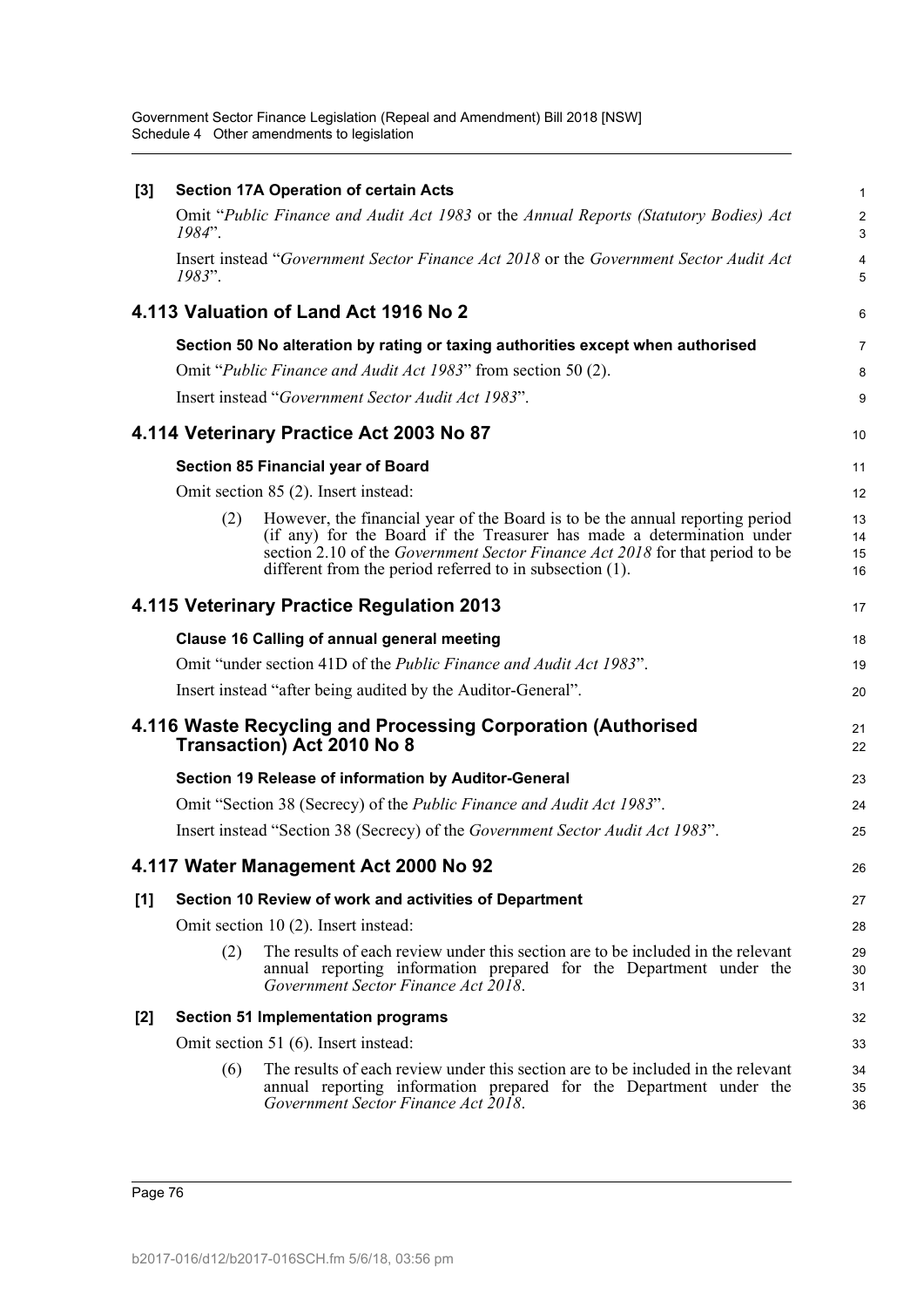| $[3]$ | <b>Section 399</b>                   |     |      |                                                                                                                                                                                                                                                                                                                                                                      |                                    |
|-------|--------------------------------------|-----|------|----------------------------------------------------------------------------------------------------------------------------------------------------------------------------------------------------------------------------------------------------------------------------------------------------------------------------------------------------------------------|------------------------------------|
|       |                                      |     |      | Omit the section. Insert instead:                                                                                                                                                                                                                                                                                                                                    | 2                                  |
|       | 399                                  |     |      | <b>Annual reporting information for Department</b>                                                                                                                                                                                                                                                                                                                   | 3                                  |
|       |                                      |     |      | The annual reporting information prepared for the Department under the<br>Government Sector Finance Act 2018 is to include a report on the Minister's<br>work and activities under this Act for the annual reporting period to which that<br>information relates, and may also include the annual reporting information<br>prepared for the Ministerial Corporation. | 4<br>5<br>6<br>$\overline{7}$<br>8 |
|       |                                      |     |      | 4.118 Water Management Amendment Act 2010 No 133                                                                                                                                                                                                                                                                                                                     | 9                                  |
| [1]   |                                      |     |      | Schedule 2 Other amendments to Water Management Act 2000 No 92                                                                                                                                                                                                                                                                                                       | 10                                 |
|       |                                      |     |      | Omit proposed section 166 (3) in Schedule 2 [54]. Insert instead:                                                                                                                                                                                                                                                                                                    | 11                                 |
|       |                                      | (3) | Act. | Section 7.6 of the <i>Government Sector Finance Act 2018</i> applies to financial<br>statements required to be prepared under this section in the same way that it<br>applies to annual GSF financial statements required to be prepared under that                                                                                                                  | 12<br>13<br>14<br>15               |
| [2]   |                                      |     |      | Schedule 2 [59], proposed section 239H (3)                                                                                                                                                                                                                                                                                                                           | 16                                 |
|       |                                      |     |      | Omit the proposed subsection. Insert instead:                                                                                                                                                                                                                                                                                                                        | 17                                 |
|       |                                      | (3) | Act. | Section 7.6 of the Government Sector Finance Act 2018 applies to financial<br>statements required to be prepared under this section in the same way that it<br>applies to annual GSF financial statements required to be prepared under that                                                                                                                         | 18<br>19<br>20<br>21               |
|       |                                      |     |      | 4.119 Western Lands Act 1901 No 70                                                                                                                                                                                                                                                                                                                                   | 22                                 |
|       |                                      |     |      | <b>Section 27E Concessional rent</b>                                                                                                                                                                                                                                                                                                                                 | 23                                 |
|       |                                      |     |      | Omit section $27E(2)$ (a). Insert instead:                                                                                                                                                                                                                                                                                                                           | 24                                 |
|       |                                      |     | (a)  | in the annual reporting information prepared for the Department under<br>the Government Sector Finance Act 2018 for the annual reporting<br>period concerned, and                                                                                                                                                                                                    | 25<br>26<br>27                     |
|       |                                      |     |      | 4.120 Western Sydney Parklands Act 2006 No 92                                                                                                                                                                                                                                                                                                                        | 28                                 |
|       |                                      |     |      | <b>Section 41 Financial year</b>                                                                                                                                                                                                                                                                                                                                     | 29                                 |
|       | Omit section 41 (2). Insert instead: |     |      |                                                                                                                                                                                                                                                                                                                                                                      | 30                                 |
|       |                                      | (2) |      | However, the financial year of the Trust is to be the annual reporting period (if<br>any) for the Trust if the Treasurer has made a determination under section 2.10<br>of the Government Sector Finance Act 2018 for that period to be different from<br>the period referred to in subsection $(1)$ .                                                               | 31<br>32<br>33<br>34               |
|       |                                      |     |      | 4.121 Western Sydney University Act 1997 No 116                                                                                                                                                                                                                                                                                                                      | 35                                 |
| [1]   |                                      |     |      | <b>Section 22 Functions of Board</b>                                                                                                                                                                                                                                                                                                                                 | 36                                 |
|       |                                      |     |      | Omit the note at the end of the section. Insert instead:                                                                                                                                                                                                                                                                                                             | 37                                 |
|       |                                      |     |      | <b>Note.</b> Division 7.3 of the Government Sector Finance Act 2018 regulates the provision<br>of annual reporting information to Parliament by the Board and requires the Board to<br>report on the University's operations.                                                                                                                                        | 38<br>39<br>40                     |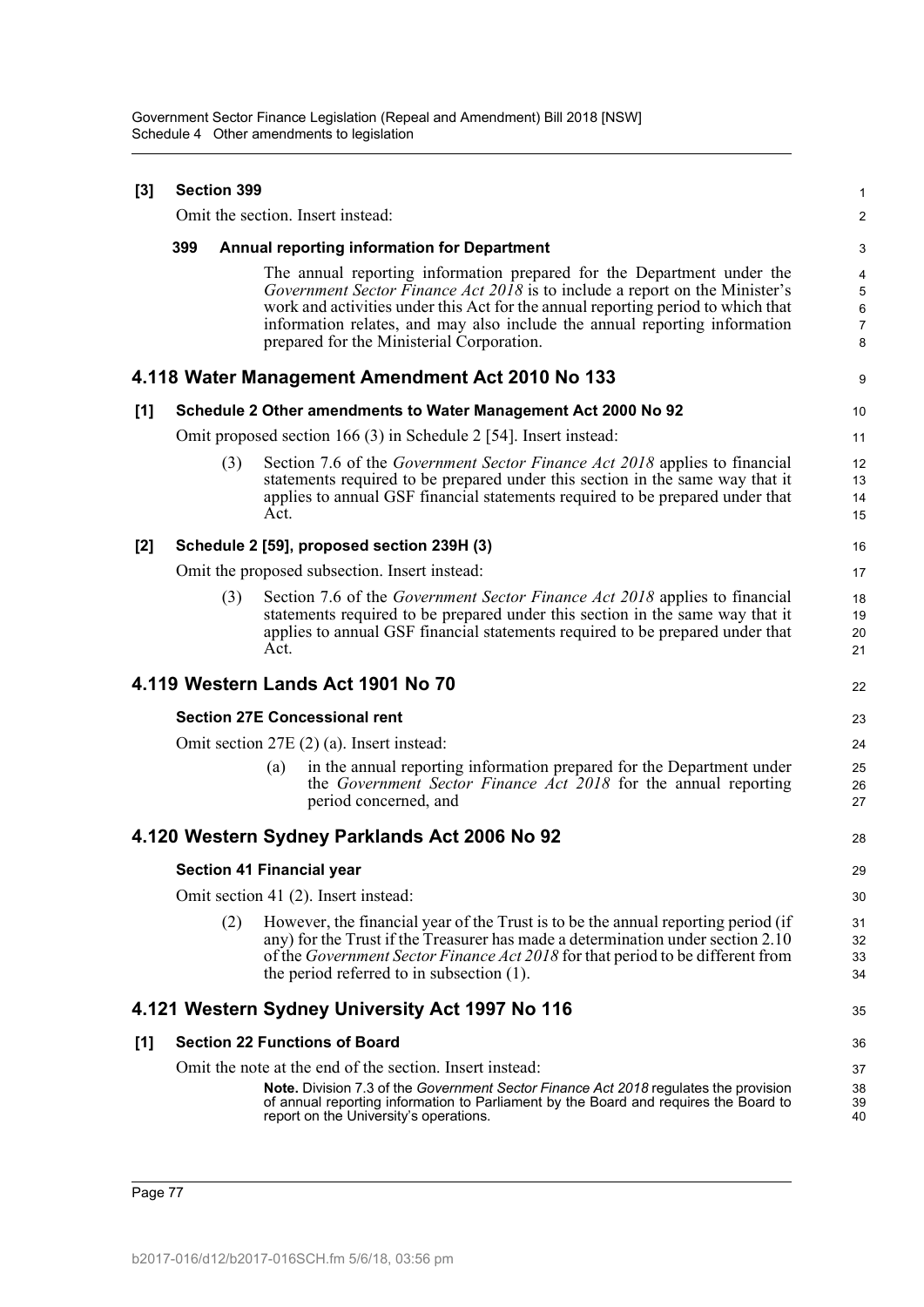Government Sector Finance Legislation (Repeal and Amendment) Bill 2018 [NSW] Schedule 4 Other amendments to legislation

| [2]              |                                                                                                            |                      | <b>Section 22A Controlled entities</b>                                                                                                                                                                                                                                                                                                                                                          | $\mathbf{1}$               |  |
|------------------|------------------------------------------------------------------------------------------------------------|----------------------|-------------------------------------------------------------------------------------------------------------------------------------------------------------------------------------------------------------------------------------------------------------------------------------------------------------------------------------------------------------------------------------------------|----------------------------|--|
|                  |                                                                                                            |                      | Omit the definition of <i>controlled entity</i> from section 22A (6). Insert instead:                                                                                                                                                                                                                                                                                                           | $\overline{c}$             |  |
|                  |                                                                                                            |                      | controlled entity means a controlled entity (within the meaning of the<br>Government Sector Finance Act 2018) of the University or Board.                                                                                                                                                                                                                                                       | $\mathbf{3}$<br>4          |  |
| [3]              |                                                                                                            |                      | <b>Section 23A Operation of certain Acts</b>                                                                                                                                                                                                                                                                                                                                                    | 5                          |  |
|                  | $1984"$ .                                                                                                  |                      | Omit "Public Finance and Audit Act 1983 or the Annual Reports (Statutory Bodies) Act                                                                                                                                                                                                                                                                                                            | 6<br>$\overline{7}$        |  |
|                  | 1983".                                                                                                     |                      | Insert instead "Government Sector Finance Act 2018 or the Government Sector Audit Act                                                                                                                                                                                                                                                                                                           | 8<br>9                     |  |
|                  |                                                                                                            |                      | 4.122 Workers Compensation Act 1987 No 70                                                                                                                                                                                                                                                                                                                                                       | 10                         |  |
| [1]              |                                                                                                            |                      | Section 154C Authority to act for Nominal Insurer                                                                                                                                                                                                                                                                                                                                               | 11                         |  |
|                  | Omit "Division 2A of Part 3 of the <i>Public Finance and Audit Act 1983</i> " from<br>section 154C $(4)$ . |                      |                                                                                                                                                                                                                                                                                                                                                                                                 |                            |  |
|                  |                                                                                                            |                      | Insert instead "Division 2A of Part 3 of the Government Sector Audit Act 1983".                                                                                                                                                                                                                                                                                                                 | 14                         |  |
| [2]              |                                                                                                            | <b>Section 154CB</b> |                                                                                                                                                                                                                                                                                                                                                                                                 | 15                         |  |
|                  | Insert after section 154CA:                                                                                |                      |                                                                                                                                                                                                                                                                                                                                                                                                 |                            |  |
|                  | <b>154CB</b>                                                                                               |                      | <b>Auditing of Nominal Insurer</b>                                                                                                                                                                                                                                                                                                                                                              | 17                         |  |
|                  |                                                                                                            | (1)                  | The Auditor-General is to inspect and audit the accounts and records of<br>financial transactions of or relating to the Nominal Insurer at least once during<br>each financial year.                                                                                                                                                                                                            | 18<br>19<br>20             |  |
|                  |                                                                                                            | (2)                  | The Auditor-General is to report to the Minister as to the result of any such<br>inspection and audit and as to such irregularities or other matters as in the<br>judgment of the Auditor-General call for special notice.                                                                                                                                                                      | 21<br>22<br>23             |  |
|                  |                                                                                                            | (3)                  | The Auditor-General is to include a reference to any audit conducted under<br>this section in the report referred to in section 52 $(1)$ of the <i>Government Sector</i><br>Audit Act 1983 or in any special report that the Auditor-General may at any<br>time think fit to make under section $52(3)$ of that Act.                                                                            | 24<br>25<br>26<br>27       |  |
|                  |                                                                                                            | (4)                  | The Nominal Insurer must pay to the Auditor-General out of the Insurance<br>Fund such amounts, at such times, as the Minister decides towards defraying<br>the costs and expenses of any inspection and audit under this section.<br>Note. The Auditor-General has powers under section 36 of the Government Sector<br>Audit Act 1983 in respect of an inspection and audit under this section. | 28<br>29<br>30<br>31<br>32 |  |
| $\left[3\right]$ |                                                                                                            |                      | Section 154D Establishment and operation of Insurance Fund                                                                                                                                                                                                                                                                                                                                      | 33                         |  |
|                  | Omit "section 59B of the <i>Public Finance and Audit Act 1983</i> " from section 154D (5).                 |                      |                                                                                                                                                                                                                                                                                                                                                                                                 |                            |  |
|                  |                                                                                                            |                      | Insert instead "section 5.4 of the Government Sector Finance Act 2018".                                                                                                                                                                                                                                                                                                                         | 35                         |  |
| [4]              |                                                                                                            |                      | <b>Section 154F Auditing of Insurance Fund</b>                                                                                                                                                                                                                                                                                                                                                  | 36                         |  |
|                  |                                                                                                            |                      | Omit "section 52 (1) of the <i>Public Finance and Audit Act 1983</i> " from section 154F (3).                                                                                                                                                                                                                                                                                                   | 37                         |  |
|                  |                                                                                                            |                      | Insert instead "section 52 (1) of the Government Sector Audit Act 1983".                                                                                                                                                                                                                                                                                                                        | 38                         |  |